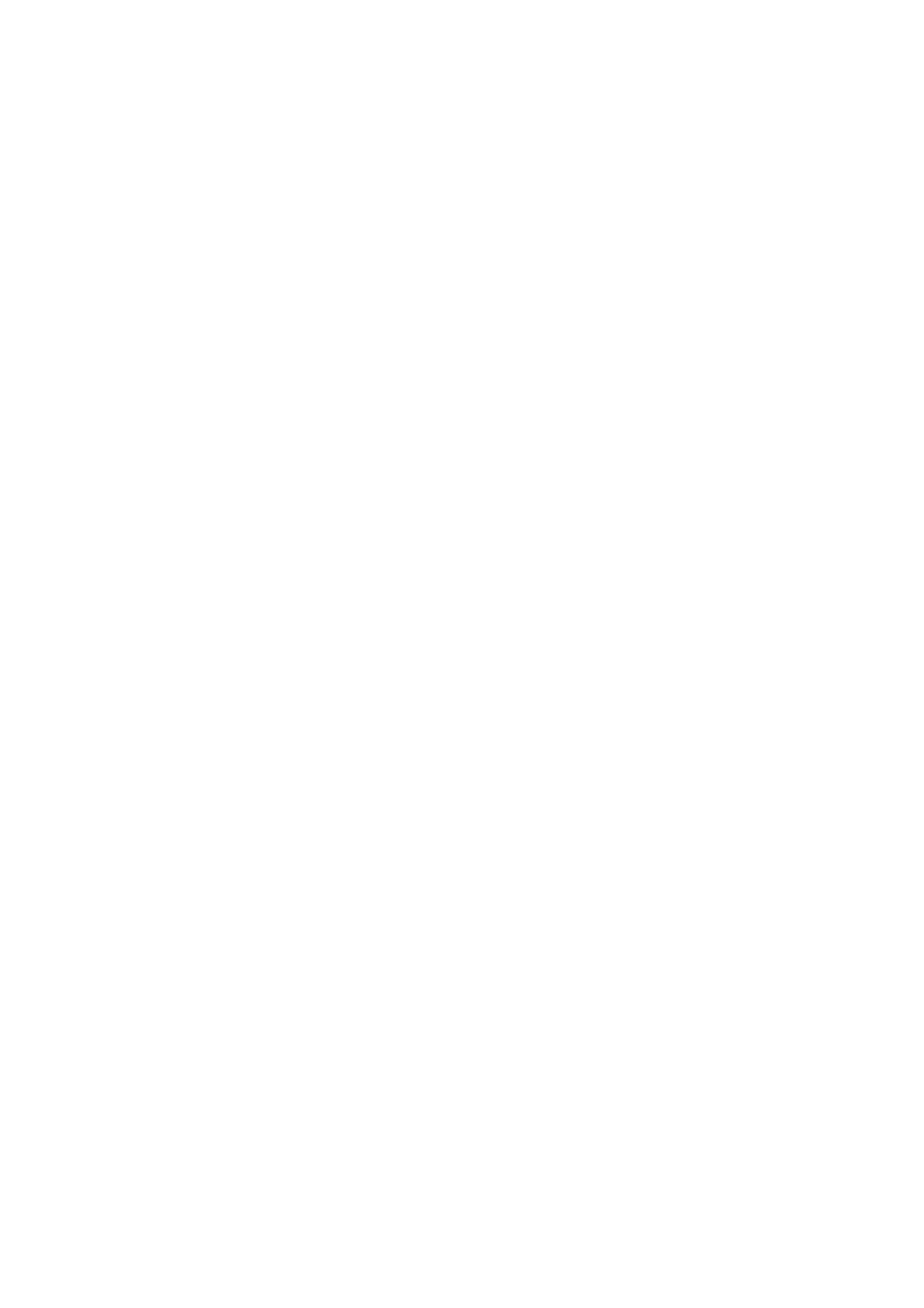

# **Gap Analysis on the Future Requirements of Soil and Water Management in England**

Authors:

Professor Mark G Kibblewhite Dr Lynda K Deeks Dr Michelle A Clarke

November 2010

Report commissioned by Royal Agricultural Society of England. With supporting funding from the Department for Environment, Food and Rural Affairs; Natural England; and the Environment Agency.

The views in this report are those of the authors and do not necessarily represent those of the funders.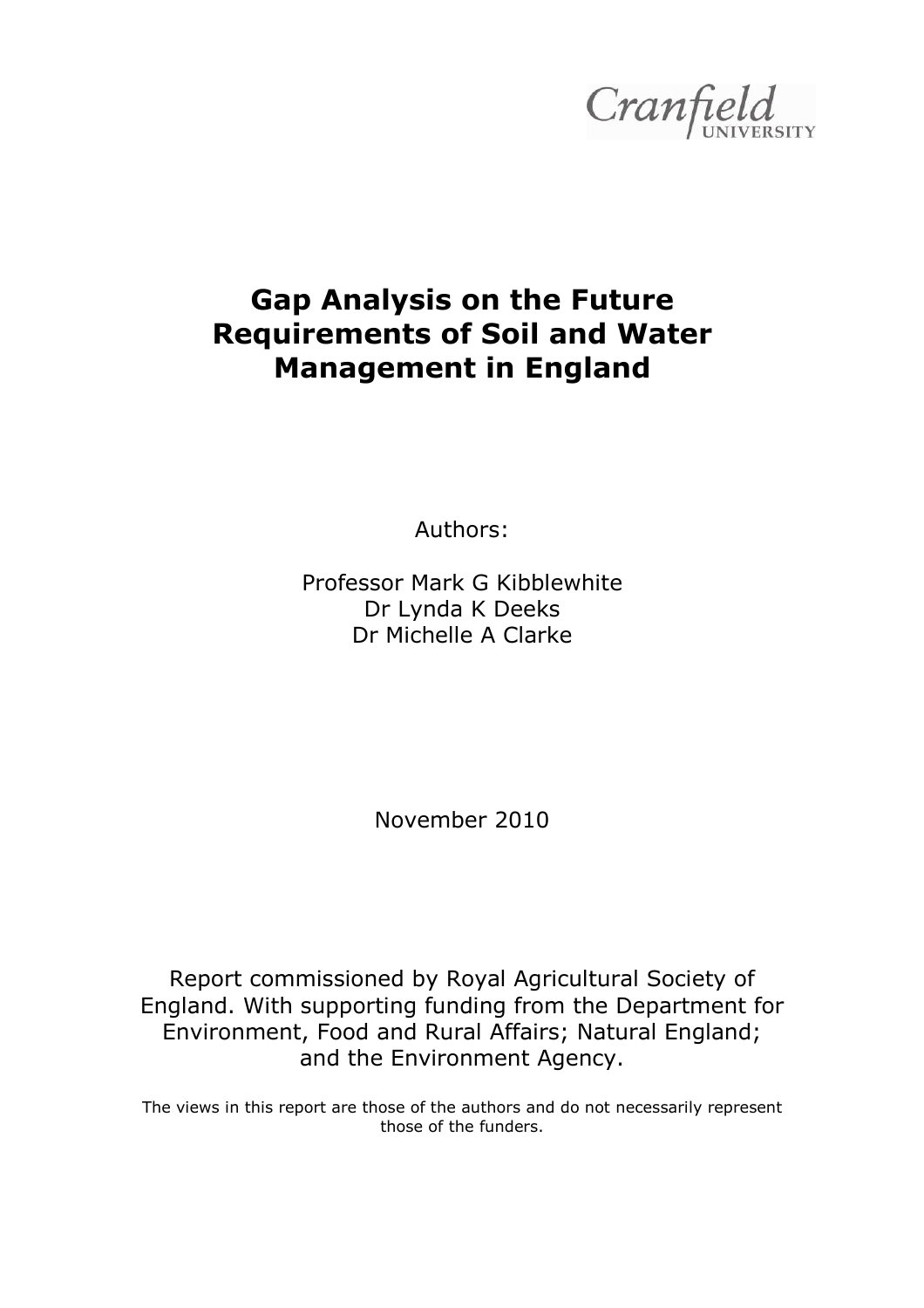#### **RASE Gap Analysis – executive summary**

Soil and water management is fundamental to agriculture and will become more important over the coming decades. As concerns rise for future natural resource use within the context of climate change and population growth, England's soils must be managed sustainably in order to meet future demands for multi-functional goods and services. A number of recent reports have highlighted food security as being one of the twentyfirst century's key challenges. Food production is, therefore, now increasingly important and efficient resource management (e.g. of soil, water and nutrients) has a critical role in enabling farming to be both highly productive and effective in meeting multiple societal objectives.

As the global area of productive land decreases and global population expands, yields must be increased and the environmental impact of land management reduced. This new paradigm of 'sustainable intensification' of agriculture will ask a great deal from our natural resources, in particular of our soils, and it is therefore essential that we manage our soil and water appropriately. It also raises questions about whether relevant research, education and information are available and sufficient to meet future requirements; if there are enough specialists to deliver advice and training; and whether a robust knowledge network exists to support innovation and development.

Today, many participants operate in a dynamic soil and water knowledge network. Broadly these participants can be categorised as communities of farmers, advisors, developers and researchers, although, other participants also have an influence over the knowledge network, such as stakeholder groups and education. These communities require different types of knowledge and play different roles in knowledge generation and its communication both within and between communities. The analysis in this report is made from the perspective of the farm and therefore what is required by farmers and land managers to maintain appropriate soil and water management now and in the future. The analysis considers requirements for research, initial and continuing education, access to appropriate advice and support for the adoption of innovative technology, to support farm level decisions.

The existing soil and water management knowledge network is driven primarily by market demand. The network has both a demand side, which for the purposes of this report is considered to be generated by the farming sector, and a supply side, supported directly or indirectly by researchers, developers and advisors. Knowledge based decisions on the farm are either ongoing and operational or strategic. A detailed fundamental understanding of the soil system is not always essential but a basic understanding is desirable, combined with experiential knowledge, especially when strategic decisions are being made about choice of farm system. The soil and water knowledge requirements for a productive agricultural system can be broadly divided into two categories - systems and technology – both need to be deployed together, for example when choosing the optimal crop system for a particular soil.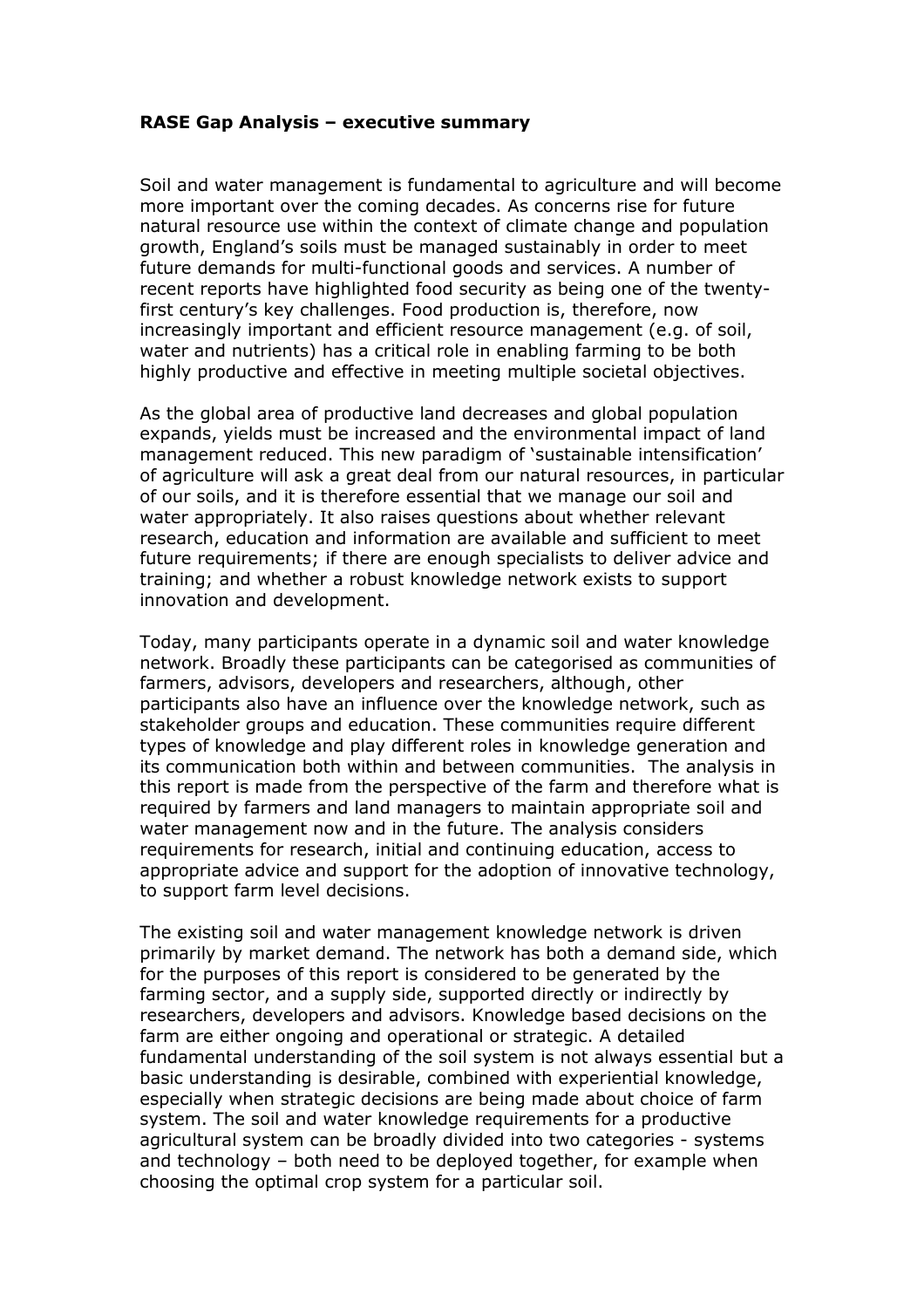Advances in agricultural production and environmental protection ultimately depend on fundamental research on soil-water-plant systems and its experimental development into practical application. Future requirements for a farm management that integrates food production together with delivering other ecosystem goods and services, requires a strong research and development base: one that has the facilities and financial support needed to respond to a range of questions from different communities and stakeholders, with sometimes opposing interests, needs and timescales. A deterioration of this research and development base would be detrimental to the future ability of England to maintain sustainable ecosystems goods and services. Therefore, a priority of this report is to understand the current state of England's research and development into soil and water management, and its capability to meet future requirements. Increasingly, it will be important for soil and water research and development to be better integrated with innovation in farming systems, which requires a well defined mechanism to adapt research into practical advice or application, for example centred on experimental farms. We suggest a strategic initiative for soil and water research and development, jointly-owned by the industry, the Research Councils and Government, with input from other stakeholder groups (e.g. water companies, retailers, not-for-profit and non-governmental organisations), to secure a step change in the pace of research supporting future industry performance and more emphasis on technological development. At present there appears to be a lack of the shared vision and governance needed to ensure soil research underpins future industry performance. Unless this problem is addressed there is a danger that the rationale for future soil research will not be appreciated and current funding will decline, leading to a lack of industry competitiveness as well as a strategic gap in UK capabilities.

Current numbers of soil and water specialists are considered to be adequate but these may well decline because of a number of factors, including: the closure of some agricultural colleges, a lack of practical application at all levels of agricultural and environmental education, poor uptake by UK candidates into higher level education in soil science and land engineering, lack of perceived job opportunities and a weak emphasis on the importance of soils throughout education. The apparent deficiency of agricultural experience, particularly of some advisors, is of serious concern and at present there seems to be no focus or mechanisms to improve the situation. Only a concerted effort now to promote the importance of soil and water management education and establish clear and rewarding career paths will ensure that the human resources are in place to meet future challenges.

Farmers receive advice from many sources but the primary one is advisors. Advisors acquire knowledge either through education, contact with developers or from research outputs. Researchers consider more fundamental knowledge while developers translate fundamental knowledge into tools and management systems that directly benefit production and environmental performance. As there is no formal structural organisation of the current knowledge network, the flow of information can be non-systematic and inefficient. Of particular concern is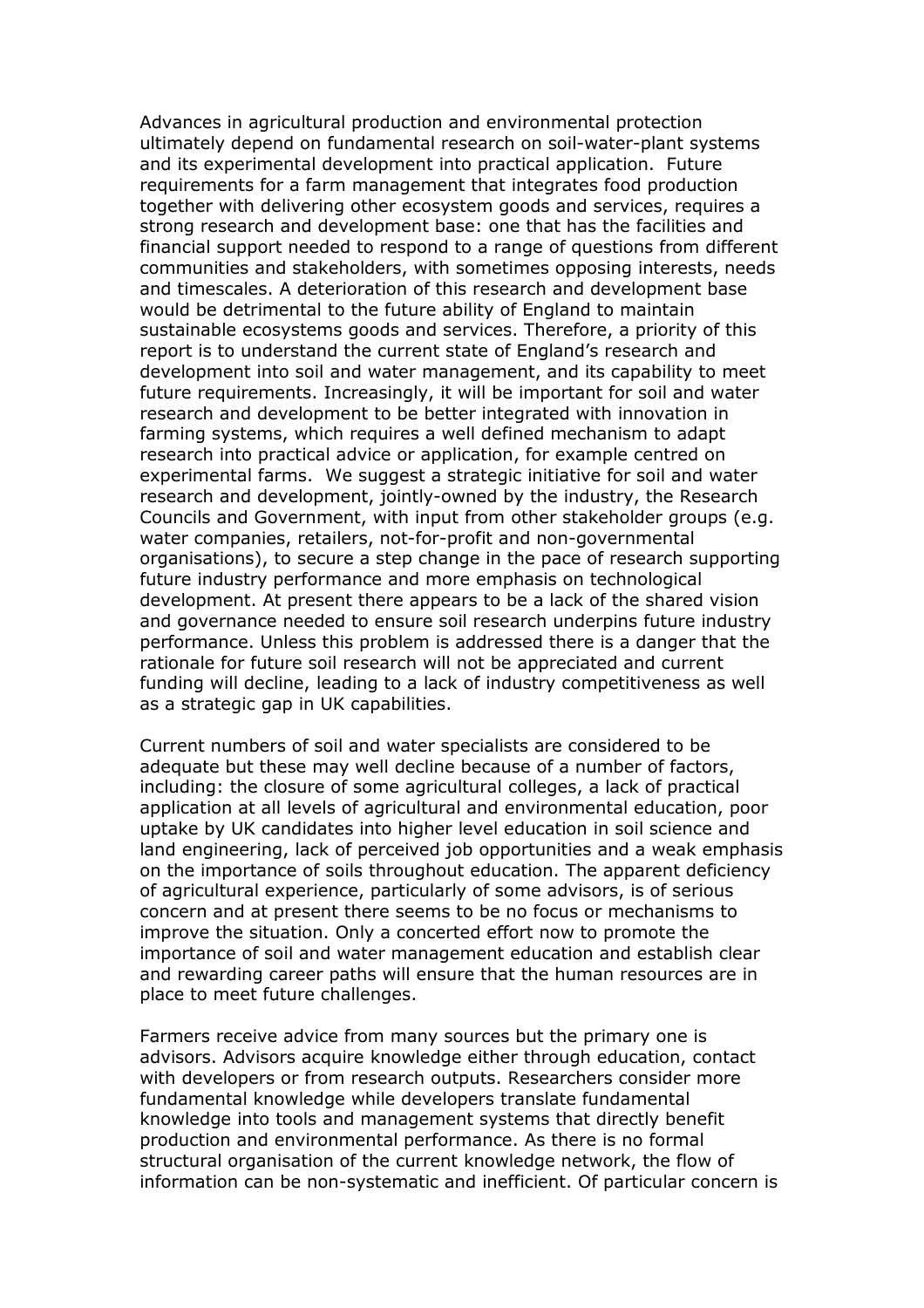an apparent lack of connectivity between the research community and other communities, including developers. Effective applied research choices depend on a clear identification of the strategic knowledge gaps that need to be filled. For example, there are significant opportunities for exploiting advances in soil informatics and biology but no strategic programme to support and encourage this exploitation by the developer community.

Responses from a project advisory group formed of representatives from key communities within the knowledge exchange network (i.e. farmers/land managers, advisors, developers, researchers and educationalists) suggest that while there is perceived to be a lot of existing and relevant information on soil and water management, accessing it is problematic because of time, cost or formatting. There is a need to collate and present up-to-date information about soil and water status, trends and performance, in the context of specific production systems, in ways that are readily accessible and understandable to farmers. Moreover, the direct value of research outputs and information to the farmer is often obscure, with information about the value of enhanced soil and water management to gross margins scarce. The economic advantage to farmers of optimum soil and water management has to be made explicit to justify them paying for necessary professional advice. There is also evidence of a lack of trusted independent advice, suggesting a requirement for more professional accreditation.

Education plays an important strategic role by populating the knowledge infrastructure with educated participants. It also may determine how favourable farmers and land managers are to adopting new ideas and technology. The knowledge base of individual farmers is critical to good ongoing operational decision-making about soil and water management. For new-entrant farmers, our findings indicate that the current education on soil and water management is inadequate with little time being spent teaching soil and water science within agriculture programmes at further education (FE) and higher education (HE) levels.

Educational opportunities for advisors, developers and researchers dictate the ability of the knowledge network to function efficiently e.g. advisors need a sound understanding of soil and water management and of farming systems to enable them to give sound and trusted advice to farmers and land managers, and to assimilate and pass back observations to developers and researchers. The quality and availability of education is pivotal to meeting future demands on the industry.

Finally, while a functional knowledge exchange network does exist for soil and water management its present structure is sometimes difficult to define and not all agricultural sectors (arable, horticulture etc.) receive the same level of interaction with other key communities. The complexity of soil and water management within different agricultural sectors requires specialist knowledge within each sector. As technology and methodology changes to meet future demands, the importance of farmers having a strong education in, and access to, up-to-date information on soil and water management will become ever more essential. Present gaps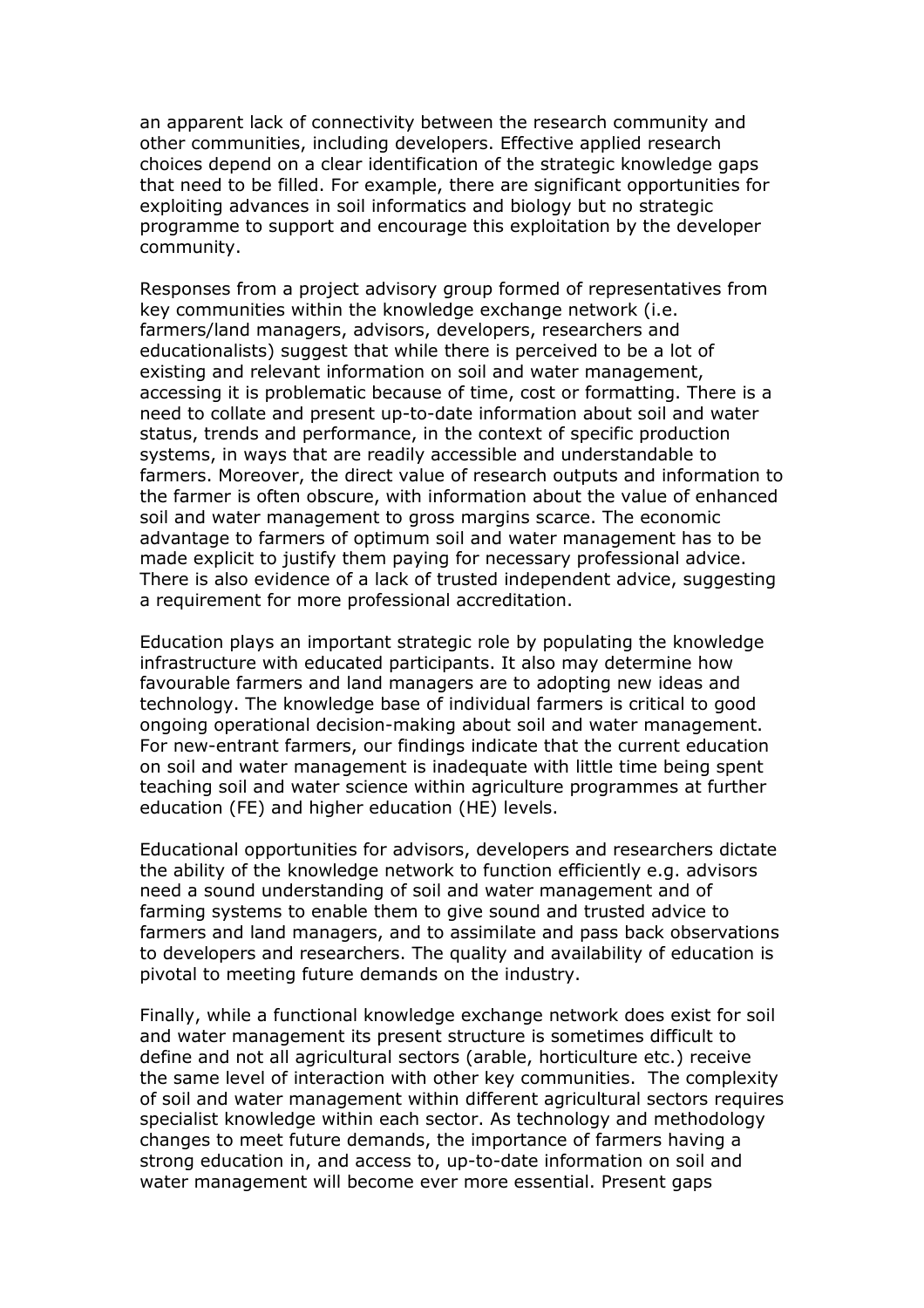identified include the need for advisors to have practical agricultural experience, better governance of research to ensure it delivers relevant outputs and is better valued, a formal route to interpret research findings into practical agricultural knowledge, and an easily accessible mechanism for storage and retrieval of information by all interested parties. Weaknesses include a lack of independent advice, undervalued knowledge and a generally insufficient emphasis on the importance of soil and water management.

We are currently at a cross roads because of the re-evaluation of priorities, economic challenges and concerns over the number and quality of farmers, advisors, developers and researchers. The decisions we make now will have long-term implications for future food production and food security in England and the competitiveness of the country's agricultural industry. However, farming and land management is not only about food production – delivery of other ecosystems goods and services is also critical and this may well require significant changes to present farming practice. The growing complexity of integrated farming systems requires that we invest now to ensure that a strong knowledge infrastructure is in place and aligned to strategic priorities. This is essential to underpin the future economic and environmental sustainability of farming and land management in England.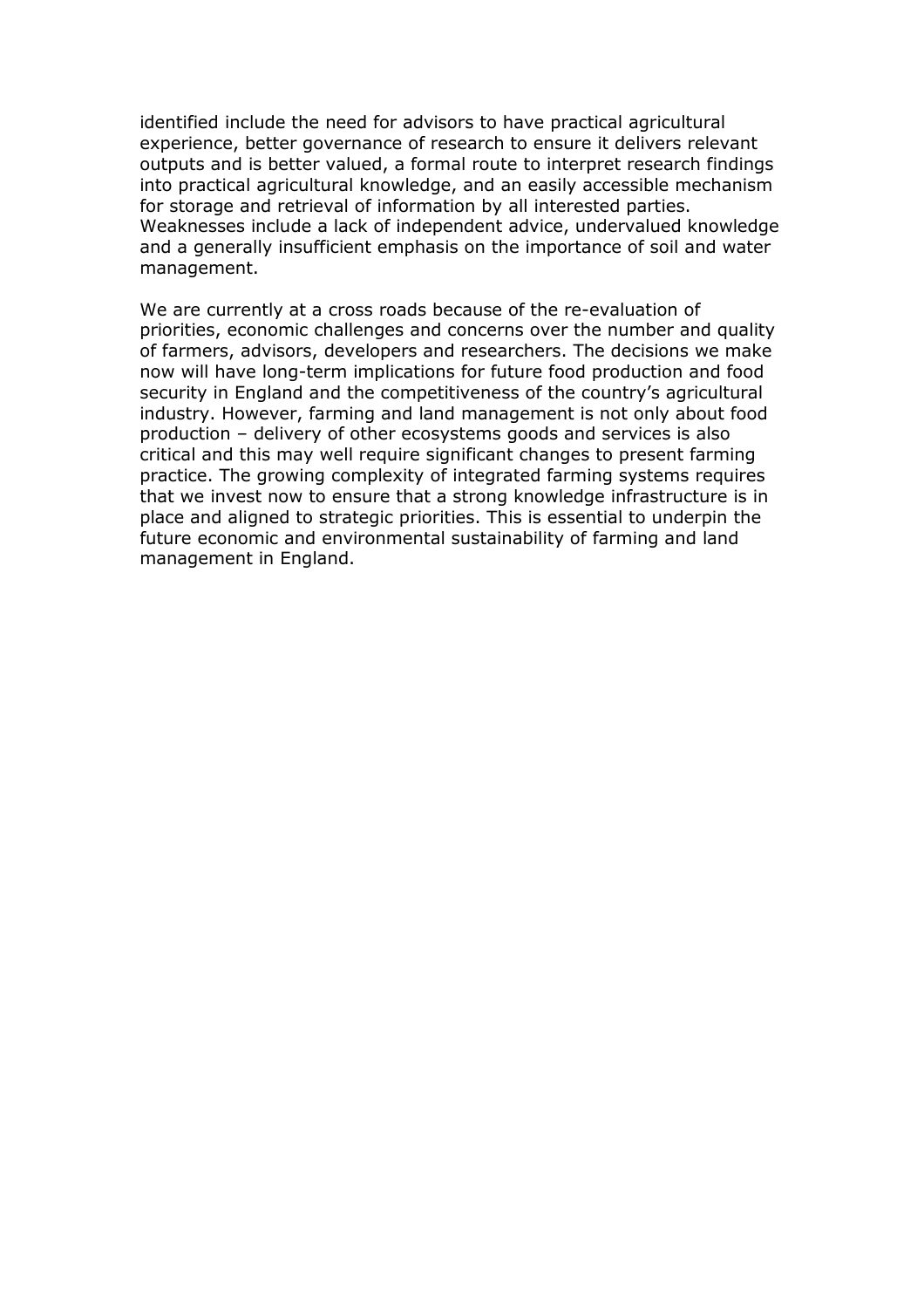## **Contents**

| 1. Introduction<br>$\mathbf{1}$                               |                                         |                                                                                                                                                                                                                        |                            |  |
|---------------------------------------------------------------|-----------------------------------------|------------------------------------------------------------------------------------------------------------------------------------------------------------------------------------------------------------------------|----------------------------|--|
| 2. Terms of reference                                         |                                         |                                                                                                                                                                                                                        | 5                          |  |
|                                                               |                                         | 3. General approach and methodology                                                                                                                                                                                    | 6                          |  |
| management<br>4.1                                             | <b>Description</b>                      | 4. The knowledge infrastructure for soil and water                                                                                                                                                                     | 9<br>9                     |  |
|                                                               | 4.1.1                                   | Conceptual model                                                                                                                                                                                                       | 9                          |  |
|                                                               | 4.1.2                                   | Key communities within the knowledge<br>infrastructure                                                                                                                                                                 | 11                         |  |
|                                                               | 4.1.3                                   | Stakeholder groups influence on the<br>knowledge infrastructure                                                                                                                                                        | 14                         |  |
|                                                               | 4.1.4                                   | The role of educationalists in the                                                                                                                                                                                     |                            |  |
|                                                               |                                         | knowledge infrastructure                                                                                                                                                                                               | 15                         |  |
| 4.2 <sub>1</sub><br>Knowledge requirements for soil and water |                                         |                                                                                                                                                                                                                        |                            |  |
|                                                               | management<br>4.2.1                     | <b>Types of knowledge</b>                                                                                                                                                                                              | 15<br>15                   |  |
|                                                               | 4.2.2                                   | Types of decisions                                                                                                                                                                                                     | 16                         |  |
|                                                               | 4.2.3                                   | Present and future requirements of soil<br>and water management                                                                                                                                                        | 18                         |  |
| 5.1<br>5.2<br>5.4                                             | knowledge infrastructure                | 5. Project advisory group opinion on the present state of the<br><b>Knowledge generation</b><br>Knowledge exchange<br>5.3 Barriers to accessing and providing information<br><b>Improvements to knowledge transfer</b> | 22<br>22<br>23<br>25<br>26 |  |
|                                                               |                                         | 6. Gaps and weaknesses in the knowledge infrastructure                                                                                                                                                                 | 29                         |  |
| 6.1                                                           |                                         | Gaps and weaknesses in knowledge                                                                                                                                                                                       | 29                         |  |
|                                                               | <b>6.2 Knowledge provision</b><br>6.2.1 | Economic constrains                                                                                                                                                                                                    | 31<br>31                   |  |
|                                                               | 6.2.2                                   | Knowledge transfer                                                                                                                                                                                                     | 32                         |  |
|                                                               | 6.2.3                                   | Fundamental knowledge                                                                                                                                                                                                  | 34                         |  |
| 6.3                                                           | provision                               | <b>Understanding knowledge and educational</b>                                                                                                                                                                         | 36                         |  |
|                                                               | 6.3.1                                   | Farmers and land managers                                                                                                                                                                                              | 37                         |  |
|                                                               | 6.3.2                                   | <b>Advisors</b>                                                                                                                                                                                                        | 39                         |  |
|                                                               | 6.3.3                                   | Developers                                                                                                                                                                                                             | 40                         |  |
|                                                               | 6.3.4<br>6.3.5                          | Researchers<br>Opportunities for improved formal soil<br>and water education                                                                                                                                           | 41<br>41                   |  |
|                                                               |                                         | 7. Future opportunities and capabilities                                                                                                                                                                               | 44                         |  |
| 7.1                                                           |                                         | Sustaining and improving the existing<br>knowledge infrastructure                                                                                                                                                      | 44                         |  |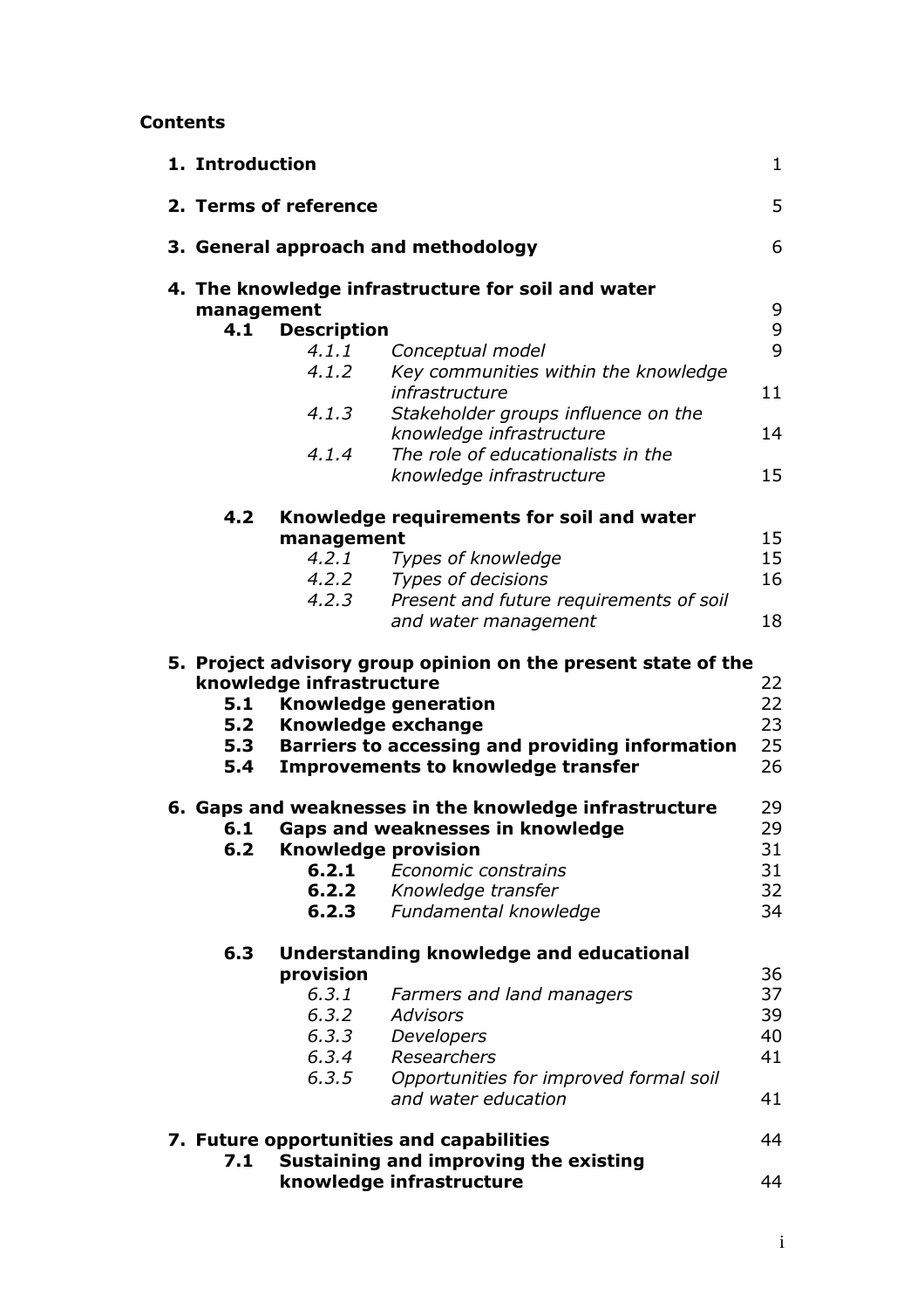| 7.2<br>7.3            | <b>Opportunities to meet future challenges</b><br><b>Drivers of future changes</b>                                      | 45<br>47       |
|-----------------------|-------------------------------------------------------------------------------------------------------------------------|----------------|
| <b>8. Conclusions</b> |                                                                                                                         | 52             |
| <b>References</b>     |                                                                                                                         | 58             |
|                       | Appendix A - Project Advisory Group (PAG) members<br>Appendix B - Questionnaire<br>Appendix C - Questionnaire responses | 61<br>62<br>68 |
| <b>UK</b>             | Appendix D - Soil and Water Management related courses in                                                               | 81             |

|  | <b>STATE</b><br>۰, | . .<br>۰.<br>v |
|--|--------------------|----------------|
|--|--------------------|----------------|

| Table 1: Potential threats to soil and water from increased<br>production and climate change                                        | 5        |
|-------------------------------------------------------------------------------------------------------------------------------------|----------|
| Table 2: Examples of strategic and operational decision making                                                                      | 18       |
| - arable and pasture systems<br>Table 3: Millennium Ecosystem Assessment categories of                                              |          |
| ecosystem services and examples relating to soil and water<br>(adapted from a table in Defra, 2007)                                 | 19       |
| Table 4: Future demands on agriculture and implications for<br>soil and water management                                            | 20       |
| Table 5: Estimated stages of development of research<br>capabilities related to the soil-plant system within selected UK            |          |
| institutions<br>Table 6: PAG views on improving soil and water education in<br><b>England</b>                                       | 36<br>42 |
| Table 7: Research and development needed to meet future<br>demands on farming                                                       | 46       |
| <b>Figures</b>                                                                                                                      |          |
| Figure 1: Model of the agricultural knowledge infrastructure<br>Figure 2: Knowledge requirements for soil and water                 | 10       |
| management                                                                                                                          | 16       |
| Figure 3: Primary routes of knowledge transfer from and to<br>different communities. Arrow size indicates strength of<br>connection | 23       |
| <b>Box</b>                                                                                                                          |          |
| <b>Box 1: The Future of Farming</b>                                                                                                 | 48       |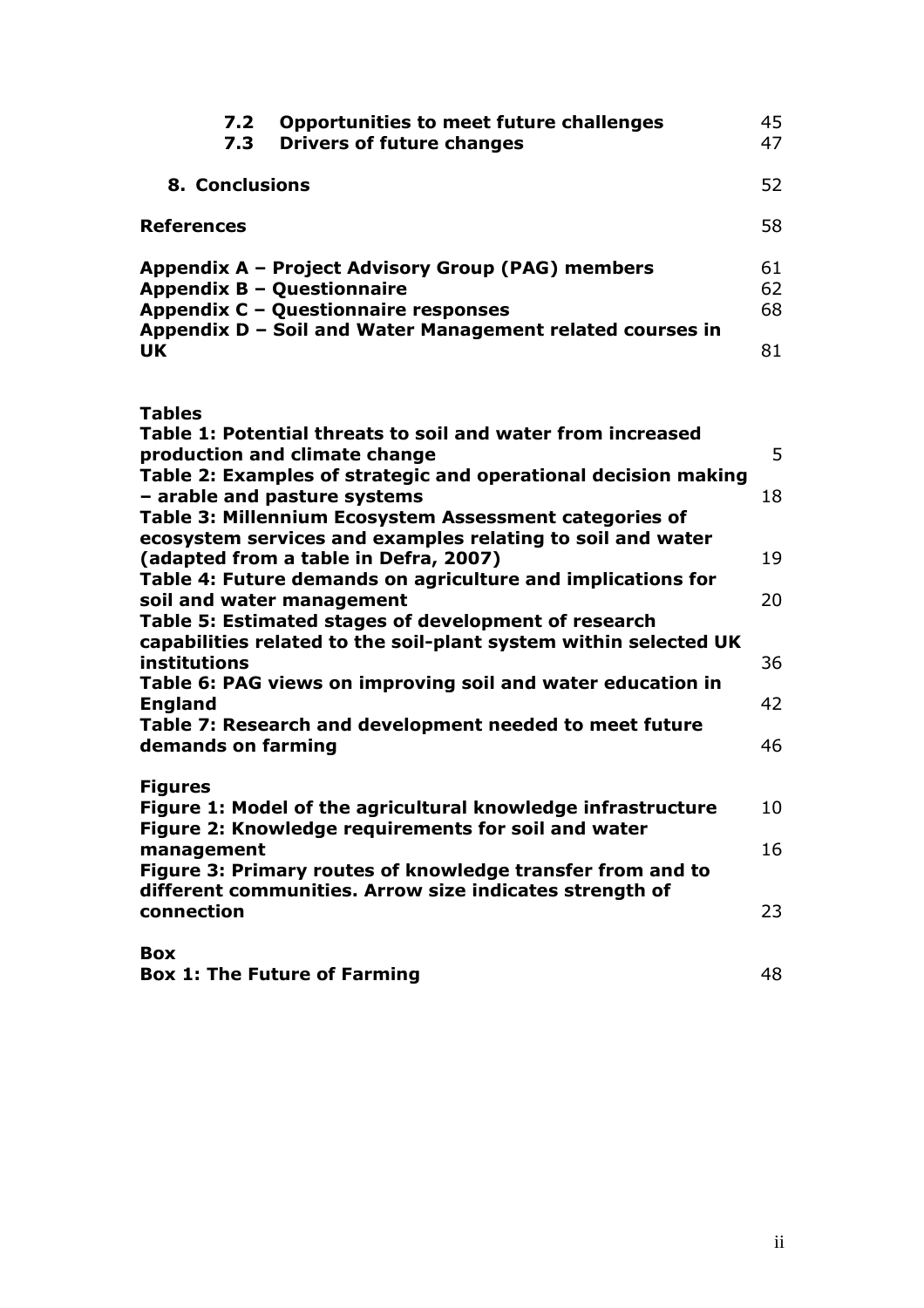# **1. Introduction**

Farming is a dynamic industry in England that responds to changes driven by market forces and government policies. After 1945, the demand for greater self-sufficiency in production saw a long period of public and industry investment in English agricultural research, education and extension that created a foundation for steadily increasing productivity (Bowers, 1985). Farmers were encouraged to focus on production, sustained by agrochemicals, advances in mechanisation and government support. However, in recent years the rate of productivity increase has slowed along with investment in agricultural development (Thirtle and Holding, 2003; Thirtle *et al.,* 2004; Leaver, 2010), including investment in soil and water management (NFU, 2009; Leaver, 2010). Mounting overproduction across Europe during the 1980s led to less emphasis on productivity. While, growing concerns about damage to the environment from intensive production methods, led to new agricultural policies and increasing environmental regulation. For England, arguably the most significant change was the decoupling of financial support from production in 2005, with the introduction of the Single Payment Scheme (SPS) and Cross Compliance requirements in relation to soil management. Meanwhile the UK has seen a steady reduction in food self-sufficiency since the 1980s and is currently 60% self-sufficient in all foods (Cabinet Office, 2008; Defra, 2008).

The economic condition of the agriculture sector continues to be challenging which affects its potential to invest in better soil management. Although agriculture contributed £5.3 billion to the UK economy in 2007, its share of the overall UK economy has declined by about a third over the last 10 years, diluted by growth in the rest of the economy. Investment returns have also fallen: there was a 48% increase in farmland prices between 2001 and 2007 but since a peak in 1995 farm incomes have fallen by 44%, although they have rallied in recent years (UK Agriculture – statistics accessed on line).

Farm income is volatile to exchange rates and commodity markets and also to unexpected events that affect food availability, such as extreme weather events and disease outbreaks, but the underlying trend has been negative. Fifty one percent of English farmers no longer rely on agricultural production as a sole source of income, but have diversified to include other sources of income (Defra, 2007/2008). According to Turner *et al*. (2003) nearly a quarter of diversified holdings contain some form of equine enterprise, and other activities include: recreation, accommodation (B&B, self-catering, camping and caravanning), direct marketing (e.g. pick your own), processing (e.g. cheese, cider and preserves) and environmental schemes. Second jobs, which may or may not be related to agriculture, also seem to be an alternative mechanism to support some farm systems. These factors have contributed to changes in the scale of farming in England, both in economic terms and in the physical size of farm holdings. In the last two decades, increases have been seen in both the >100 ha and <10 ha categories, reflecting adaptation to economies of scale on the one hand and on the other an increase in part-time farmers (House of Commons, 2002; Blackstock *et al*., 2009). Thus the industry is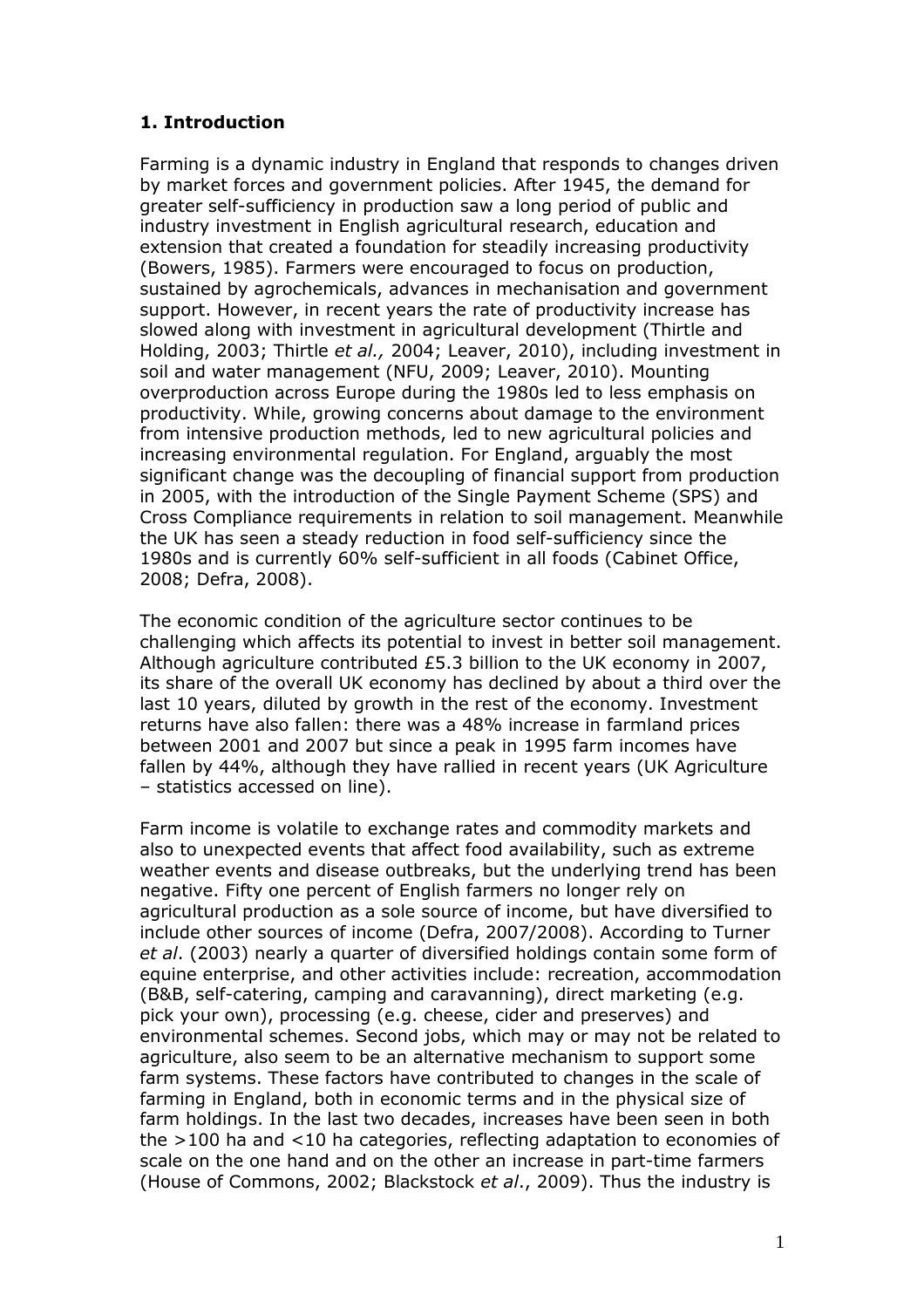now characterised by a divergence between larger and fewer units focused on production employing fewer people and a large number of smaller diversified enterprises. The former present better opportunities for technological innovation that relies on capital investment, but a general concern for innovation, including in soil management, is the increasing average age of farm holders which in 2007 was 59, even if this may be somewhat lower for all farm workers (RuSource; Arthur Rank Centre).

Farming is a dominant activity in the UK occupying 70% of the land area and almost all of the rural landscape (Defra, 2002). As there is little scope to bring new land in to production and greenfield land in England is being progressively lost to urban development at the rate of about 5,000 hectares per annum based on the period between 2000 and 2005<sup>[1](#page-10-0)</sup> (Bibby, 2009; Foresight Land Use Futures Project, 2010), increased production depends on higher productivity, which in turn requires more intensive management of natural resources such as soil, potentially posing a risk to its continuing capacity to provide ecosystem goods and services (Defra, 2007; 2009b). The challenge laid down by the 'Food 2030 Strategy' is to produce more food without damaging the natural resources that we depend on (Defra, 2010), coined 'Sustainable Intensification' by the Royal Society (2009). With the UK population estimated to increase at an average annual rate of 0.7% between 2008 and 2018, provision will need to be made for more than 4 million more people (Office for National Statistics, 2009) without any opportunity for increased soil resources. And the UK may, in the future, also be called upon to provide food for other countries (Defra, 2010). The current level of UK food self sufficiency is around 60%. If population increases by 10% over the next four decades, as is projected, then to maintain a similar level of self sufficiency by 2050, the UK would have to increase production by around 10%, assuming no change in diet, level of food waste or per capita consumption. To increase self sufficiency beyond current levels would require further increases in production (see for example the Royal Society, 2009; Leaver, 2010) although it is possible that increases could, in part, be offset by dietary changes and reduction in food waste.

Others go further than the Food 2030 Strategy and suggest that farming should focus on being environmentally responsible, delivering attractive landscapes, historic features and cultural values, diversity of wildlife and habitats, public access – while still producing affordable wholesome food (the National Trust's vision for a sustainable future for farming; UK Agriculture). Several strategic challenges lie ahead in order to support the need to increase productivity as a priority, notably (NFU, 2009):

- a growing global demand for food as domestic and world populations increase;
- increasing wealth in developing nations pushing up demand for food;
- declining global land availability for agriculture, due to competing demands of urban expansion, desertification and diversification in rural areas;

<span id="page-10-0"></span>Sixteen percent of Greenfield developments occur in villages or deep rural areas (Foresight Land Use Futures Project, 2010)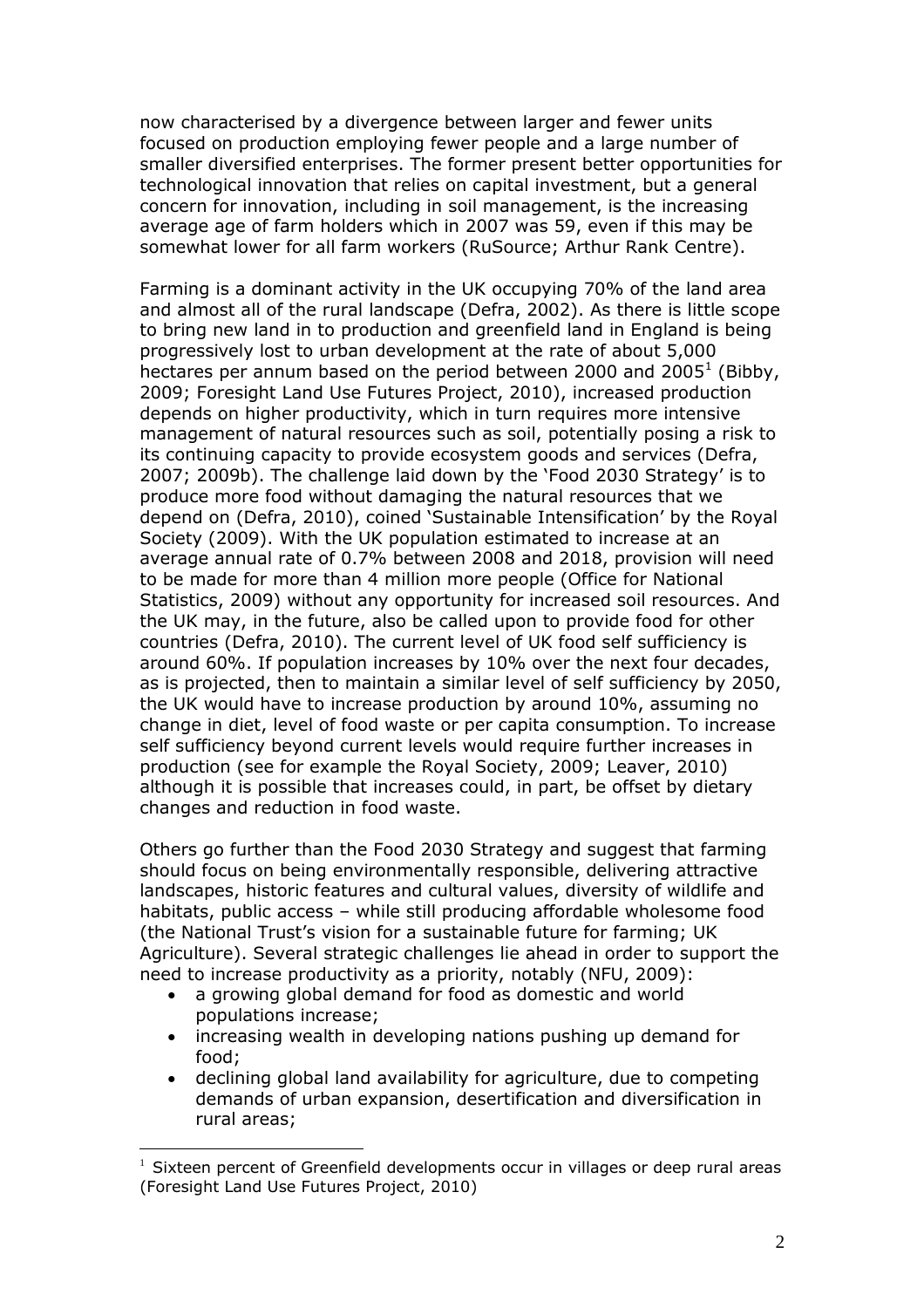- the current diminishing rate of increase in productivity due to a decline in relative research, development and investment ;
- the increasing scarcity and price of oil and also increasing demand for energy crops<sup>2</sup>[;](#page-11-0) and
- growing challenges from climate change, such as an altering climate, increasing extreme weather events and an unavoidable requirement to reduce the agricultural carbon footprint.

It is certain that the future demands on farmers will continue to rise as a balance is found to both optimize production as well as environmental protection (NFU, 2009). And at the heart of the solutions required will be the management of soil and water as the basic resources underpinning agriculture.

The central role of soil in sustainable agriculture has been long appreciated by policy makers as well as farmers. The Strutt Report (MAFF, 1970) drew attention to the potential long term damage to soil resources by inappropriate intensive production. The Royal Commission on Environmental Pollution report on the sustainable use of soil (RCEP, 1996) encouraged the development of explicit policies for soil protection. Subsequently, the First England Soil Action Plan (Defra, 2004) underpinned a quite rapid development of soil protection measures in England, and also complemented the concerns of the European Thematic Strategy for Soil Protection (European Commission, 2006). But while these advances in soil protection have undoubtedly slowed the degradation of soil resources, there are continuing concerns, particularly about erosion, declining soil organic matter, compaction and also diffuse contamination (Defra, 2009b).

The recent Foresight project on land use futures (The Government Office for Science, 2010) has highlighted a requirement to maintain high quality land resources not just for agriculture but also for non-priced 'public goods' including carbon sequestration, flood risk management and protection of biodiversity. Ensuring a sustainable farming system for the future will require further development of an integrated approach to soil and water management in which the value of services such as provision of drinking water, climate regulation, biodiversity, flood protection and pollution filtering is considered alongside food, fibre and energy crop production. The 'Soil Strategy for England, Safeguarding our Soils' published by Defra September in 2009, highlights the need to protect agricultural soils (to provide ecosystem good and services) as one of its priority areas for action. All farmers who receive payments under the Single Payment Scheme (SPS) must now comply with an updated series of Good Agricultural and Environmental Conditions standards (GAECs). One of these is the Soil Protection Review (SPR2010) which aims to give farmers greater flexibility and responsibility in identifying risks to their soils, remedying any damage that has occurred (through erosion, compaction or loss of soil organic matter) and taking preventative measures to reduce the risk of future soil degradation.

<span id="page-11-0"></span> $2$  UK Governments renewable transport fuel obligation (2008) requires and increase in biofuels from 2.5%in 2008 to 5% in 2013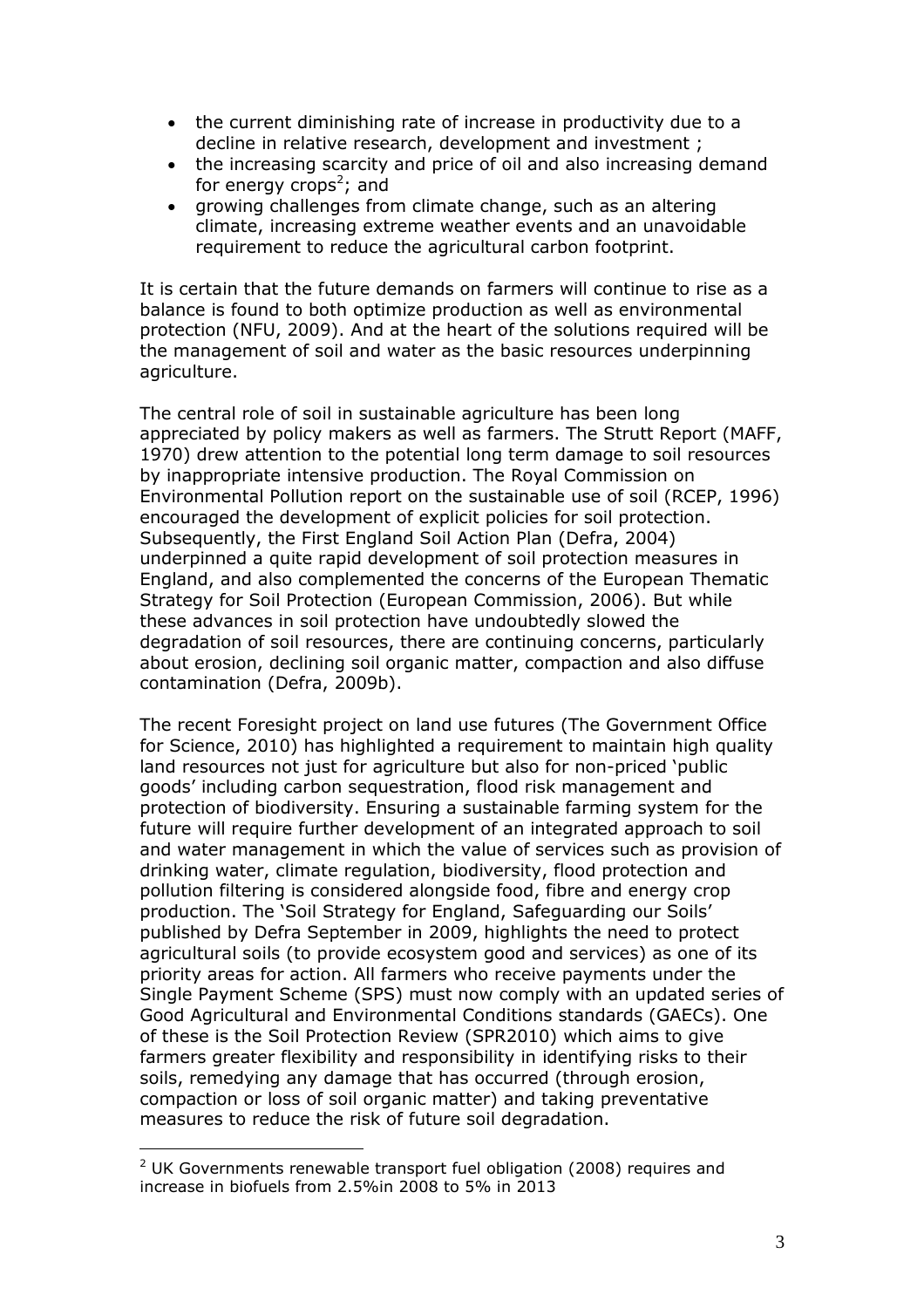It is critical that farming is economically viable, and environmental protection needs to support the farm's bottom line, not take away from it. Improved environmental protection supported by soil management can reduce on-farm expenditure, for example on fertilisers and pesticides, and over the last two decades, farmers in the UK have succeeded in increasing yields while reducing the use of fertiliser (Defra, 2010). Other off-farm benefits such as carbon sequestration and flood protection also need to be valued by society. Payments such as the Single Payment Scheme (SPS), which acknowledge environmentally friendly farming practices, will still be needed in the future but will need to be adapted to reflect society's demand for non-traded goods and services.

Approximately 66% of agricultural land in England receives some form of agri-environment scheme payment (Natural England, 2009) and farmers in these schemes are made aware of the soil and water management best-practices. The type of soil and water management practices that are needed is varied because of the different soils and diverse land uses that are found in the English landscape, from low intensity upland systems through to intensive arable and grassland systems. Consideration needs to be given to alternative activities that have developed through farm diversification and that also impact on soil and water resources, such as equine and recreational uses. Within the farm itself, different areas may require different soil and water management practices. For example, a farm may have areas where the aim is to maximise production but also areas where other objectives are prioritised such as biodiversity, flood control, landscape or historic environment protection.

Clearly, good management of soil and water is fundamental to meeting increased demand for food, fuel and fibre. The soils of England need to be made even more productive but managed sustainably. More effective water management is essential given both the growth in competition for water and the effects of climate change. The threats to England's soil and water resources are highlighted in Table 1. If England is to meet the challenge of increased productivity and adapt to climate change, soil and water management must become and remain a high priority.

In their recent report, Godwin *et al.* (2008) concluded that there is an urgent need for increased investment, both to sustain existing effective soil and water management practices and to support innovation to deliver higher yields and a reduced environmental footprint. The aim of this report is to explore and report on the evidence-base for the need for this investment.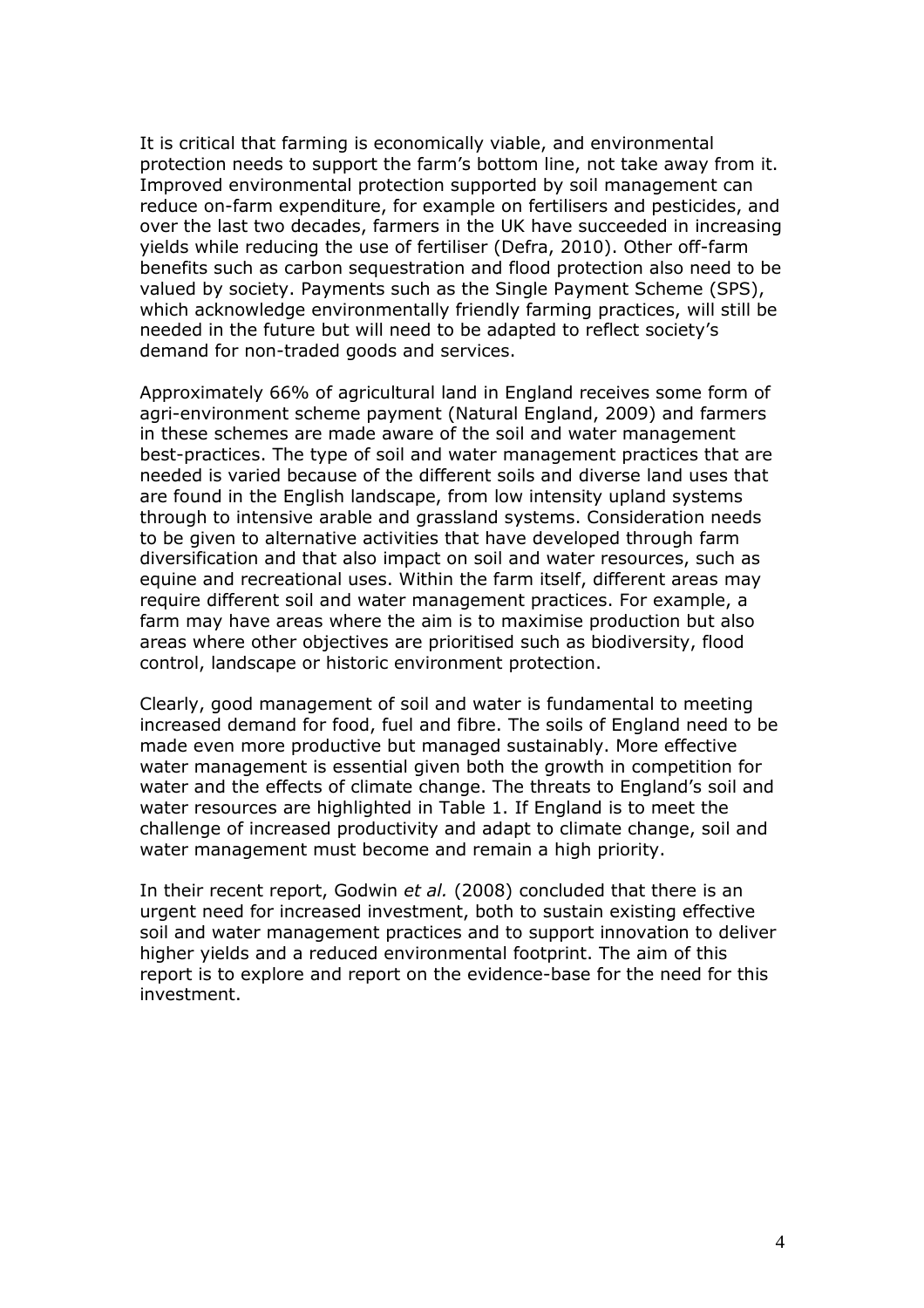|              |                                | <b>Potential threats to:</b>                                                                                                                                                                                                                                                       |                                                                                                                                                                                                                                       |  |
|--------------|--------------------------------|------------------------------------------------------------------------------------------------------------------------------------------------------------------------------------------------------------------------------------------------------------------------------------|---------------------------------------------------------------------------------------------------------------------------------------------------------------------------------------------------------------------------------------|--|
|              |                                | Soil                                                                                                                                                                                                                                                                               | Water                                                                                                                                                                                                                                 |  |
|              | <b>Increased</b><br>production | Increased erosion<br>$\bullet$<br>Decline in organic<br>$\bullet$<br>matter content of<br>soil<br>Reduced fertility<br>$\bullet$<br>Damage to soil<br>$\bullet$<br>structure                                                                                                       | Reduced storage<br>water capacity<br>Increased demand<br>for water supplies<br>Potential for<br>$\bullet$<br>increased diffuse<br>contamination of                                                                                    |  |
| Threat from: | <b>Climate</b><br>change       | Increased erosivity<br>by wind and rain<br>Shifting patterns of<br>food production<br>increasing pressure<br>in certain areas<br>Increased survival<br>of pests and<br>diseases<br>Loss or change due<br>$\bullet$<br>to sea level rise<br>Potential for loss of<br>organic matter | supplies<br>Reduced water<br>reserves<br>Potential for<br>increased diffuse<br>pollution<br>Increased demand<br>for irrigation<br>Periods of excess<br>water<br>Fluctuations in<br>$\bullet$<br>demand and supply<br>Saline intrusion |  |

#### **Table 1: Potential threats to soil and water from increased production and climate change**

# **2. Terms of reference[3](#page-13-0)**

British farmers and land managers face a situation where they will in future be asked, by government and society, to increase yields whilst at the same time reducing inputs, improving soil health and generally enhancing the environment. It is necessary to ascertain whether they will be able to meet the demand for enhanced soil and water management required to deliver these diverse outcomes.

This report aims to address three key areas: research, education and information and answer some fundamental questions, namely:

- 1. Are appropriate data and research in the pipeline to help sustain effective soil and water management in the future?
- 2. Will there be enough specialists to help?
- 3. Is new and relevant information for our future requirements reaching farmers quickly and effectively?

<span id="page-13-0"></span> $3$  The terms of reference were agreed by the project commissioners (Royal Agricultural Society of England) and project funders (Defra, the Environment Agency and Natural England).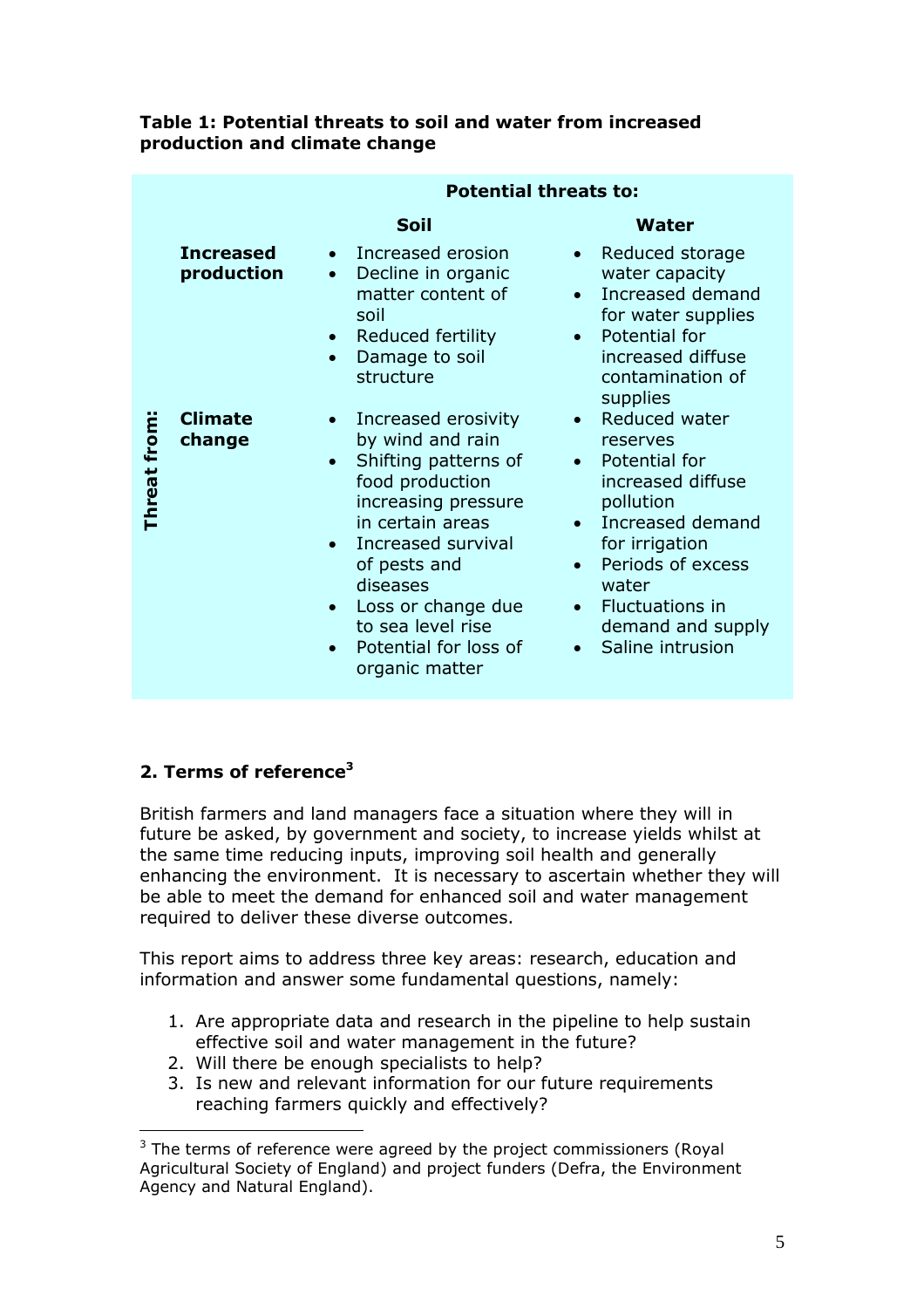# **3. General approach and methodology**

Over recent decades the agricultural knowledge infrastructure in England has become market-led, following the privatisation of advisory services. The result is a more complex knowledge infrastructure than existed before the 1990s when the state supported a comprehensive advisory service (the Agricultural Development and Advisory Service) with experimental centres linked to national research centres. Today there are many participants operating in a dynamic market who require different types of knowledge about soil and water management in order to support agricultural productivity and/or delivery of ecosystem goods and services; these play different roles in knowledge generation and communication to farmers and others. Within this report these participants are identified by their communities (see Section 4.1.). A description of this market-led infrastructure is required to frame an assessment of current and potential gaps in soil and water management research, information resources and education provision.

Current and anticipated gaps in the knowledge infrastructure can limit industry performance e.g. if supplies of artificial fertilisers become limited and more expensive, can this be countered by increased efficiency in their use? Closing gaps like these will require innovation to maintain productivity while delivering the other environmental outcomes expected by society, however, it is as yet uncertain as to how equipped farmers are to meet these challenges. Investment in soil and water management needs to be justified by and targeted towards these gaps. A gap analysis should cover the breadth of the knowledge infrastructure including:

- demand-side dimensions, such as sectors (arable, livestock and horticultural; lowland and upland) and enterprise scale and scope; and
- supply-side dimensions, such as education, scientific research, technology innovation and advisory services.

To address this relative complexity, a conceptual model is required to identify the critical demand–supply interactions that should be included in an analytical framework for identifying present and future soil and water management requirements and then assessing existing and required capacities to meet these requirements.

Godwin *et al.* (2008) identified a range of key technical issues relevant to both increasing productivity and environmental performance (e.g. soilwater-machine interactions; drainage and irrigation practices). Others that should be covered are water quality (in line with the Water Framework Directive); soil and water management in grassland and the uplands; emerging digital technology (e.g. for real-time field measurements, informatics<sup>4</sup>[,](#page-14-0) control and interventions); areas of strong progress in soil

<span id="page-14-0"></span><sup>&</sup>lt;sup>4</sup> Informatics is the practice of information acquisition, processing, storage, management, utilisation and dissemination through computer science, computational, statistical and visualisation techniques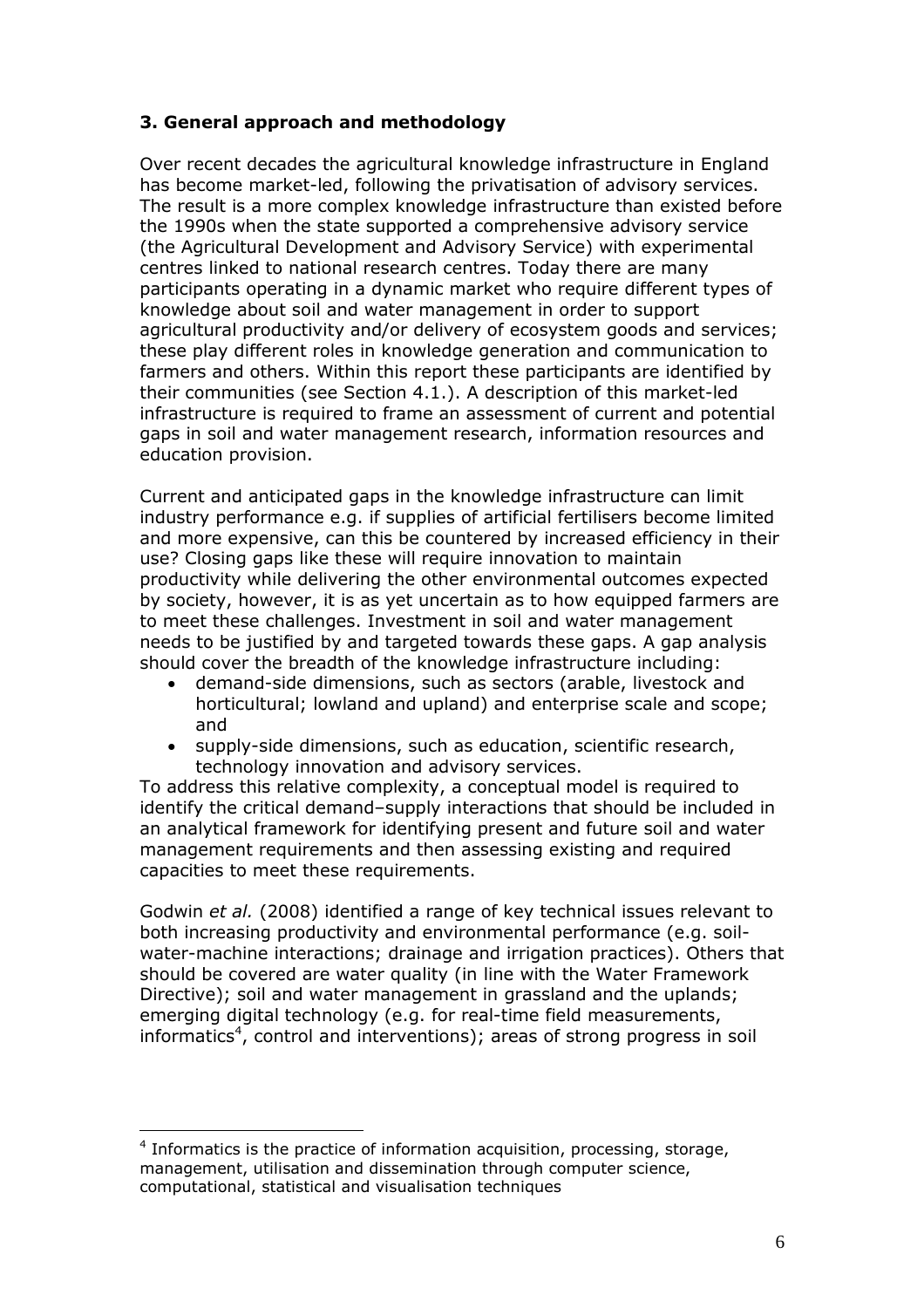science (such as pedometrics<sup>5</sup>[,](#page-15-0) soil biology and soil carbon dynamics); and integrated farm management advice, guidance, support and research that would enable farmers to deliver a balanced range of environmental products, including food, biodiversity, carbon storage, water, access, landscape and greenhouse gas flux reduction.

As farmers and land managers are the custodians of 70% of the UK countryside and have operational control over soil and water management, we chose to make our desk-based analysis from the viewing point of the farm, covering requirements for initial and continuing education of farmers, access to appropriate advice and extension services and adoption of innovative technology. We looked out from the farm through the various knowledge exchange relationships, taking account of the human and other resources needed to service different parts of the knowledge infrastructure, from fundamental research to practical on-farm decision-making. As explored later (see Section 4.2), knowledge is required on-farm to support ongoing operational decisions and also strategic decisions about the types of farming systems deployed. Thus an on-farm perspective is likely to be more focused towards the availability of tools and processes to optimise system choices and performance to meet market and regulatory demands, than on the science of soil and water *per se* or land management at scales beyond that of the farm.

The proposed knowledge infrastructure and the conclusions drawn from its analysis were tested and extended through a structured interaction with five communities (defined in Section 4.1.2.), namely:

- leading farmers and land managers,
- advisors,
- developers,
- researchers and
- educationalists.

This was carried out in three phases:

**Phase 1:** the analytical framework for the knowledge infrastructure that had been developed from a desk-based analysis was tested, using feedback from leading members of each community formed into a 'Project Advisory Group' (PAG). PAG members were selected by approaching a range of organisations and asking them to recommend potential members. These included the British Society of Soil Science, the Institution of Agricultural Engineers, the Institute of Professional Soil Scientists, the Chartered Institute of Water and Environmental Management, the Royal Agricultural Society of England, the England Catchment Sensitive Farming Delivery Initiative (ECSFDI) and recommendations from PAG members or people approached to be PAG members*.* A selection was made to provide as even coverage as possible of different groups namely producer types (arable, livestock etc) and roles (farmers, advisors, developers and researchers and educationalists). A list

<span id="page-15-0"></span><sup>&</sup>lt;sup>5</sup> Pedometrics is the application of mathematical and statistical methods for the study of the distribution and genesis of soils (Pedometrics commission, www.pedometrics.org)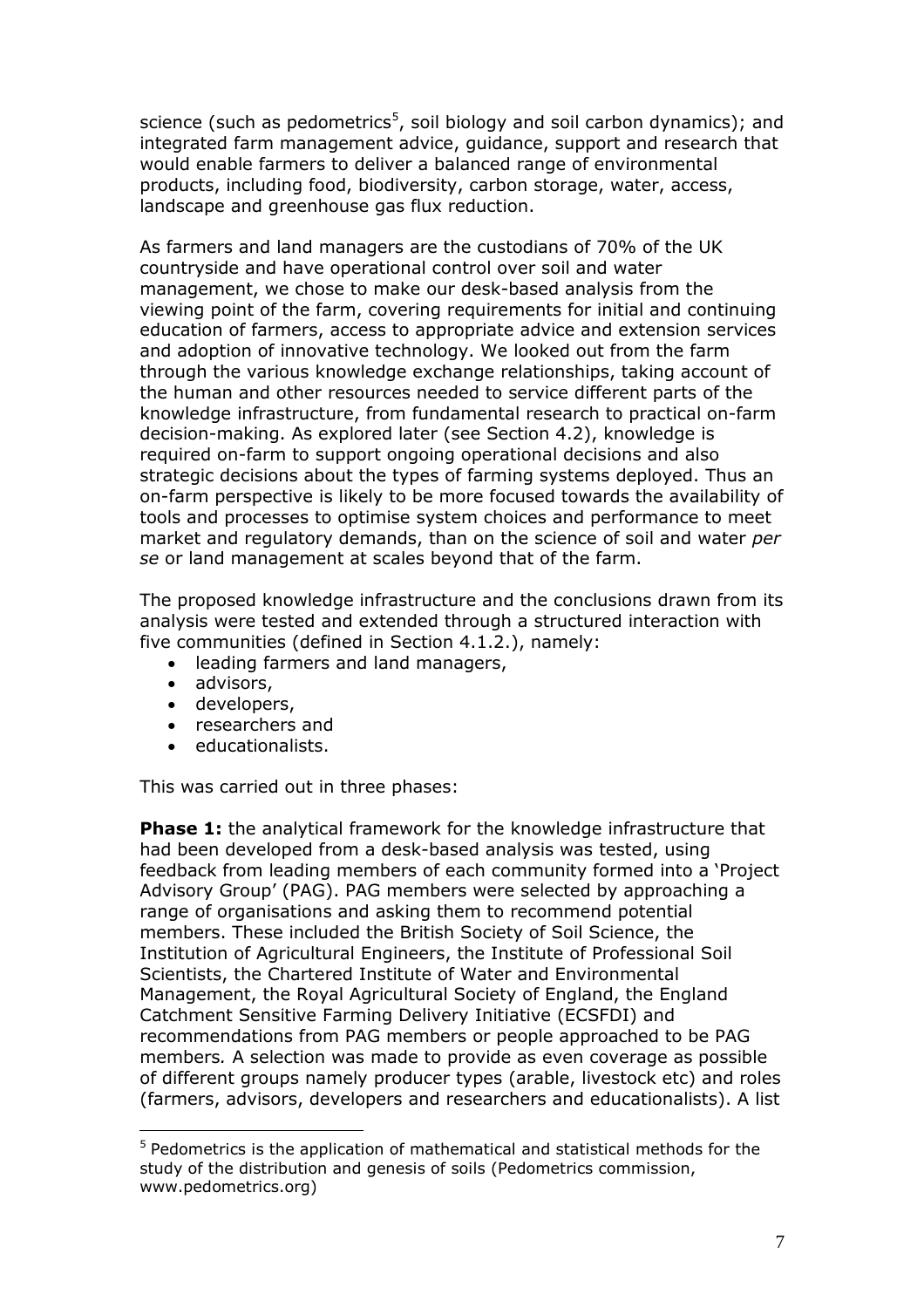of PAG members and their affiliations is given in Appendix A. Two meetings were attended by 10 out of 26 members. This group consisted of one farmer, two advisors, four developers, 1 researcher (excluding the authors of this report) and two representatives from the educational sector (excluding the authors of this report).

**Phase 2:** desk-based research and semi structured telephone interviews with 24 PAG (including members who had attended the two meetings) member representatives provided information to populate the framework (see Appendix B and C for details of the questionnaire employed and responses). Telephone questionnaires were conducted with 4 farmers/land managers, 5 advisors, 5 developers, 5 researchers and 5 educationalists. Participants answered questions related to how/why they were involved with soil and water management e.g. occupation, agricultural sector and education. They were also asked their opinions on knowledge transfer, knowledge gaps and education.

**Phase 3:** the initially-populated frameworks were presented to the PAG to corroborate findings and identify items that might have been overlooked.

This report brings together the findings of the desk-based study and the opinions of the PAG members, considering both the demand-side and supply-side frameworks, to identify strategic gaps relating to soil and water management with respect to:

1. Likely future land management requirements

2. Research capabilities, resources and capacities

3. Numbers of soil and water management professionals and their training and development

4. Training of and support for advisory staff in soil and water management

5. Provision of initial and ongoing advice and training (extension) for farmers on soil and water management

6. Understanding of relevant issues by, and support for, regulators and policy-makers

7. Knowledge transfer to the farming community.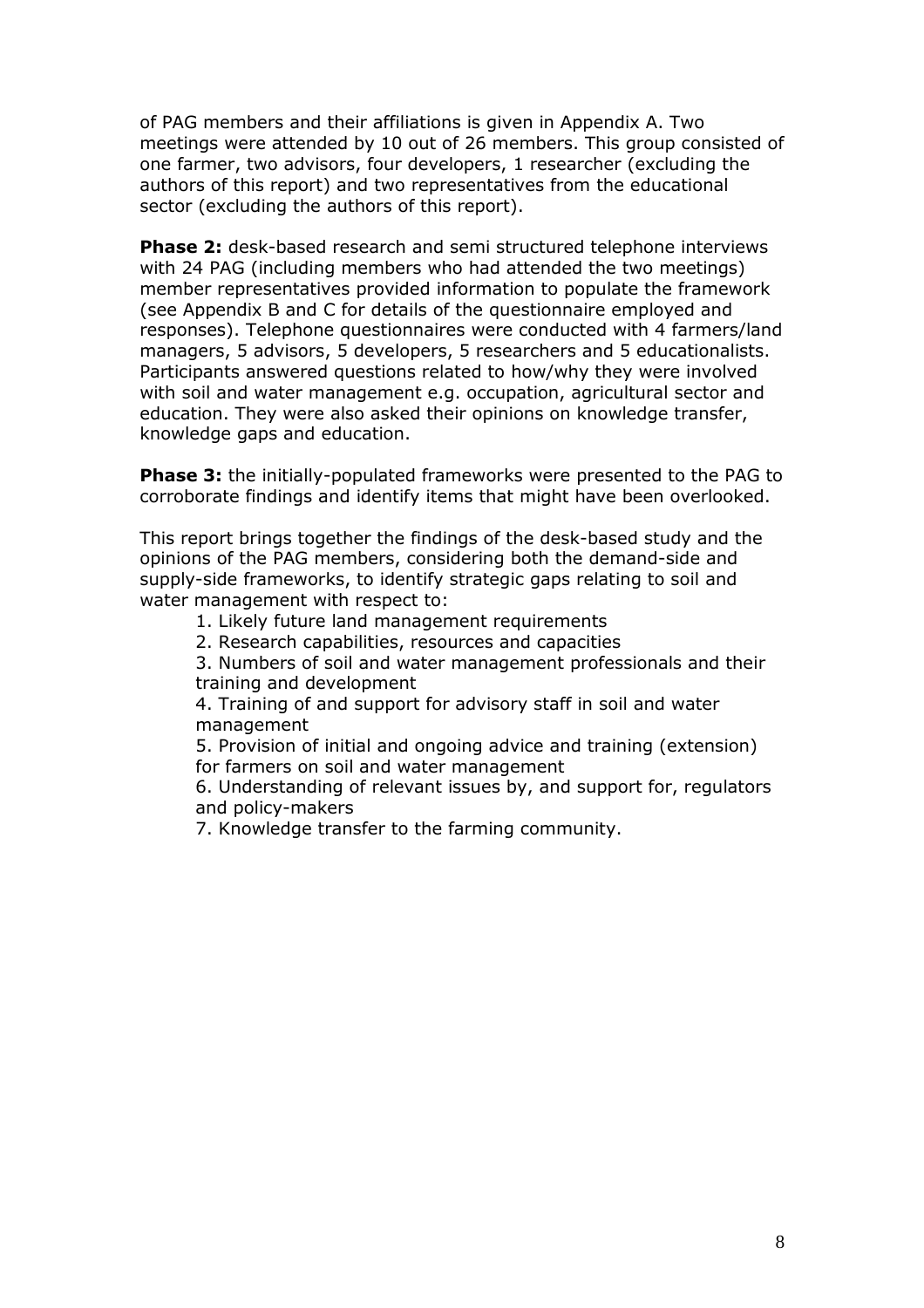## **4. The knowledge infrastructure for soil and water management**

# **4.1 Description**

## *4.1.1 Conceptual model*

The starting point for describing a conceptual model to support the framework for knowledge transfer of soil and water management to farmers and land managers was the model described by Klerkx and Leeuis  $(2008)^6$ [.](#page-17-0) The model proposed here is modified from Klerkx and Leeuis' original concept in that researchers and developers are considered to undertake explicitly different roles from one another. We regard as critical this separation of the researcher community (that develops fundamental and strategic knowledge) from the developers' one (that conducts experimental work to transform knowledge in to innovative tools and processes of practical benefit). Both are essential but their roles and skill requirements are different. From an on-farm perspective, as employed in this study, there may be an active research community that is well-judged by peer-review but its outputs will not be exploited optimally without the transformational capacity afforded by a well-directed developer community. Some researchers are also effective developers and vice versa but this is not universal and the issue here is a separation of distinctive roles rather than categorization of individuals. Therefore our model has four main communities:

(1) farmers and land managers who are the end-users of knowledge;

(2) advisors who act as intermediaries between the end-users and suppliers of knowledge<sup>7</sup>[;](#page-17-1)

(3) developers with specialist knowledge who transform research into practical solutions for end-users; and

(4) researchers, who generate new knowledge.

A fifth community is that of educators, but their role and relationship to the other groups is distinct  $-$  it is to supply the other groups with individuals who have the necessary education to allow them to be effective participants in the infrastructure. While these communities comprise the main providers of knowledge exchange this does not occur in isolation. External influences from stakeholders in the form of suppliers, purchasers, government and regulators also act to influence the knowledge network.

In its simplest form this conceptual model might be seen as a simple linear flow of knowledge from its conception by research through development of knowledge for end user and delivery of knowledge by advisors to farmers and land managers. However, it represents a far more

<span id="page-17-0"></span> $6$  Klerkx and Leeuis (2008) identify the main groups of actors in the infrastructure as being (1) demand-side end-users (farmers and land managers) (2) supply-side providers of research and development and 'knowledge-intensive business services' (KIBS) and (3) knowledge intermediaries who connect the demand for and supply of knowledge services to support innovation.

<span id="page-17-1"></span> $<sup>7</sup>$  Although professional individuals are the main advisory actors, web-based</sup> services are also important 'virtual' advisors.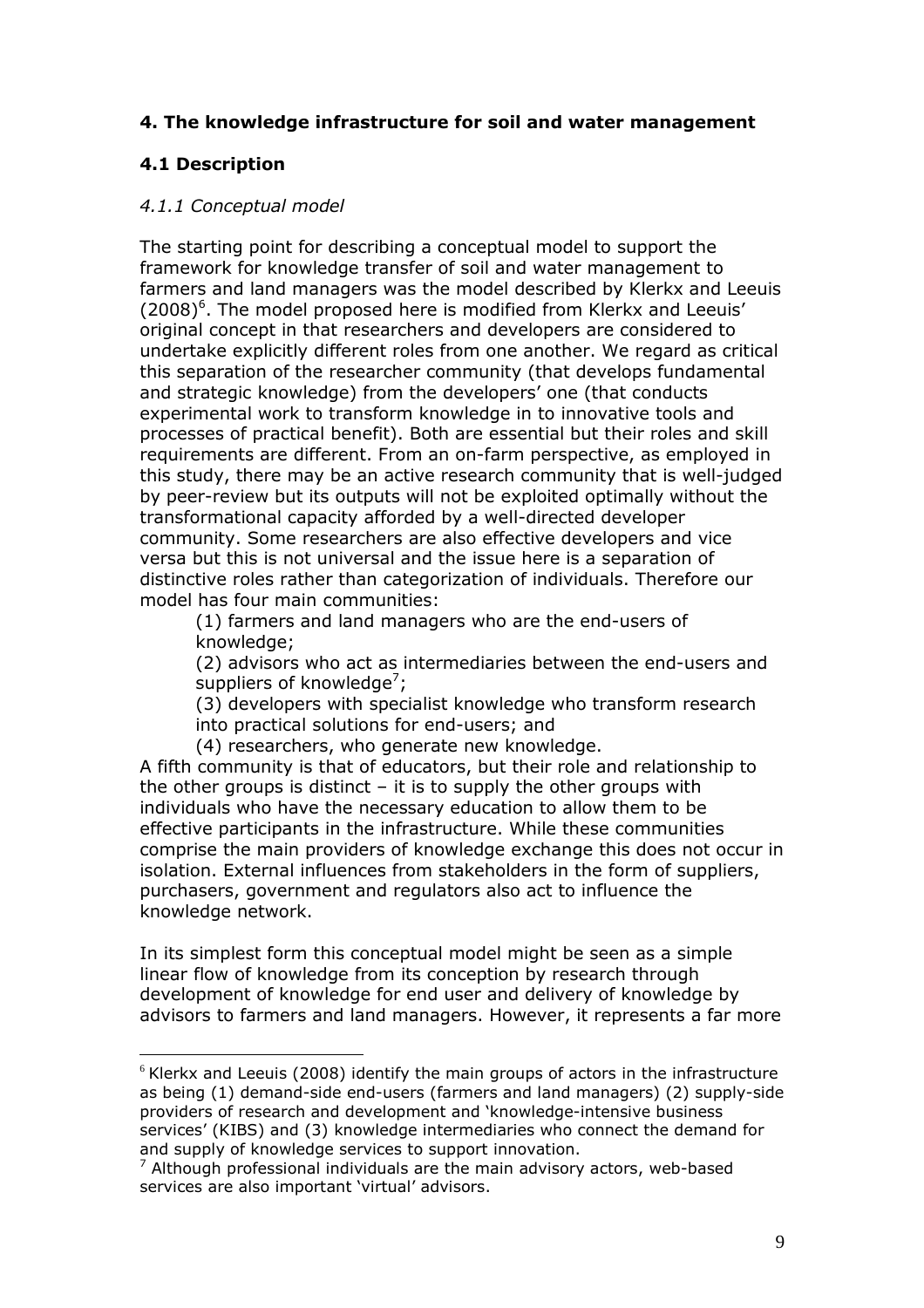complex flow of knowledge. Instead of being uni-directional the flow of knowledge is multi-directional. Figure 1 illustrates how the main communities and stakeholders described above relate to each other. Educationalists do not appear in Figure 1 but their role should be viewed as impacting on all aspects of the knowledge exchange infrastructure by providing human capital. The arrows indicate the direction of knowledge flow and the size of the arrows illustrates the strength of that knowledge transfer i.e. the larger the arrow the more dominant the knowledge pathway. Figure 1 represents the refined model based on PAG group feedback on how they viewed, from their respective communities, the current direction and strength of knowledge flow. Generally there was good agreement between communities with regard to the direction and strength of knowledge transfer. The most notable difference occurred between what researchers thought they were delivering to other communities and how other communities saw their contribution, which is discussed in more detail below (Section 5).



**Figure 1: Model of the agricultural knowledge infrastructure, drawn from the ideas of Klerkx and Leeuis (2008).**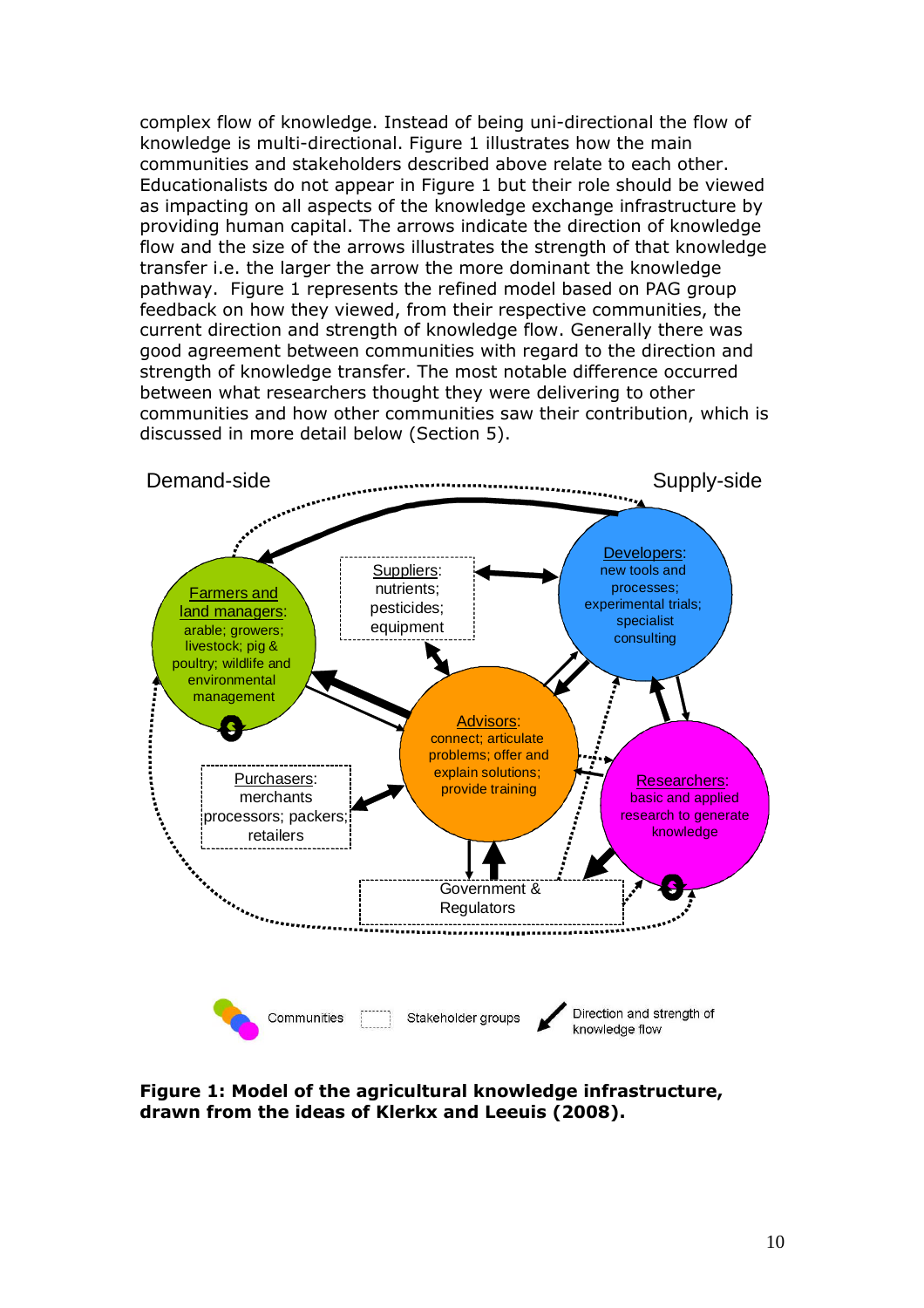#### *4.1.2 Key communities within the knowledge infrastructure*

The four identified key communities within the knowledge exchange network are farmers and land managers; advisors; developers and researchers. Each of these communities has a distinct role to play even though the array of participants within each community is variable. It is therefore important to understand the makeup and role of each community.

#### *Farmers and land managers*

There are many types of farmers and land managers in England, some full time others part-time. The enterprises they operate vary hugely in scale and scope, from large capital-intensive operations to small ones with low capital inputs. Nonetheless there is a commonality of soil and water knowledge requirements within different enterprises engaged in the same kind of production, so a useful classification of farmers and land managers is according to types of output. The agricultural statistics classification (Defra, 2009a) recognises the following types of produce: cereals, arable crops other than cereals, potatoes, horticulture, dairy cows, beef cows, breeding sheep, breeding pigs and fowls. For this study the following classes of producer are defined, based on a commonality of soil and water management issues: (1) arable farmers; (2) potato and vegetable growers; (3) dairy, beef and sheep farmers; (4) pig and poultry producers; and (5) wildlife habitat managers. However, often individual farmers fall within more than one category, for example by being both livestock and arable farmers, and all farmers may be considered as habitat managers.

A further important division of farmer and land manager types in the context of knowledge infrastructure relates to differences in their behavioural attitudes towards innovation. They may be grouped (Rogers, 2003) as: (1) innovators who are actively engaged in development of technology; (2) early adopters of technology; (3) late adopters of mature technology; or (4) traditionalists who generally fail to adopt new technology<sup>8</sup>[.](#page-19-0) Innovation adoption relies on a flow of technology into trials by innovators, through to early adoption by industry leaders and then by later adopters. The depth and breadth of knowledge of soil and water management needed by a successful innovator or early adopter is greater than that for later adopters, because the former need to evaluate as yet untried and untested relative benefits and risks of different technology options. Later adopters are able to observe and assess outcomes experienced by others. However, there can be considerable conservatism within the farming sector driven by historic practices passed down from one generation to the next. According to Dwyer *et al*. (2007) there is also much evidence that opportunities to change farmer behaviour may be limited to occasions when the farmer is changing or adapting systems.

<span id="page-19-0"></span><sup>8</sup> A study of farmers in the Netherlands (Diederen *et al*., 2003) estimated the percentages of innovators, early adopters, late adopters and traditionalists (referred to as laggards) to be 3%, 10%, 24% and 63% respectively.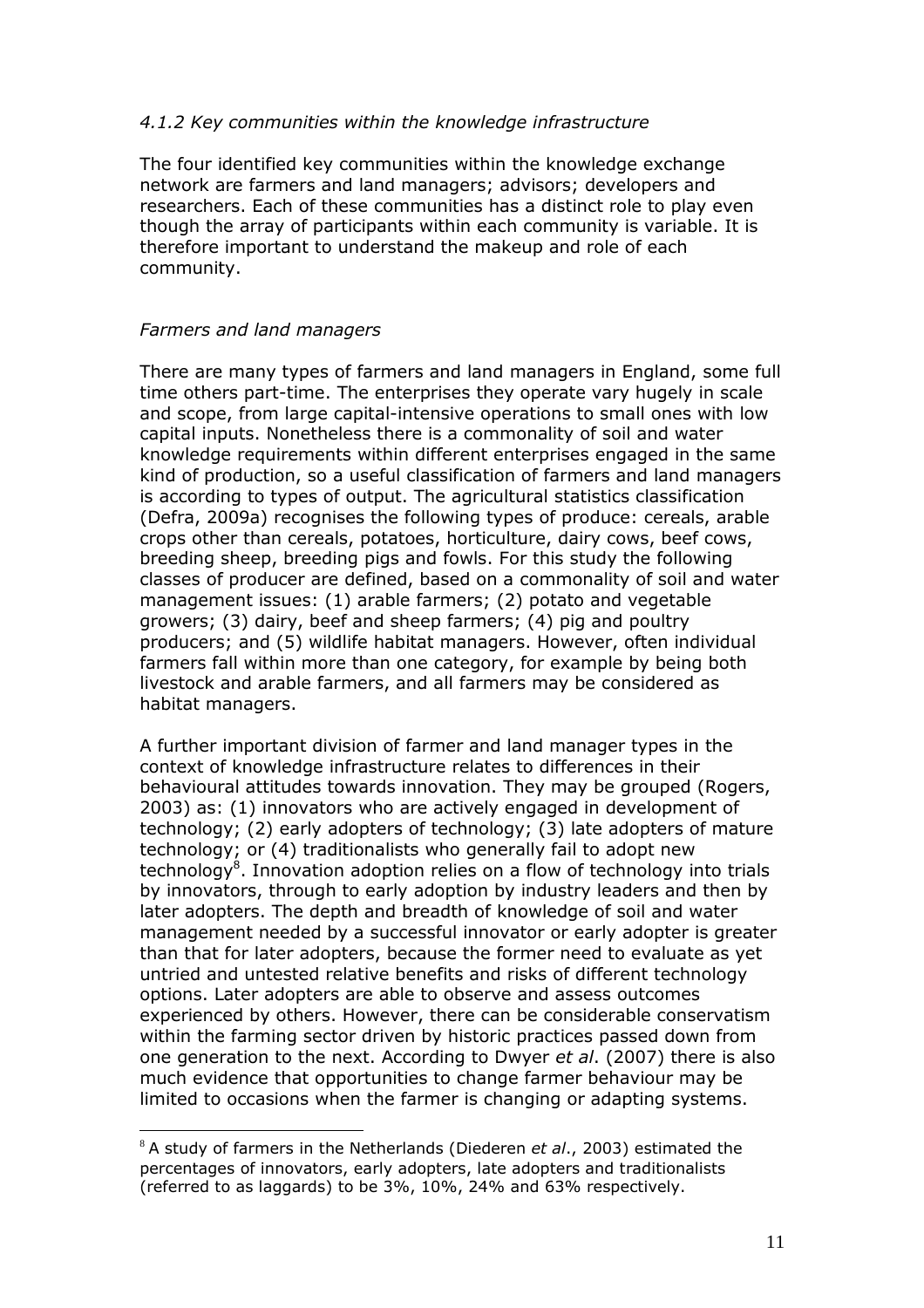However, informal networks developed between groups of farmers can help 'break the mould' as farmers seem more willing to adopt new methods where other farmers are advocating their use.

Within the present knowledge infrastructure farmers and land managers tend to be recipients of knowledge from other communities. Some selfdeveloped knowledge within the farming community is passed on to other farmers, but based on the opinion of the PAG group not much knowledge generated from the farming community is passed back to other communities within the knowledge infrastructure.

#### *General advisors and advisory services*

There is an array of advisors with a range of skills and expertise, some offering specialist advice while others provide generic support. Advisors may be independent consultants but are often employed by or linked to marketing cooperatives, suppliers' product support teams, farming trusts or movements (e.g. the Soil Association and Linking Environment and Farming (LEAF)), farming charities (e.g. the Farming and Wildlife Advisory Group) and initiatives that are sponsored by retailers, statutory bodies (e.g. agri-environment scheme advisors, catchment sensitive farming projects and the Environment Agency (EA)) and levy boards (e.g. Agriculture and Horticulture Development Board). In addition to individuals who act as advisors, there are 'virtual' advisors, such as the Agriculture and Horticulture Research Forum's Soil Information Gateway, the Environment Agency's web-based Net-Regs, ADAS's PLANET and MANNER, and the Country Land and Business Association's CALM, that provide information and interactive query and advice functions. The opinion of the PAG was that the majority of individual advisors are not specialists in soil and water management; they have expertise in the farm business as a whole or elements of it. They should have a sound knowledge of soil and water management topics. Following the diagnosis of on-farm issues, advisors may offer standard prescribed solutions to soil and water management problems and need to be able to contextualise the choices they advise.

The main function of advisors<sup>[9](#page-20-0)</sup> is to help farmers to enhance their performance. Importantly, they are part of an informal network between farmers and land managers through which innovation can be exchanged between enterprises. However, they also play a pivotal role in the overall knowledge infrastructure. First, they should be listening to farmers and land managers, in the context of the markets they are servicing and the regulations they must meet, and articulating practical problems to developers, creating connectivity between the demand and supply-sides of the knowledge infrastructure. Second, they should be communicating innovative solutions provided by the developers (see below) back to farmers and land managers.

<span id="page-20-0"></span><sup>&</sup>lt;sup>9</sup> In the model proposed here, advisors correspond to 'innovation intermediaries' as described for example by Howells (2006)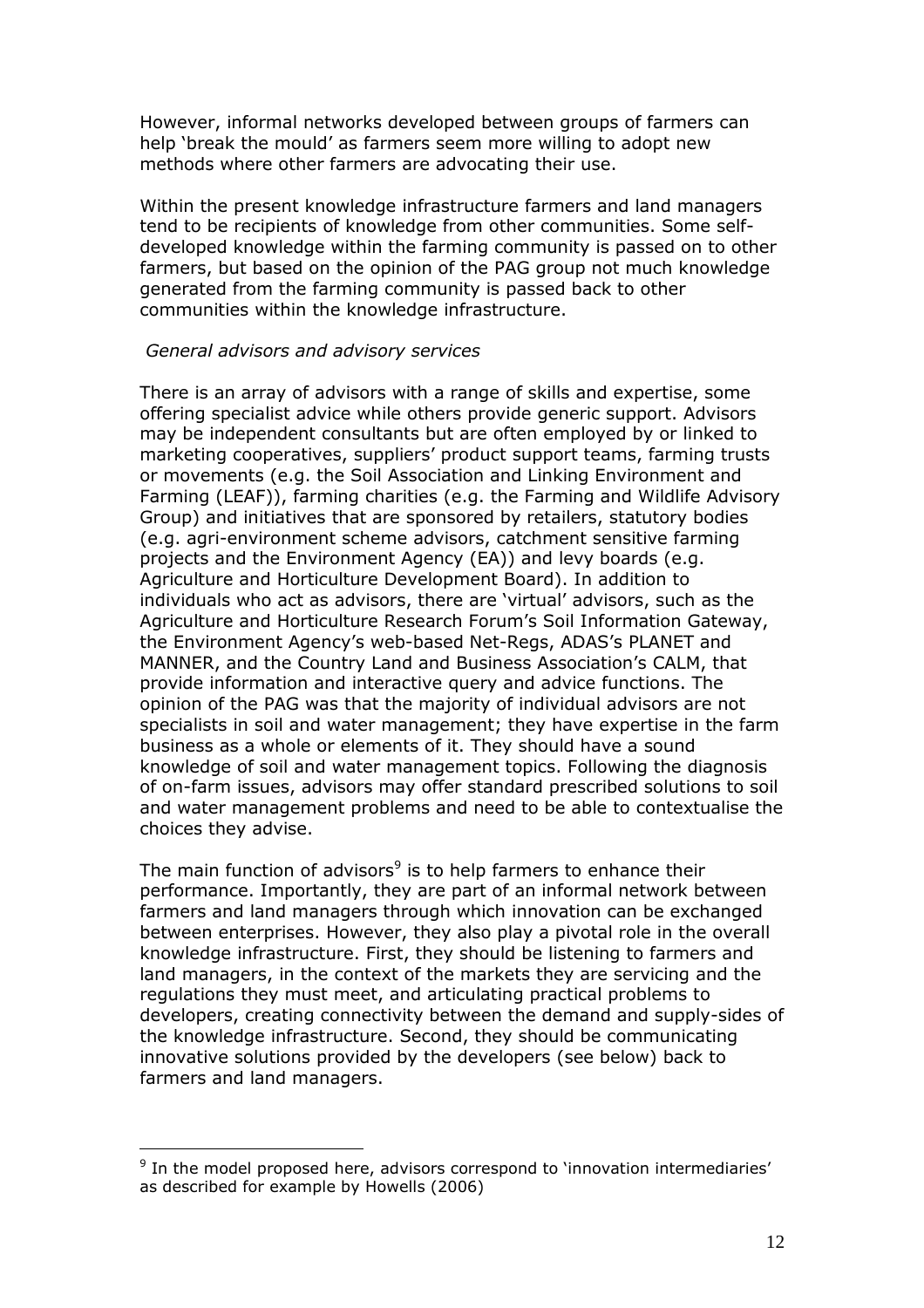#### *Developers*

Soil and water management developers work in technical consulting firms or other organisations that have product development capacities (e.g. ADAS, TAG and Soyl Ltd), equipment and chemical suppliers and in centres doing field-based experimental research (e.g. Rothamsted Research, East Malling Research and some universities). Government agencies (e.g. Natural England, the Environment Agency and Defra) also act as developers, turning scientific research into practical schemes.

Analysis of the PAG responses suggests that presently the role of the developers is under-developed and somewhat obscured, but is critical to the performance of the farming industry. Development is generally grouped with research, and there is overlap with individuals involved with both roles, but its specific role is distinctly different. The primary role of the developers<sup>[10](#page-21-0)</sup> is to translate knowledge into tools and management systems that directly benefit production and environmental performance. In addition they provide a source of specialist soil and water management knowledge for advisors. These advisors may work for the same company but have a distinct role or they may be external contacts. Their focus is on seeking practical solutions to end-users problems using knowledge generated especially, but not exclusively, by researchers. They are engaged directly in experimental research to improve practice, conducting trials to qualify new approaches and products and demonstrate their effectiveness.

To support experimental development they may interact directly with innovators and early-adopters in the farmer and land management community, but their key knowledge exchange is with advisors. The most important role of the developers is to both pull new knowledge from fundamental and applied researchers into improved practice and report strategic knowledge gaps to these researchers. However, there is an implicit concern that developers have not been supported adequately in recent years to effectively perform this role.

#### *Researchers*

Research is commonly classed as basic, applied or experimental (OECD, 2003):

- **Basic research** cultivates and develops new ideas, principles and theories that often have no immediately identifiable benefit or application wider than the research community, however, it is essential in providing the foundation upon which applied research is built and for stimulating new fundamental knowledge;
- **Applied research** is carried out in order to develop knowledge for an identified general application;

<span id="page-21-0"></span> $10$  Some but not all of the organisations in which the developers work may be classed as 'Knowledge Intensive Business Services' or 'KIBS' which are characterised by having state-of-art technical knowledge and a focus on product or service development but not on manufacturing or end-user service delivery.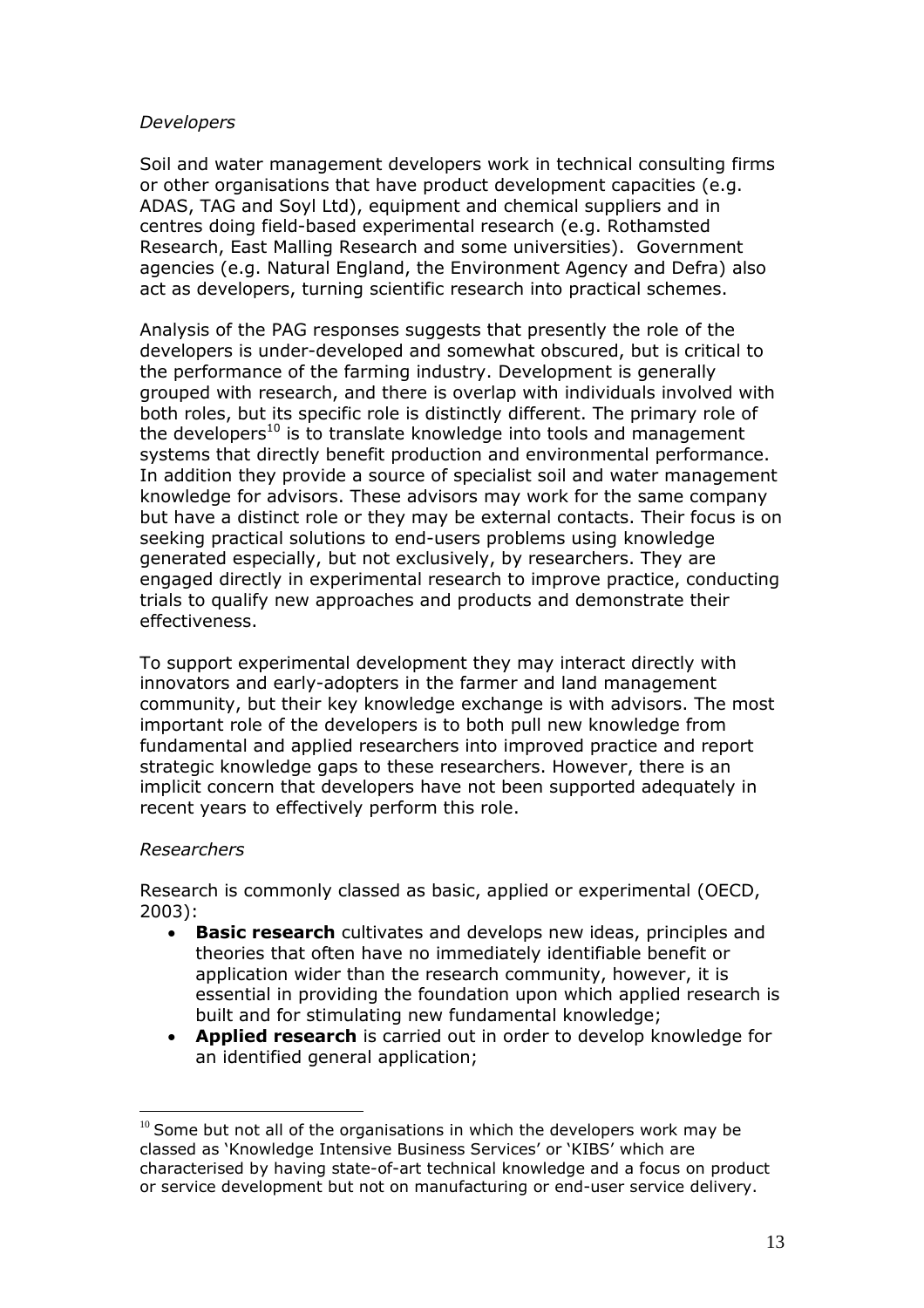**Experimental research** takes applied knowledge and translates it into products and management systems that deliver economic and other benefits – this category of soil and water research is delivered mainly by developers (see above) rather than researchers as defined here.

Both basic and applied researchers mainly work in Research Councils and other institutes and university departments. Their effective connectivity to developers and experimental research is critical to innovation in soil and water management.

Basic research outputs on soil and water management in agricultural systems are provided by a global network of scientists. In England the majority of basic research is funded by the Research Councils (e.g. BBSRC, NERC) with priorities mainly set by committees of researchers on the basis of scientific opportunity and excellence within a broad strategic framework agreed with government<sup>[11](#page-22-0)</sup>. An important function of the basic researchers, as well as doing their own research, is to observe, interpret and report new international science to developers. Therefore, in order to enable future sustainable and productive farming practice in England there is a strategic requirement to maintain a healthy cohort of researchers covering the breadth and depth of soil and water science topics. This will ensure the development of the most appropriate techniques and technology for the English farming industry.

Applied research is problem-oriented but the problem is normally defined broadly. Effective applied research choices depend on a clear identification of the strategic knowledge gaps that need to be filled. For example, more efficient uptake of applied nitrogen by crops based on new knowledge of soil biology might be a strategic objective to increase crop yields and thus industry gross margins, as well as reducing emissions to the environment. From an economic perspective, the value of applied soil and water management research depends on its successful translation by developers into tools and processes that can be adopted by farmers and are seen to be effective.

# *4.1.3 Stakeholder groups influence on the knowledge infrastructure*

The agricultural knowledge infrastructure does not exist in isolation but is closely connected to the industry supply chain as well as public institutions that determine and oversee the legal framework for the industry. Suppliers provide farmers with equipment and other resources and purchasers provide a market for farm produce; they both have an economic interest in producer performance and support advisors and in some cases developers. Government and its agencies aim to deliver policy objectives by supporting knowledge development and exchange, through

<span id="page-22-0"></span> $11$  The Haldane principle, as set out in the 1918 report which recommended establishing the Research Councils, says that researchers should decide on research priorities (i.e. which research proposals are funded) while Government should only set an over-arching research strategy.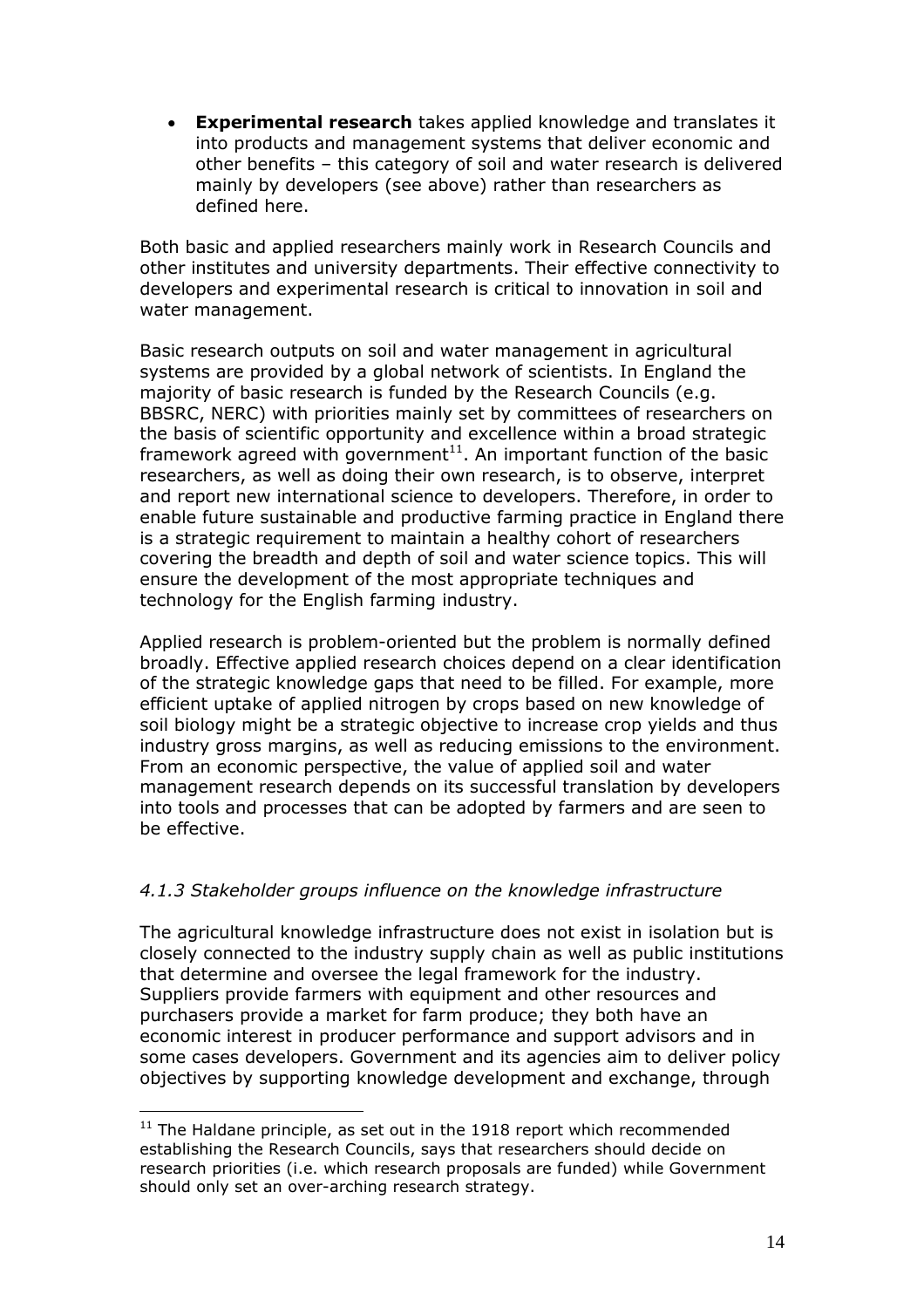their own research and advisors, such as the England Catchment Sensitive Farming Delivery Initiative (ECSFDI) and Natural England's Land Management Advisory Service, and Environment Agency staff working directly with farmers. Thus these groups not only strongly influence the agenda for soil and water management, they are actively engaged in the knowledge infrastructure, by providing advisors and developers and, most importantly, they fund research and development in this area. Defra and BBSRC are the main sources of funding for agriculturally-relevant soil and water related research in England.

## *4.1.4 The role of educationalists in the knowledge infrastructure*

Education affects all aspects of the knowledge infrastructure for soil and water management. Primary provision comes from schools, colleges and universities. However the role of continuing professional development is also very important to soil and water management. Continuing professional development (such as BASIS, FACTS, NroSO and short courses) is provided by colleges and universities and also industry. While government also provide education through direct training courses and sponsored events.

Education determines the ability of people, in key communities and stakeholder groups, to identify, interpret, respond, communicate and take decisive action. The level and relevance of a participant's background education can considerably influence the effectiveness of knowledge transfer, both from and to them.

# **4.2 Knowledge requirements for soil and water management**

The knowledge infrastructure for soil and water management requires different types and levels of knowledge.

# *4.2.1 Types of knowledge*

Increasing production and reducing environmental impact depend both on knowledge of technologies and an understanding of soil systems and their responses to interventions. Therefore there is a need for knowledge about processes in the soil system; *system knowledge* (e.g. erosion by water and wind, the dynamics of soil organic matter and carbon cycling, biological transformation of nutrients and pollutant cycling, including greenhouse gas emissions) and also about technologies; *technology knowledge* (e.g. erosion control, water management , irrigation, tillage and traction, and grazing management). In order to maximise the efficiency of soil and water management within the farming system these two types of knowledge need to be integrated and applied at different levels of complexity within the knowledge chain, as in the schematic provided in Figure 2.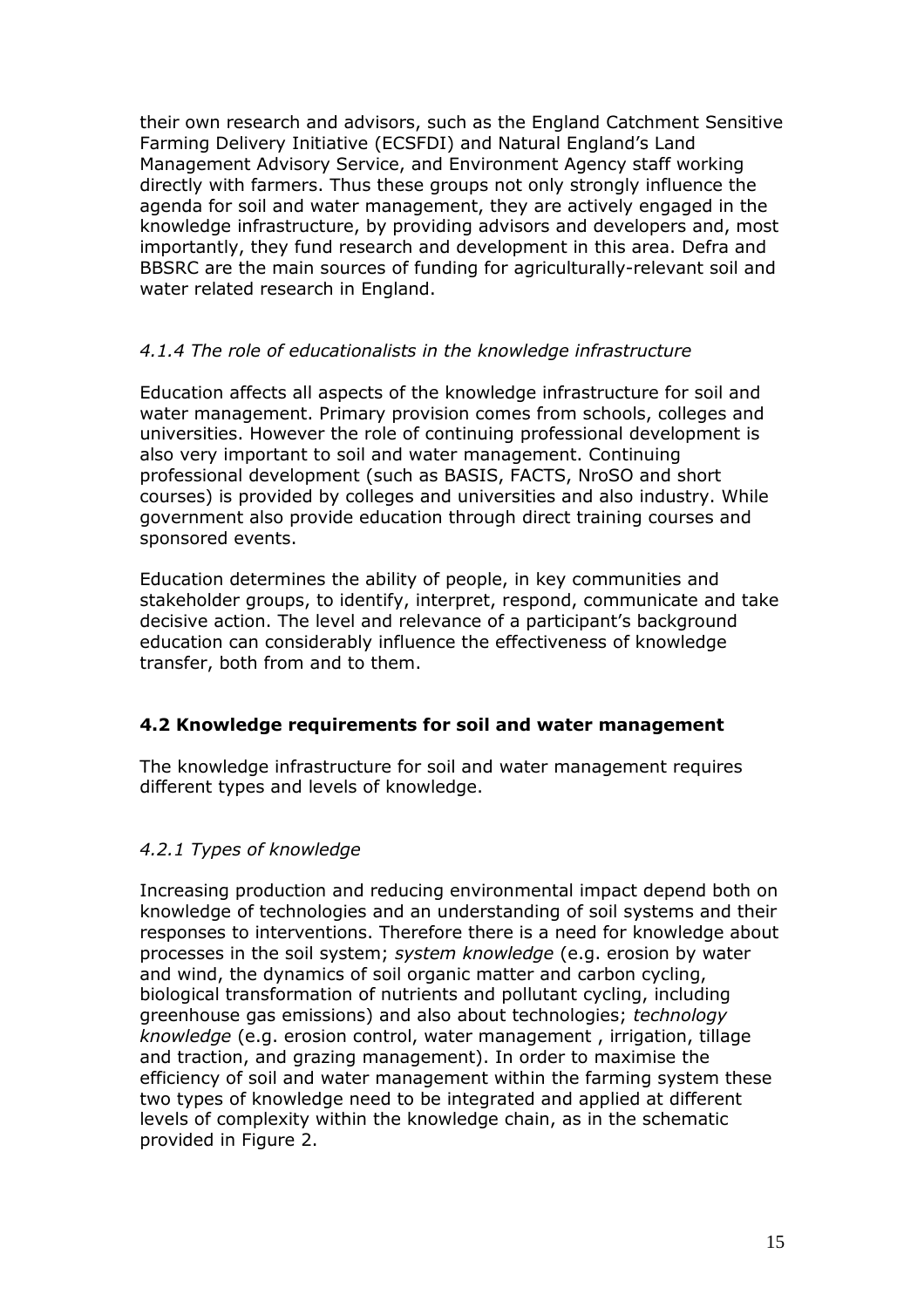Figure 2 suggests the main providers and users of each complexity of knowledge. However, feedback from the PAG group suggests there is overlap between communities.



# **Figure 2: Knowledge requirements for soil and water management**

Three levels of complexity can be defined in the knowledge chain relating to systems and technology knowledge: *fundamental*, *strategic* and *operational*:

**Fundamental knowledge** relates to understanding key processes i.e. the why and how things happen.

**Strategic knowledge** is about gathering and interpreting system and technology knowledge that can be used to set priorities and plan long term strategies.

**Operational knowledge** relates to putting knowledge to practical use e.g. knowing what to do and when.

# *4.2.2 Types of decisions*

Responses from the questionnaire survey undertaken with the 24 members of the PAG suggest that operational, strategic and fundamental knowledge are important to all communities but not necessarily to each individual. For example the value placed on fundamental knowledge by farmers and land managers ( $n = 4$ ) ranged between neutral to very important, whilst operational and strategic knowledge was considered to be important or very important (Table 13a, Appendix C).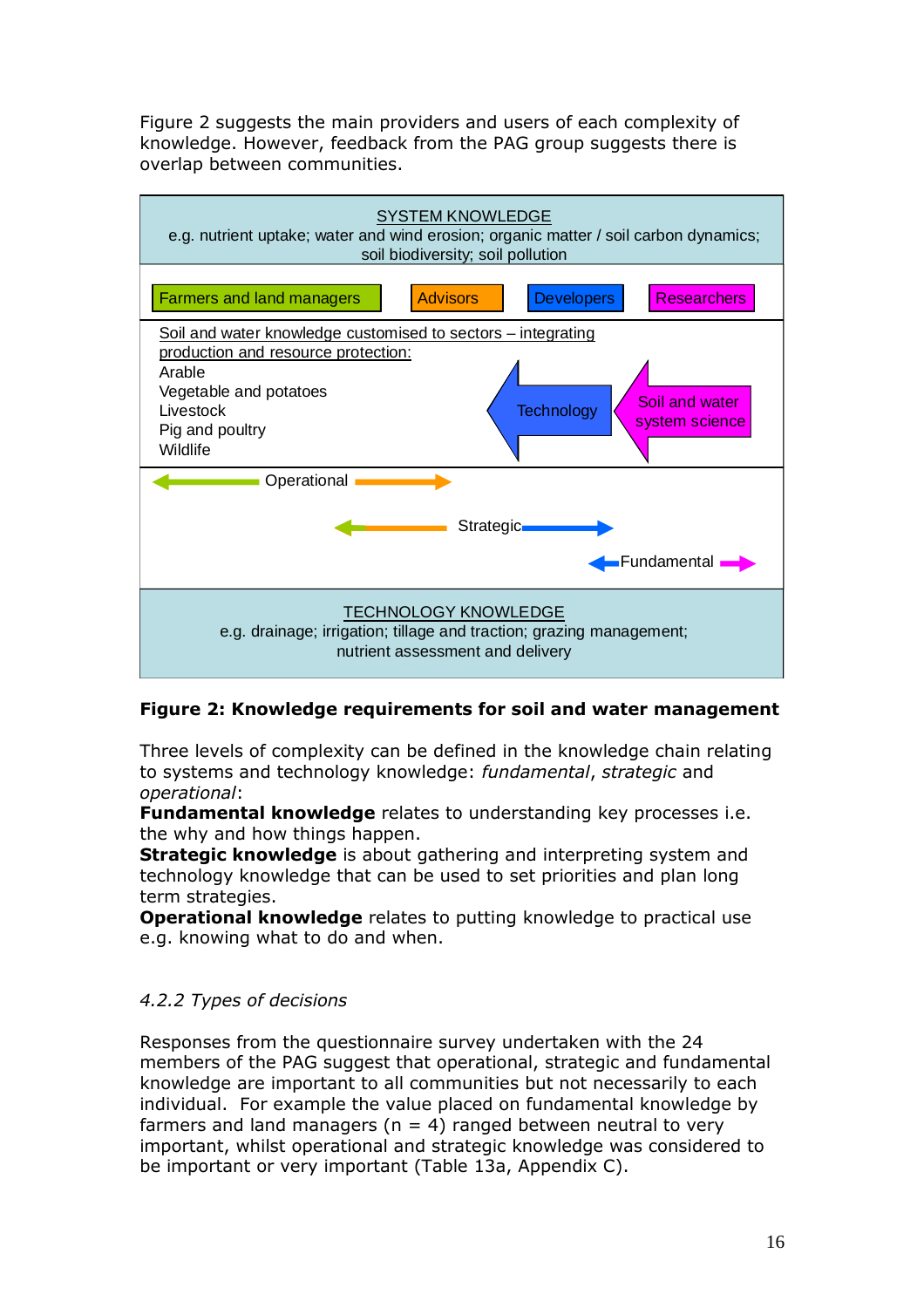Farmers and land managers have to make two types of decisions relating to soil and water management (see for example Table 2). First, there are *strategic* decisions that are made on two levels: the first level relates to a choice between different types of production and the second level considers the choice of a specific system of production (see Table 2). Strategic decisions are therefore about choosing a farming system that is capable of economic sustainability either through production or payment received for other goods and services. Decisions include considering the capability of soils and other resources on the farm and the consequences of any relevant legislation or compliance restrictions. Economics inevitably have a strong influence over strategic decision making e.g. predicted market prices for certain crops. Strategic decisions about what to produce and how to produce it may be updated annually but normally are linked to farm business plan reviews (in turn influenced by local and/or national policies and incentives) held at intervals of perhaps five years e.g. linked to Environmental Stewardship timescales. Therefore strategic decisions that influence soil and water management can have important long term implications.

Second, there are seasonal and daily *operational* decisions within an established agricultural system generally aimed at optimising yields, quality and environmental goals while avoiding soil conditions that may hinder farming operations and/or cause environmental damage. These types of operational decisions tend to only have short term consequences for soil and water management.

Ideally, both strategic and operational decision-making should be informed by a more fundamental knowledge of the soil and water system e.g. how a particular soil responds to wetting and drying cycles. New fundamental knowledge is fed in from researchers primarily to developers and advisors. Understanding soil system specific knowledge, e.g. nutrient uptake, water and wind erosion etc. developed by researchers, requires little or no translation before it can be used to direct soil and water management. However, the transformation of fundamental knowledge into technological advancements that will improve soil and water management within the industry requires the intervention of developers. In addition the extent to which knowledge about soil systems influences operational decisions is not always appreciated by technical experts since farmers often draw on extensive experiential knowledge about their particular soil systems (Verheijen, 2005).

There is no doubt that the knowledge requirements of an effective advisor are demanding: they include both up-to-date information about production systems and their performance, and a scientific appreciation of soil and water management that is able to inform local use and management accurately. Advisors therefore require operational, strategic and fundamental knowledge in order to offer best management advice tailored to individual farming systems. The PAG questionnaire responses from this community ( $n = 5$ ) reflect this need with all respondents rating the three forms of knowledge as either important or very important to them.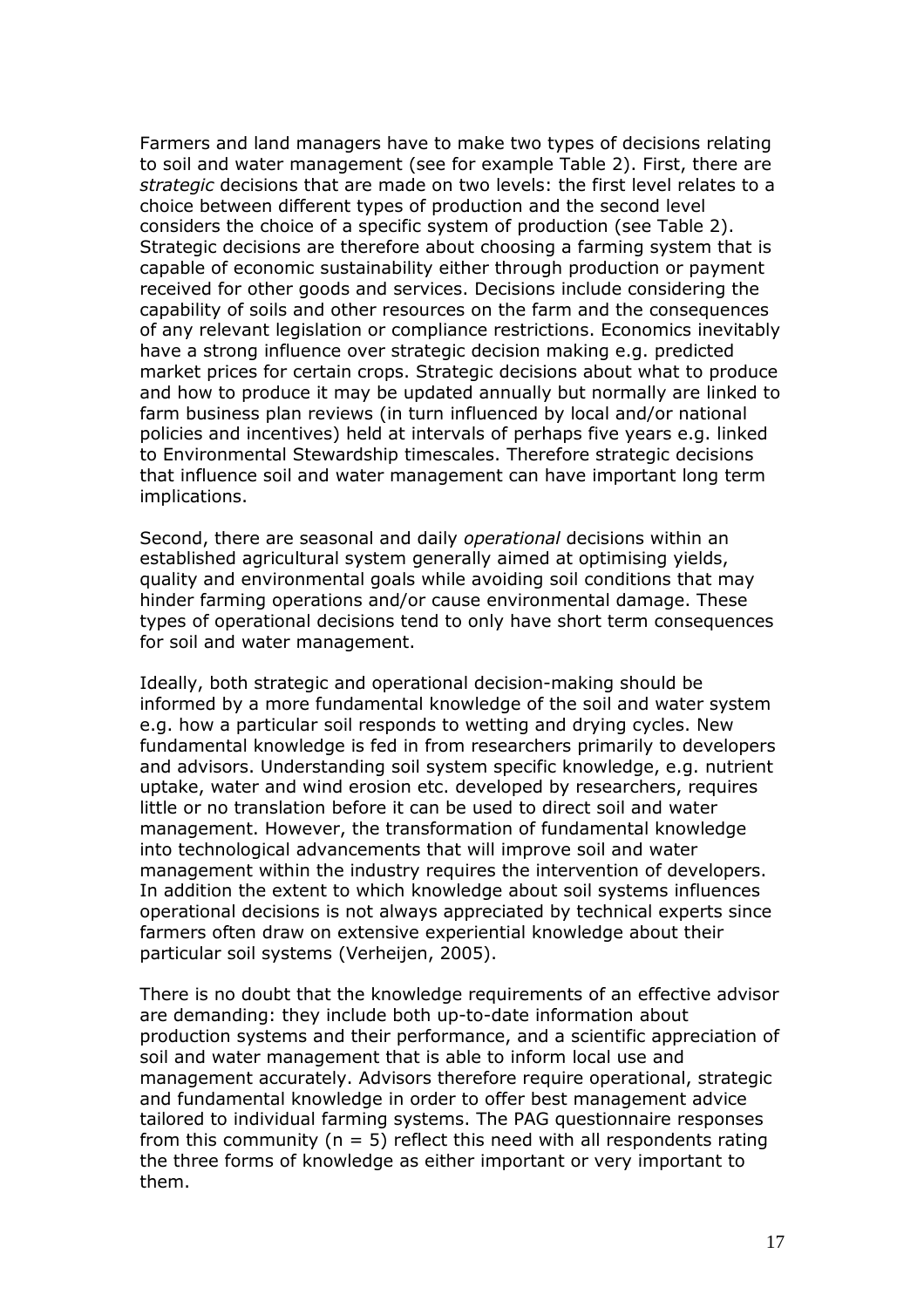#### **Table 2: Examples of strategic and operational decision making arable and pasture systems**

| <b>Strategic</b><br><b>Operational</b> |                                                                                                                                                                                      |                                                                                                                                                                                                                                                                                      |                                                                                                                                                                                                                            |
|----------------------------------------|--------------------------------------------------------------------------------------------------------------------------------------------------------------------------------------|--------------------------------------------------------------------------------------------------------------------------------------------------------------------------------------------------------------------------------------------------------------------------------------|----------------------------------------------------------------------------------------------------------------------------------------------------------------------------------------------------------------------------|
|                                        | <b>First level</b>                                                                                                                                                                   | <b>Second level</b>                                                                                                                                                                                                                                                                  |                                                                                                                                                                                                                            |
| <b>Arable</b>                          | Choosing<br>combinable crops<br>because available<br>soil resources will<br>deliver optimal<br>yields and gross<br>margins without<br>excessive soil<br>degradation.                 | Deciding which<br>crops to grow in<br>which rotation, and<br>whether to adopt<br>zero, reduced or<br>inversion tillage.                                                                                                                                                              | Considering timing<br>of operations,<br>ongoing nutrient<br>and pesticide<br>requirements, in-<br>season water<br>management and,<br>potentially, the<br>timing and rates<br>of land spreading<br>of organic<br>materials. |
| <b>Pasture</b>                         | Deciding to<br>continue in dairy<br>production but to<br>better exploit land<br>resources by<br>introducing maize<br>silage to support<br>increased herd<br>size and milk<br>volumes | Minimise losses of<br>grazing and grass<br>silage areas, by<br>releasing land that<br>will support good<br>maize dry matter<br>yields, while<br>minimising the<br>potential for<br>compaction and<br>erosion by avoiding<br>excessively sloping<br>land or vulnerable<br>soil types. | Considering timing<br>of operations,<br>ongoing nutrient<br>and pesticide<br>requirements, the<br>timing and rates<br>of land spreading<br>of organic<br>materials.                                                        |

#### *4.2.3 Present and future requirements of soil and water management.*

Soil and water management is not simply about increasing food production. There is a general realisation that appropriate soil and water management can offer a range of ecosystems goods and services, which can be summarised into four broad categories of *provision*, *regulating*, *cultural* and *supporting* (Defra, 2007; Table 3). Poor soil management threatens the provision of these goods and services. The Soil Strategy for England (Defra, 2009b) lists erosion, compaction and organic matter decline as the three main threats facing soils in England, as well as identifying threats such as contamination, sealing and acidification. Godwin *et al*. (2008), suggest threats linked to drainage, run-off control, tillage, waste management and irrigation. Whilst European policy discusses additional threats including salinisation, flooding and landslides, and loss of soil biodiversity (European Commission, 2006).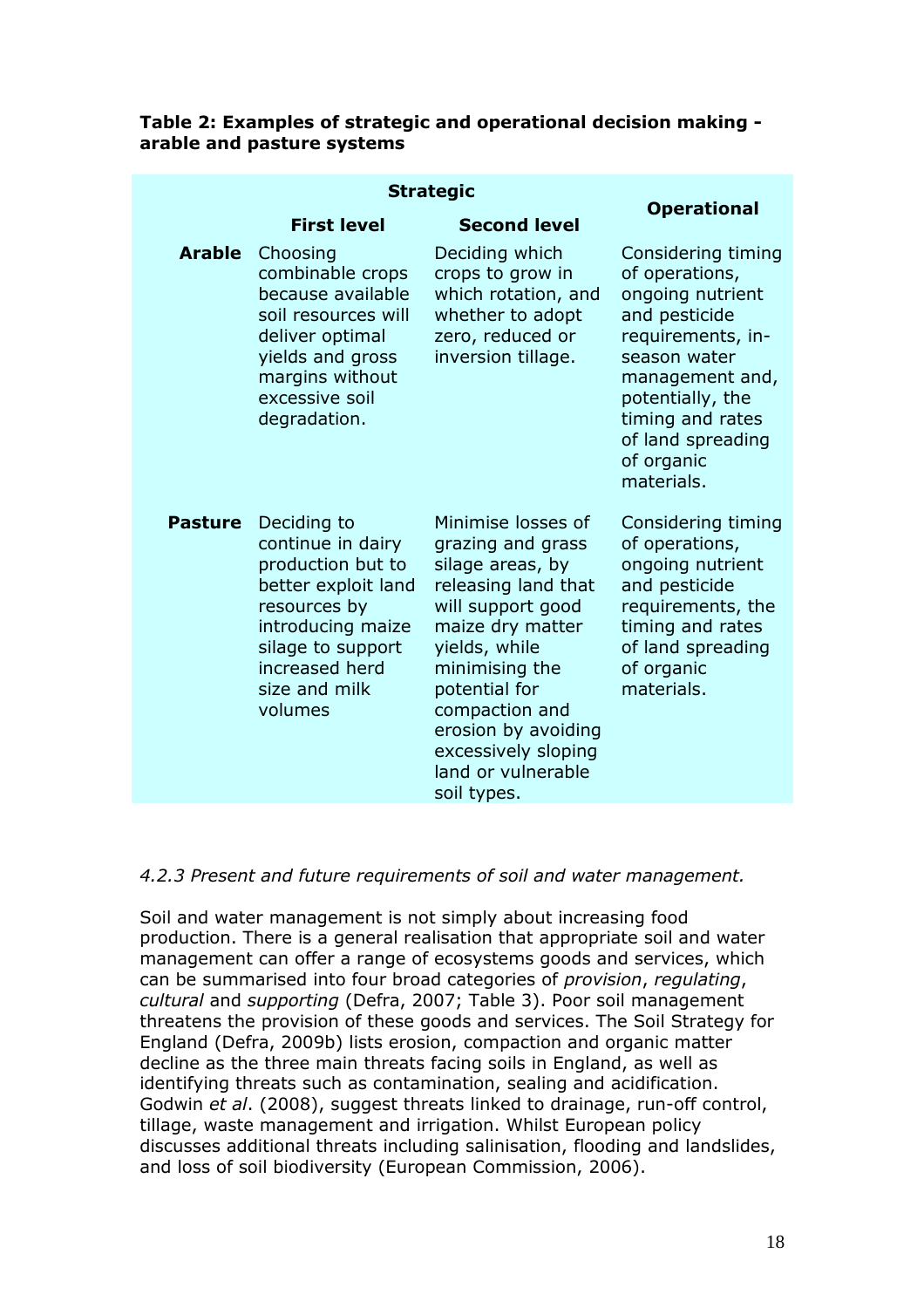#### **Table 3: Millennium Ecosystem Assessment categories of ecosystem services and examples relating to soil and water (adapted from a table in Defra, 2007)**

| Category                                                                                                                                          | <b>Examples of ecosystem services</b><br>provided by soil                                                                                                                                 |
|---------------------------------------------------------------------------------------------------------------------------------------------------|-------------------------------------------------------------------------------------------------------------------------------------------------------------------------------------------|
| Provisioning services <i>i.e.</i><br>products obtained from<br>ecosystems                                                                         | $\bullet$ Food<br>• Fibre and fuel<br>• Genetic resources                                                                                                                                 |
| Regulating services <i>i.e.</i><br>benefits obtained from the<br>regulation of ecosystem<br>processes                                             | • Climate regulation<br>• Water regulation<br>• Water purification/detoxification<br>• Bioremediation of waste                                                                            |
| Cultural services i.e. non-<br>material benefits that people<br>obtain through spiritual<br>enrichment, cognitive<br>development, recreation etc. | • Spiritual and religious value<br>• Inspiration for art, folklore, architecture<br>etc<br>• Social relations<br>• Aesthetic values<br>• Cultural heritage<br>• Recreation and ecotourism |
| Supporting services,<br>necessary for the production<br>of all other ecosystem<br>services                                                        | • Soil formation and retention<br>• Nutrient cycling<br>• Primary production<br>• Water cycling<br>• Provision of habitat                                                                 |
|                                                                                                                                                   |                                                                                                                                                                                           |

As we move further into the  $21<sup>st</sup>$  century, appropriate soil and water management will also have to adapt to such things as competing demands on land area, climate change and food security. Table 4 lists the most important challenges facing the farming community now and in the future and the likely significance these changes will have on soil and water management. In managing land for different purposes (food, fuel, biodiversity etc) in a highly complex landscape where natural factors such as soil types, slopes, rainfall, temperature and aspect, vary, there is no 'one solution fits all' option.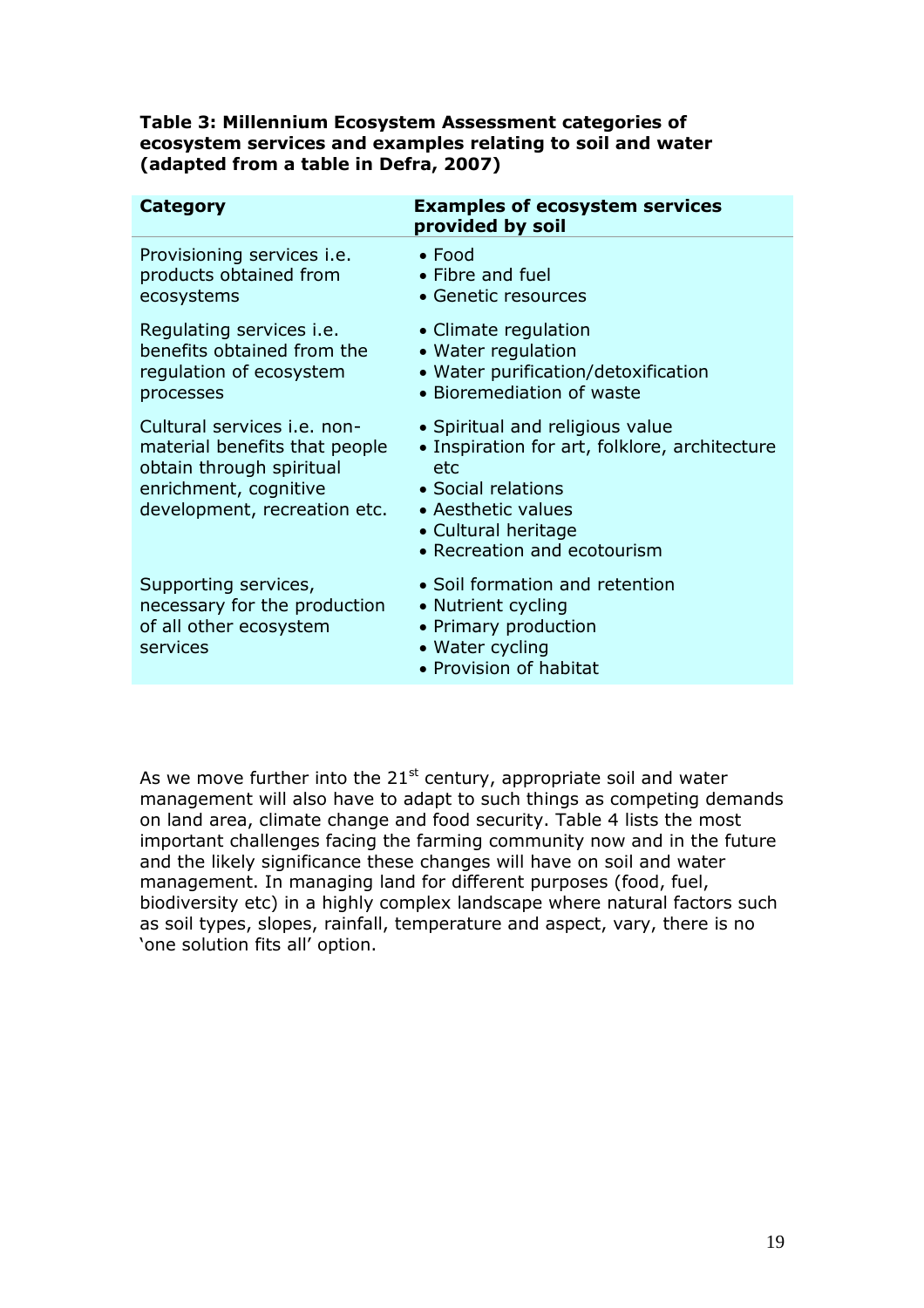| <b>Present and future demands</b><br>on agriculture                                      | Soil and water management                                                                                                                                                                                                                                                                                                                                                                                  |  |
|------------------------------------------------------------------------------------------|------------------------------------------------------------------------------------------------------------------------------------------------------------------------------------------------------------------------------------------------------------------------------------------------------------------------------------------------------------------------------------------------------------|--|
| Increase production                                                                      | Maintain soil fertility<br>$\bullet$<br>Reducing the risk of erosion from<br>$\bullet$<br>intensively used land<br>Meeting increased demand for<br>$\bullet$<br>water                                                                                                                                                                                                                                      |  |
| Competing demands on<br>agricultural land                                                | Dealing with increased land use<br>$\bullet$<br>pressures<br>Providing for different land options<br>$\bullet$<br>that may require different soil and<br>water management techniques                                                                                                                                                                                                                       |  |
| Higher fertiliser prices and<br>limited supplies                                         | Finding methods of optimising the<br>$\bullet$<br>nutrients that are available<br>Preventing loss of nutrients from<br>$\bullet$<br>the land                                                                                                                                                                                                                                                               |  |
| Lower carbon footprint                                                                   | Using methods that reduce fuel<br>$\bullet$<br>consumption<br>Producing alternative energy e.g.<br>$\bullet$<br>wind, solar and hydro<br>Find ways of increasing carbon<br>$\bullet$<br>sequestration in the soil<br>Minimise the loss of carbon and<br>$\bullet$<br>other greenhouse gasses through<br>better land management                                                                             |  |
| Extreme weather events<br>including: drought, intensive<br>rainfall, higher temperatures | Managing the land appropriately to<br>$\bullet$<br>deal with extreme events<br>Meeting increased demand for<br>$\bullet$<br>water                                                                                                                                                                                                                                                                          |  |
| Food security                                                                            | Managing pests and diseases<br>Understanding how to get the best<br>$\bullet$<br>from the available land without<br>degrading it and the wider<br>environment (sustainable<br>production systems and<br>technologies)                                                                                                                                                                                      |  |
| Restrictions on availability of<br>herbicides and pesticides                             | Changes to tillage practices e.g.<br>conservative tillage techniques<br>may no longer be practical because<br>of weed infestation<br>Managing soil structural damage<br>$\bullet$<br>and erosion that may result from<br>increased tillage<br>Changes to crop rotation cycles<br>$\bullet$<br>may be needed and spatial<br>changes in crop types may occur<br>leading to changing risks of soil<br>erosion |  |

## **Table 4: Future demands on agriculture and implications for soil and water management**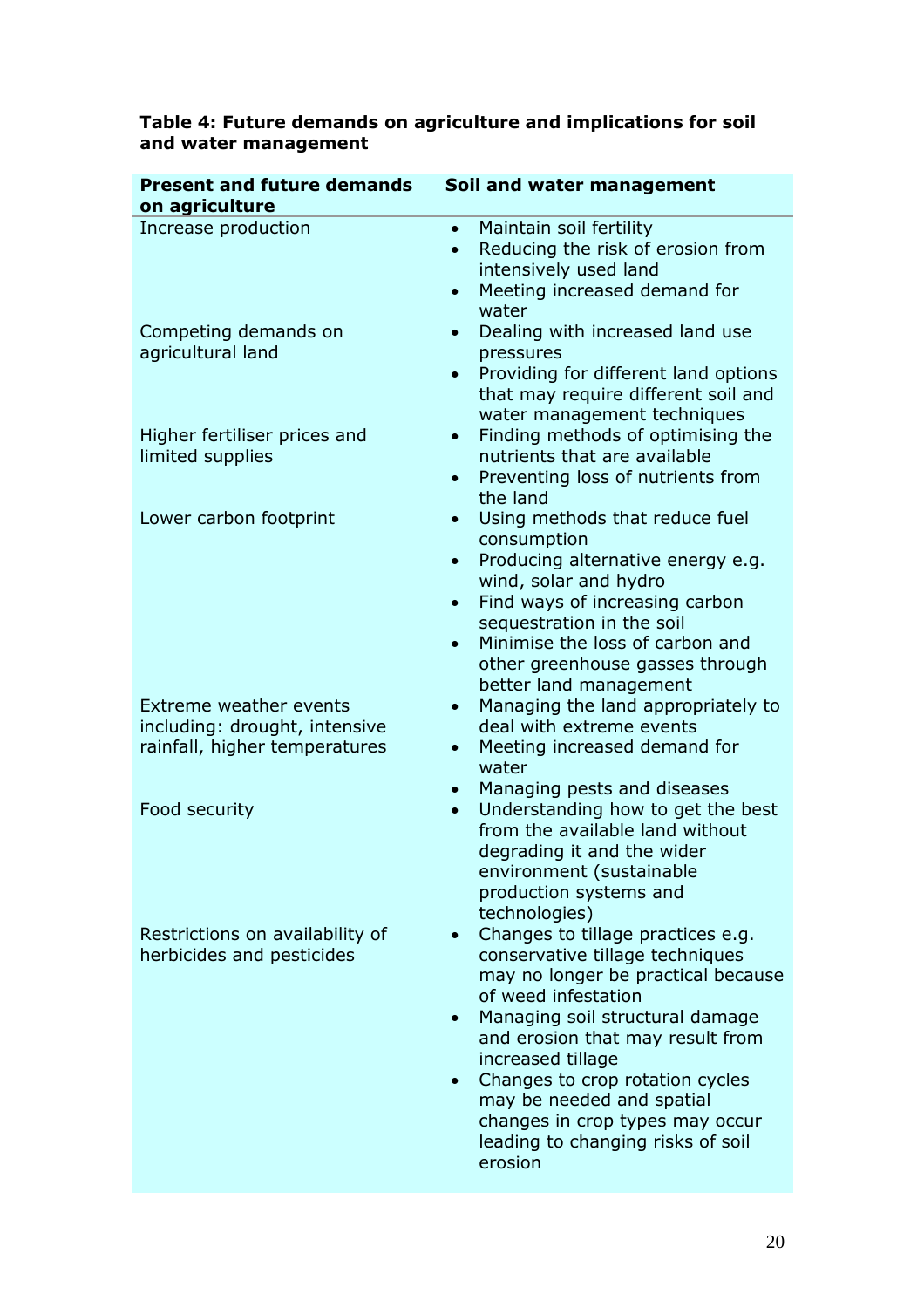#### **Section 4: The knowledge infrastructure for soil and water management - Key points**

- The agricultural knowledge infrastructure is complex.
- Knowledge flow is multi-directional but the strength of knowledge flow between communities and agricultural sectors varies.
- Four key communities form the knowledge infrastructure:
	- o Farmers and land managers who apply soil and water management to the land;
	- o Advisors who are pivotal to the overall knowledge infrastructure because they assimilate information from developers and researcher and communicate with farmers and land manager;
	- o Developers who translate knowledge into tools and management systems that directly benefit production and environmental performance; and
	- o Researchers who provide fundamental knowledge.
- The knowledge infrastructure is influenced by external stakeholders (suppliers, purchasers and government and regulators) who influence the knowledge infrastructure by providing advisors or developers; funding and sponsorship; their own agendas; or regulation.
- Importantly education has an overarching influence on the knowledge infrastructure because it determines the ability of participants to identify, interpret, respond, communicate and take decisive action.
- There are two types of knowledge that need to be understood: systems and technology.
- Knowledge can be applied fundamentally, strategically or operationally.
- Present and future soil and water management requirements will include the provision of a range of ecosystems goods and services: provision, regulation, cultural and supportive.
- Future pressures on soil and water management will come from population and climate driven changes.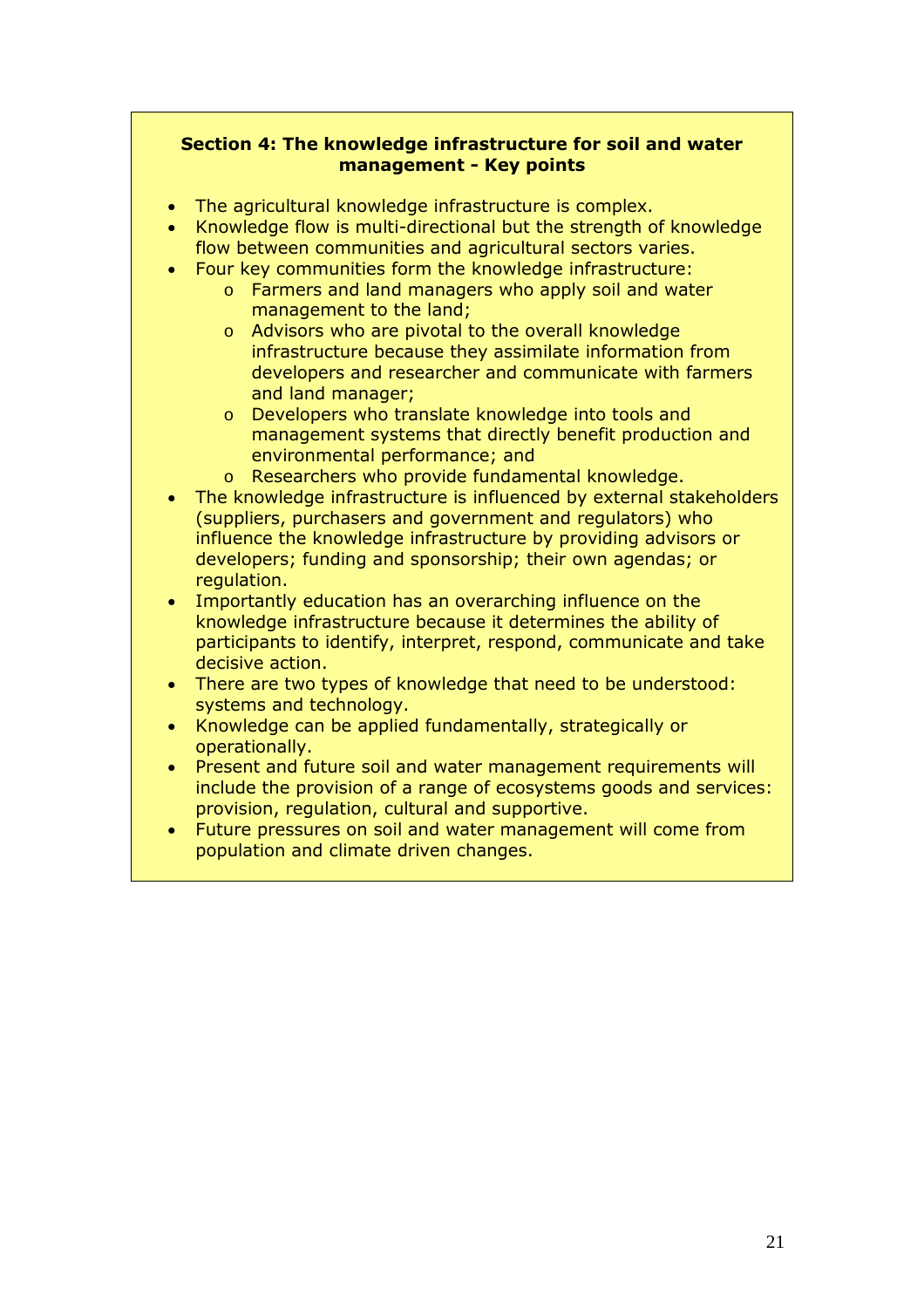#### **5. Project advisory group opinion on the present state of the knowledge infrastructure**

The PAG was used to test the conceptual model presented in Figure 1. As representatives of the four key knowledge network communities and education they were asked to give responses that both represented their communities and their own individual experiences. The following sections summarise their opinions on knowledge generation, knowledge exchange, barriers to accessing and providing information and improvements to knowledge. Other relevant research is also discussed where appropriate.

## **5.1 Knowledge generation**

Knowledge is generated by each community within the soil and water management knowledge infrastructure illustrated in Figure 1 (farmers / land managers, advisors, developers and researchers). Farmers develop experiential knowledge from working their land year on year and from advice passed on between generations. Advisors generate new knowledge and understanding by assimilating information fed back from farmers and combining information gained from other advisors, developers and researchers. Developers transform fundamental knowledge into applied knowledge and adapt this knowledge based on feedback from farmers and advisors. Although the ultimate source of formal fundamental knowledge is mainly from researchers, some is derived elsewhere from field observation for example.

The generation of new knowledge has many drivers. At a community level demand for new knowledge is driven by economics, legislation and societal demand. For example, farmers may need to reduce costs in order to stay profitable; advisors may need to find solutions to meet new statutory commitments; developers may develop new technology in response to a demand to reduce pollution; and researchers respond to the priorities of funding bodies and to emergent scientific opportunities.

Based on questionnaire responses from the PAG, individuals are driven to acquire knowledge by personal curiosity and self-satisfaction, particularly a desire to be able to deliver within their community effectively (e.g. farmers want to get the best from their land, advisors want to give the most up-to-date advice, developers want to be innovative, and researchers want to extend knowledge). The PAG questionnaire respondents also suggest that the need to acquire new knowledge can be driven by external demand i.e. to resolve a problem, to comply with new policies/legislation/environmental schemes, or to meet contractual obligations. To help this acquisition of knowledge the PAG questionnaire respondents suggest knowledge needs to be easily accessible, be able to demonstrate a clear potential and provide a good investment return i.e. the knowledge will save time and/or money.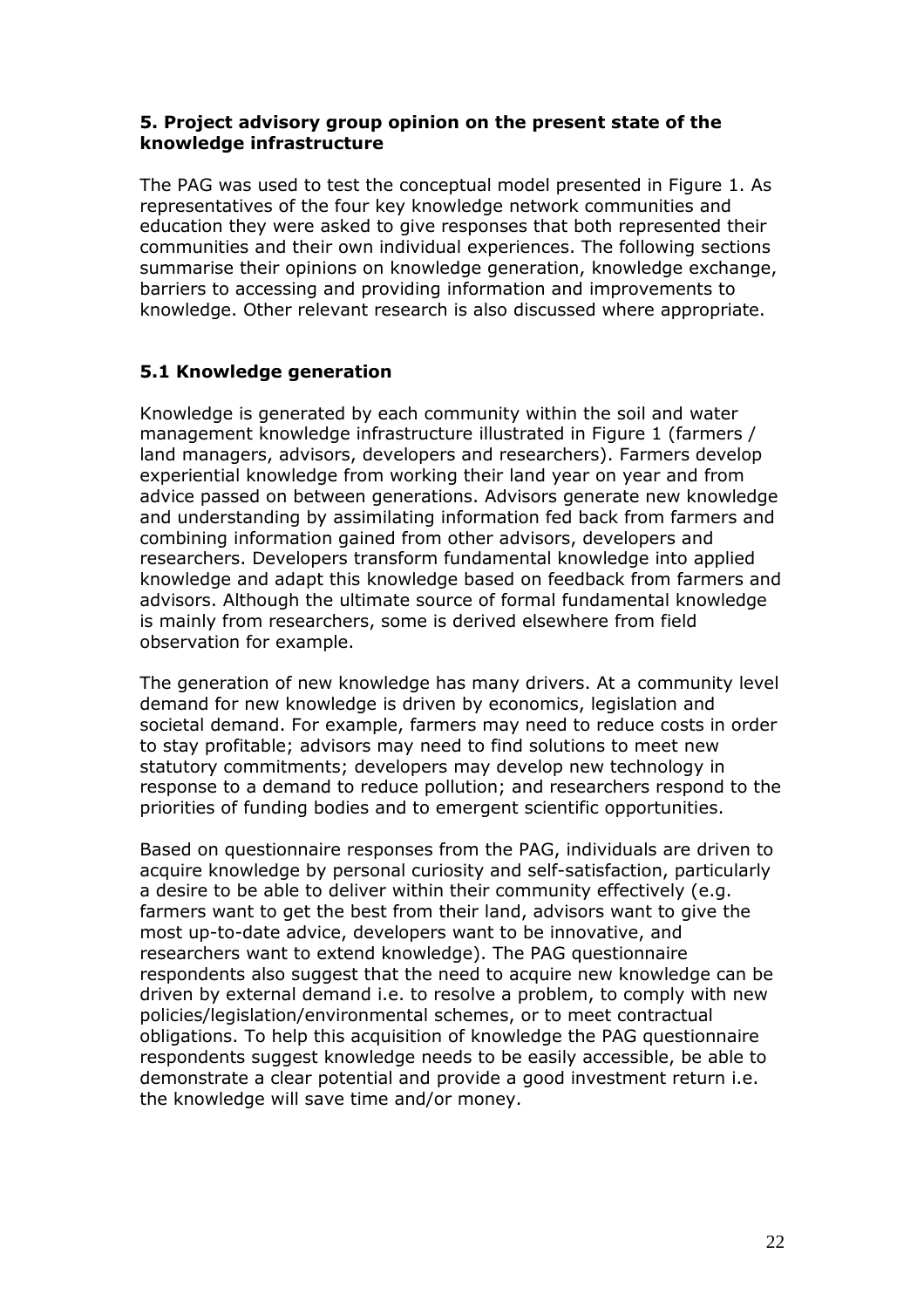# **5.2 Knowledge exchange**

Knowledge relating to soil and water management comes from a number of different sources and in a range of different formats. The sources identified in the PAG questionnaire included: one to one conversations, leaflets, workshops, internet, courses, group discussions, demonstrations, meetings, conferences and research papers. Responses from the PAG questionnaire suggest that all communities have some degree of interaction with the other key communities with respect to knowledge transfer (see Figure 1), although the amount of interaction can vary and can be related to individual preference and/or personal contacts. The primary routes through which information is received by each community is represented in Figure 3. Farmers, advisors and developers all receive some amount of information from each community. However, the dominant source of information for researchers is from within their own community.



**Figure 3: Primary routes of knowledge transfer from and to different communities. Based on results from the questionnaire and PAG discussions.**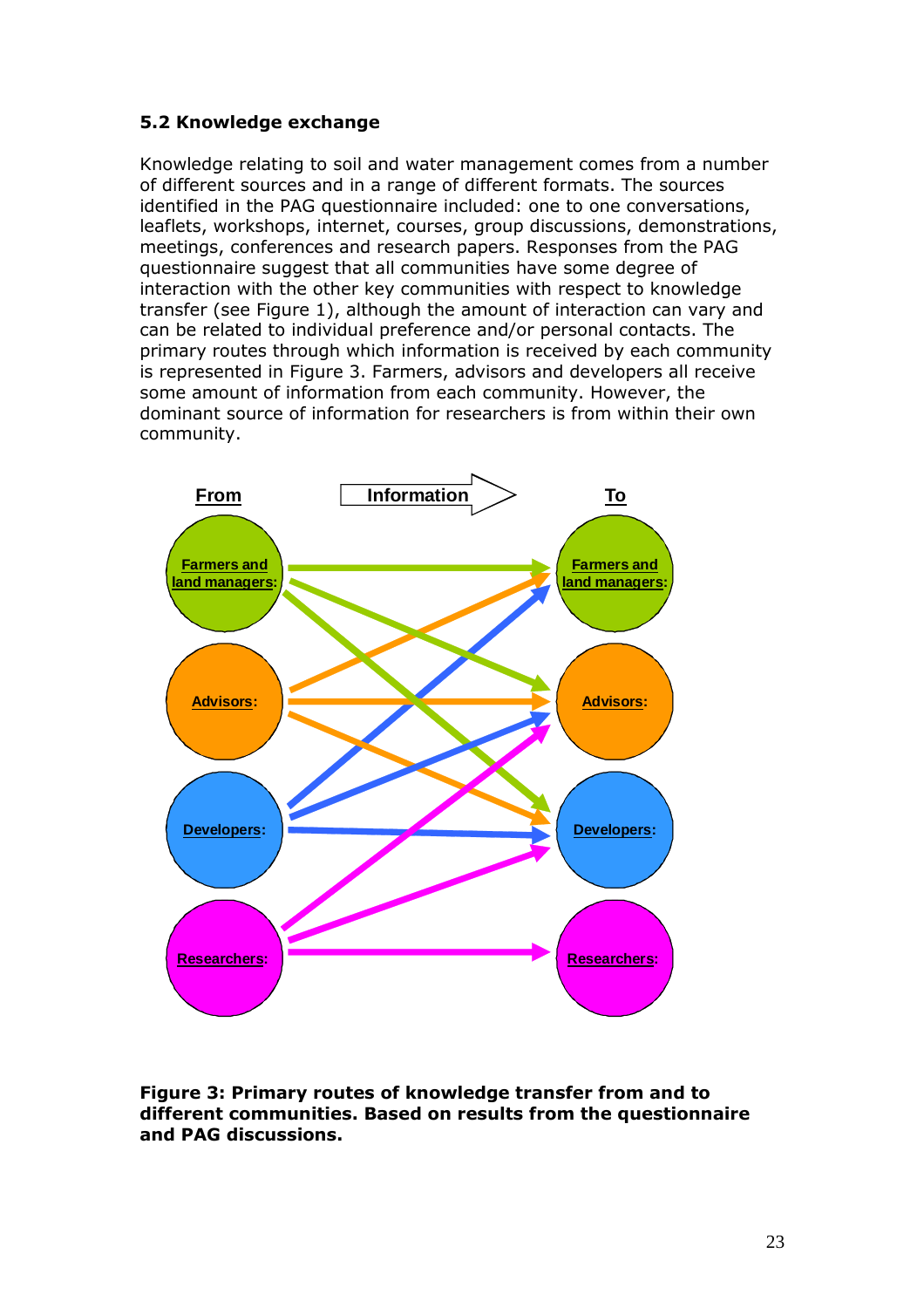As providers of information, the PAG members suggest in their questionnaire responses that farmers are most likely to pass on their knowledge to other farmers/land managers; advisors were most likely to pass on their information to farmers/land managers; developers were most likely to pass their knowledge on to farmers/land managers as well as advisors and other developers; and researchers suggested that they passed their knowledge on to all communities. However, there are discrepancies between how communities think they interact with other communities and how those other communities suggest they interact, e.g. farmers/land managers, advisors and developers only reported minimal interaction with the research group yet the research group reported that they delivered information to these other communities in a number of formats (Tables 8a-e & 9a-e Appendix C). This discrepancy may be due to a number of reasons. It is possible that individuals do deliver information to a range of communities but because this is not typical of their community the general opinion of others is that this does not happen. It is also possible that a community does in fact deliver information to other communities but that the information is not understood and therefore not recognised as a transfer of knowledge, or that there are different views on whether individuals are developers or researchers. While this report identifies distinctive roles, individuals may fit into more than one classification and in some cases the difference between roles can become unclear.

According to the members of the PAG group, farmers and land managers prefer to receive information and knowledge through attending workshops, discussion groups, one to one conversations and practical demonstrations. This is supported by research carried out for Defra by Dwyer *et al*. (2007) who found that one to one farm visits were most liked and valued as they provide advice in the context of the particular farm. They also help to reach farmers who are otherwise relatively socially excluded. Supporting literature is welcomed but farmers often feel inundated by paper, so information in this format often gets overlooked. Dwyer *et al.* (2007) also reported that money spent on mailouts would be better invested in a network of advisors who would "sit down for half an hour and explain to the farmer what the environmental issues are rather than sending a leaflet that they didn't read". However, an evaluation of the England Catchment Sensitive Farming Initiative (ECSFDI) carried out in 2008 said the most useful types of support provided by the initiative were newsletters (71%) and advice visits (70%). This suggests that given constraints on time farmers may selectively choose to read literature from trusted and valued sources that they have prior knowledge of providing useful and relevant information e.g. from advice visits or demonstration events. Literature that arrives unsolicited may be given lower priority unless its design makes its value instantly recognisable, for example the Environment Agency's 'Best Farming Practices' was well received by farmers.

The farmer and land manager preferences highlighted in this report, match how advisors and demonstrators prefer to deliver information. However, researchers tend to favour using research papers and conferences to report their results as this provides scientific peer-review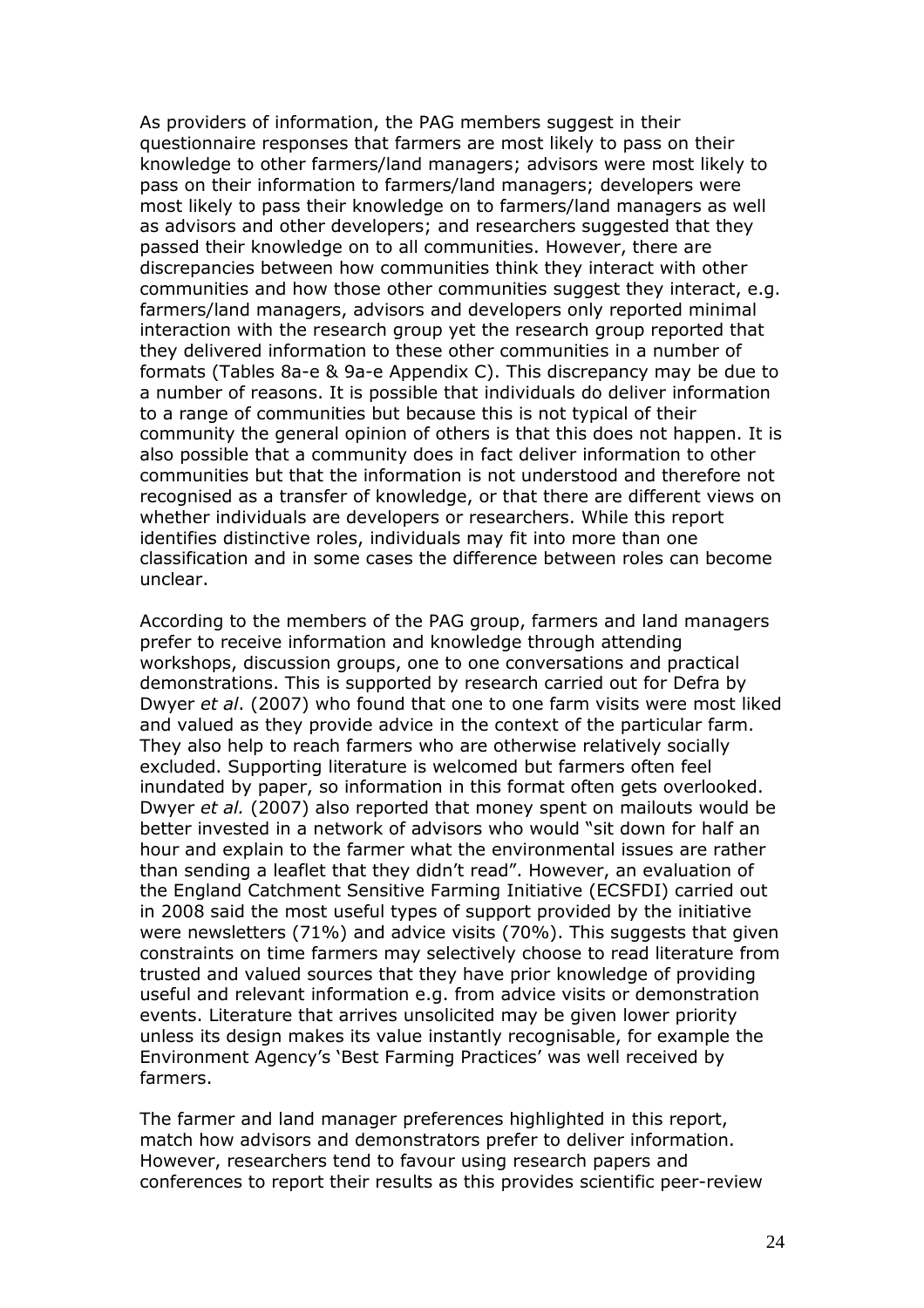and is the main basis on which their performance is assessed by funders. This creates a continuing bias away from their reporting results to developers and the wider industry.

Advisors, according to PAG questionnaire responses, like to receive information through one to one conversations, small group discussions, workshops and demonstrations. This preference fits in with how farmers and developers prefer to deliver information but does not tie in with how most researchers present their results i.e. via research papers and conferences.

Developers within the PAG favour conferences, research papers and other publications (in particular good summaries in the technical farming press), technical events and using the internet. These preferences fit with how researchers like to deliver information but also correspond with the method of transferring information that farmers and advisors prefer.

Researchers within the PAG preferred to receive information through research papers and by attending conferences, which tied in partially with the developers but did not tie in with any of the other communities preferred method of knowledge transfer. However, there are exceptions to the general picture with some researchers recognising the importance of channels other than the scientific literature for communicating and acquiring knowledge. Differences in experience observed within the research group seem to relate to their personal contacts and opportunities.

# **5.3 Barriers to accessing and providing information**

Five main barriers to accessing and providing information were considered: time, finance, understanding, mistrust, and format of information. Responses from PAG members suggest that time is the main barrier to both accessing and providing information to others (Table 16 & 17 Appendix C). The reason why time was a barrier in accessing information was put down to either too much information being available or inadequate time to sort and absorb information, ineffective search mechanisms and a lack of time to attend meetings e.g. whether farmers can get away from the farm to attend meetings, workshops and conferences.

Finance and understanding were also considered to be barriers to accessing information for all communities. Finance restricted which and how many meetings/conferences people could attend. Finance also restricted access to scientific publications for farmers, advisors and developers, as they have to pay for research papers up front that may or may not provide them with the information they are seeking.

Understanding and familiarity with processes of information collation and review appear to be a barrier in some cases; one individual reported they had no interest in learning how to use the internet although this particular issue will become increasingly rare as future generations brought up with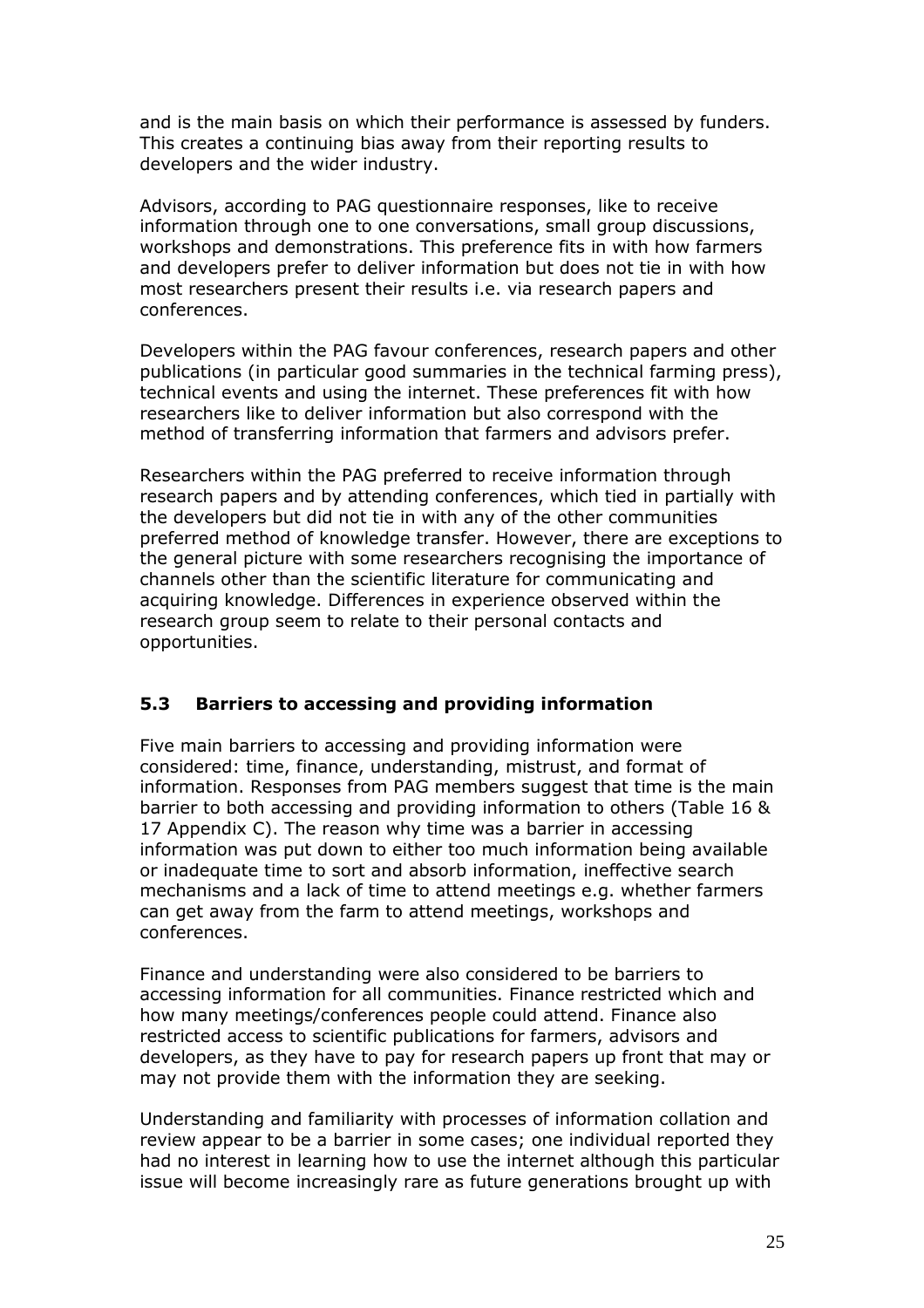computers become more prevalent. Other issues related to understanding were the form and language used (e.g. communities other than researchers thought the latter used a style that was awkward, not easy for them to understand, and has "too much jargon"). Some researchers reported that it was sometimes hard to understand what the farmers needs were because they (the researchers) lack mechanisms for acquiring this information. Of particular concern was a perceived lack of a formal mechanism for translating technical and scientific information into "farmer talk" and a feeling that only a relatively few researchers (and other nonfarming individuals) are capable of doing this. Other recent reviews have highlighted poor mechanisms for connecting the research and farming communities e.g. Tatchell (2005); Dwyer *et al*. (2007). Although the Technology Strategy Board may help readdress this problem (see Section 7.3)

Mistrust was also reported by the PAG group as a barrier to accessing information. Advisors and developers, in particular those who had limited agricultural experience, were mistrusted by farmers - although trust could be gained once they had established a relationship.

The format of information was an issue to farmers, in particular the preference for agencies and other communities to put information on the internet. Some farmers disliked using computers, while others had no objection but only had restricted access e.g. no access to broadband. Developers found accessing scientific reports and papers was sometimes difficult because the data were of a pre-electronic age. Older research data were still considered to be of value but it was often difficult to locate these data or obtain copies.

Barriers to providing information were similar to those for acquiring information. Apart from limited time, finance was also a main barrier to providing information e.g. the cost of setting up courses or providing literature. One specific problem raised by the PAG was that people in general, as well as some farmers, did not see any financial benefit for acquiring knowledge of soil and water management, which raised the question of "why should farmers pay for this information"?

Researchers and developers reported that some farmers found it difficult to understand some of the concepts that they were trying to explain, making it difficult for advisors and developers to demonstrate the value of changes to farming systems. Palmer *et al*. (2006) also highlighted that 'the main blockage is not access to information, but rather farmer's adoption, understanding and integration of that knowledge into practice'.

#### **5.4. Improvements to knowledge transfer**

The opinion of the PAG members was that there was a vast amount of good information in existence but the mechanisms for transferring that information, both within and between key communities, were not as effective as they could be. The main points of discussion on how this could be improved included how to ease access to older data, how to speed up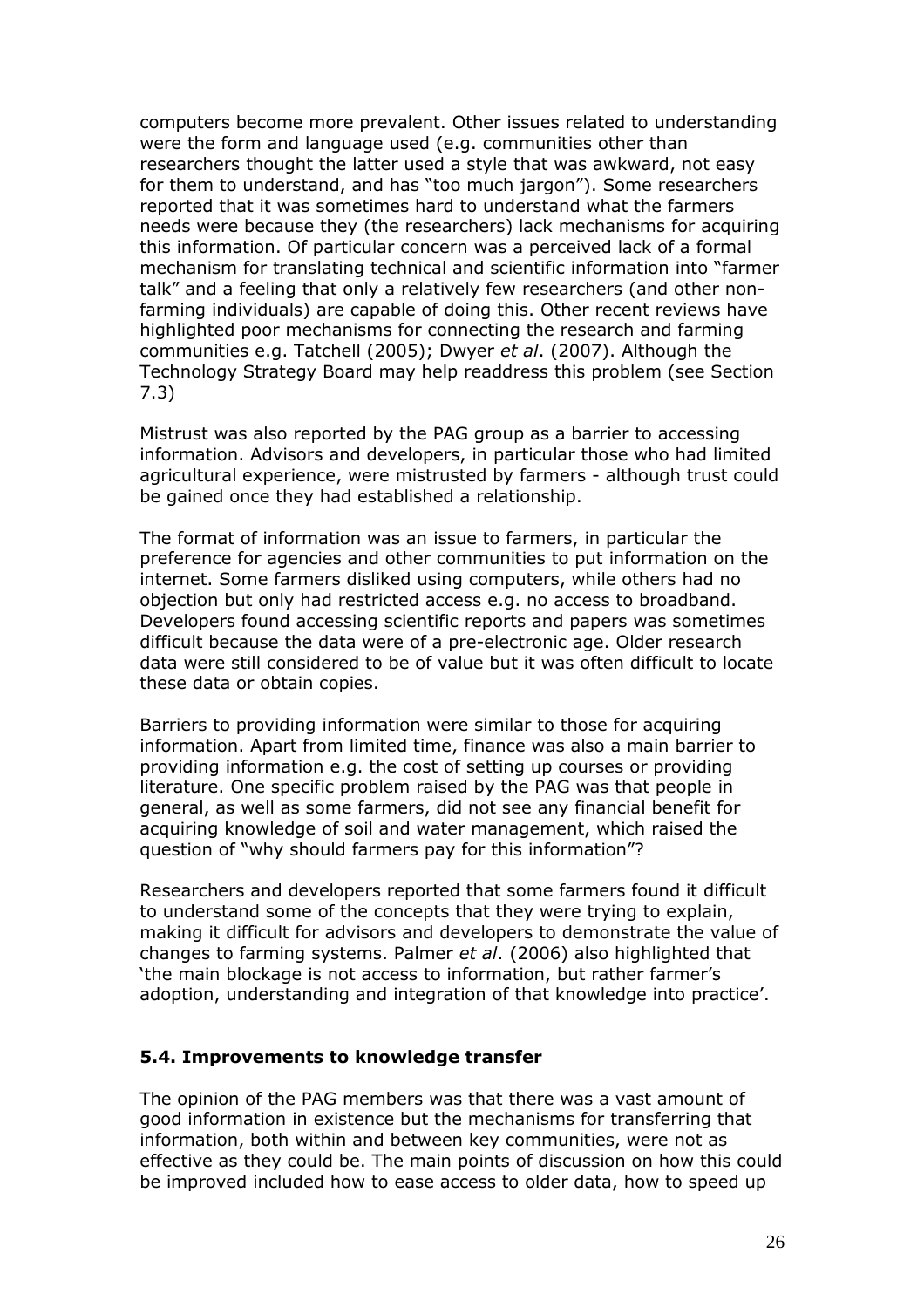the process of acquiring information, and translating data into a form that could be understood by different communities and people within those communities.

The PAG members highlighted the problem of older research information and other relevant data being lost because it either pre-dated electronic data storage or it was held somewhere where others could not access it or it was lost when individuals moved on. There is therefore a perceived need to store and make accessible this type of information. There are currently some such archives that do this e.g. World Soil Survey Archive and Catalogue (WOSSAC), but they need to be more widely promoted as not all communities know that these facilities exist.

While some individuals do not favour the over reliance on electronic information transfer, this tends to be related to age. Older generations who grew up without computers have a tendency to be the group that favours computers least. However, future generations to whom computer use is second nature will be more receptive to electronic knowledge provision. How this knowledge is organised is critical to the success of knowledge transfer via this pathway. In the opinion of the PAG members a more centrally organised data repository is needed in order to reduce the time spent "hunting" for information i.e. a "one stop shop". Given the potentially vast repository this would generate, it would be crucial to have clear signposting within such a site that would guide different communities to relevant information.

Currently knowledge transfer is perceived to occur on an *ad hoc* basis driven mainly by market forces that mix communication of good practice and innovation with commercial priorities. Due to the complexity, environmental impact, educational requirements and national interest the PAG group felt that there was value in an independent group to whom all key communities had access (i.e. both receive and feed back information and advice). Importantly this group could be led by industry and take responsibility for the translation of information e.g. research findings into practical solutions for the farming system. Such a group could provide the missing linchpin that would ensure all key communities are linked up and that knowledge flows not just in one direction but in all directions e.g. knowledge exchange rather than knowledge transfer (Blackstock *et al*., 2009).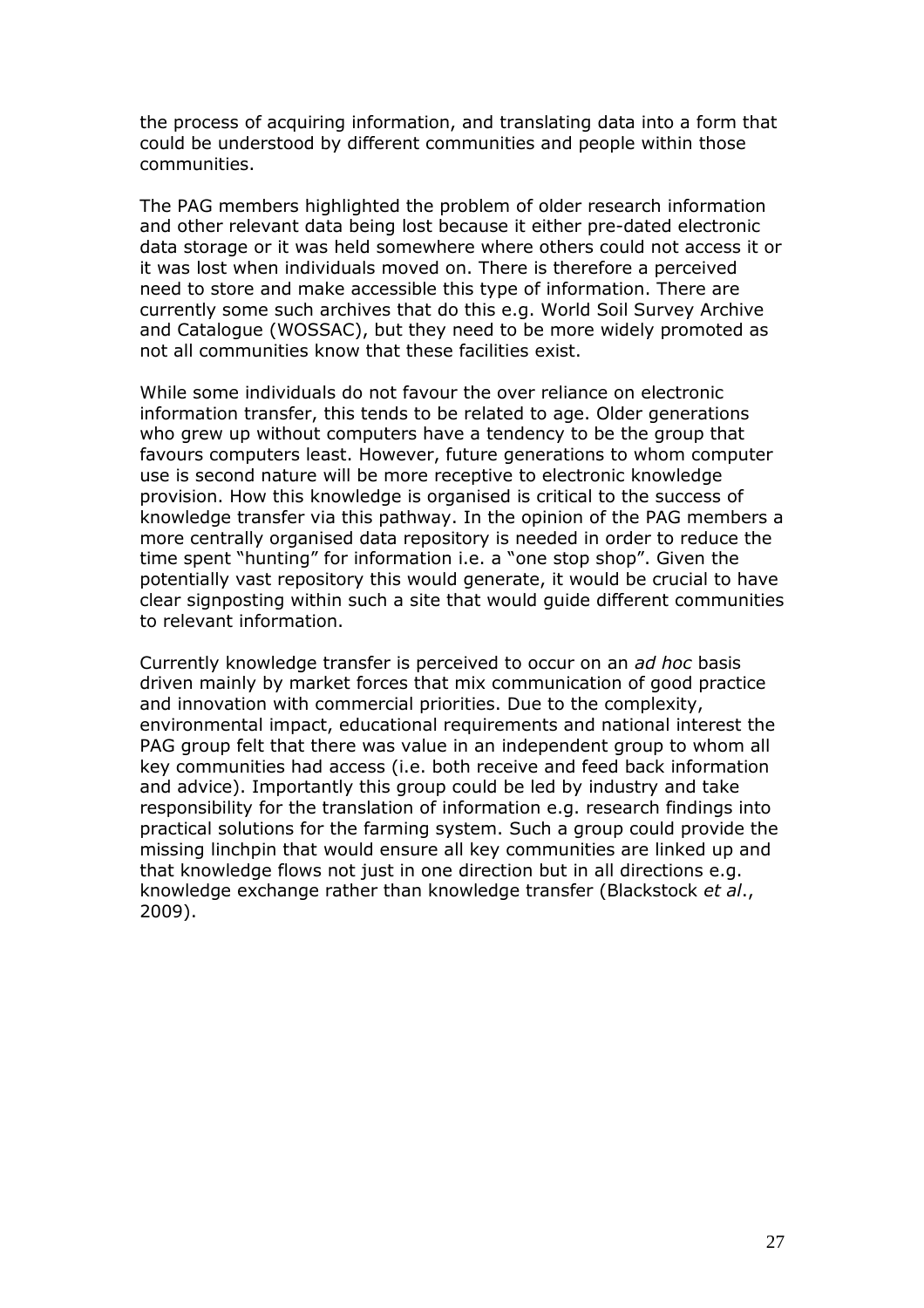## **Section 5: Project advisory group opinion on the present state of the knowledge infrastructure – Key points**

- Knowledge is generated by each community.
- Main drivers for new knowledge include economics, legislation and social demand.
- Individuals acquire knowledge for individual purposes e.g. selfsatisfaction or external demand e.g. new policies/legislation/environment schemes.
- Knowledge must be easily accessible, be able to demonstrate a clear potential and provide a good investment return.
- Knowledge transfer by one-to-one conversations, discussion groups, workshops and demonstrations are favoured by farmers/land managers, advisors and developers, however, researchers favour scientific publications and conferences.
- Barriers to accessing and providing information include time; finance; understanding and trust; and format of information.
- There is a need for a centrally organised data repository to preserve data and allow greater freedom of access to the data for all communities.
- Currently knowledge transfer is perceived to occur on an *ad hoc* basis driven mainly by market forces that mix communication of good practice and innovation with commercial priorities.
- Due to the complexity, environmental impact, educational requirements and national interest it is felt that there would be value in an independent group who could help knowledge exchange by linking up all interested parties.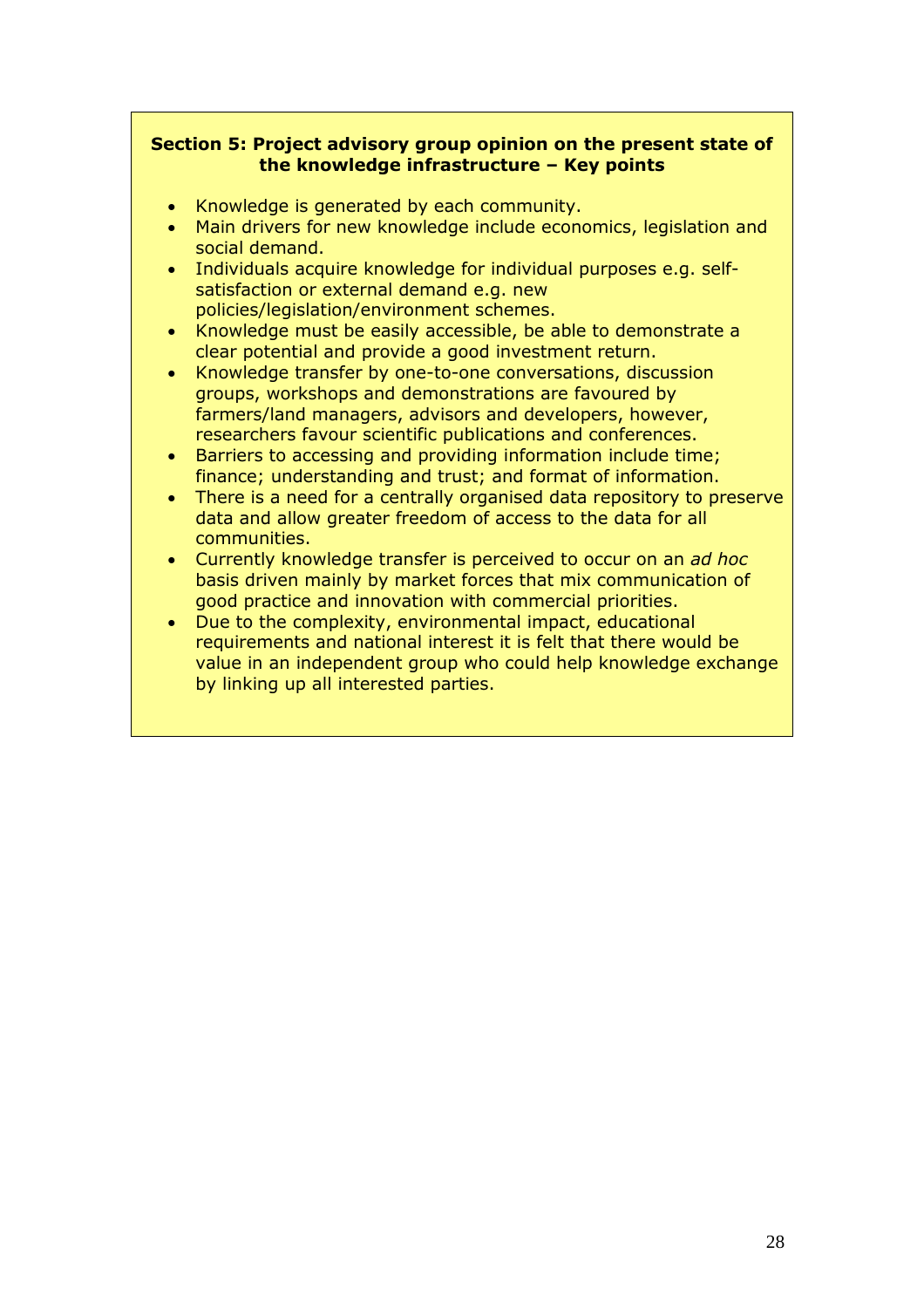# **6. Gaps and weaknesses in the knowledge infrastructure**

Figure 1 shows the direction and strength of knowledge flow through the knowledge infrastructure. The larger arrows show a high level of knowledge transfer and are the dominant methods of knowledge transfer in the present infrastructure. Smaller arrows with a dashed line represent areas of knowledge transfer that are presently weak. This weakness implies either fewer participants are involved and/or not all agricultural sectors experience the same level of participation. This section considers the fragility of parts of the present knowledge infrastructure.

# **6.1 Gaps and weaknesses in knowledge**

Soil and water resources vary a lot within and between farms, with different soil resources, climatic regimes and markets supporting different types of production. Moreover, the soil and water knowledge requirements (both about soil systems and technology options) are quite specific to the type of production. This argues for channelling knowledge exchange between farmers-advisors-developers-researchers through production sectors. The knowledge requirements for arable farmers, vegetable and potato growers, livestock farmers, pig and poultry producers and wildlife managers appear to have some commonality but are distinct. They involve different types of equipment often deployed in landscapes where the soil types, topography and climates are not similar. At the industry level, improved soil and water management depends on widespread adoption of best practice that is continually enhanced through innovation. This will depend on strong research and development communities disseminating up-to-date knowledge about the performance of different systems and the novel options emerging for specific types of production. This information should be provided to advisors who in turn provide this to farmers.

Although a number of farmers and land managers will have some or all of the knowledge about soil and water management needed to make strategic decisions about product and production system choices, many will not and will require input from advisors. The effectiveness of the advice given depends on the advisor being able to:

- i) gather and interpret information about the potential of available soil and water resources, and then
- ii) identify and assess production options that are capable of using these resources to deliver optimal productivity and environmental performance.

It is also essential that advisors are capable of communicating this information effectively to farmers and land managers, and that their advice is trusted. Blackstock *et al*. (2009) stress the importance of contact from a trusted source for achieving behavioural change. In general, the higher the credibility of the source, the higher is the persuasion factor.

Results from a questionnaire survey by Ingram and Morris (2007) indicate that different types of advisors hold different forms of knowledge to varying degrees. Experiential knowledge is critical; Ingram and Morris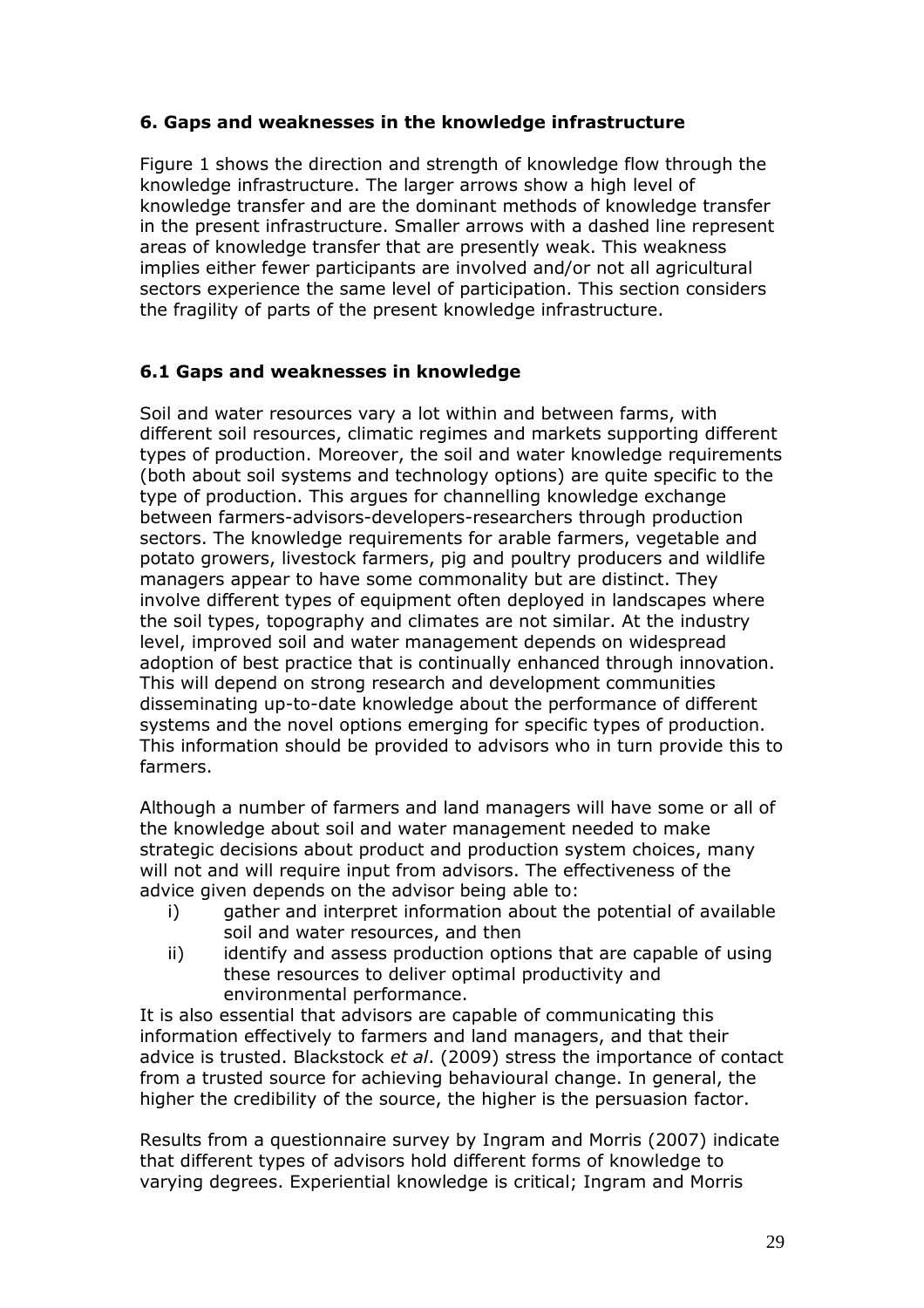(2007) report how appreciative some farmers are of the length of time served as an advisor, and the breadth and range of knowledge accrued. Although some advisors come from a farming background, many have had few opportunities during their training and education to link scientific understanding to practical farming. This was not always the case; for example, graduates recruited by MAFF advisory services up to the 1980s served a postgraduate professional 'apprenticeship' in which practical skills were developed by shadowing front-line advisors and attending farm-oriented courses. While the industry has changed over subsequent decades, the need to understand the farming system and how productivity and environmental requirements can be sustainably incorporated into such a system still requires a holistic understanding of the industry.

Farmers' criticism of many advisors and developers for having limited practical agricultural experience appears justified, as without at least an appreciation of the practical requirements and limitations that farmers face, advice is likely to be less relevant and effective. However, there are few facilities and no formal structure for developing this knowledge base. Its re-introduction in one form or another would be constructive to building farmer confidence in advisors based on their increased effectiveness. Ingram and Morris (2007) identified the value of jointlearning to increase competencies across the sector through farmeradvisor interactions. The interactions that are based on trust, credibility, empathy and consultation can provide a more effective context for knowledge exchange, and more of these exchanges need to be fostered (Ingram, 2008).

Under the MAFF (ADAS) advisory service, advisors demonstrated consistently high levels of factual knowledge and understanding about soils (Ingram and Morris, 2007). Comments from the PAG suggest that despite demonstrating a high level of concern for soil conservation, some advisors now feel ill-equipped and unqualified to provide detailed soil management advice because they have had little or no formal training or experience in it. These thoughts agree with the results presented by Ingram and Morris (2007) who suggest that advisors still regard soil management as peripheral to their job specifications. In that paper, one advisor was quoted as saying "Personally I feel unqualified to provide detailed soil management advice. Most  $FWAG^{12}$  $FWAG^{12}$  $FWAG^{12}$ , RDS<sup>[13](#page-38-1)</sup> and other advisors I believe are in the same position".

A similar scenario also exists for researchers. While effective scientific researchers are being produced, few of these have a strong appreciation of practical agriculture. This can lead to incompatibility between research outputs and farming needs. Also, there appear to be few mechanisms by which farmers and land managers can feed back information to influence new research towards solving problems that they have identified.

To support ongoing operational decisions about soil and water management, the farmer or land manager requires a level of knowledge

<span id="page-38-1"></span><span id="page-38-0"></span><sup>&</sup>lt;sup>12</sup> Farming and Wildlife Advisory Group

<sup>&</sup>lt;sup>13</sup> Rural Development Service (now part of Natural England)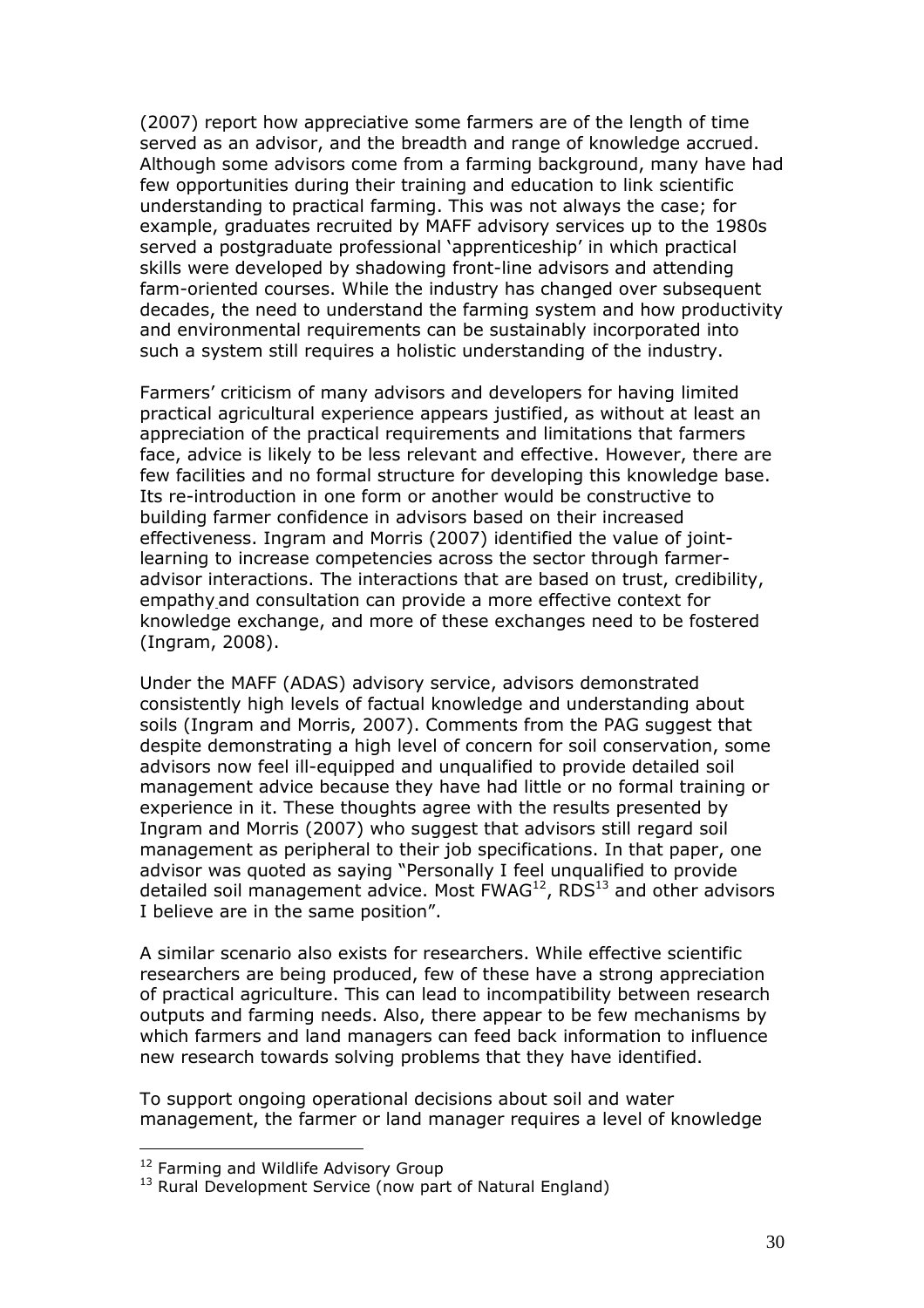that may be roughly equated with that in the Codes of Good Agricultural Practice. However, innovation, which is underpinned by science, to optimise yield and environmental performance requires additional knowledge, particularly about equipment operation and performance and the efficacy of different types of intervention depending on soil types and weather conditions. It is unclear how many farmers have sufficient technical understanding to support such innovation. Therefore operational knowledge (to support on-farm resource protection and production outcomes) needs to be integrated into structured decision tools customised to production types. The tools may be highly sophisticated (e.g. automated devices used within precision arable farming) or more basic (e.g. 'look-up' tables). In any case, there is a requirement for collating and presenting up-to-date information about soil and water status, trends and performance in the context of specific production systems, in ways that are readily accessible to farmers. Some good examples exist already (e.g. newsletters and advice sheets developed by the levy boards) but there is a need for a concerted approach with overall impact in place of scattered offerings.

# **6.2 Knowledge provision**

### *6.2.1 Economic constraints*

It is notable that some highly dynamic research topics (e.g. soil biology) appear to be hardly exploited by developers and largely unknown to advisors, while others (e.g. soil carbon) are known but have not led to substantial innovation in agricultural systems. For example, '*Profiting from soil organic matter*' (a guide produced by GYA, 2008) gives an assessment of the costs and benefits (in terms of improving soil organic matter) of good soil management practices from a wide range of farm case studies, but to date there is little evidence that developers are exploiting opportunities for innovative technology to manage soil organic carbon. This is also reflected by the equipment, chemical and other suppliers who have well-organised support for their products but generally soil and water management *per se* is a secondary priority, compared for example to work rates for machines or application timing for chemicals. In the livestock sector, soil and water management appears to be a very poor relation to animal health and nutrition, despite its importance to overall farm sustainability. This is because the economic value of soil and water management is obscured. Therefore, in most instances there is little economic incentive to encourage either developers to focus on these issues as a priority or for farmers and advisors to seek new techniques from developers. In order for this to happen a catalyst is required, such as a response to an external pressure (e.g. food shortages), increased pressures from stakeholders or evidence of value.

Information about the value of enhanced soil and water management to gross margins is scarce. Although the importance of understanding costs and benefits of mitigation measures is growing. Defra has recently commissioned studies on this including 'Soil functions, quality and degradation - studies in support of the implementation of Soil Policy'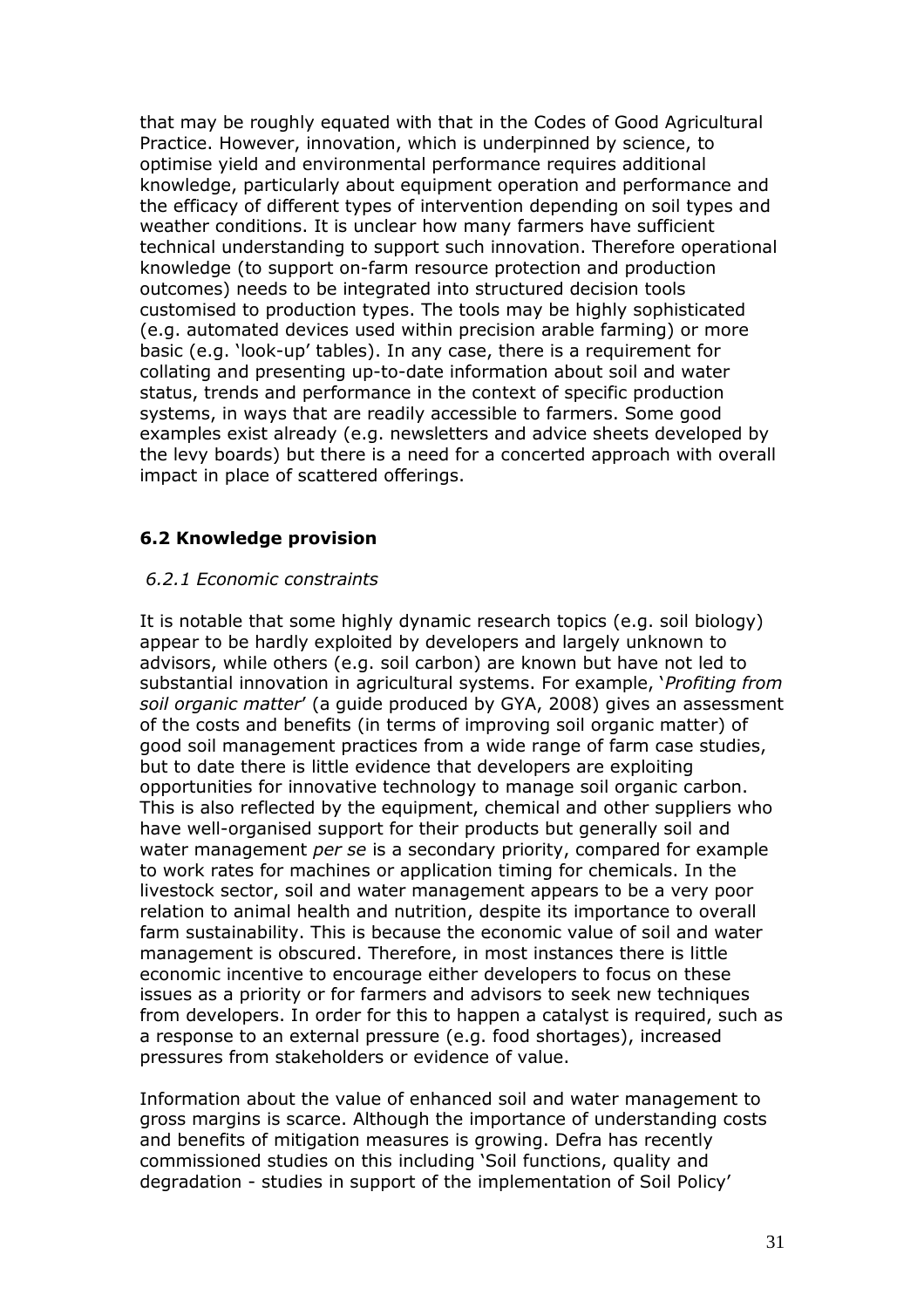(SP1601) and 'The total cost of soil degradation in England and Wales' (SP1606). While some values are quoted, such as those in the Soil Strategy for the total cost of degradation (£45 million per annum) these values are arrived at by making assumptions based on available data which is at present limited and therefore can not confidently be applied across different landscapes. GYA's 2008 guide shows through a wide range of farm case studies that improving SOM management can produce net benefits between £30 and £65/ha annually depending on the farming system, and that these benefits can be realised in as little as 2-5 years. Other mitigation measures such as reducing artificial fertiliser use by better monitoring of soil nutrient values and applying and valuing free resources (such as manure and slurry) also clearly have on-farm cost savings.

The economic advantage to farmers of optimum soil and water management has to be explicit to justify them paying for professional advice, unless they are subsidised to carry out soil and water management practices through incentives such as Environmental Stewardship or to meet more stringent legislative requirements. The value of altered practices will necessarily vary between sectors and associated production systems; a sector by sector economic justification for improved soil and water management is therefore essential in order to understand if management methods are economically sustainable within the farming system or whether supporting subsidies will be essential in order to achieve sustainability in an integrated farming system.

# *6.2.2 Knowledge transfer*

National researchers are part of a global community and are critical both for the knowledge they create and to report global developments to developers. Their current connectivity to developers appears weak based on PAG responses, with a lack of knowledge exchanges both from the developers as well as from the research community. Dwyer *et al.* (2007) discuss the loss of extension and integration within the 'Agricultural Knowledge and Information System' in England and discuss recent reviews that highlight the poor mechanisms for connecting the research and farming communities (e.g. Tatchell, 2005). Blackstock *et al*. (2009) however, report that the relationship between farmers and scientific experts is beginning to shift from knowledge transfer to knowledge exchange, and that this has implications for how science will be conducted and communicated. Examples such as decision support tools for diffuse pollution (McIntosh *et al*., 2007) are responding to demands from stakeholders, including farmers to exchange knowledge in ways more suited to the end user's needs.

There appears to be a definite need for one or more national experimental and demonstration facilities to focus and support technological innovation in soil and water management. This would provide a much-needed focus for knowledge exchange between developers and with the researchers and advisors. It could also provide support to a continuing industry tradition of entrepreneurial innovation by isolated individuals who lack a supporting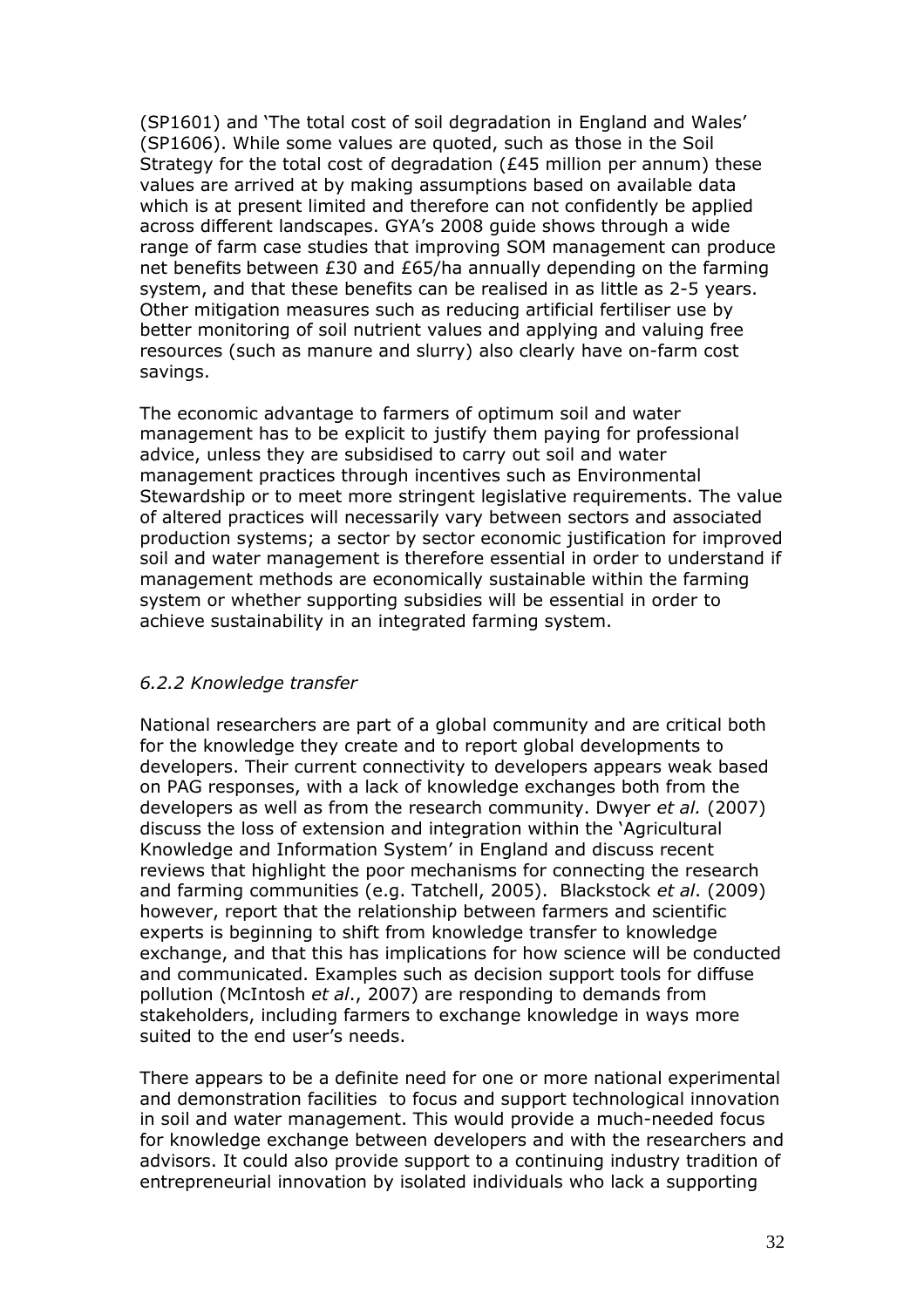and connecting infrastructure. Such facilities are needed to provide developers and advisors with access to infrastructure for trials and demonstration where farmers can be shown new techniques and technology. Demonstrations were highly rated by farmers, developers and advisors in the PAG group as mechanisms of communication. Dwyer *et al*. (2007) also reported that demonstration farms are valued because they provide evidence of the suitability of new technology and they offer the opportunities to interact with other farmers.

Although research and development is often conducted successfully on working farms, research farms are important for long term trials that are often needed to prove the benefits of soil and water management. Over the last 20 years there has been a decline in the number of experimental research farms, including the closure of Seale-Hayne (University of Plymouth) and some ADAS facilities. These farms have a strong role in collating and disseminating information to all communities in the knowledge exchange infrastructure. This is important because at present information access and storage is considered by many to be scattered and poorly structured, for example, no open-access advisor-orientated (i.e. specialist) information source on soil and water management has been identified. This gap could be filled by a virtual information repository, with access to up-to-date information on advances in soil science, new technology options, farm-scale soil information and updates on environmental and other regulations.

PAG members also raised concerns over the lack of awareness of completed research, a point also raised by Palmer *et al.* (2006), and the lack of feedback mechanisms for farmers and land managers to discuss their needs with the research community. Martindale (2003) stated that 'engaging stakeholders in extension and research is essential' and discussed the fact that knowledge and information held by farmers and producers needs to be utilised in conjunction with research. The Audit of UK Soil Research (Defra, 2003) also raised the issue that 'single projects rarely produce results that are of practical value'. Results of research need to be interpreted and integrated for a particular user or user group before they are useful. But this raises the question of who is prepared to fund such an activity.

Many researchers also find it difficult to convey their research to farmers in a way that is easily accessible and understood. The Audit of UK Soil Research (Defra, 2003) highlighted the loss of the MAFF state advisory service, ADAS, and suggested that effective adoption of research based solutions will not be achieved without the contribution of a consultant who is experienced in both the particular aspect of research and the particular farming system, which in this report corresponds to a developer or higherlevel advisor. This concern was also prevalent amongst PAG members in this study. It is possible that the Technology Strategy Board (see Section 7.3) will help to readdress this.

Closer connectivity with educators would also be beneficial, with better knowledge exchange between institutions (Further Education (FE)  $\leftrightarrow$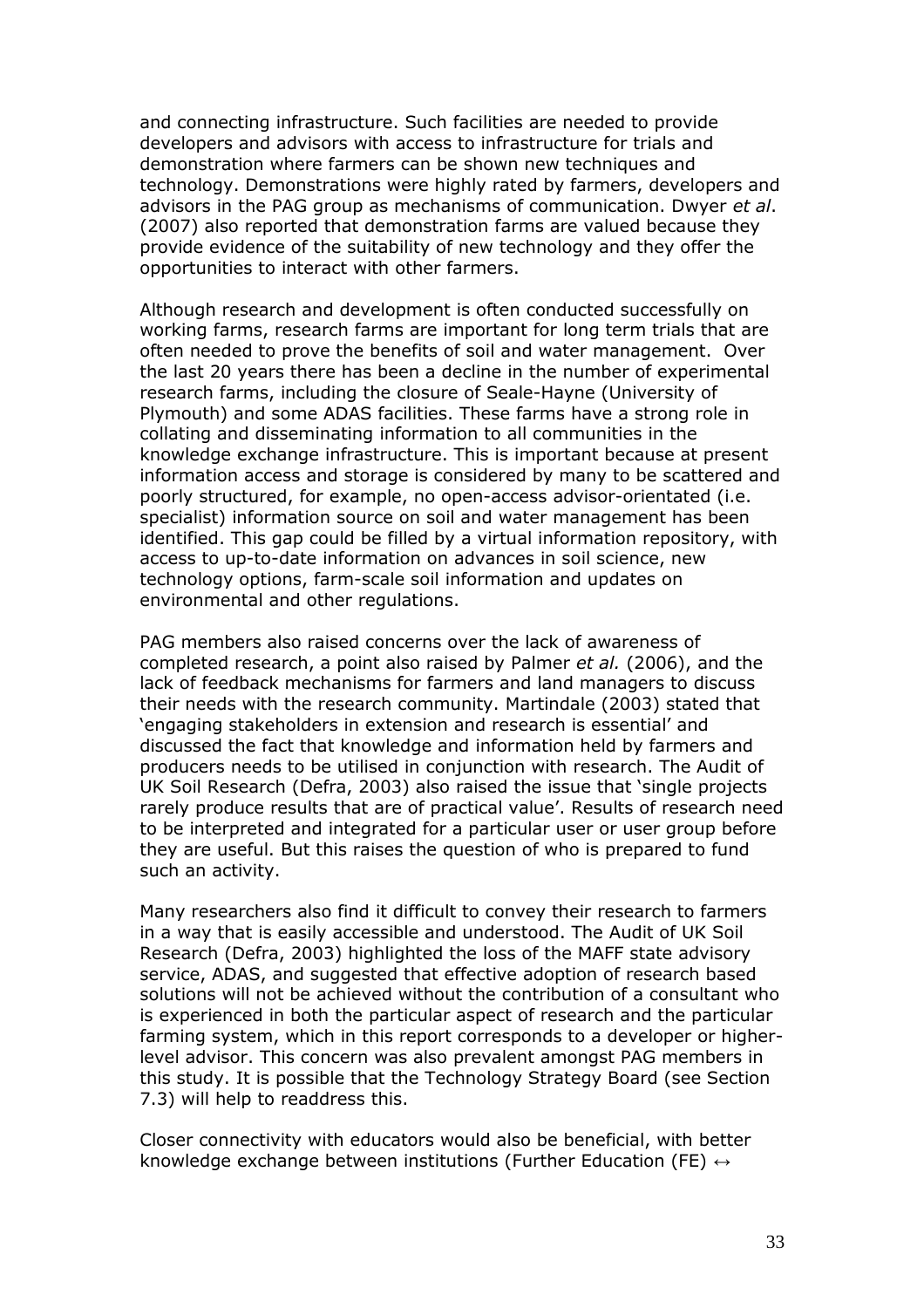Higher Education (HE)  $\leftrightarrow$  researchers) to support state-of-the-art course content.

# *6.2.3 Fundamental knowledge*

An audit of UK soil research (Defra 2003) noted that most soil research is conducted within projects that are not soil-specific and this observation is probably still valid since many recent and continuing projects that include soil and water management primarily address water and biodiversity issues. It concluded on the basis of a bibliometric analysis that UK soil research compared well with that within other developed countries and that total funding was fairly constant at about  $£30$ millions<sup>[14](#page-42-0)</sup> per annum. At the time of the audit (2003), the authors held the overall view that it was 'a time of great opportunity and challenge for soil research, both in the sense of increasing fundamental knowledge of natural systems and of tackling some of the big contemporary environmental issues of climate change, pollution and remediation and sustainable land management.' They drew attention to important opportunities for 'marrying soil science and soil biology' and for 'the development of remote sensing and *in-situ* sensor techniques to enable the prediction of the soil behaviour at the catchment and national level.' A main concern was that the capacity for soil research might deteriorate due to a lack of soil science as a scientific discipline in UK universities, leading to a shortage of new researchers.

Since 2003 there has been some consolidation of research institutions: BBSRC closed its Silsoe Research Institute, but transferred most of its soil science capabilities to Rothamsted Research, which the North Wyke Research Station also joined to support a Cross-Institute programme with the potential to achieve economies of scale and scope. Both Cranfield University (incorporating the relocated Silsoe College, formerly the National College of Agricultural Engineering) and Harper Adams University College have made significant investments in land engineering research capabilities. Even so, the general situation in 2010 appears little changed since 2003, with major opportunities not being exploited effectively. In the intervening years, funding for soils research has probably remained fairly constant while the research has progressed, much of it within environmental rather than production-oriented projects. However, few 'breakthrough' outcomes for production have arisen from recent research, i.e. only a small proportion of research goes on to be adapted for practical on-farm application. Work has been done using molecular tools to explore soil biological systems without as yet providing a breakthrough development for agricultural production or environmental management. The work on the use of remote sensing techniques for crop and soil management that was completed prior to 2003 has been exploited (for example by Soyl Ltd) but little new work has been funded or reported in England.

Attempts to secure BBSRC funding for Masters level soil science training (for example at Cranfield) have not been successful, ironically due to a

<span id="page-42-0"></span> $14$  This includes all research including experimental research which we have identified as being done mainly by 'developers' rather than 'researchers'.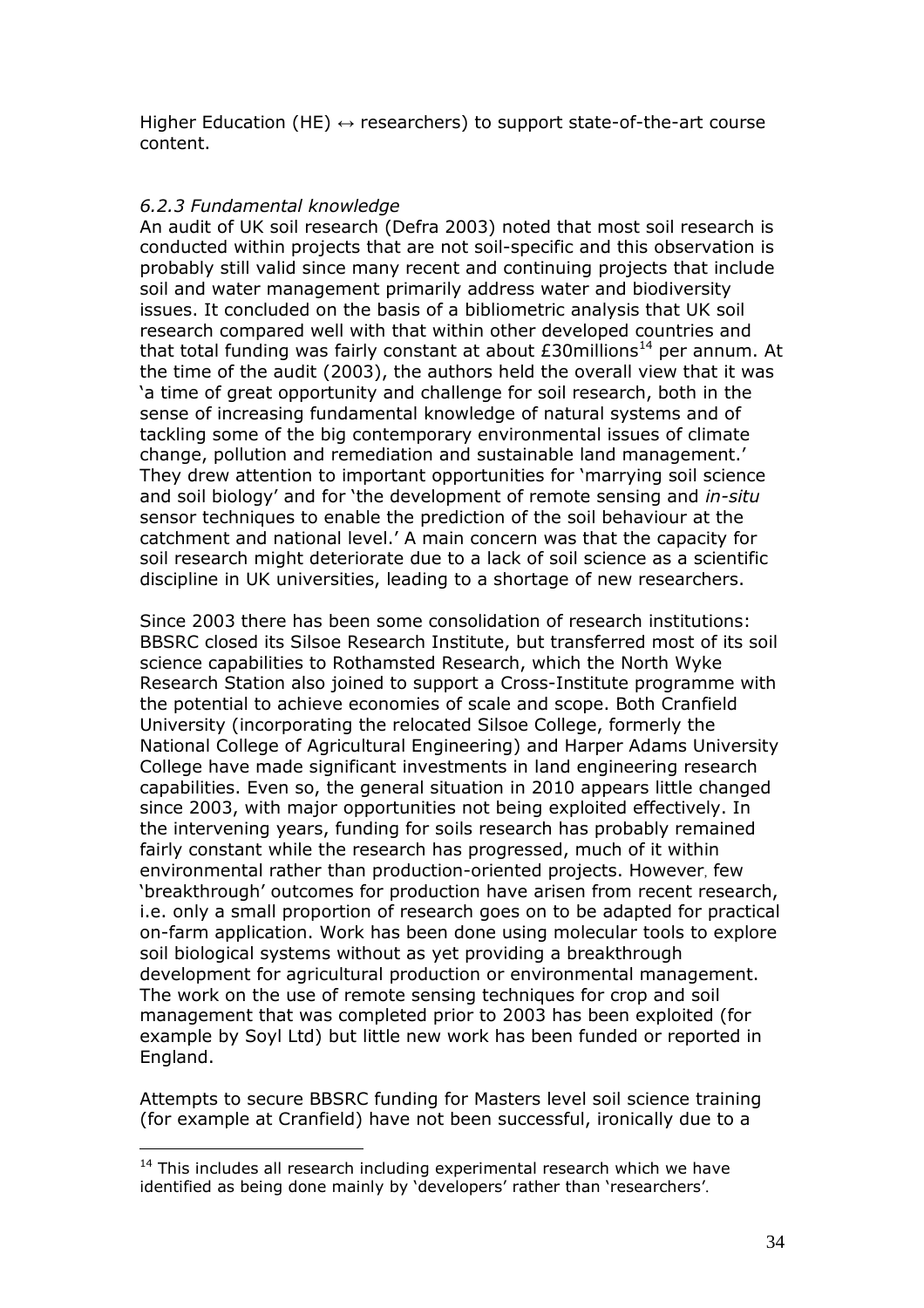lack of BBSRC research grants in soil science. And although the results of the 2008 Research Assessment Exercise (as well as the continuing high esteem of UK research institutes) indicates that the number and quality of published outputs continues to match that of other developed countries, there is an apparent lack of innovation flowing from soil research to English agriculture. One possible reason may be a lack of industry demand and leadership (the total industry funding for soil science is estimated to be no more than £2millions a year or less than 10 percent of overall funding). The Technology Strategy Board research programme on crop protection includes some soil-related projects, although none that deal directly with soil and water management. Another factor may be a lower prioritisation of research targeting production outcomes by the Research Councils and other funders. Greater integration of production and environmental research could be helpful. The Soil Science Advisory Committee and others have tried hard (but unsuccessfully) to secure a targeted soils Research Council programme - those projects that are funded by BBSRC and others tend to lack focus on soil as a resource for production. Lastly, soil researchers have failed to deliver sufficiently convincing proposals to secure growth in their share of available funding, notwithstanding that the competition for this money is intense and a success rate of 20% or less is to be expected. In this study a further problem has been identified based on PAG feedback, namely a lack of connection between researchers and developers, and also advisors, suggesting that the researchers are less likely to appreciate the importance of their research to practical problems in the industry.

The current UK research capability in relation to soil and water management is portrayed in Table 5. The emphasis on environmentally oriented soil research noted in 2003 (Defra, 2003) has continued, with the result that research capabilities are generally stronger for this than for production oriented research. The importance of plant sciences and ecology to overall soil research capability arises from the fact that soil is predominantly regarded as a medium for plant growth.

The discussion above strongly suggests that there is a need for a strategic programme for soil research, jointly-owned by the agricultural industry, the Research Councils and Government, to secure a step change in research direction towards supporting future increased industry performance, including production as well as other ecosystems goods and services. At present there appears to be a lack of the shared vision and governance of research that is needed to ensure soil research underpins future sustainability within the industry. Unless this problem is addressed there is a danger that the rationale for soil research will not be appreciated and current funding will decline leading to a strategic gap in England's capabilities.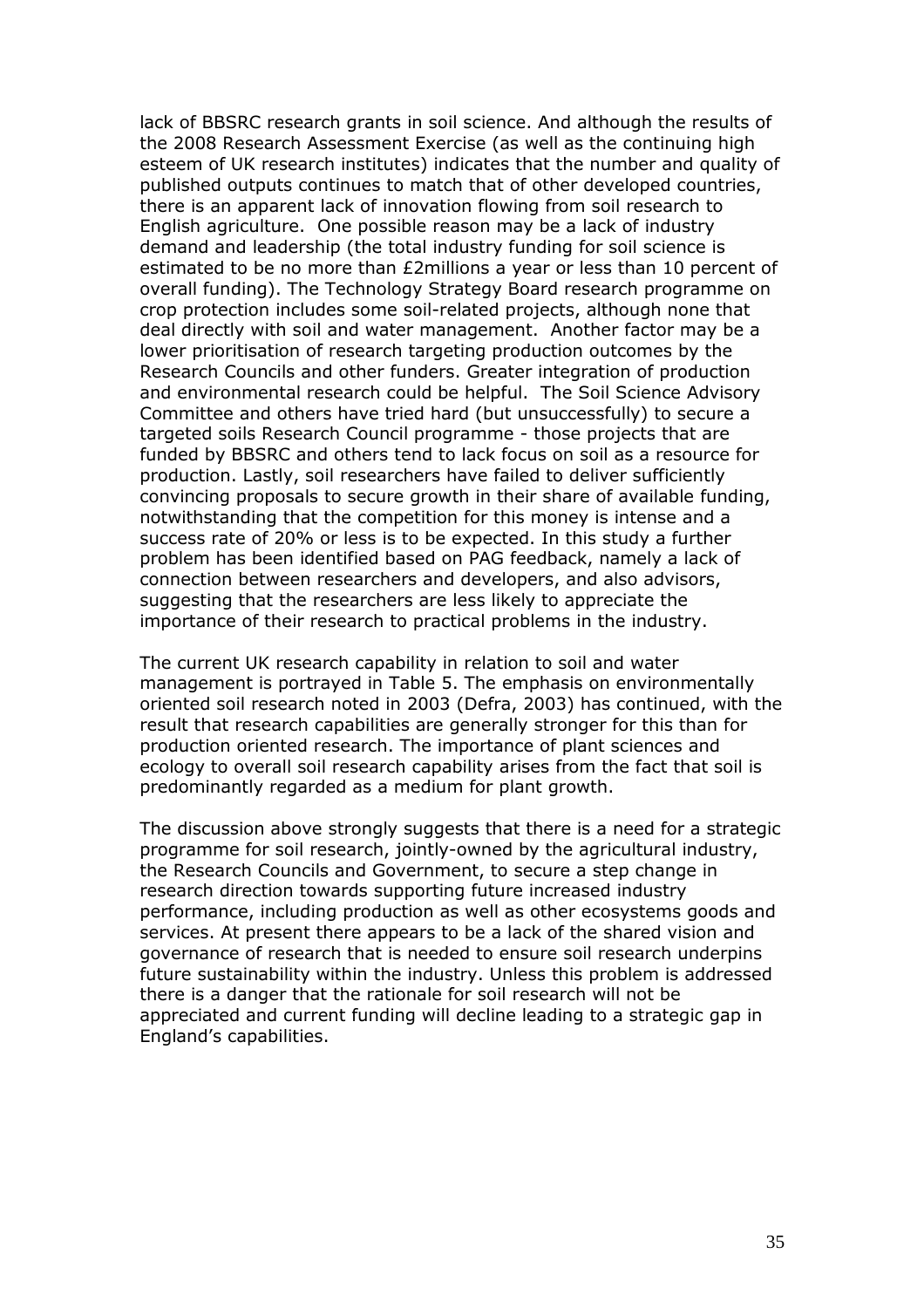|                     | Soil   | <b>Plant</b><br><b>Systems Sciences Water</b><br><b>Ecology</b> | <b>Production orientation</b><br><b>Land and</b><br><b>Engineering</b> | Soil   | <b>Plant</b><br><b>Systems Sciences Water</b><br><b>Ecology</b> | <b>Environmental orientation</b><br>Land and<br><b>Engineering</b> |
|---------------------|--------|-----------------------------------------------------------------|------------------------------------------------------------------------|--------|-----------------------------------------------------------------|--------------------------------------------------------------------|
| <b>Universities</b> |        |                                                                 |                                                                        |        |                                                                 |                                                                    |
| Aberdeen            | $***$  | $***$                                                           |                                                                        | ***    | $**$                                                            |                                                                    |
| Cranfield           | $***$  | $***$                                                           | $***$                                                                  | $***$  | $**$                                                            | $***$                                                              |
| Harper              | $\ast$ | $**$                                                            | $\ast$                                                                 | $\ast$ | $**$                                                            | $**$                                                               |
| <b>Adams</b>        |        |                                                                 |                                                                        |        |                                                                 |                                                                    |
| Newcastle           | $***$  | $**$                                                            |                                                                        | $***$  | $***$                                                           |                                                                    |
| Nottingham          | $\ast$ | $***$                                                           | $\ast$                                                                 | $\ast$ | $***$                                                           | $\ast$                                                             |
| Reading             | $***$  | $***$                                                           |                                                                        | $***$  | $***$                                                           |                                                                    |
| Lancaster           | $\ast$ | $**$                                                            | $\ast$                                                                 | $***$  | $***$                                                           | $\ast$                                                             |
| <b>Institutes</b>   |        |                                                                 |                                                                        |        |                                                                 |                                                                    |
| <b>CEH</b>          |        |                                                                 |                                                                        | ***    | ***                                                             |                                                                    |
| Macaulay            | $***$  | $***$                                                           |                                                                        | $***$  | $***$                                                           |                                                                    |
| Rothamsted          | $***$  | $***$                                                           | $\ast$                                                                 | ***    | $***$                                                           |                                                                    |
| <b>SCRI</b>         | $***$  | ***                                                             |                                                                        | $***$  | $***$                                                           |                                                                    |
| <b>ADAS</b>         | $***$  | $***$                                                           | $***$                                                                  | $***$  | $**$                                                            | $***$                                                              |

**Table 5: Estimated stages of development of research capabilities related to the soil-plant system within selected UK institutions**

Key: absent;  $*$  present;  $**$  developed;  $***$  mature

# **6.3. Understanding knowledge and educational provision**

Education establishes the framework upon which subsequent knowledge and understanding are built, be it better advice on preventing soil erosion or incorporating the best management systems into a farming system. Therefore a lack of understanding due to an insufficient educational background can have severe consequences for soil and water management.

Good education and training frameworks are an essential central component of sustainable development (Martindale, 2003). An audit of soils education and awareness found that there was a wealth of soilrelated information and services available for those who looked for them, but that this information was often hard to find and difficult to interpret (Defra, 2005). Within the school education system (Key Stages 1-5), the audit focussed on soil within Science and Geography and found that it only receives a cursory mention in the existing National Curriculum. The functions of soil need to be more fully understood at this early stage, as current approaches are piecemeal and only covered briefly with topics such as soil erosion and flooding. The importance of soil functional capability and the impacts of soil degradation, and what that means to the socio-economics of different countries, need to be made part of the national curriculum in order to make it more relevant to school children. Teachers are under increasing pressure to stick to the curriculum to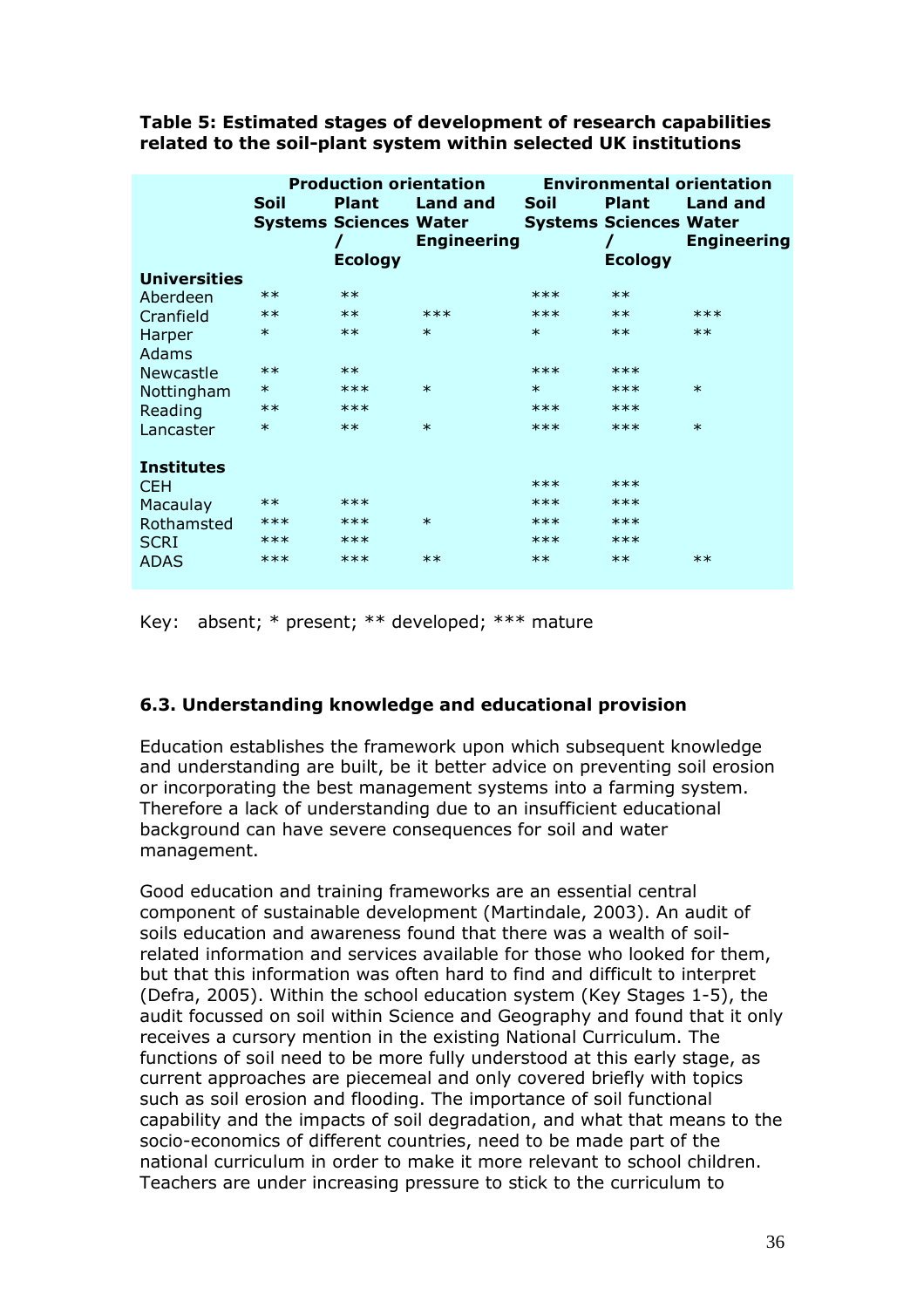achieve the attainment levels sought for their pupils, and as a result, teachers who might wish to bring soil science and soil issues into the classroom are given little incentive. There needs to be a strong overall assessment of how soil and water management can become part of the core curriculum as well as to the degree of support required to bring this about. The new Diploma in Environmental and Land-based Studies (ELBS) may go some way to rectifying this situation for children aged  $14+^{15}$  $14+^{15}$  $14+^{15}$ , however the detail of soil and water management education within this diploma is unclear.

For higher and further education, some indicative numbers of people participating at different levels of soil and water science and engineering in England are that: at NVQ level, current student numbers are estimated to be between 1000 and 2000; at Bachelors degree level, the participation with some coverage of soil and water management is estimated to be within the hundreds, while numbers of Masters students are estimated to be within the tens, albeit directed mostly at environmental rather than agricultural science. The number of UK students completing a doctorate in soil and water management is fewer than 10 a year. While these numbers are possibly adequate, a major issue is whether the students obtain the educational content needed to meet current and future national requirements of soil and water management. The table in Appendix D provides a list of the types of courses that are presently available. However, it is not within the remit of this report to analyse individual courses for their specific content of soil and water management education.

# *6.3.1 Farmers and land managers*

At the farm level, knowledge is required that covers the underlying principles of soil and water management. The knowledge base of farmers and land managers tends to be broad with a depth of knowledge based on experience. Experiential knowledge of individual farms is important for effective land management. Educational requirements include the need to develop a wide knowledge base that leads to an understanding of the key processes and also an ability to transform that knowledge into practical applications within a particular farming system. Education therefore needs to provide for the practical application of scientific knowledge.

The educational background of farmers in England ranges from no formal education after 16 years of age/self learning (including cross-generational knowledge transfer) through first-degree to Masters (MSc) and Doctoral research (PhD), obviously in descending order of prevalence as only a very few farmers have postgraduate qualifications. Education determines in part the ease of acceptance of new advice, techniques and technology, and farmers with a more fundamental understanding of the soil and water

<span id="page-45-0"></span> $15$  ELBS is part of a range of new qualifications in England, aimed at young people aged between 14 and 19 years, which provides them with practical skills, knowledge and understanding related to one of fourteen different sectors, combined with functional skills in English, maths and ICT.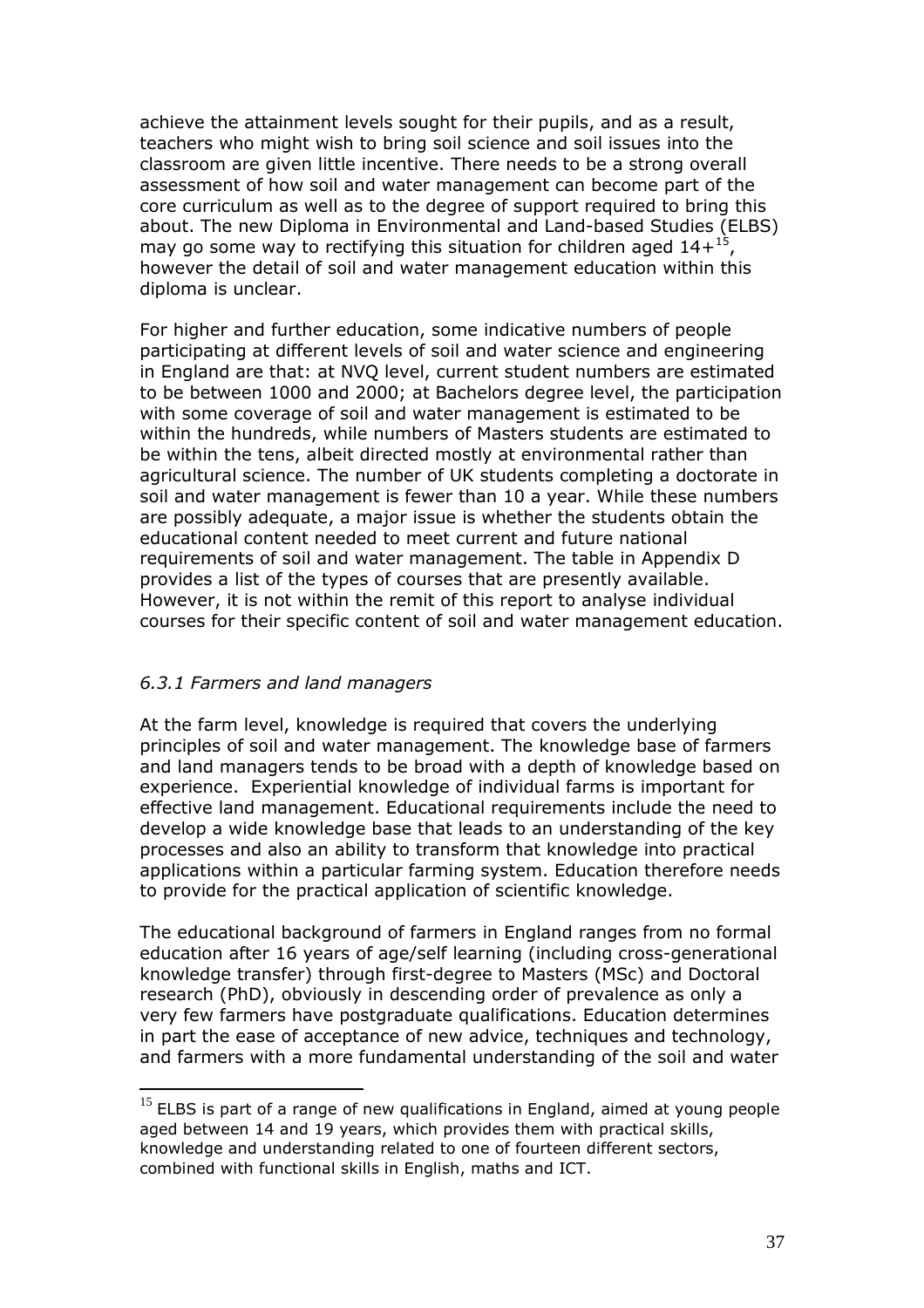system are more likely to be innovators and/or early adopters. A lack of understanding can lead to mistrust and therefore late adoption of new techniques or even refusal to adapt by traditionalists. Also, traditional methods of land management are hard to change because of social pressure from previous generations to maintain the *status quo* unless the next generation of farmers has sufficient confidence, based on knowledge and understanding, to augment change.

The move away from support for production-led agriculture has also impacted agricultural education. The results from the PAG questionnaire highlight the fact that with regard to soil and water management, there is no clearly defined educational pathway for the farming sector. There has been a marked decline in agricultural science and engineering degree provision over the past decade or more. For example, Wye College, University of London, has closed while Cranfield University (Silsoe College) ended its provision of undergraduate courses. This decline has resulted from a range of factors including a lack of perceived graduate career opportunities for developers and specialist advisors in UK agriculture. However, research funding also has a knock-on effect as it influences the skills and expertise of lecturing staff and ultimately the type of course that is taught. Demands on the farming sector continue to change and evolve, however, and the general opinion of the farmers in the PAG is that it is very important to have a clearly defined educational pathway, that includes potential career opportunities, to support effective soil and water management in the future.

For new-entrant farmers, it appears that the current education on soil and water management has several limitations. It is reported by educationalists on the PAG ( $n = 5$ ) that a very limited amount of time is spent teaching soil and water science within agriculture programmes at FE and HE levels. Students may only spend a few hours of a whole course on this topic. Moreover the available resources limit the amount of practical application that can be taught.

Feedback from the PAG members identified structural weaknesses in the delivery of soil and water management education at HE and FE levels, specifically: a lack of connectivity to research and new developments (due to a lack of inputs from the research community); insufficient foundation knowledge e.g. obtained at school level, hindering later higher level development; and, the introduction of modular courses creating knowledge gaps because course selection is based on personal interest rather than a structured range of knowledge. These reported limitations suggest that new-entrant farmers are only receiving a basic and probably inadequate formal education in soil and water management, only gaining a simple technical knowledge that allows them to recognise terms and basic principles but does not equip them to make optimal operational decisions about soil and water management, much less strategic decisions.

Apart from formal education, farmers also participate in continuing professional development. This often takes the form of discussion groups (e.g. Rural Knowledge Hubs) or local soils groups, or workshops run by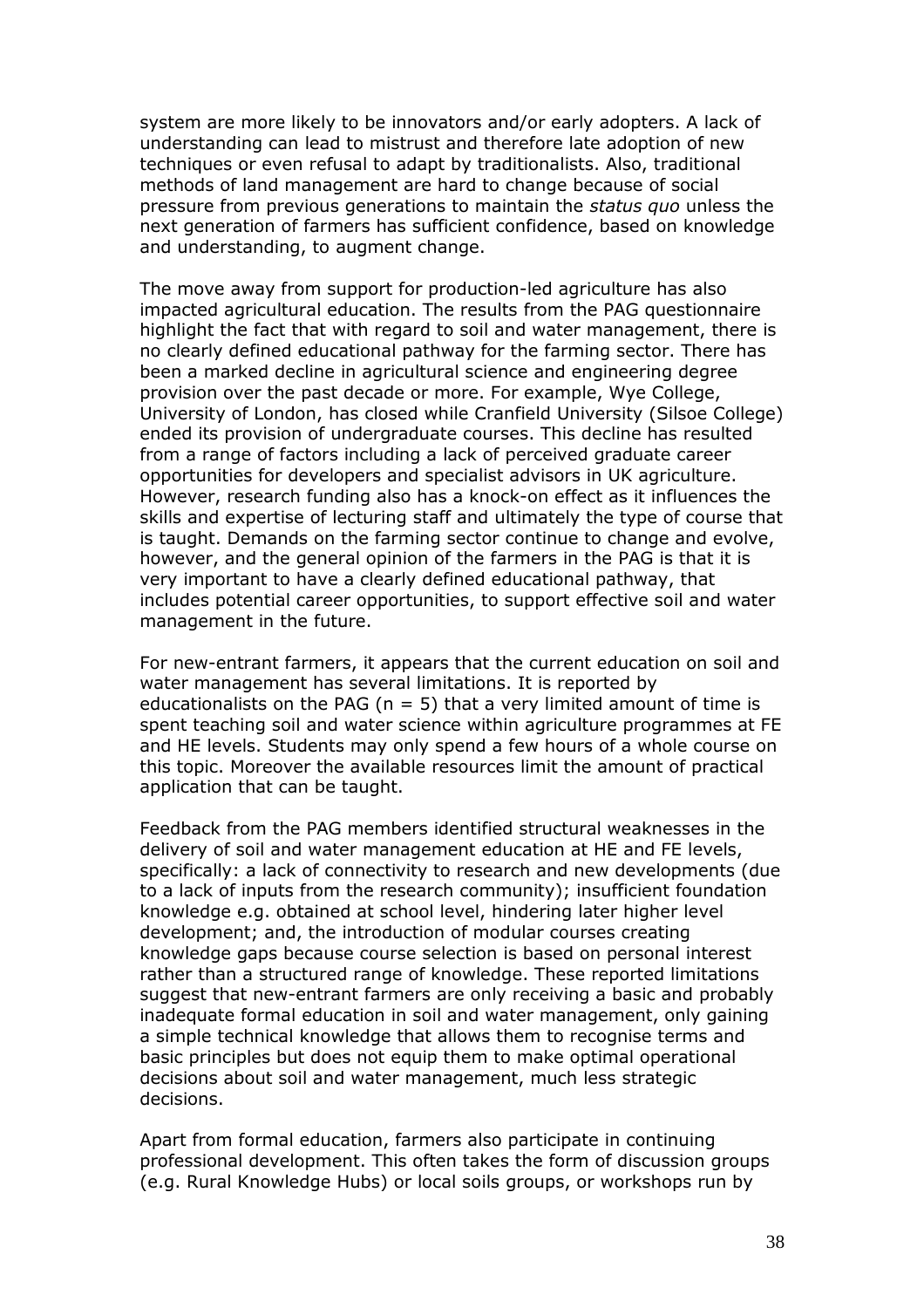organisations such as the Farming and Wildlife Advisory Group (FWAG) and the England Catchment Sensitive Farming Delivery Initiative (ECSFDI), or demonstration events run by developers (e.g. Masstock) and advisors (such as Kingshay), as well as training and demonstration events held by a wide range of levy boards and trusts (such as the Game and Wildlife Conservation Trust's Allerton Project). However, participation is voluntary. According to the PAG group those who attend such events do so out of personal curiosity often developed by a higher level of appreciation of the need to understand new developments. Dwyer *et al*. (2007) also report that discussion groups are often highly valued by farmers, but the benefits may be limited to progressive farmers only. Others may be tempted in with the offer of a reward e.g. help with form filling or a free soil test (ECSFDI Technical Team 2008).

#### *6.3.2 Advisors*

Advisors tend to have progressed through formal education obtaining degrees and higher degrees in particular at the Masters level, although some also continue on to Doctoral studies. This provides an essential level of fundamental understanding. Continuing professional development also plays a role in their education and may include working towards professional chartered status (e.g. Institute of Professional Soil Scientists (IPSS)) and attending training courses organised by the companies they work for or provided externally (e.g. BASIS).

The results from the project questionnaire showed that advisors within the PAG were divided as to how well defined the educational pathway was for their community, but all agreed that a clearly defined educational pathway was important to ensure that in the future those advisors delivering soil and water management advice hold qualifications in soil and water management.

Currently the formal requirements to become an advisor are unspecified and the general quality of the advice given on soil and water management by advisors is unknown. Unless it is well-defined and justified in terms of gross margin improvement, advice may, in some cases, be ignored by farmers. The above argues for a form of professional standard and accreditation, possibly based in part on completion of BASIS and FACTS or similar courses, for soil and water management advisors – recognisable and valued by farmers and other stakeholders (e.g. Government, suppliers and retailers). Such courses require careful regulation themselves to ensure quality. There is also a need for a mechanism to ensure new, proven, scientific advice is incorporated as quickly as possible into relevant courses.

A concern is that very few soil and water science specialists with agricultural training, as distinct from environmental science, are graduating and the opportunities for their professional development as advisors appear limited (there is no existing formal route). Ideally, good quality science graduates need to be taken through a combination of postgraduate training in soil and water management alongside or followed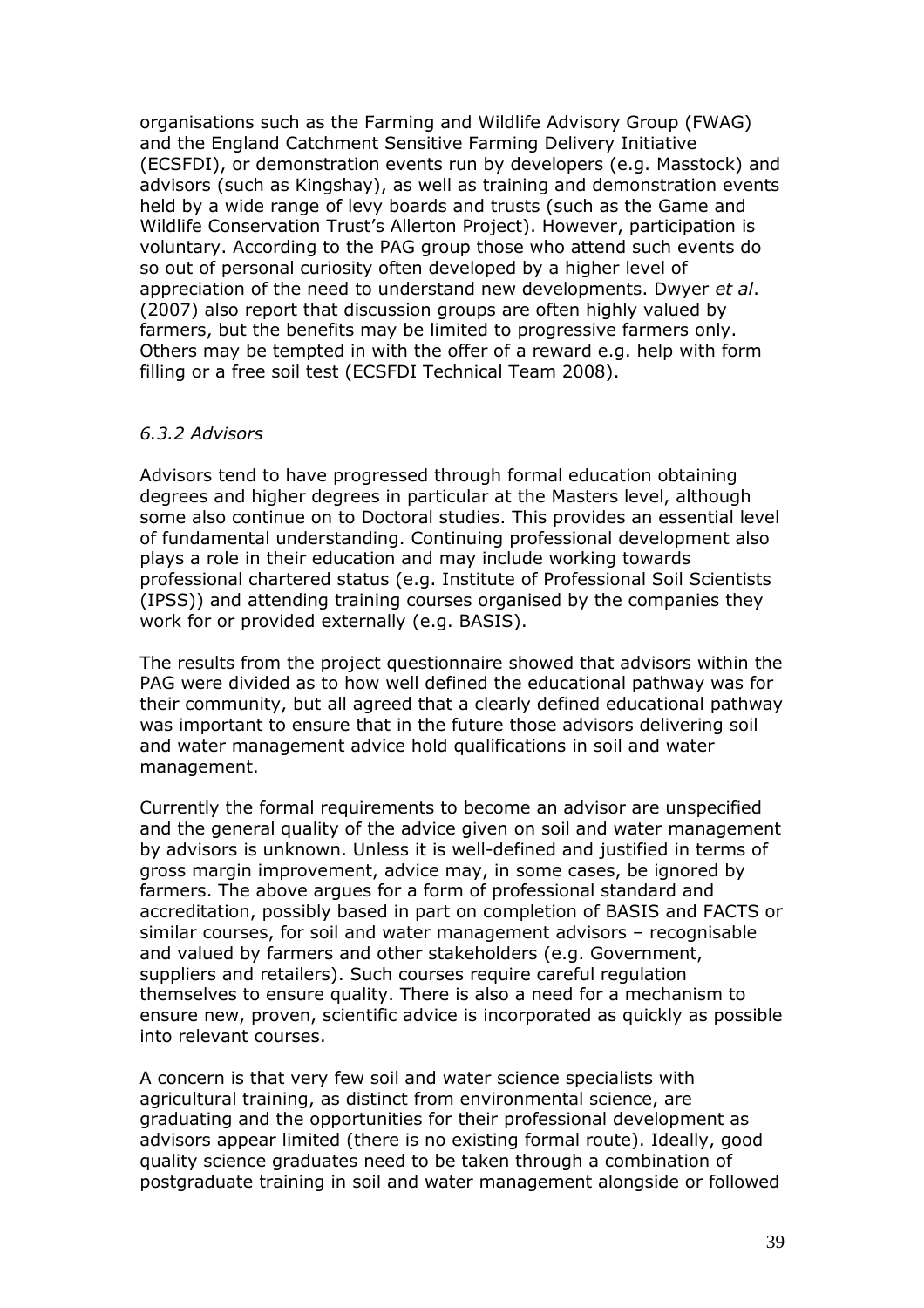by immersion in practical agriculture. Only by doing this will advisors have a sufficiently robust approach that will enable them to give relevant and practical advice that will support sustainable agriculture. The provision of education for advisors is discussed under 'Developers' (Section 6.3.3).

## *6.3.3 Developers*

Developers need specialised as well as fundamental knowledge as is gained at Master and Doctorate level. The nature of their work demands an advanced understanding of the underlying science to support its conversion into practical applications and advice. Continuing professional development takes the form of professional chartered status, conferences, workshops, seminars, BASIS training courses and membership of organisations e.g. British Society of Soil Science (BSSS), IPSS, or Institute of Agricultural Engineers.

When completing the questionnaire, developers from the PAG felt there was no clearly defined educational pathway for their community. Whilst most agreed that a clearly defined educational pathway is important to encourage and prepare new-entrant developers, this was not considered absolutely necessary, since experience shows that many successful developers have specialised in soil and water management after graduating in the natural sciences or engineering disciplines.

If a healthy and well-qualified cadre of advisors and developers is to exist, investment appears essential in more agriculturally-orientated degree courses and support for their students. Feedback from the PAG members suggests that there is no obvious education pathway towards specialisation in soil and water management, especially with an agricultural application. This can be linked to decisions by higher education establishments that occurred two decades ago when the profile of agricultural soil science declined somewhat, due in part to the privatisation of near market research and development and advice. This led to the closure of undergraduate soil science degree courses in agriculture faculties. Furthermore, the existing postgraduate courses (for example at Cranfield and Reading Universities) are more oriented towards environmental than agricultural science, in line with current career opportunities.

However, increasing concerns over national and international food security (The Royal Society, 2009; World Food Program, 2009) and sustainable management of our natural resources will drive change that will demand a higher level of production based knowledge. Leaver (2010) states, "UK agriculture can and should increase its contribution to the food supply not only to meet the rising global requirement for food, but also to meet the rising demand for food in the UK" In order to support this knowledge, the continuing absence of soil science courses at undergraduate level is of concern, but the lack of well-funded and supported postgraduate soil and water management courses with an agricultural orientation is particularly concerning. Appendix D lists current UK courses that cover soil and water management, however, very few of these courses take a holistic view of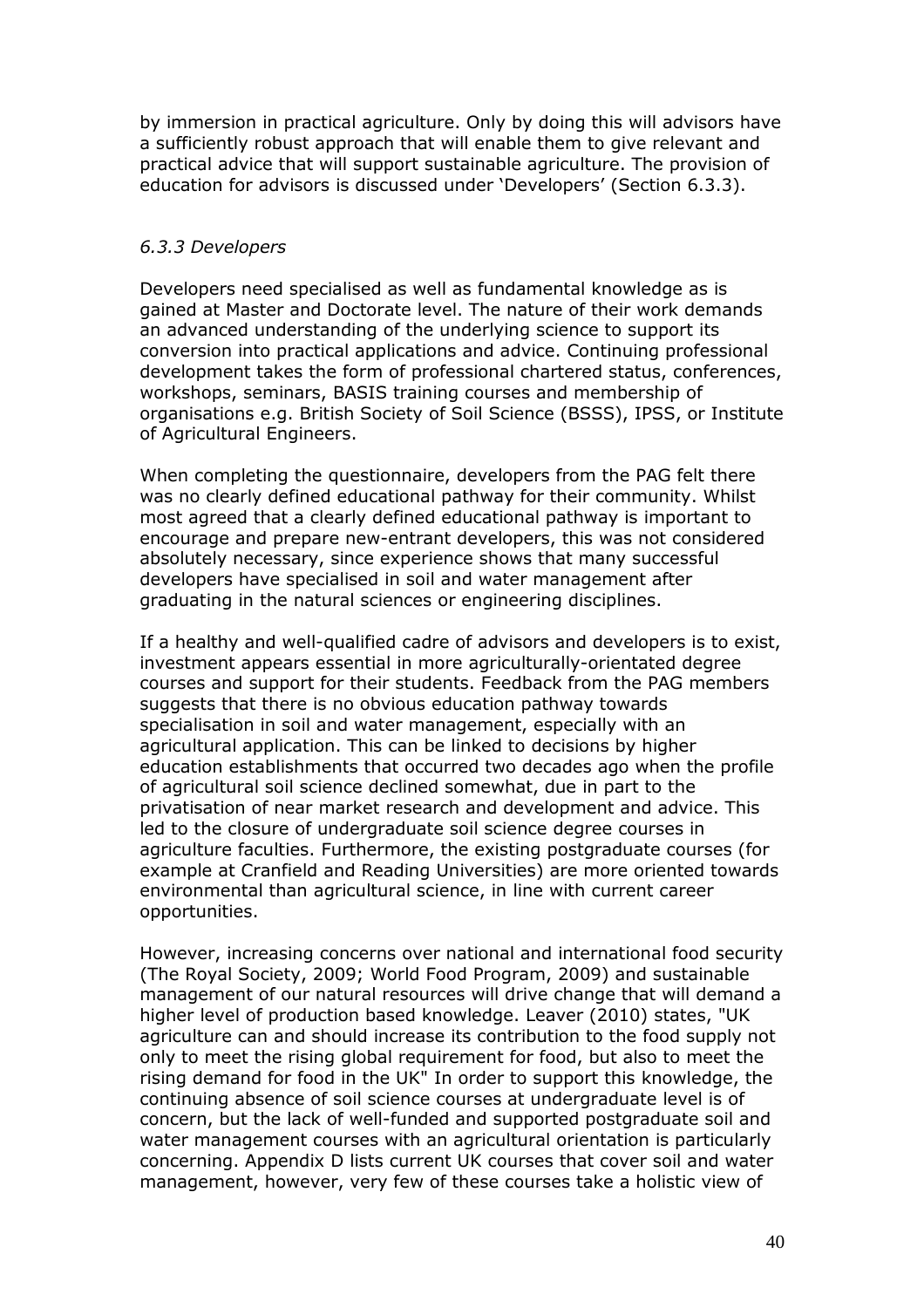soil and water management and still teach them as separate disciplines. What is required is for soil and water management to be taught as a single integrated subject.

# *6.3.4 Researchers*

Effective research requires people with advanced knowledge and fluency in research methods as provided by postgraduate research training at Master or more normally Doctorate level, often followed by supervised post-doctoral research.

The project questionnaire results show that research group members of the PAG ( $n = 5$ ) feel there is no clear educational pathway and most accredited their achievements to opportunities that had opened up to them in an unplanned fashion, as they progressed through the formal educational system. The PAG members felt that a clearly defined educational pathway (or choice of pathways) would be beneficial to the soil and water research community and encourage new-entrants. A clear progression pathway was also felt by some to be helpful in presenting soil and water management as an 'attractive' research career choice. The PAG members considered it less essential for researchers to have a formal education in soil science. They felt that a sound scientific foundation in other science disciplines such as chemistry, biology, physics, geography and maths were appropriate backgrounds.

The capacity for educating researchers appears to exist but is underexploited (see Appendix D). A steady flow of potential researchers are recruited by research institutes and universities and obtain doctorates in soil and water management. Significantly, however, many of these researchers are recruited from outside the UK and do not remain in this country.

# *6.3.5 Opportunities for improved formal soil and water education*

Members of the PAG were asked to suggest potential improvements to the provision of formal education in soil and water management. The suggestions are given in Table 6.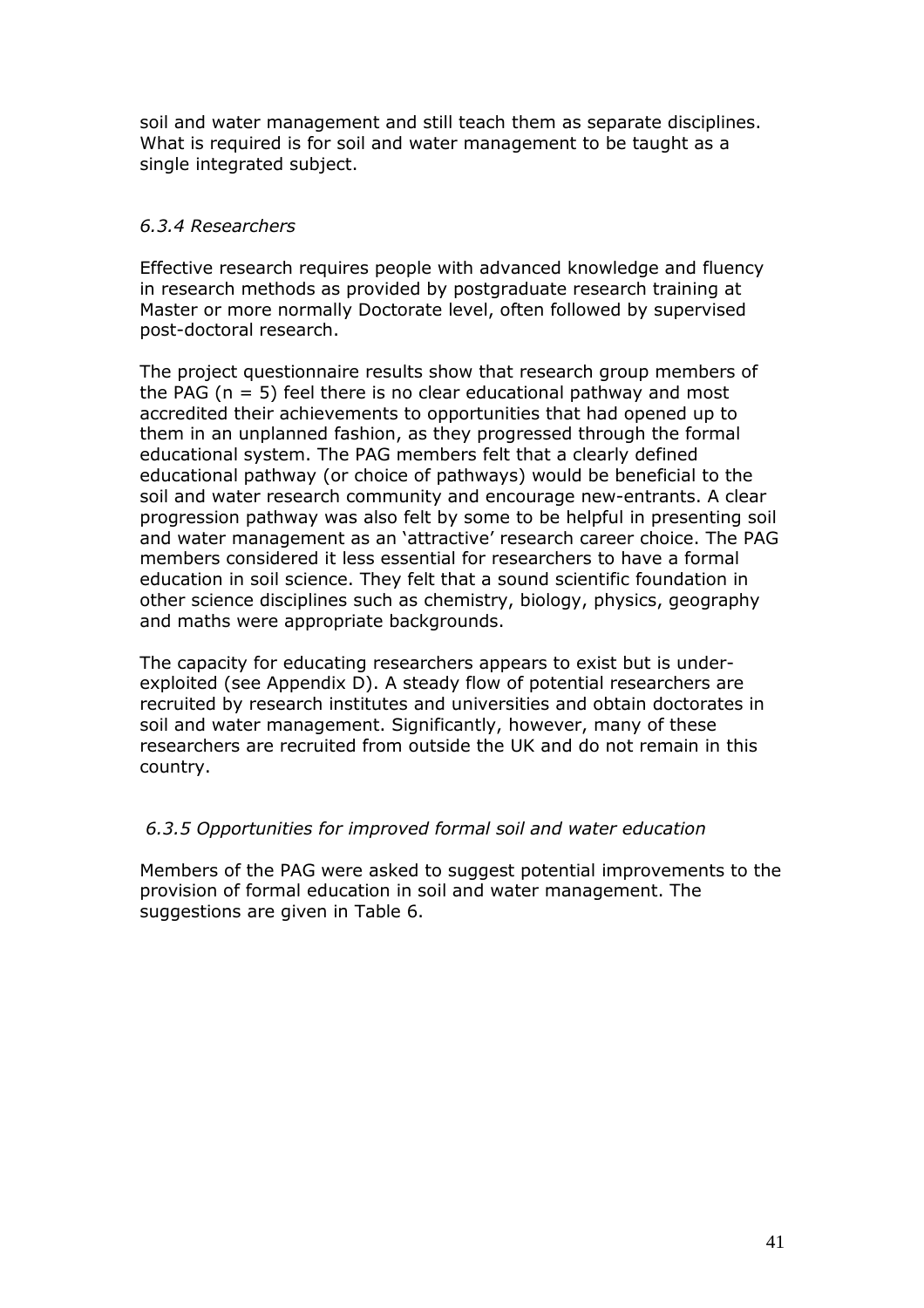## **Table 6: PAG views on improving soil and water education in England**

# **PAG views**

- Raising the awareness of and interest in soil science and agriculture at all levels, by maintaining it as a compulsory part of the curriculum
- Increasing soil education provision at all levels with greater availability of courses and a higher proportion of these courses allocated to soil and water management
- Better promotion of those soil and water management courses that exist currently
- Increasing the practical element in all courses, particularly at foundation levels, so that all students have an opportunity to gain practical experience
- Increasing the potential for industrial placements as a way of gaining practical experience
- Redeveloping / re-investing in colleges and university courses that focus on soil and water management in its own right rather than within modular options within non-soil and water management courses
- Ensuring that all agricultural courses have a compulsory soil and water management content
- Demonstrating the need for appropriate training and professional development within the industry, for example better training on soils, water and agriculture for all advisors working in government agencies (NE, EA) who advise farmers.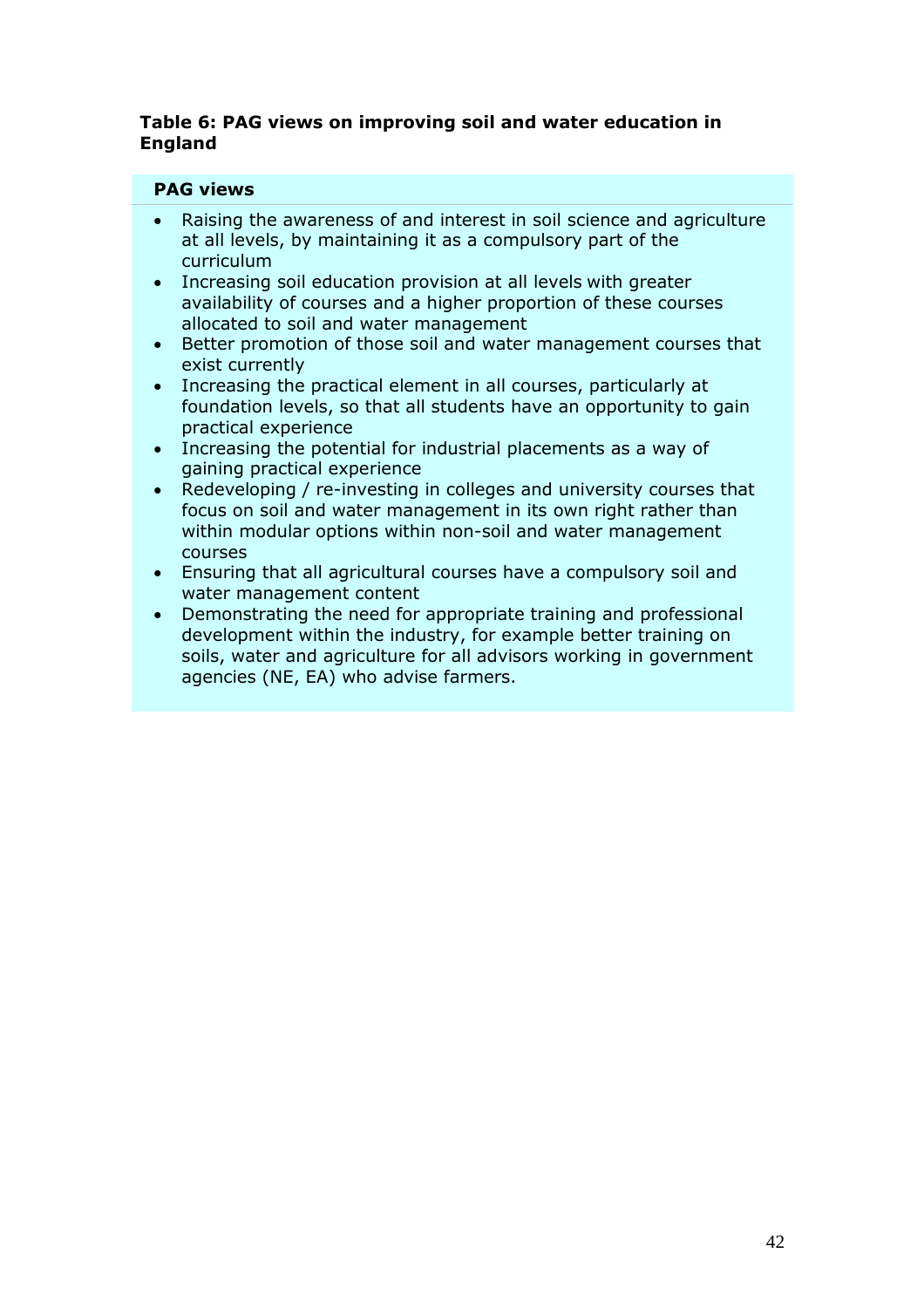### **Section 6: Gaps and weaknesses in the knowledge infrastructure – Key points**

- Knowledge exchange needs to be channelled through production sectors.
- The effectiveness of the advice given depends on the advisor being able to assimilate information about soil and water management and then correctly identify opportunities to deliver optimal productivity and environmental performance.
- Trust in the advice given is imperative and this relates to both knowledge of the topic and understanding of the agricultural system.
- A holistic understanding of the farming industry is needed to enable productivity and environmental requirements to be successfully integrated.
- Better feedback mechanisms are required between the farming community and both research and development.
- The economic value of soil and water management is presently largely unknown and poorly communicated; therefore there is little economic incentive for any of the key communities to invest time or money in this area.
- The economic data we currently do have is limited and therefore difficult to apply across different landscapes or between different sectors.
- The economic advantage to farmers of optimum soil and water management has to be explicit to justify them paying for professional advice.
- New methods of exchanging knowledge in ways more suited to the end user's needs are required e.g. demonstrations.
- The effective adoption of research based solutions will not be achieved without the contribution of a consultant who is experienced in both the particular aspect of research and the particular farming system.
- Better knowledge exchange is needed to support delivery of higher levels of innovation from soil and water research.
- There is a need for a strategic programme for soil and water research, jointly-owned by the industry, the Research Councils and Government, to secure a step-change in research direction to supporting future increased industry performance.
- New-entrant farmers are only receiving a basic and probably inadequate formal education in soil and water management. Soil and water management should be taught as a single integrated subject.
- There are presently few soil and water science specialists with adequate agricultural training. This partly reflects the absence of undergraduate and post graduate courses with an agricultural bias.
- A steady flow of potential researchers are recruited by research institutes and universities and obtain doctorates in soil and water management. Significantly, however, many of these researchers are recruited from outside the UK and do not remain in this country.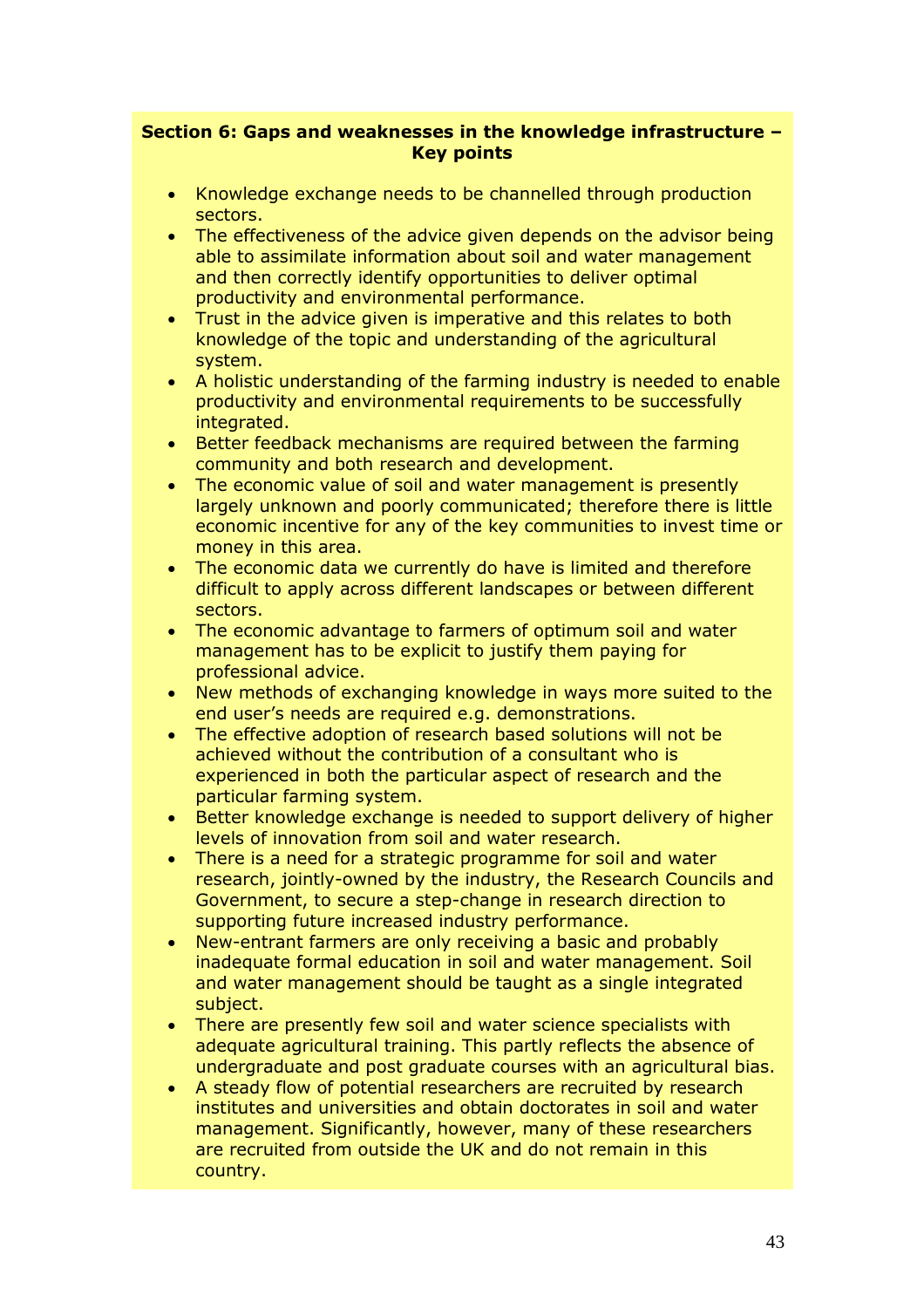# **7. Future opportunities and capabilities**

The present state of soil and water management knowledge transfer in England presents a range of important opportunities. If taken up, these opportunities will ensure that the existing knowledge infrastructure is maintained and supports the industry to become more innovative in soil and water management, so that it is able to meet the simultaneous challenges of increasing yields and environmental performance.

# **7.1. Sustaining and improving the existing knowledge infrastructure**

Better use should be made of information that already exists. More effective archiving and access of research data, reports, advice documents etc., is needed. Good examples of how this can work are the Institution for Agricultural Engineers and the Royal Agricultural Society of England making available, via their web sites, back copies of the Journal of the Soil and Water Management Association (1977 to 1986) and Cranfield University enabling access to the World Soil Survey Archive and Catalogue (WOSSAC). Ideally this information would be held in, or made available through, a centrally accessible data base, such as a virtual knowledge hub. In the future this may include a virtual world where individuals can meet and discuss issues with others without the need to travel. Importantly any such centralisation of information would require a clearly signposted access system so that individuals can find the information they want quickly and efficiently, but where they can also find supporting advice. This is viewed as a resource for all communities therefore the information needs to be held in a variety of formats that are appropriate for individual requirements i.e. tailored to their needs.

In many sectors, including agriculture, practical demonstration of new technology and techniques is an effective means of promoting its uptake. As well as demonstration it provides an opportunity for an exchange of knowledge and views between farmers and experts (advisers and developers). Clearly technical events, such as Grassland and Muck and AgriLIVE Smithfield, demonstration events hosted by companies (e.g. Syngenta) and advisors (e.g. ECSFDI and FWAG), as well as agricultural shows, continue to offer a valuable opportunity for all key communities in the knowledge exchange network to integrate and exchange ideas and opinions.

The decline in independent advice is seen as a major threat to sustainable soil and water management in England. The England Catchment Sensitive Farming Delivery Initiative has employed Catchment Sensitive Farming Officers (CSFO) in each priority catchment and developed a good working relationship with the majority of farmers in the 50 priority catchment areas in England. In a review of the initiative, Critchlow (2007) stated that the CSFO was the single most important factor in determining the extent of farmer engagement within the catchment. The scheme has actively encouraged farmers to adopt new management practices, through discussion, attend workshops and taking advantage of grant schemes to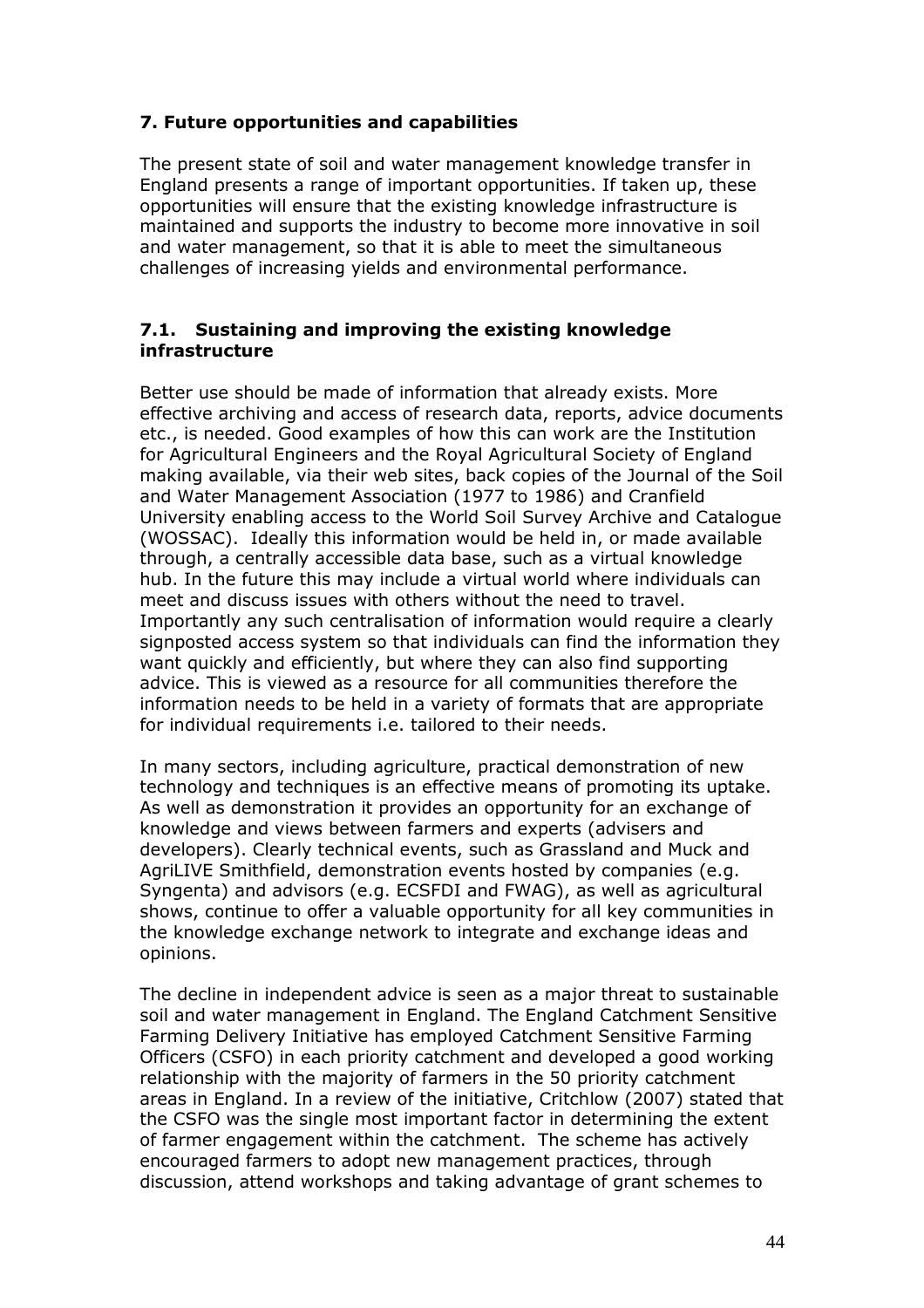help pay for infrastructure around the farm that will reduce runoff and contaminant transfer to local watercourses. Independent advice is not widely available in England. The opportunity offered here is to extend this scheme, or something similar, across England. So instead of farmers having to be self-sufficient in finding information, advice is brought to them with its benefits clearly demonstrated.

There is a wealth of scientific knowledge about soil and water management already available but this appears under-exploited in agriculture because its economic value is unknown. PAG representatives from all key communities suggested that the value of soil and water management should be made explicit in order to encourage farmers to change their management practices and increase their desire to learn more about soil and water management. To take advantage of this, more opportunities need to be made available to promote the transfer of research information into practical applications that can then be assessed in terms of economic and environmental benefits. Some such pathways do exist already e.g. LEAF, Knowledge Transfer Partnerships (KTPs), Rural Economy and Land Use (RELU) and Living with Environmental Change (LWEC). In particular RELU offers a good example of knowledge exchange in rural communities. Both RELU and LWEC aim to connect researchers with business and policy makers, though as yet neither RELU nor LWEC have had any significant involvement with soil related issues. The Soil Management Initiative (SMI) also represents a good example of an attempt to bring together and disseminate information relating to soil and water management, between researchers, developers, advisors, farmers/land managers and stakeholders. However, SMI has not proved sustainable because of the lack of continued public support. Therefore, it is important to learn from the mistakes of the past to better understand why soil has not been an integral part of some of these knowledge exchange initiatives in the past and when it has e.g. SMI, why public support has been lost and importantly how in the future it can be sustained. However, research also needs to place more value on this type of partnership, which requires Research Councils and other funding bodies, and educational quality indicators to incentivise it.

# **7.2. Opportunities to meet future challenges**

Soil used for agriculture is a finite, resilient, non-renewable resource that requires careful management. To meet future challenges (detailed in Table 7) and sustain a healthy agricultural industry, new and more sophisticated technology is needed, which future farming generations will have to embrace. Education is the key to providing the knowledge base needed by farmers to utilise new technology so that soil and water management delivers higher productivity and environmental performance needed to achieve 'sustainable intensification' (The Royal Society, 2009). FE and HE providers need to be preparing now for such future provision – today's students are the next decades' farmers and land managers. The value of education and the provision of soil and water management within agricultural education need to be strongly promoted and supported.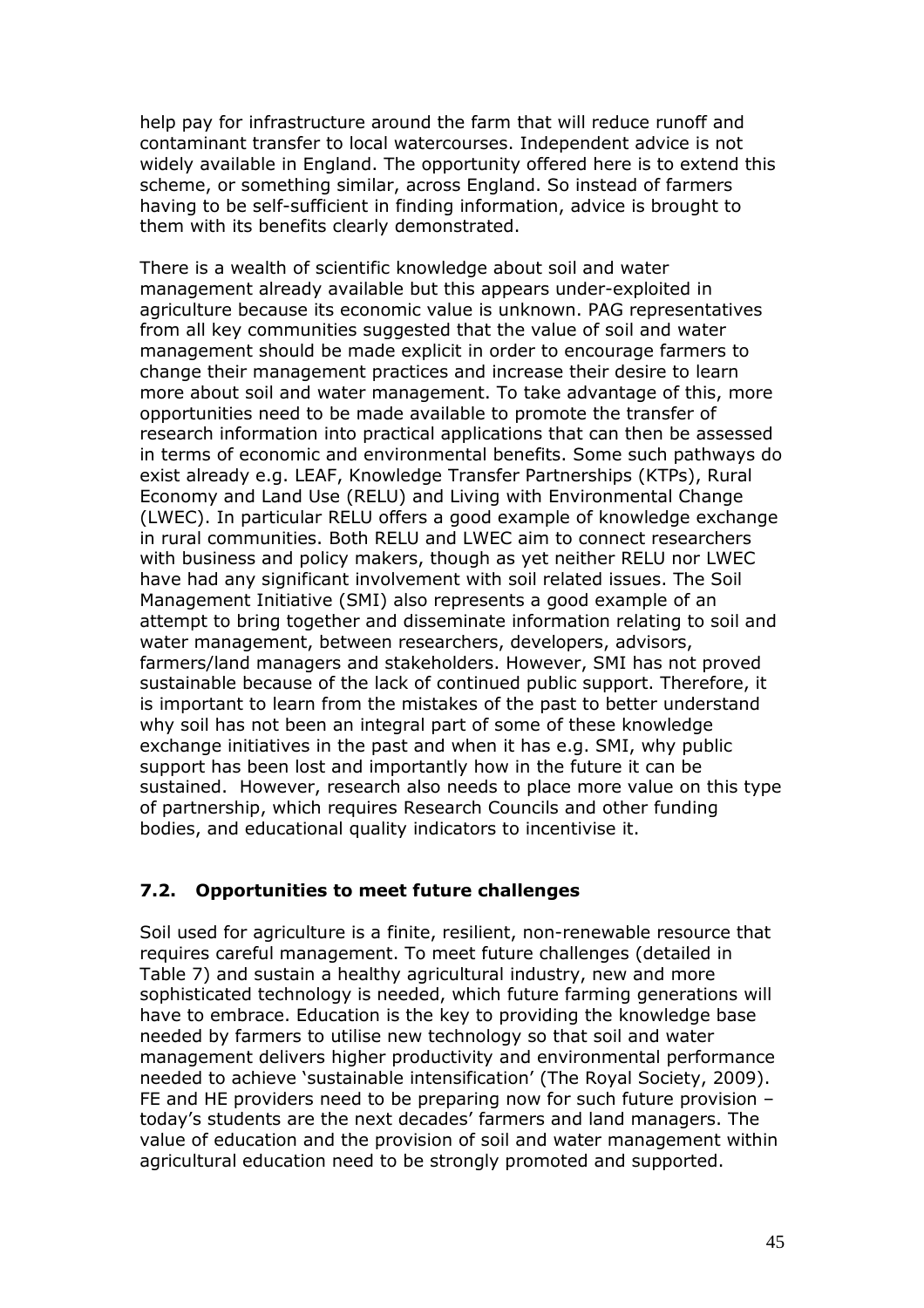### **Table 7: Research and development needed to meet future demands on farming**

# **Demands on farming / Future Challenges**

- Increased productivity and product quality
- Higher energy prices
- Restricted choice and application of pesticides
- Competing demands for agricultural land
- Higher fertiliser prices and restricted supplies
- Tighter controls on nutrient additions
- Lower carbon foot print and reducing greenhouse gas emissions
- Changing weather patterns and extreme events; to include wetter winters, drier summers, more intense storms
- Pollution impacts on agriculture
- Reduce environmental footprint more sustainable systems

# **Research needs**

- Improved management of nutrients including reducing greenhouse gas emissions from soil
- Defining, understanding and managing soil health and resilience
- Understanding the role and management of soil biology in agricultural systems, including potential for pest management and more efficient nutrient cycling
- Better approaches to and understanding of the cost and benefits of soil conservation
- Improved understanding of soil organic carbon dynamics, the value of soil carbon and opportunities for carbon sequestration in soilplant systems
- Innovation to reduce on-farm energy consumption, including in tillage and cultivation
- Development and application of soil hydrology to improve water management e.g. smart drainage and advanced irrigation
- Assessing long-term impacts of soil pollution on agricultural productivity
- Innovation in agricultural systems to increase productivity whilst lowering environmental impacts e.g. a move towards mixed agroecology farming approach or precision farming application of fertilisers

# **Developing research areas**

- Marrying soil science and genomics e.g. species that tolerate poorer soil and use less water
- Improved modelling of the soil-plant-water system to support more precise and dynamic field interventions – including using robotics
- Advanced digital inventories to characterise spatial and temporal changes in soil and water status and properties
- On-the-go and in-field sensor technology to monitor soil parameters in real-time e.g. moisture content, bulk density, N, P, K
- Unravelling the functional relationships of soil biodiversity within the soil system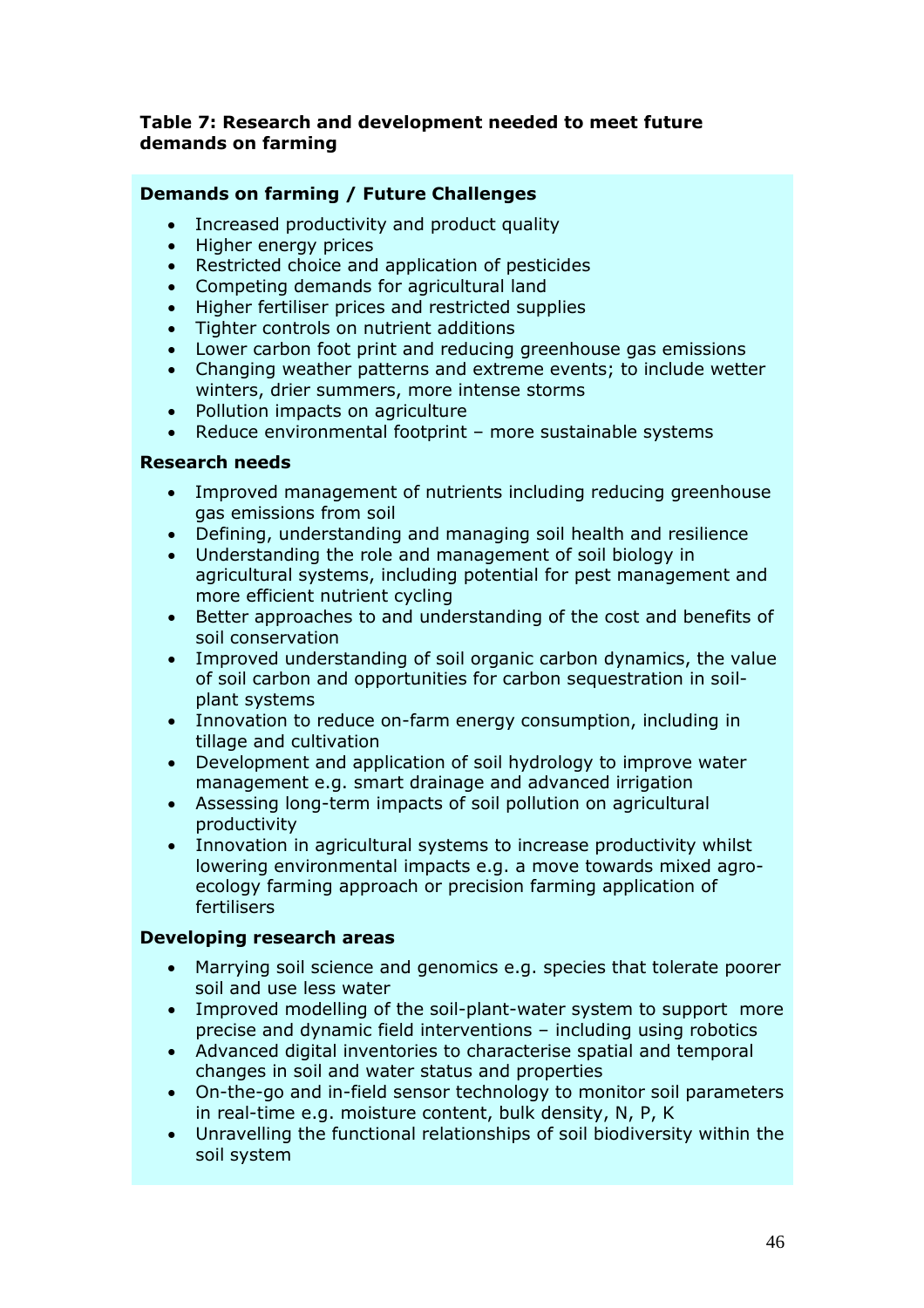As discussed in Section 4, important challenges face the farming community, both now and in the future. Research capabilities need to be able to address these challenges and key research needs and developing research areas are highlighted in Table 7. The developing areas include exciting new science, driven by the rapid advances in complex system modelling, informatics and genomics<sup>[16](#page-55-0)</sup>. The type of technology that will be integral to farming in the future is illustrated in Box 1.

It is important to future soil and water management success that the knowledge base of all communities is maintained and improved in all key communities and within key stakeholder groups. Action needs to be taken now to ensure that future generations will choose to progress through the education system to fill future roles of farmer/land managers, advisor, developer and researcher. A clearly structured educational pathway, with compulsory theoretical and practical elements, in soil and water management is needed.

By maintaining and encouraging the development of the existing network of advisors, developers and researchers, and strengthening knowledge transfer within the system, it will be possible to secure a sustainable future for English farming that offers better food security for the UK, whilst delivering other ecosystem goods and services such as landscape aesthetics and maintenance of biodiversity.

### **7.3. Drivers of future changes**

There are many factors that influence changes in soil and water management. However, certain groups have stronger influences than others. Four groups in particular do or could have a strong influence on the knowledge network, these include:

#### 1) Levy boards

Levy boards have the potential to influence management decisions on a product sector basis. The Agriculture and Horticulture Development Board (AHDB) delivers focused advice and support to six sectors (pigs (BPEX), milk (Dairy Co), beef and lamb (EBLEX), horticulture (HDC), cereals (HGCA) and potatoes (PCL)). For these sectors the levy boards have developed good extension materials. Levy boards should provide an important mechanism for disseminating information both to the farming communities and from the farming communities to developers and researchers. In the future more could be made of this with levy boards acting as a major hub for information transfer between different communities. Levy boards also offer the farming sectors of the future a stronger lobbying voice which may enable better economic return for the goods and services each sector can offer and thus promote sustainability within the sector.

<span id="page-55-0"></span> $16$  Genomics is the study and mapping of the full deoxyribonucleic acid (DNA) sequence of organisms.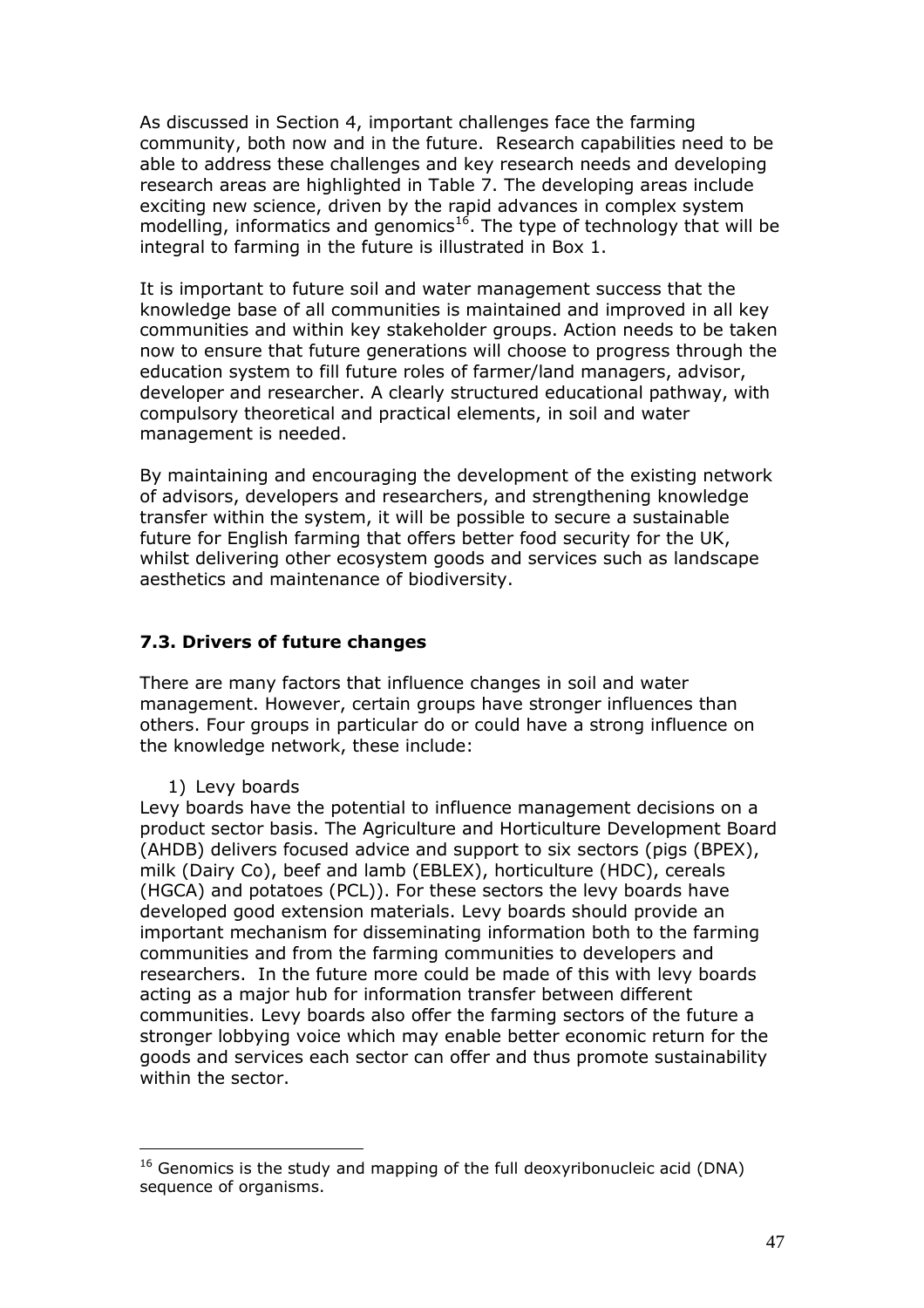#### **Box 1: The Future of Farming**

In order to realise the ecosystems goods and services that will be required to provide a sustainable future, significant changes will need to be made to the way in which we manage food production and farm the land. Inefficiencies inherent in many current systems lead to the production of output streams (other than food, fibre or fuel) that are seen as waste rather than recognising their potential value as resources e.g. waste biomass that is not returned to the land or non-natural waste that is burnt or sent to land fill. However, maximizing ecosystems goods and services within a farm may not provide as optimal a capability as would be achieved by recognising the resources and capabilities across the landscape and managing parcels of land based on an understanding of where things work best. To realise maximum capabilities within a landscape, integrated systems level management would need to be applied across the food chain and at multiple scales e.g. intra-farm and interfarms. The complexity of the data required to inform such an integrated system would necessitate the use of advanced techniques such as informatics techniques to audit, monitor and manage information relating to what resources there are and how they are spatially distributed. Information would need to be acquired across a range of scales from large scale areas using remotely sensed date down to field scale data.

The demand for higher productivity from a finite area of land will require significant changes to be made in the way we farm. One important change will be the increase in technology used on farms to provide real-time information that will enable quick and appropriate decisions to be made, maximizing productivity while at the same time optimizing resource use and reducing greenhouse gas emissions. Such technology is no longer science fiction but science fact. Precision farming is not a new concept but as yet does not enable the accurate measurement of certain physical and chemical properties of the soil. However, so called 'on-the-go' sensors are currently being developed that will be able to measure some key soil properties, e.g. phosphorus, nitrogen, carbon, soil compaction and clay content by combining a number of sensor technologies including visible and near infrared (Vis-NIR) spectroscopy, electromagnetic induction (EMI) and capacitance sensors.

At present our ability to measure soil physical and chemical properties can be slow if samples have to be sent away for laboratory analysis. These measurements can also provide an incomplete picture of what is happening across a field. Accuracy relies on the number of samples that can be taken and this is always limited by time and money. On-the-go sensors will eventually enable continuous measurements to be made as a tractor travels across a field, increasing the precision, speed and affordability of soil characterization. Data obtained from on-the-go sensors will be combined with a global positioning system (GPS) receiver to provide either map-based or real-time systems. The map based system being used to inform future farming operations and to build-up an accurate record of how conditions change through time thus helping inform future strategic decision making. The real-time system enabling application rates to be varied in response to sensor readings so that chemicals will only be applied where and at a rate appropriate to that parcel of land.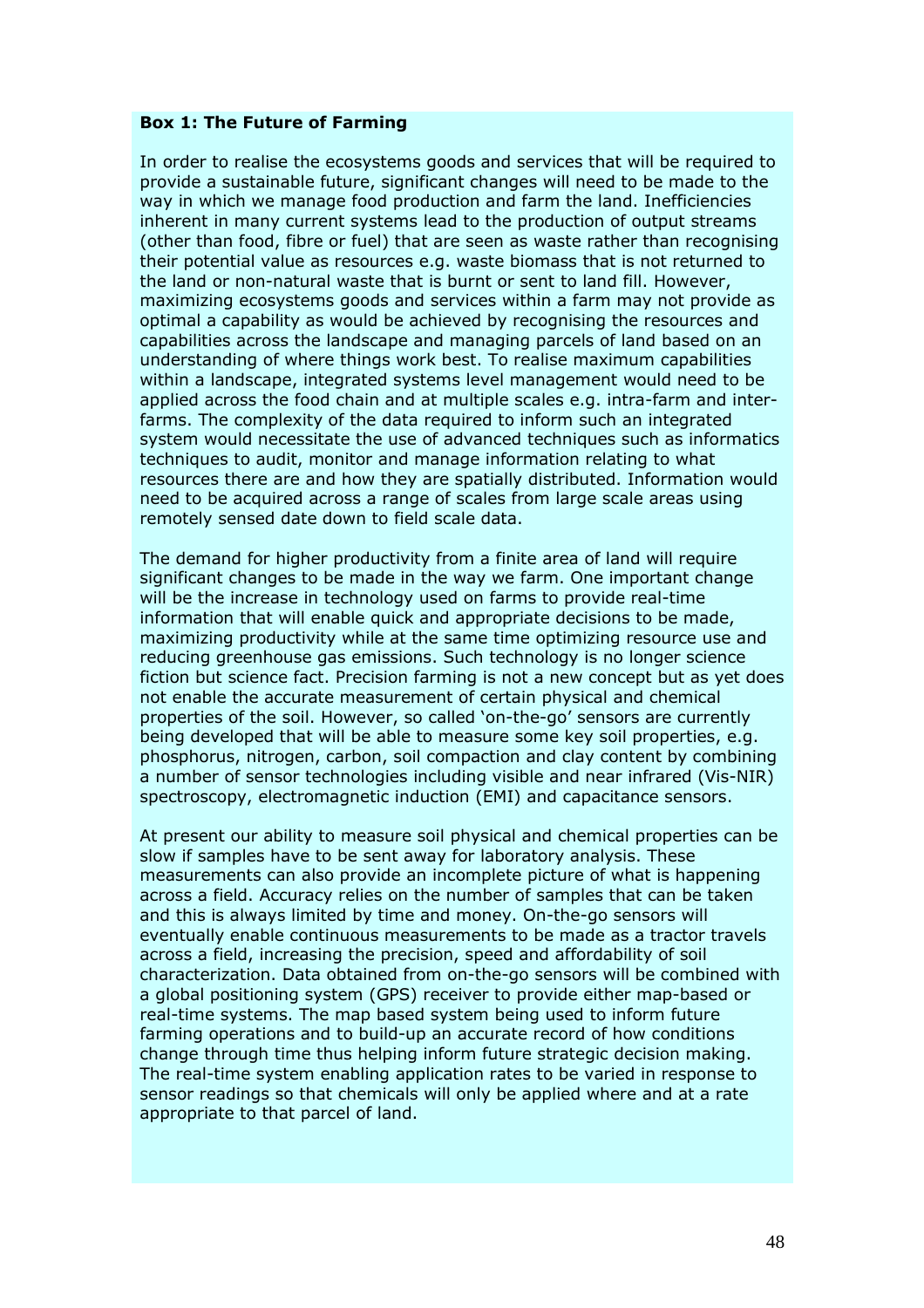### 2) Food retailers and service sector

Retailers and buyers (and particularly supermarkets because of their size) have a considerable influence about what is being grown and when things are being harvested. For example the scale of demand from supermarkets gives them economic power over the price of produce, with the possibility of agreeing a price even before the crop is harvested. They also have a reputation for rejecting crops because they do not meet their exacting standards. However, this may be beginning to change with the introduction of the 'groceries supply code of practice' (Competition Commission, 2009). This code of practice calls for "measures to prevent exclusivity arrangements and restrictive covenants being used by grocery retailers to restrict entry by competitors in order to improve competition in local areas".

The influence of food retailers and the food service sector can have negative soil and water management consequences, for example:

- Pressure to grow high value crops on marginal land e.g. potatoes on steep slopes, increasing the risk of soil erosion.
- Pressures to meet supply deadlines drives producers to harvest crops at inappropriate times, such as when the soil is too wet. This can damage soil structure, reduce soil water storage capacity and increase the risk of erosion and flooding downstream.
- Pressures for blemish free products increasing the use of chemical controls such as fungicides and pesticides, the leaching of which can cause issues with water quality
- Pressures to produce more for less encourages intensification of farming systems, which can increase the risk of soil erosion and soil compaction.
- Demand for a particular food type can lead to monocultures and increased reliance on polytunnels (increased risk of soil erosion) and irrigation (increased demand on a finite resource).

However, food retailers and the food service sector can also have a positive influence over soil and water management:

- They can drive the need for better food standards, which can include better environmental awareness, for example Sainsbury's is championing its 'sustainability agenda'
- They have a considerable influence over methods of production based on what their customers will accept, for example supermarkets have refused to buy produce grown on land to which sewage sludge has been applied. This has stimulated the need to produce further supportive evidence to justify the application of this product to the soil.
- They also have the power to educate people i.e. their customers, for example by persuading customers that misshapen and blemished products are as nutritious as perfect specimens, fewer chemicals may be needed and food waste may be reduced.

Therefore, it is important that an increase in education and awareness of soil and water management is also targeted at supermarkets and other larger retailers and buyers. Persuading this group that there is value to be added to their market through increased environmental standards (as well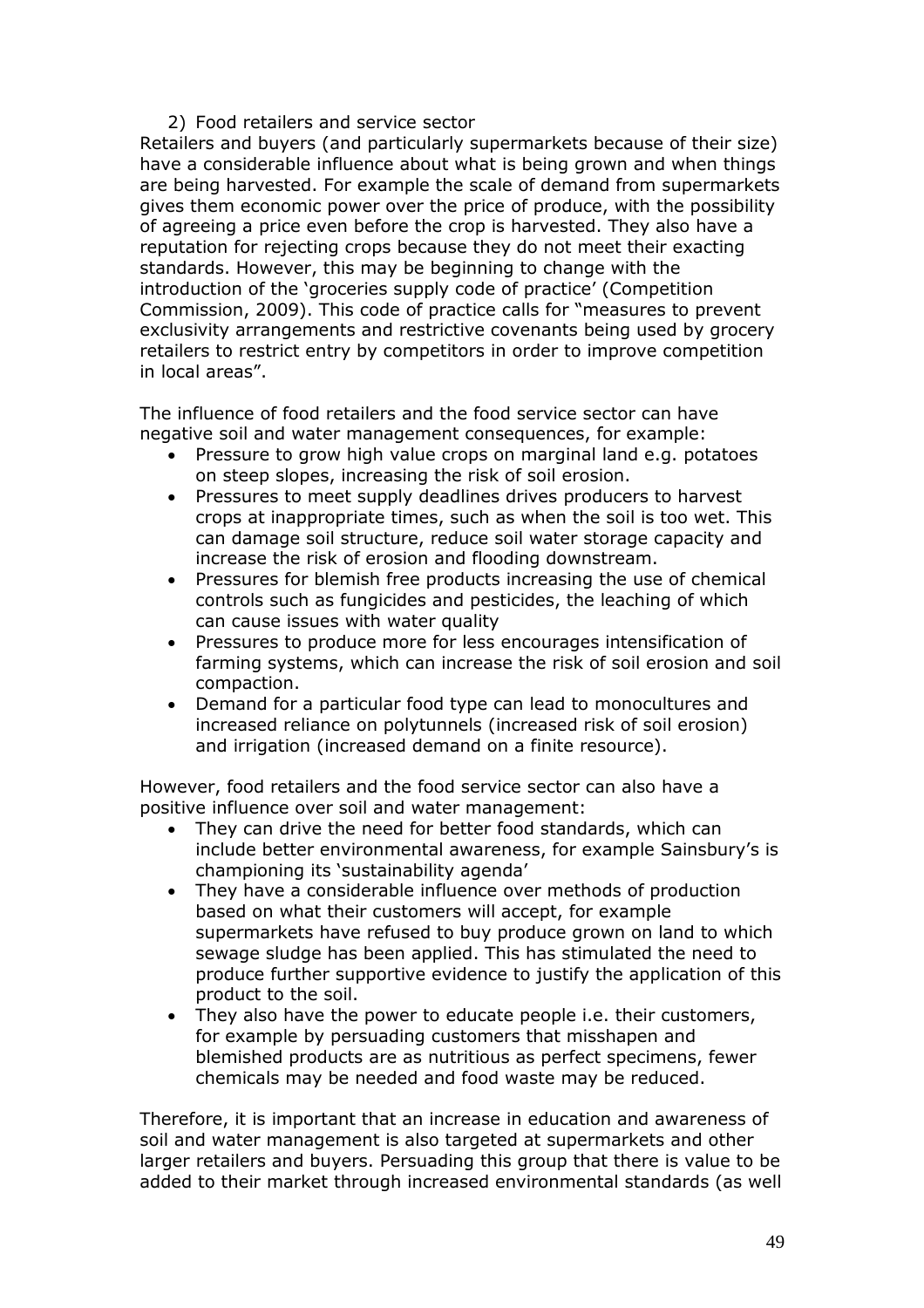as production capability) will have added benefit as they will then encourage their producers to act more responsibly. Endorsement of such activity can be recognised through farm assurance schemes such as the Red Tractor Scheme, LEAF and the Soil Association.

#### 3. Contractors

Increasingly, field operations are being done by contractors for farmers. Their impact on soil and water management can be considerable. Because of high demand at critical times of the year (such as harvest) they can have a strong influence on operational decision making. Farmers are under pressure to cultivate and harvest when contractors and machinery are available, rather than when conditions are optimal. Contractors can have less experiential understanding of the land they work on, which can lead to potentially inappropriate decisions being made about a particular field.

Future demands may necessitate more formally recognised standards of operational procedures for contractors. Technological advances will also enable those contractors who have the capacity to recognise and implement such advances, for example in on-the-go and real time monitoring technology, to make more effective management decisions.

#### 4. Technology Strategy Board

One of the key limitations in the present knowledge infrastructure has been the limited opportunities for developers and researchers to effectively interact with farmers and vice versa. Funding for research and development has often not encouraged or necessitated interaction with the end user e.g. the farming community. However, in the future, to achieve integrated and sustainable strategies, better communication between all key communities will need to be encouraged through mechanisms such as the Technology Strategy Board (TSB). The TSB is the successor to LINK projects where researchers were encouraged to find industrial partners. Under the TSB, business is the main driver and partnerships are encouraged that can translate government policies and activities into business and market forces with the intention of linking challenges with capabilities. The TSB will be strategic to the provision of funding for technological development that will help meet England's future food security and sustainability issues.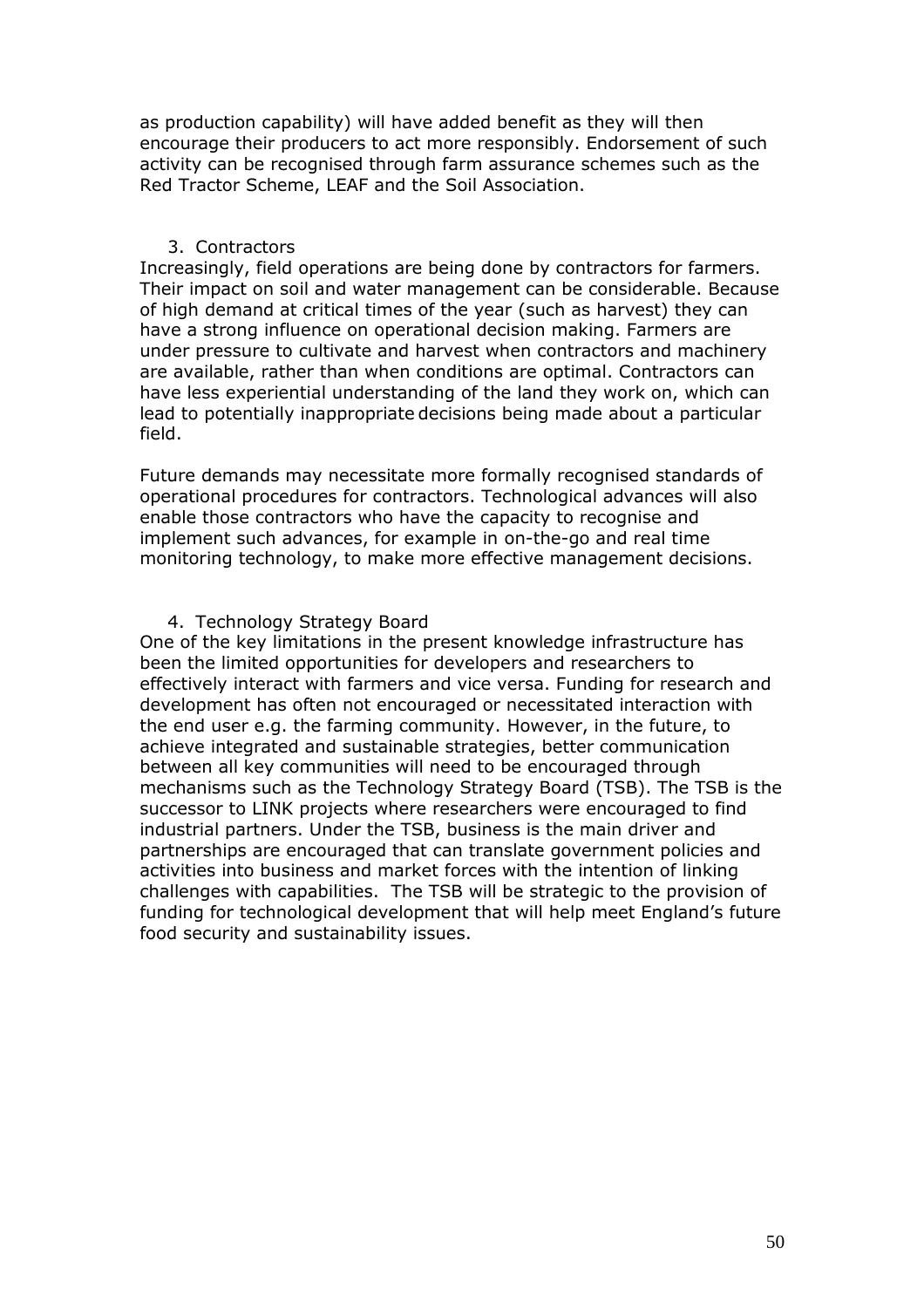# **Section 7: Future opportunities and capabilities – Key points**

- Better use should be made of information that already exists.
- The decline in independent advice is seen as a major threat to sustainable soil and water management in England.
- The English Catchment Sensitive Farming Delivery Initiative has worked well at increasing farmer engagement and encouraging new management practices and offers a potential format along which future advice could be delivered.
- Available knowledge is under-exploited. Its economic value needs to be promoted and new mechanisms for transferring knowledge need to be developed.
- FE and HE providers need to be preparing now for future provision of soil and water management.
- A clearly structured educational pathway with compulsory theoretical and practical elements, in soil and water management is needed.
- By maintaining and encouraging the development of the existing network of advisors, developers and researchers, and strengthening knowledge transfer within the system, it will be possible to secure a sustainable future for English farming that offers better food security for the UK, whilst delivering other ecosystem goods and services such as water quality, landscape aesthetics and maintenance of biodiversity.
- Groups such as levy boards, supermarkets, contractors and the Technology Strategy Board have the potential to influence the behaviour of farmers and provide better mechanisms of knowledge transfer between key communities.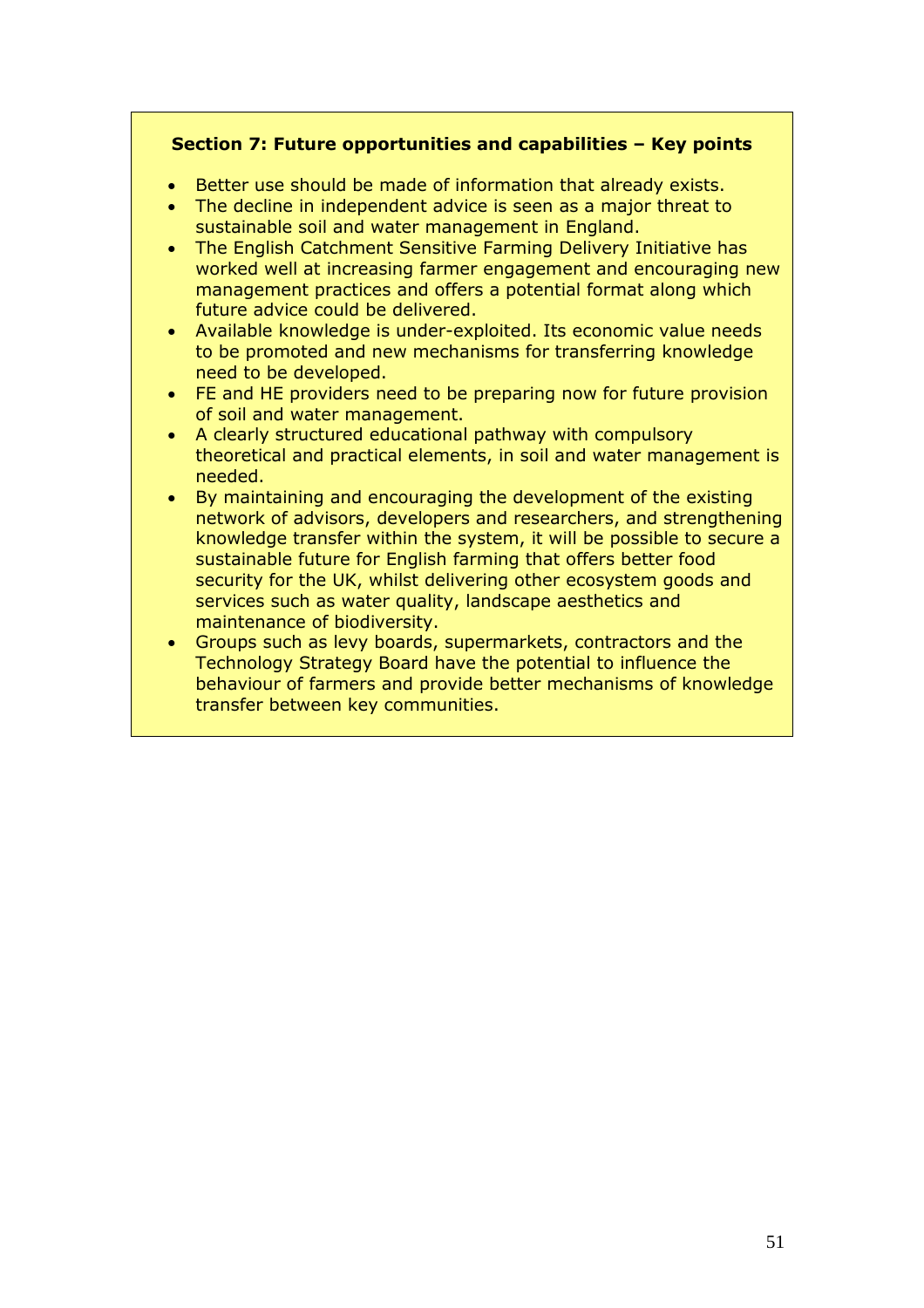# **8. Conclusions**

Many demands are placed on our landscape, and in particular on our rural landscape. There is an expectation that the soil will provide us with food, fibre and fuel. However, there is also expectation that the soil will offer other valued ecosystem goods and services including habitats that can be enjoyed, foundation for homes and businesses, and storage of water and chemicals. As custodians of much of the rural landscape, it is assumed that farmers and land managers will take primary responsibility for providing these ecosystem goods and services. In order for them to be able to do this sustainably, an effective knowledge network is needed that has a strong research and development basis, with participants with appropriate educational background and mechanisms for effective knowledge transfer. This report has considered these issues in response to three key questions and concludes that:

#### *1. Are appropriate data and research in the pipeline to help sustain effective soil and water management in the future?*

- Current research and development is principally dictated by funding bodies, such as Research Councils and government and its agencies and as such is aligned to current policy demands. Until very recently these policies have meant that soil and water research and development has been predominantly focused on environmental concerns rather than production *per se.* Independent research and development does exist but on a much smaller scale and is market driven. While 'blue skies' research is much less prevalent in soil and water research because of a decline in core funding to English research institutes and universities.
- Over the past three decades the emphasis has been mainly towards soil and water research for environmental management rather than productivity. However, to meet future challenges in relation to sustainable production, there is a need for a change in direction for research and development:
	- 1. Research and development need to be realigned with production to meet the demands of a growing global population and impacts of climate change;
	- 2. at the same time production must go hand in hand with sustainable land management;
	- 3. it also needs to address multifunctional criteria to deliver the ecosystems goods and services needed for a sustainable future.
- This change in emphasis needs to happen soon because of the inevitable delay between research and development undertaken and delivery of advice to the wider knowledge network.
- To enable research and development to realign to meet future challenges there needs to be a change in the emphasis on the type of research that is being funded. There also needs to be more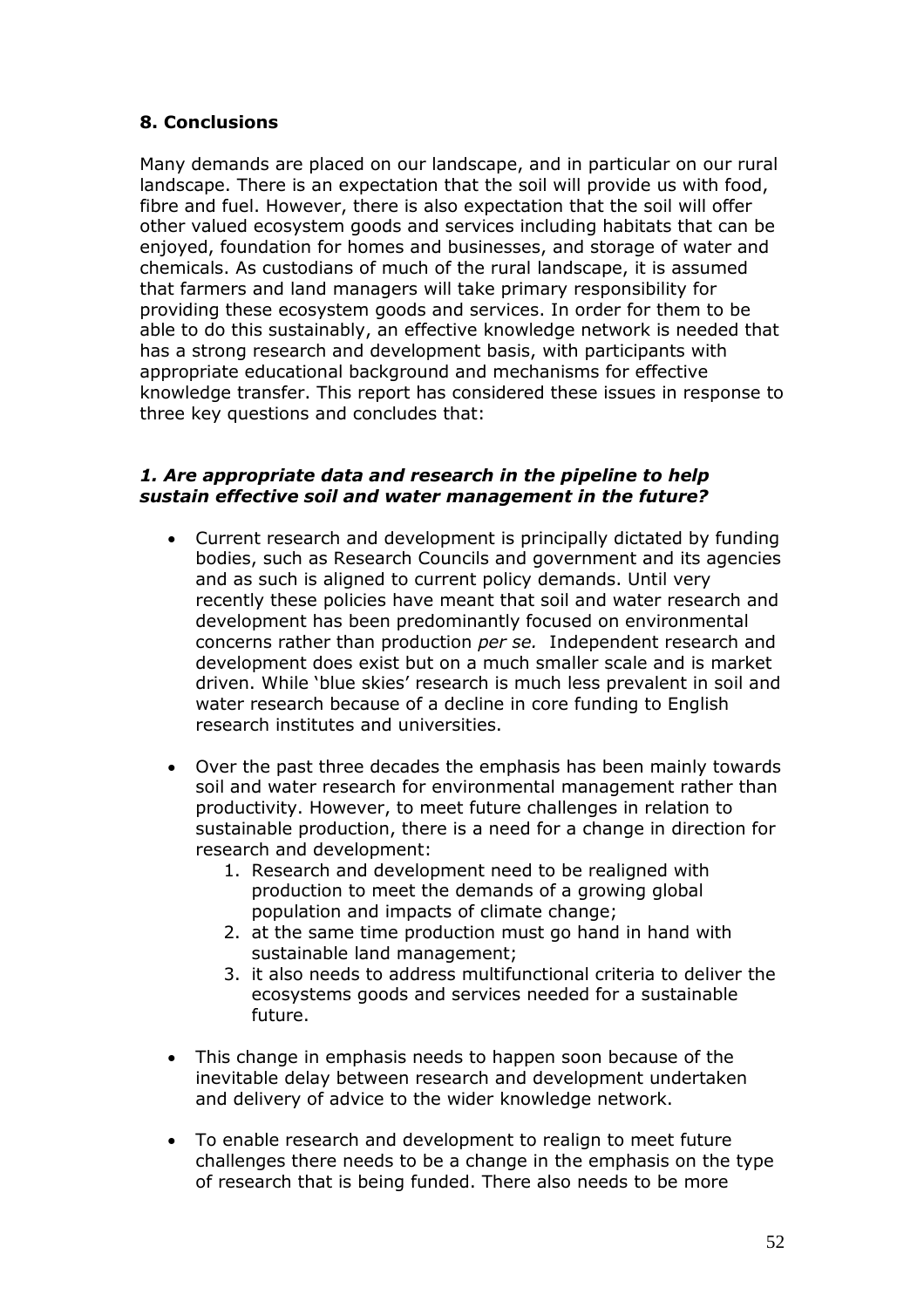emphasis placed upon the importance of developing basic research into practical applications.

- An important legacy of data exists from times when production was the focus of research attention. However, this valuable legacy can at times be difficult to access because of the format that the data are held in. For this information to be utilised effectively, there is a need to address how these data and future data are stored and made accessible.
- While there is a substantial legacy of research and development, changing times requires that this information be further developed to meet the new challenge of integrated farm management (food production as well as other ecosystem goods and services).
- The complexity of the system for provision and response to pressures (e.g. climate change and population growth) will require advances in technologies such as on-the-go and in-field sensor technology, improved modelling of soil-plant-water systems and detailed digital soil mapping, which will become important farm management tools in the future.
- Where previously production has relied on the availability of artificial fertilisers, in the future to ensure food security, research will need to refocus on productivity within a sustainable system. For example looking for new methods to increase productivity through biotechnology (e.g. crop breeding) and soil protection solutions. Critical to this will be understanding how productive our soil can be through using a toolbox of techniques.
- To enable appropriate and effective development of information, gaps in the knowledge flows between researchers and developers will need to be bridged. Demand-driven research needs to be encouraged with farmers and advisers feeding back information on their requirements (knowledge gaps) to the researcher and developer communities.
- Key priorities for future research and development will include:
	- 1) Developing plants that have a lower demand for fertiliser, pesticides and fungicide, and tolerance to water deficiency, whilst maximising productivity;
	- 2) enabling highly sophisticated real-time measurements of soil physical and chemical properties that farmers will use as an integral component of farming;
	- 3) developing technology that will maximise water use efficiency, storage and release;
	- 4) managing the soil system more effectively through better understanding the functional relationships between soil and biology;
	- 5) enabling evaluation of non-market valued goods and services;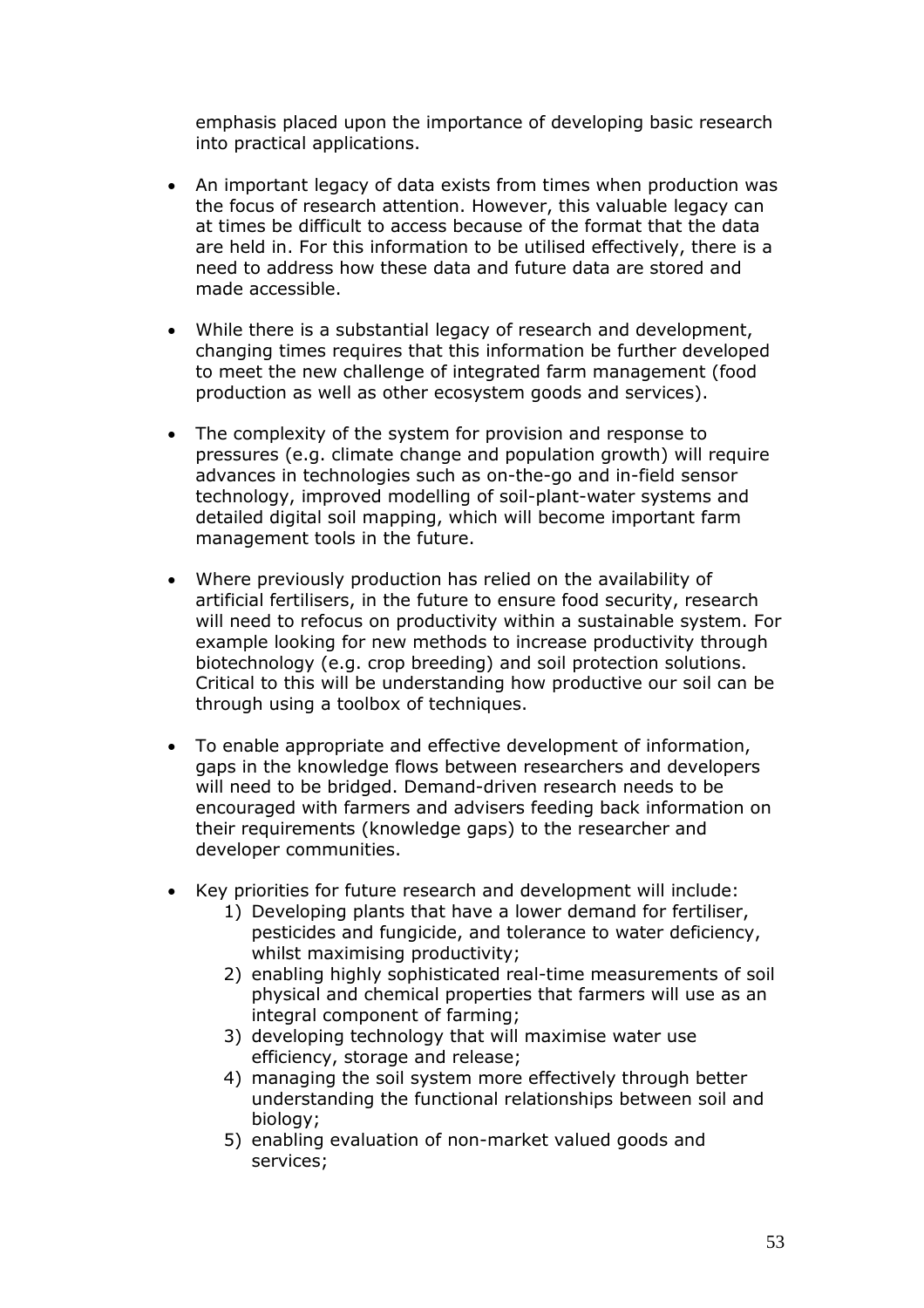- 6) more accurate assessment and monitoring of all soil ecosystem goods and services;
- 7) developing innovative approaches which recognise the multifunctional role of soils and their management at a landscape scale
- To enable a responsive, appropriate and sustainable future there is a need for a strategic initiative for soil and water research and development, jointly-owned by the industry, the Research Councils and Government, with input from other stakeholder groups (e.g. water companies, retailers, not-for-profit and non-governmental organisations), to secure a step-change in the pace of research supporting future industry performance and more emphasis on technological development.

# *2. Will there be enough specialists to help?*

- Currently there is a reasonably strong cohort of researchers in England and the wider UK, spread across universities, research institutes and private sector. This cohort is presently capable of undertaking and delivering fundamental knowledge across all aspects of soil and water management. However, there is concern that this capability is in decline.
- Of greater concern is the declining numbers of developers capable of transforming fundamental research into practical on-farm applications.
- Advisors, in contrast to researchers and developers, consist of a community of people with diverse levels of ability and application ranging from general advisors through to highly specialized advisors. Within this community there are concerns that the number of specialist advisors may be in decline and that general advisors have no or very limited knowledge of soil and water management.
- This decline in numbers of specialists able to deliver research, development and advice is attributed to the closure of some agricultural colleges and university departments, a lack of practical application at all levels of agricultural and environmental education, poor uptake by UK candidates in to higher level education in soil science and land engineering, poor retention of UK and foreign students who have undertaken higher level education in soil and water related topics, lack of perceived job opportunities and a weak emphasis on the importance of soil throughout education.
- Of the current pool of people who may be called upon to provide soil and water management advice now or in the future e.g. graduates, there is growing concern from representatives of the key communities that they may not have all the required skills needed to undertake the role effectively. Although this pool of people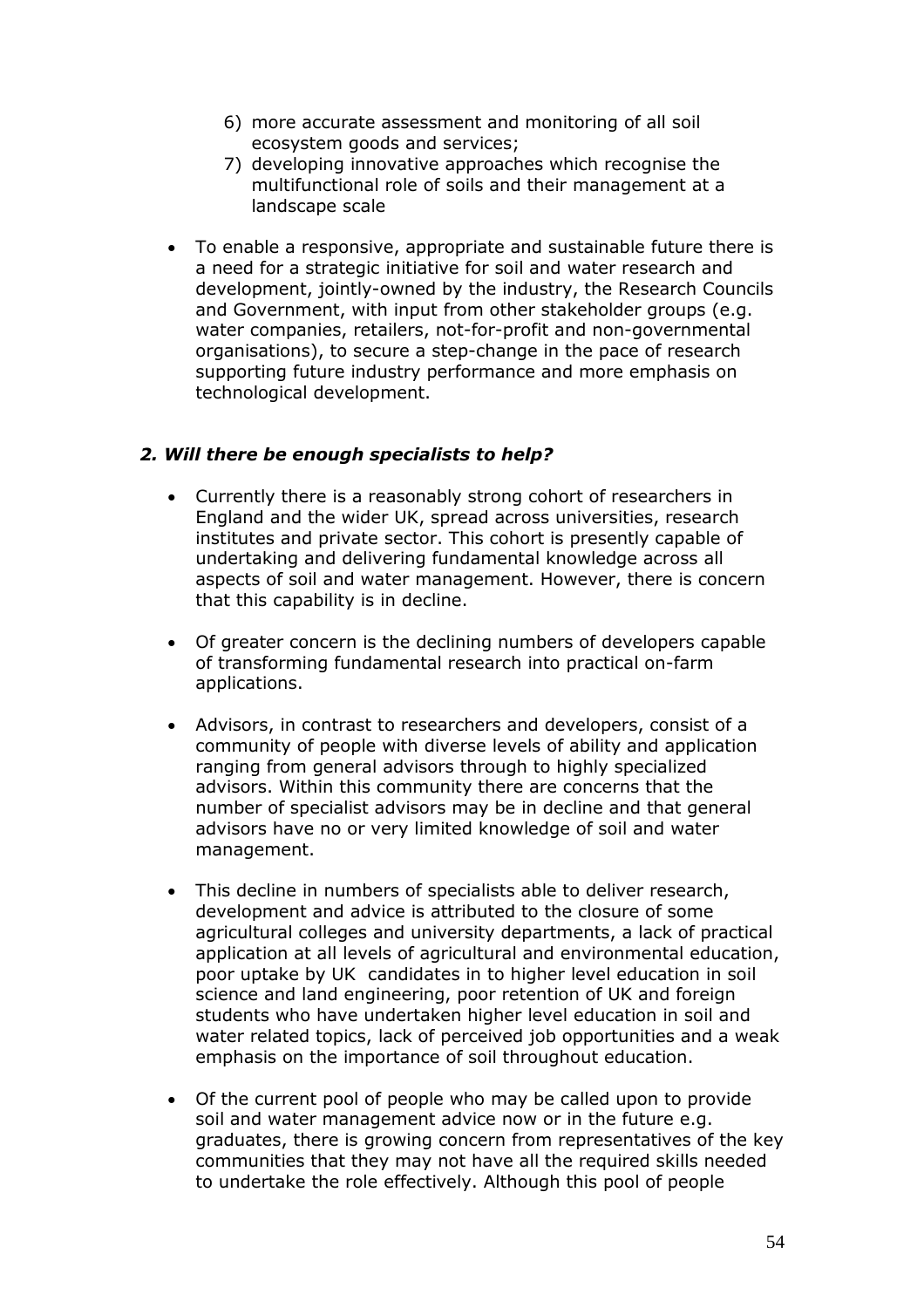should have a capability of acquiring and developing new skills through continuing professional development.

- Of particular concern is the reported lack of agricultural experience of researchers, developers and advisors, which impacts on their ability to communicate with farmers and to provide appropriate information in a format that can be readily interpreted by farmers and land managers.
- Better promotion of soil and water management within the educational network and an increased emphasis on practical application is needed at all levels, but especially in the Further Education sector. As technology and methodology changes to meet future demands, the importance of farmers having a strong educational grounding in soil and water management will become even more essential. This will be especially true if they are to make operational decisions relating to opportunity and risk in a more sophisticated technical environment.
- The complexity of soil and water management within different agricultural sectors requires specialist knowledge within each sector. Agricultural sector specific knowledge and advice is important and localised specialists who understand local conditions are equally important to ensure appropriate, trusted advice is given. Sector specific advice may also encourage more individuals to engage as this may help to demonstrate the value of advice to their particular sector.

### *3. Is new and relevant information for our future requirements reaching farmers quickly and effectively?*

- Examples can be found of researchers and developers delivering information to farmers and land managers as well as some knowledge exchange in the opposite direction, however, this does not seem to be commonplace.
- The majority of researchers, who undertake basic research, tend to work in isolation from all other communities and this type of research may have little direct benefit to farming. However, basic research is fundamental to the future advancement of farming through its development by experimental research into products and management systems that deliver economic, production and environmental benefits.
- To ensure appropriate research and development is undertaken, and to increase the efficiency with which this information reaches relevant communities, there is a need to improve the knowledge feedback mechanism between all communities.
- Advisors are pivotal to the knowledge infrastructure for soil and water management. Independent advice is seen as an important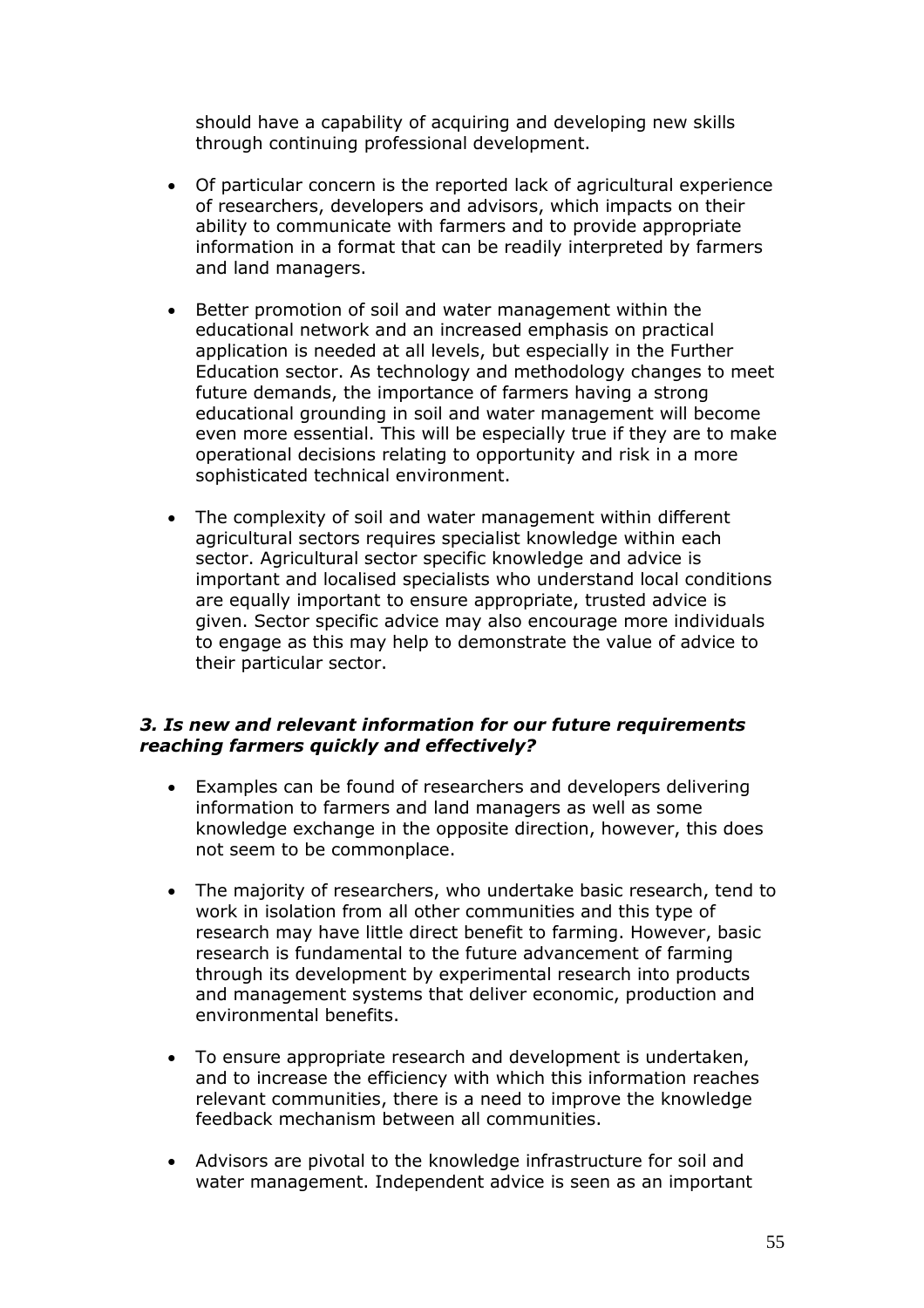key to achieving more effective soil and water management. Confidence needs to be built and maintained between advisors and farmers. At present the main limiting factors to this are perceived to be a lack of practical farming experience in advisors, generic information that sometimes works and other times does not, and poor understanding of soil and water management because of an inadequate educational background. This argues for more formal professional accreditation of advisers in soil and water management.

- Connectivity throughout the overall knowledge infrastructure is critical. A single, shared soil and water management information hub (e.g. a virtual knowledge hub) that links farmers, advisors, developers and researchers and provides ready access to information at different levels of complexity, would deliver substantial benefits.
- Sound developer groups, strongly connected to the advisors and researchers are the engine-house for innovative technology development. These could be effectively supported by the creation of centres, possibly aligned to agricultural sectors, supporting a productive community of developers and providing effective demonstrations and other promotional activities. Currently levy boards do fulfil some of these roles but their influence could be strengthened in the future.
- The mechanisms by which knowledge is transferred are also important. Time is a primary constraint on knowledge transfer and therefore, for literature to be effective e.g. pamphlets, leaflets, reports, guides etc., it must either be preceded by workshops, demonstrations or one-to-one visits by advisors or get its point across quickly, effectively and show value. One example of the later is the Environment Agency's 'Best Farming Practices' guide, because it has clear examples of how soil and water management can deliver better financial as well as environmental performance. More guides with similar formats are needed.

Most importantly, sustainable production has to include economic affordability. A better understanding and demonstration of the value of soil and water management to production is critical as it will encourage farmers and their advisors to seek out and adopt new systems and technologies. This better understanding should extend to demonstration of how education, research, development and advice leading to improved soil and water management, translate into improved gross margins.

While advisors are presently the key community connecting farmers and land managers with developers and researchers in the future this role may also be met by other groups such as levy boards and the Technology Strategy Board. These groups along with others such as supermarkets and contractors have the potential to influence future soil and water management.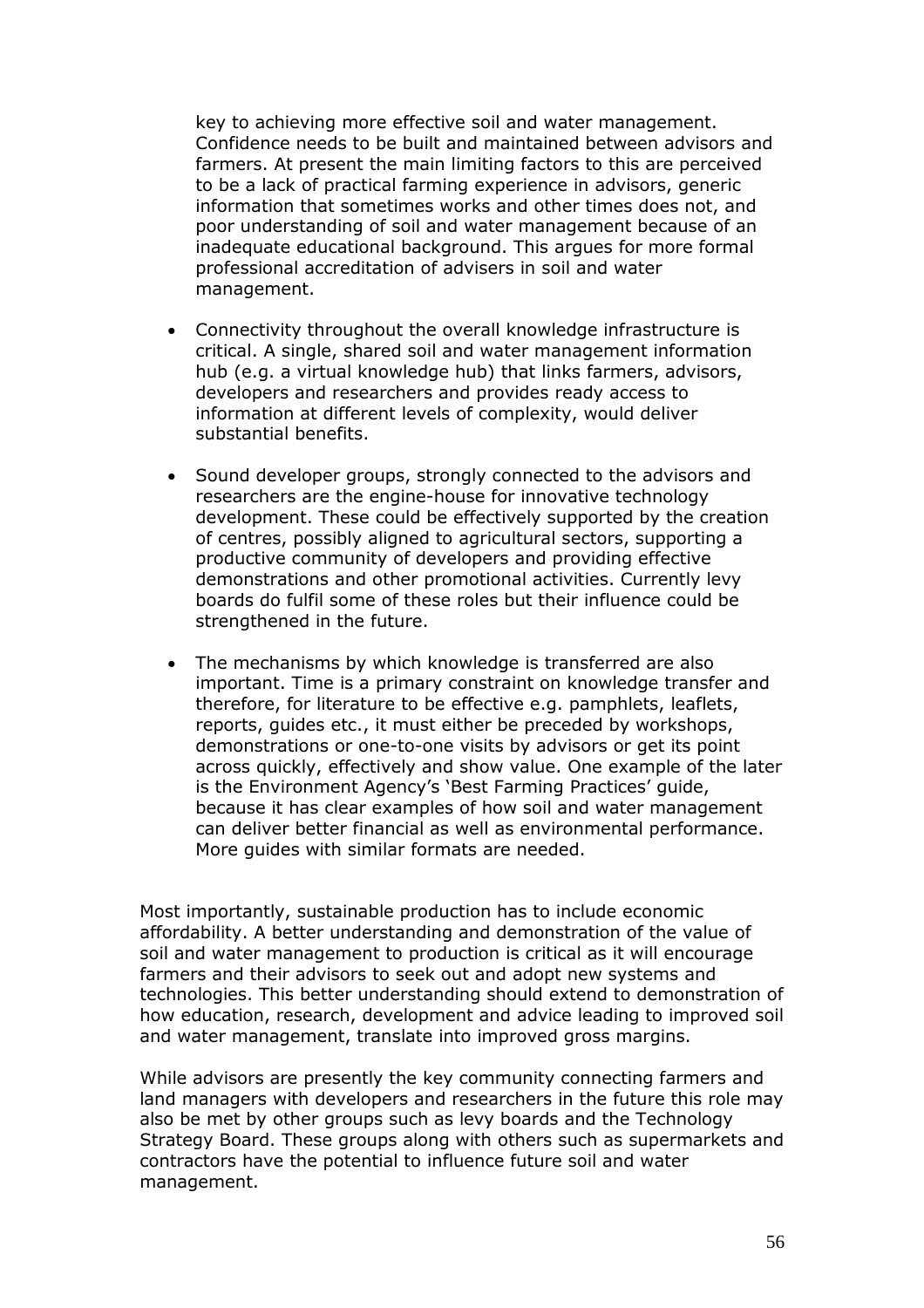We are currently at a cross roads, because of the re-evaluation of priorities, economic challenges and concerns over the number and quality of farmers, advisors, developers and researchers. The decisions we make now will have long-term implications for future food production and food security in England and the competitiveness of the country's agricultural industry. However, farming and land management is not only about food production – delivery of other ecosystems goods and services is also critical and this may well require significant changes to present farming practice. The growing complexity of integrated farming systems requires that we invest now to ensure that a strong knowledge infrastructure is in place and aligned to strategic priorities. This is essential to underpin the future economic and environmental sustainability of farming and land management in England.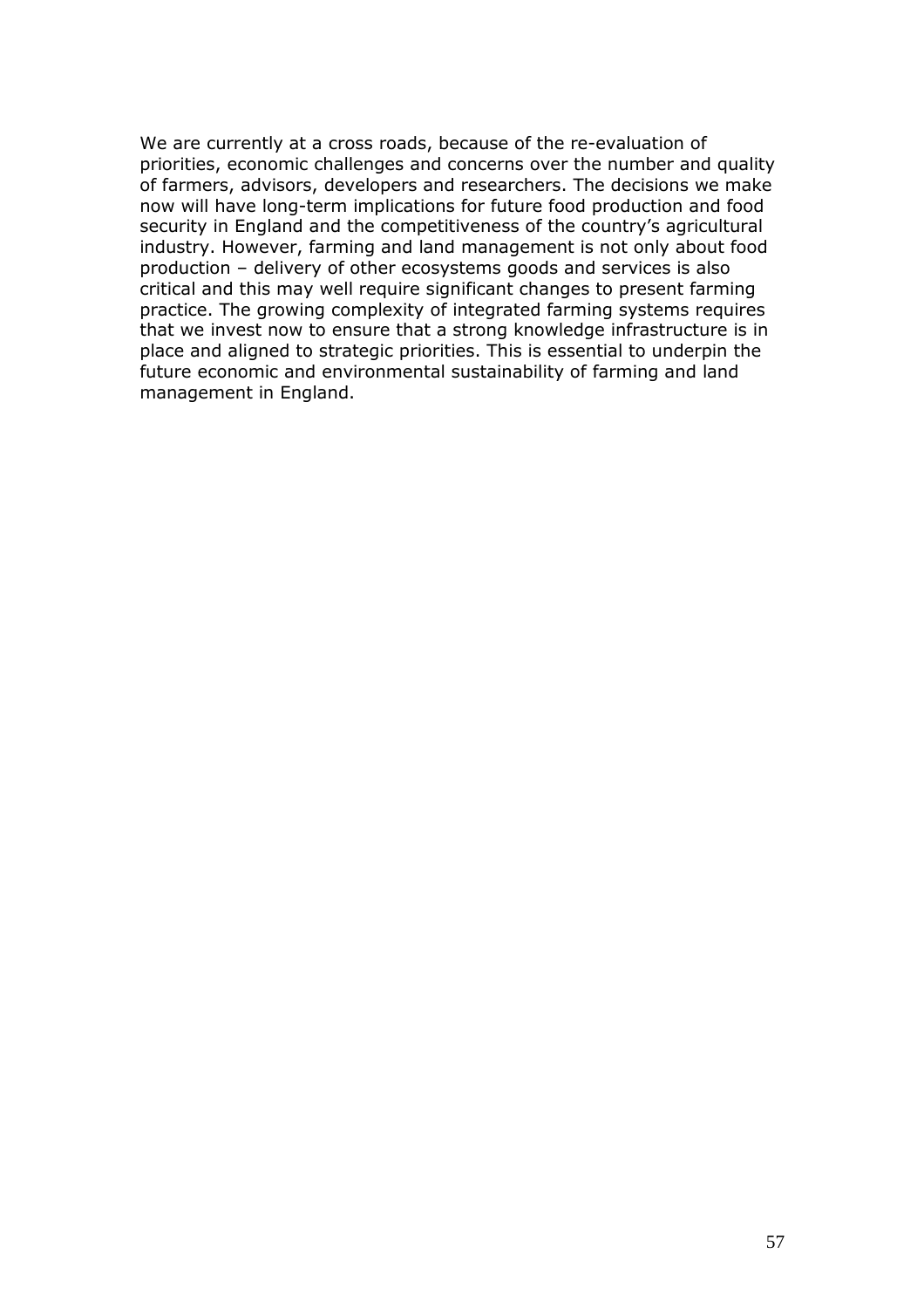# **References**

Blackstock KL, Ingram J, Burton R, Brown KM and Slee B (2009) Understanding and influencing behaviour change by farmers to improve water quality. Science of the Total Environment, in press.

Bibby P (2009) Land use change in Britain. Land Use Policy, 26s: s2-s13.

Bowers JK (1985) British agricultural policy since the second World War. The Agricultural History Review, 33: 66-76

Cabinet Office (2008) Towards a strategy for the  $21<sup>st</sup>$  Century. Ref: 288497/0708. Accessed on line at

[http://www.cabinetoffice.gov.uk/media/cabinetoffice/strategy/assets/food/foo](http://www.cabinetoffice.gov.uk/media/cabinetoffice/strategy/assets/food/food_matters1.pdf) [d\\_matters1.pdf](http://www.cabinetoffice.gov.uk/media/cabinetoffice/strategy/assets/food/food_matters1.pdf) July 2010.

Critchlow, A. (2007) ECSFDI stakeholder engagement and associated factors affecting the Initiative's success.

Defra (2002) Sustainable food and farming – working together. Accessed on line at

[http://www.defra.gov.uk/foodfarm/policy/sustainfarmfood/documents/workin](http://www.defra.gov.uk/foodfarm/policy/sustainfarmfood/documents/workingtogether.pdf) [gtogether.pdf](http://www.defra.gov.uk/foodfarm/policy/sustainfarmfood/documents/workingtogether.pdf), July 2010.

Defra (2003) Audit of UK soil research. Final project report SP0524

Defra (2004) The First England Soil Action Plan, Defra, London

Defra (2005) Soils education and awareness audit. Final project report

Defra, Farm Diversification in England: Results from the Farm Business Survey, 2007/08

[http://www.defra.gov.uk/evidence/statistics/foodfarm/farmmanage/diversifica](http://www.defra.gov.uk/evidence/statistics/foodfarm/farmmanage/diversification/index.htm) [tion/index.htm](http://www.defra.gov.uk/evidence/statistics/foodfarm/farmmanage/diversification/index.htm)

Defra (2007) An introductory guide to valuing ecosystem services. Accessed on line at

[http://ec.europa.eu/environment/nature/biodiversity/economics/pdf/valuing\\_](http://ec.europa.eu/environment/nature/biodiversity/economics/pdf/valuing_ecosystems.pdf) [ecosystems.pdf](http://ec.europa.eu/environment/nature/biodiversity/economics/pdf/valuing_ecosystems.pdf), May 2010.

Defra (2008) Agriculture in the United Kingdom. Accessed on line through <http://www.defra.gov.uk/evidence/statistics/foodfarm/general/auk/index.htm>, July 2010

Defra (2009a) Agricultural statistics in your pocket 2008. Defra, York

Defra (2009b) Safeguarding our Soils. A Strategy for England. Defra, London Accessed on line at

[http://www.defra.gov.uk/environment/quality/land/soil/documents/soil](http://www.defra.gov.uk/environment/quality/land/soil/documents/soil-strategy.pdf)[strategy.pdf,](http://www.defra.gov.uk/environment/quality/land/soil/documents/soil-strategy.pdf) November 2009.

Defra (2010) Food 2030. Accessed on line at [http://www.defra.gov.uk/foodfarm/food/pdf/food2030strategy.pdf,](http://www.defra.gov.uk/foodfarm/food/pdf/food2030strategy.pdf) May 2010.

Diederen, P., Meijl, H. van, Wolters, A., Bijak, K. (2003) Innovation adoption in agriculture: innovators, early adopters and laggards. Cahiers d'Économie et Sociologie Rurales. INRA, Paris

Dwyer, J,, Mills, J., Ingram, J., Taylor, J., Burton, R., Blackstock, K., Slee, B., Brown, K., Schwarz, G., Matthews, K. And Dilley, R. (2007) Understanding and influencing positive behaviour change in farmers and land managers. Final report to Defra.

ECSFDI Technical Team (2008) ECSFDI Evaluation Report

European Commission (2006) Thematic strategy for the protection of soil. COM (2006) 231 final. Commission of the European Communities, Brussels

Foresight Land Use Futures Project (2010) Final Project Report. The Government Office for Science, London. Accessed on line at <http://www.foresight.gov.uk/OurWork/ActiveProjects/LandUse/lufoutputs.asp>, July 2010.

GY Associates (2008) Profiting from soil oranic matter. Accessed online at [http://www.gya.co.uk](http://www.gya.co.uk/), June 2010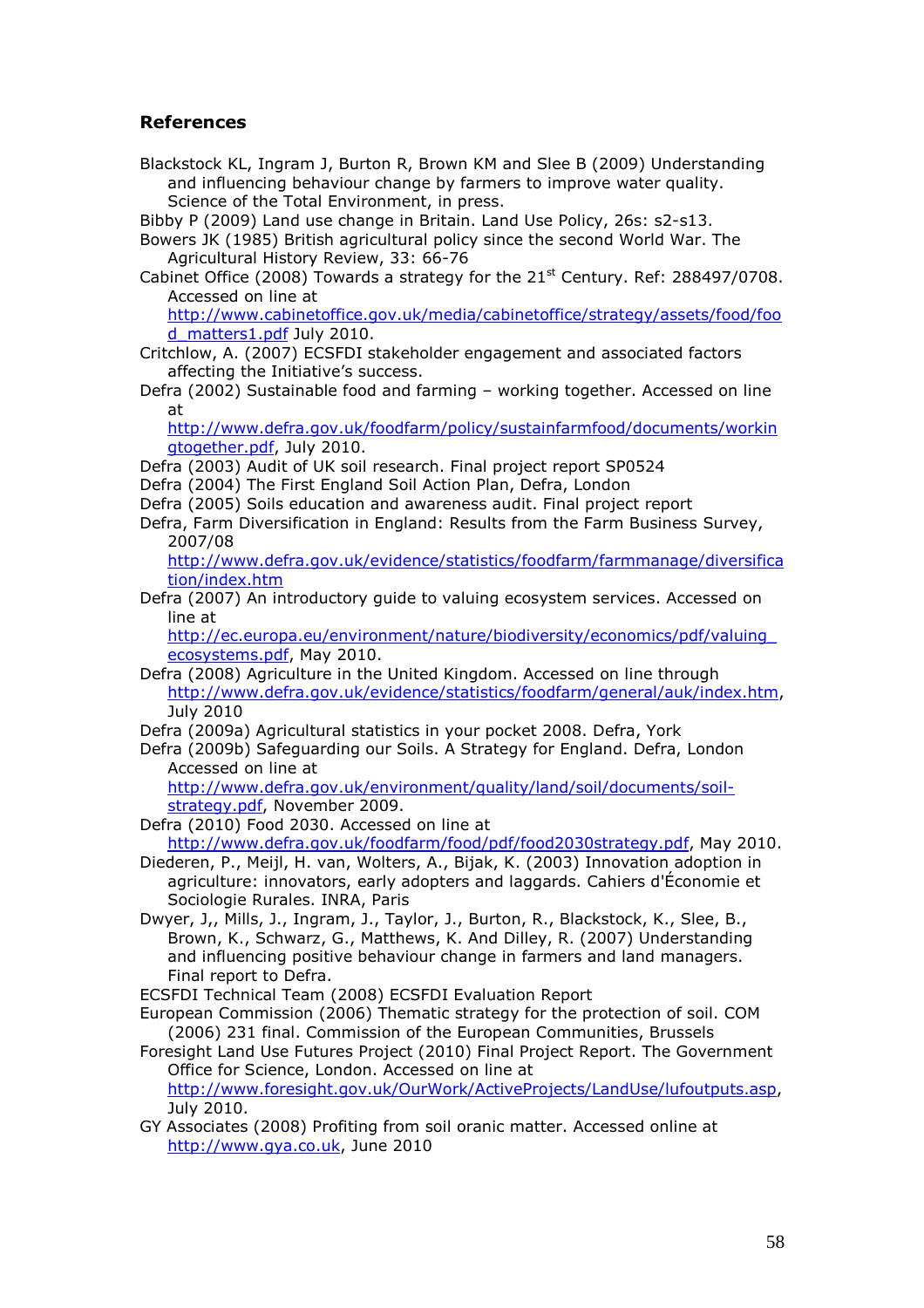Godwin, R., Spoor, G., Finney, B., Hann, M. and Davies, B. (2008) The Current Status of Soil and Water Management in England. Practice with Science Group, Royal Agricultural Society of England, Stoneleigh Park, Warwickshire

Government Office for Science (2010) Land Use Futures: making the most of land in the  $21^{st}$  century. Final project report. Foresight

Competition Commission (2009) News Release: CC published code of practice order. Accessed on line at [http://www.competition](http://www.competition-commission.org.uk/press_rel/2009/feb/pdf/08-09.pdf)[commission.org.uk/press\\_rel/2009/feb/pdf/08-09.pdf,](http://www.competition-commission.org.uk/press_rel/2009/feb/pdf/08-09.pdf) July 2010.

The Haldane Report (1918). Report of the Machinery of Government Committee under the chairmanship of Viscount Haldane of Cloan. London: HMSO

House of Commons (2002) The future of UK agriculture in a changing world. Environment, Food and Rural Affairs Committee, 9<sup>th</sup> Report of Session 2001-02: Volume I

Howells, J. (2006) Intermediation and the role of intermediaries in innovation. Research Policy 35 715-728

Ingram, J. (2008) Agronomist-farmer knowledge encounters: an analysis of knowledge exchange in the context of best management practices in England, Agric. Hum Values 25:405-418

Ingram, J. and Morris, C. (2007) The knowledge challenge within the transition towards sustainable soil management: An analysis of agricultural advisors in England. Land Use Policy 24 (1):100-117

Klerkx, L. and Leeuwis, C (2008) Matching demand and supply in the agricultural knowledge infrastructure: Experiences with innovation intermediaries. Food Policy 33 260-276

Leaver, D. (2010) Practice with science in agriculture: the need to re-invigorate this partnership. RASE Practice with Science Advisory Group Paper

Martindale, W. (2003) Environmental education: a final outreach for UK agriculture. www.mpcresearch.com

MAFF (1970) The Strutt report, *Modern Farming and the Soil*. Ministry of Agriculture, Fisheries and Food

McIntosh, B., Seaton, R. and Jeffrey, P. (2007) Tools to think with? Towards understanding the use of computer-based support tools in policy relevant research. *Environ. Model Softw*. 22:640-8

Natural England (2009) Farming with nature: Agri-environment schemes in action. [www.naturalengland.org.uk/publications](http://www.naturalengland.org.uk/publications)

NFU (2009) Why farming matters more than ever. [www.whyfarmingmatters.co.uk](http://www.whyfarmingmatters.co.uk/)

Office for National Statistics (2009) National population projections, 2008 based. Accessed on line at [http://www.statistics.gov.uk/pdfdir/pproj1009.pdf,](http://www.statistics.gov.uk/pdfdir/pproj1009.pdf) May 2010.

OECD (2003) Frascati Manual 2002 Proposed Standard Practice for Surveys on Research and Experimental Development. OECD Publishing, Paris

Palmer, M., Stockdale, E., Shiel, R. and Gowing, J. (2006) Improved knowledge transfer for better soil management. Report to the ARF.

Rogers, E.M. (2003) Diffusion of Innovations (Fifth Edition) Free Press, New York RCEP (1996) The Royal Commission on Environmental Pollution (Nineteenth

Report) *Sustainable use of soil,* Norwich: The Stationery Office. RuSource; Arthur Rank Centre

[http://www.arthurrankcentre.org.uk/projects/rusource\\_briefings/firm04/133.p](http://www.arthurrankcentre.org.uk/projects/rusource_briefings/firm04/133.pdf) [df](http://www.arthurrankcentre.org.uk/projects/rusource_briefings/firm04/133.pdf)

SPR2010 accessed online at

[http://www.defra.gov.uk/foodfarm/policy/farminglink/articles/1001/soil.htm,](http://www.defra.gov.uk/foodfarm/policy/farminglink/articles/1001/soil.htm) June 2010.

Tatchell, M. (2005) Scientific Skills for Knowledge Transfer in Arable Agriculture in England: A Survey. Report to The Board of the Rothamsted Research Association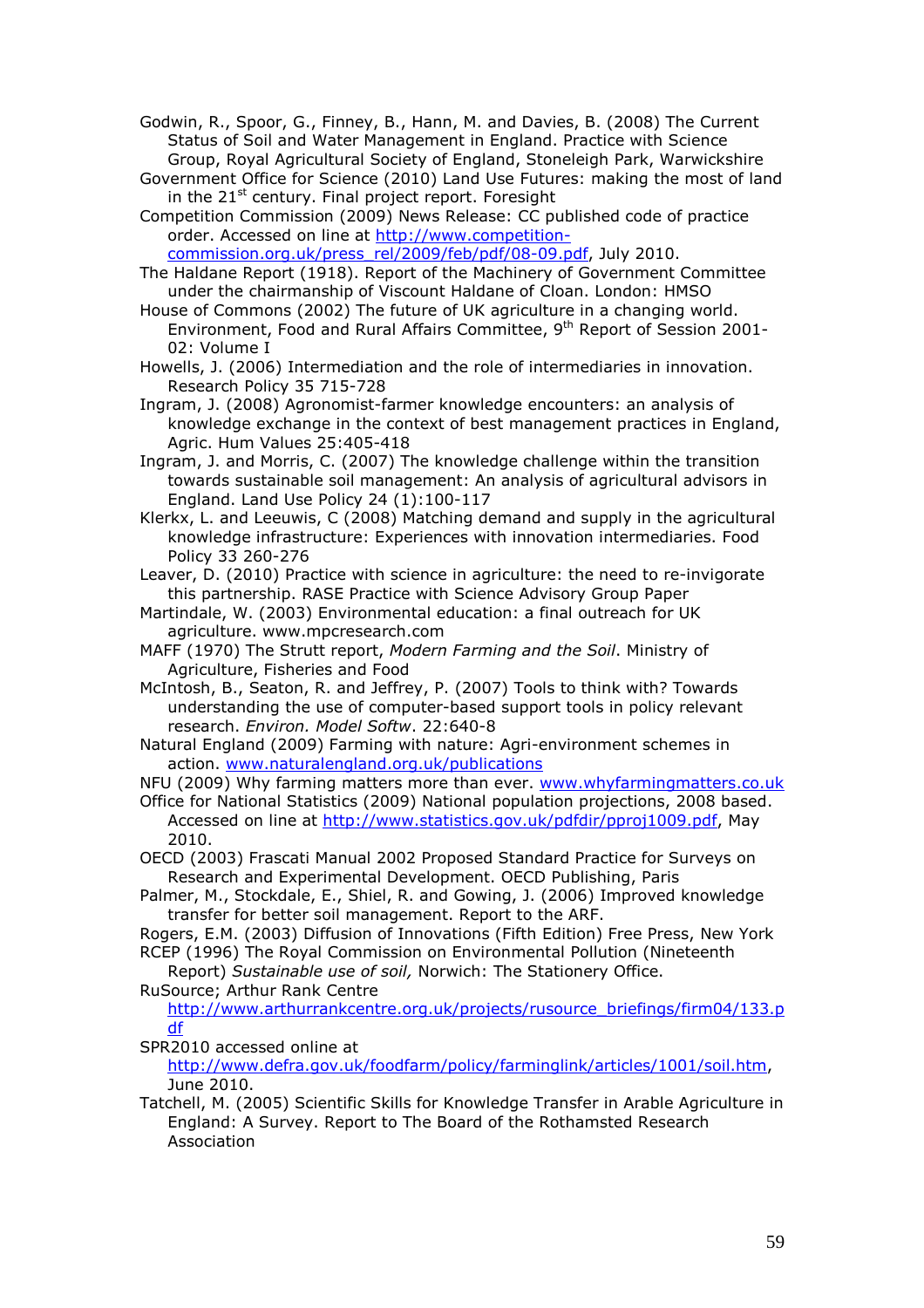- The Royal Society (2009) Reaping the benefits: Science and the sustainable intensification of global agriculture. Accessed online at [http://royalsociety.org/Reapingthebenefits,](http://royalsociety.org/Reapingthebenefits) July 2010.
- Thirtle and Holding (2003) Productivity of UK agriculture. Causes and constraints. Chapter 4. http://statistics. Defra.gov.uk
- Thirtle C, Lin LL, Holding J, Jenkins L and Piesse J (2004 ) Explaining the decline in UK agricultural productivity growth.
- Turner, M., Winter, D. M., Barr. D., Errington, A., Fogerty, M., Lobley, M. and Reed, M. (2003) *Farm Diversification Activities: Benchmarking Study 2002, final report to Defra.* Exeter: University of Exeter.
- UK Agriculture
- [http://www.ukagriculture.com/farming\\_today/farming\\_today.cfm,](http://www.ukagriculture.com/farming_today/farming_today.cfm) accessed July 2010
- Verheijen, F.G.A. (2005) On-farm benefits from soil organic matter in England and Wales. Doctoral Thesis, Cranfield University
- World Food Program (2009) The feeding of the nine billion: global food security for the 21<sup>st</sup> Century. Accessed on line at [http://www.wfp.org/stories/feeding-ten](http://www.wfp.org/stories/feeding-ten-billion-global-food-security-21st-century)[billion-global-food-security-21st-century](http://www.wfp.org/stories/feeding-ten-billion-global-food-security-21st-century), July 2010.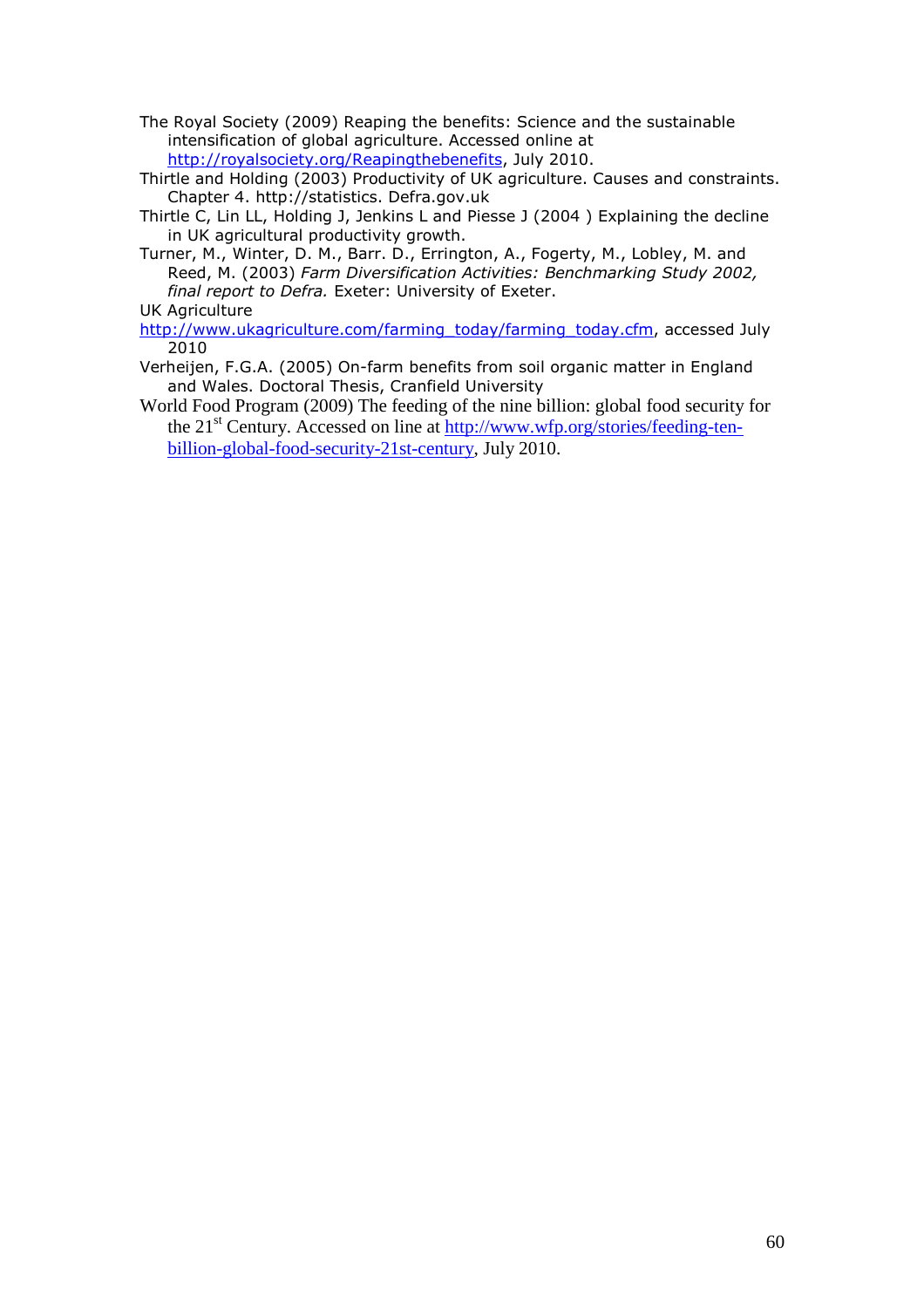# **APPENDIX A**

# **Project Advisory Group (PAG) members**

| Alastair Leake                      | Allerton Research and Educational Trust, Head of<br>Project                                                    |
|-------------------------------------|----------------------------------------------------------------------------------------------------------------|
| Anne Verhoef                        | University of Reading, Senior Lecturer in Soil<br>Physics and Micrometeorology                                 |
| <b>Bob Evans</b>                    | Anglia University, Researcher/Consultant                                                                       |
| <b>Bob Walker</b>                   | Senior technical officer, Cranfield University<br>research farm                                                |
| David Garwes                        | DairyCo, Interim Head of R&D                                                                                   |
| David Brightman                     | Farmer                                                                                                         |
| Fiona Nicholson                     | ADAS, Senior Research Scientist                                                                                |
| Jerry Knox                          | Cranfield University, Principal Research Fellow in<br><b>Irrigation and Water Resources</b>                    |
| Jo Oborn                            | FWAG, Resource Protection Specialist                                                                           |
| John Conway                         | Royal Agricultural College, Principal Lecturer Soil<br>Science                                                 |
| Keith Chaney                        | Harper Adams, Principal Lecturer. Head of the<br><b>Crops Department</b>                                       |
| Keith Goulding                      | Rothamsted, Head Soil Science and Manager of the<br>Cross-Institute Programme for Sustainable Soil<br>Function |
| Lucy Shenton                        | Reaseheath College, Agriculture Specialist, KT                                                                 |
| <b>Mat Davis</b>                    | Environment Agency, Soil Protection (Team Leader)                                                              |
| <b>Nathan Morris</b>                | TAG, Research Development Agronomist                                                                           |
| Nigel Penlington                    | BPEX, Environment Programme Manager                                                                            |
| Paul Burgess                        | Cranfield University, Senior Lecturer in Crop<br><b>Ecology and Management</b>                                 |
| Paul Lewis                          | Harper Adams, Lecturer in Environmental<br>Management                                                          |
| Phil Haygarth                       | Lancaster University, Co-Director of the Centre for<br>Sustainable Water Management                            |
| Richard Longthorpe<br>Rob Parkinson | Farmer (Pigs)<br>Plymouth University, Senior Lecturer in Soil Science                                          |
| Selwyn Richardson                   | ADAS (retired)                                                                                                 |
| Simon Griffin                       | Soyl, Technical Manager                                                                                        |
| <b>Steven Bailey</b>                | Natural England, Catchment Sensitive Farming<br>Regional Co-ordinator (West Midlands)                          |
| Tom Newbery                         | Farmer (mixed)                                                                                                 |
| <b>Tudor Dawkins</b>                | Frontier Agriculture, Head of technology                                                                       |

The research team are grateful for the contributions made by the members of the PAG group. This report reflects their opinions but the interpretation, analysis and conclusions drawn are those of the project group alone. In addition we would like to thank Emeritus Professor Richard Godwin and Professor Peter Gregory for advice given during the preparation of the report.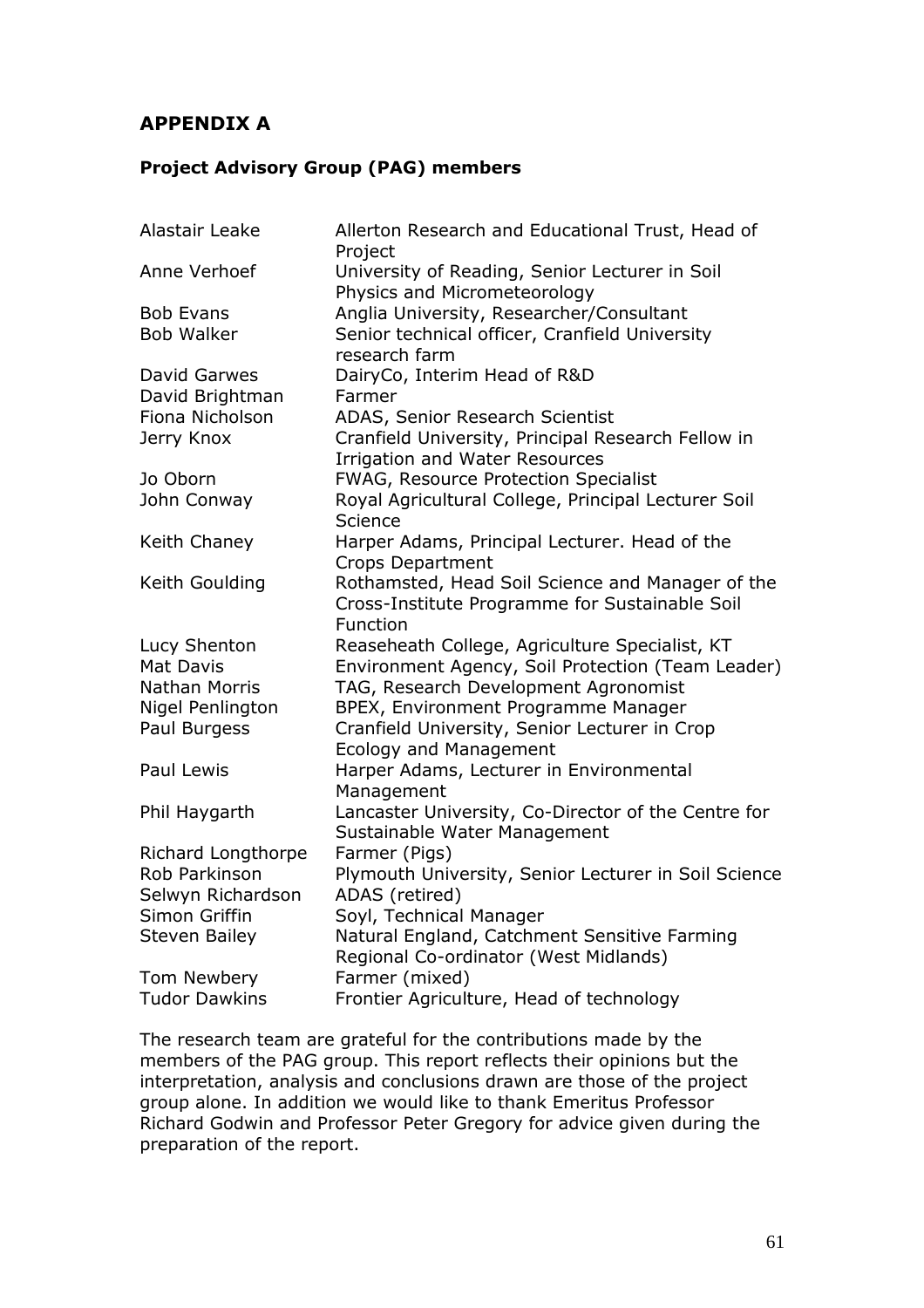# **APPENDIX B**

#### **The future requirements of soil and water management in England - questionnaire**

- Assume all questions relate to the interviewees' experiences relating to soil and water management
- Where possible responses should reflect interviewees' knowledge of soil and water management in their sector as a whole and not just their own direct experiences
- $\bullet$  O10, 11, 14 15, 20, 21 and 23 can have multiple answers. If possible indicate order of priority.
- $\bullet$ \*Q8 is more specific to Farmers/Land managers but any one should feel free to attempt an answer if they wish from their own perspective

#### **Personal details**

1. Name: ……………………………………………………………………….

| 2. Age:    |      | 20-40 |        | $40 - 60$ | >60 |  |
|------------|------|-------|--------|-----------|-----|--|
| 3. Gender: | Male |       | Female |           |     |  |

- 4a. Occupation/job title: ……………………………………………………………….
- 4b. Agriculture sector:

| Arable | Vegetables | Livestock | Pig     | Wildlife   |
|--------|------------|-----------|---------|------------|
|        | and        | including | and     | management |
|        | Potatoes   | dairv     | Poultry |            |

5. PAG group role (where would you place yourself):

Farmers and land managers: arable, growers, livestock, pig & poultry, wildlife management. *Advisors: connect, articulate problems, offer and explain solutions, provide training Developers: new tools and processes, experimental trials, specialist consulting Research: basic and applied research to generate knowledge*

#### *Education: training*

| Land<br>Farmer/ | Advisor | $\overline{\phantom{a}}$<br>Developer | Research | $\blacksquare$<br>Education |
|-----------------|---------|---------------------------------------|----------|-----------------------------|
| manager         |         |                                       |          |                             |

6. Educational background (highest qualification relevant to soil and water management):

…………………………………………………………………………

………………………………………………………………………………………... 7. Have you undertaken any continuing development on soil and water management in the last three years?

| Yes (go to $Q7a$ ) | No(go to $Q8$ ) |  |
|--------------------|-----------------|--|
|                    |                 |  |

7a. What continuing development have you undertaken (e.g. workshops, short courses (BASIS) etc):

 $\mathcal{L}^{(n)}$ ……………………………………………………………………………………….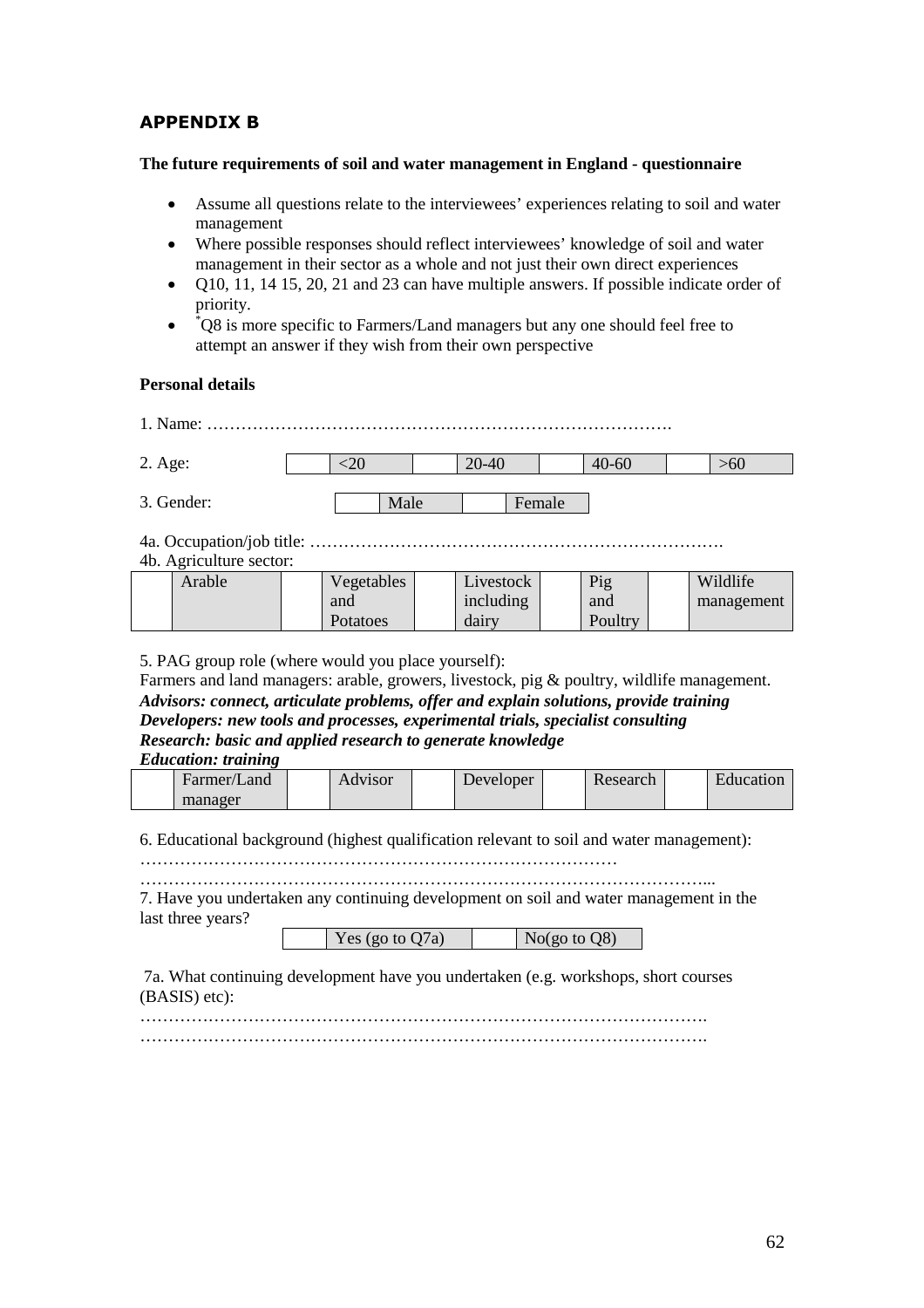#### **Knowledge transfer**

**8 \* .** When you hear about a new tool or technique, do you:

| Immediately consider how it might be useful on your farm and find out who  |
|----------------------------------------------------------------------------|
| is the supplier                                                            |
| Ask your advisor if this is something that might be useful in future years |
| Wait to see if other farmers adopt it and how they get on                  |
| Not take too much interest as they are always lots of new tools and        |
| techniques in the market place                                             |

Additional comment: ……….……………………………………………..…………. ………………………………………………………………………………………...

9. Do you agree that soil and water management knowledge is effectively transferred?

| .          |      |         |         |                 |  |  |  |
|------------|------|---------|---------|-----------------|--|--|--|
| agree<br>້ | gree | Neutral | hsagree | disagree<br>IJ. |  |  |  |
|            |      |         |         |                 |  |  |  |

10. Do you receive knowledge/information on soil and water management in the following way?

|        |                 | Receive advice from |         |           |          |           |  |
|--------|-----------------|---------------------|---------|-----------|----------|-----------|--|
|        |                 | Farmer/Land         | Advisor | Developer | Research | Education |  |
|        |                 | manager             |         |           |          |           |  |
|        | One to one      |                     |         |           |          |           |  |
|        | Leaflets        |                     |         |           |          |           |  |
|        | Workshops       |                     |         |           |          |           |  |
|        | <b>WWW</b>      |                     |         |           |          |           |  |
|        | Courses         |                     |         |           |          |           |  |
|        | Group           |                     |         |           |          |           |  |
| Format | discussions     |                     |         |           |          |           |  |
|        | Demonstrations  |                     |         |           |          |           |  |
|        | Meeting/        |                     |         |           |          |           |  |
|        | conferences     |                     |         |           |          |           |  |
|        | Research papers |                     |         |           |          |           |  |
|        | Other (specify  |                     |         |           |          |           |  |
|        | below)          |                     |         |           |          |           |  |

Other: …………………………………………………………………………………...

…………………………………………………………………………………………..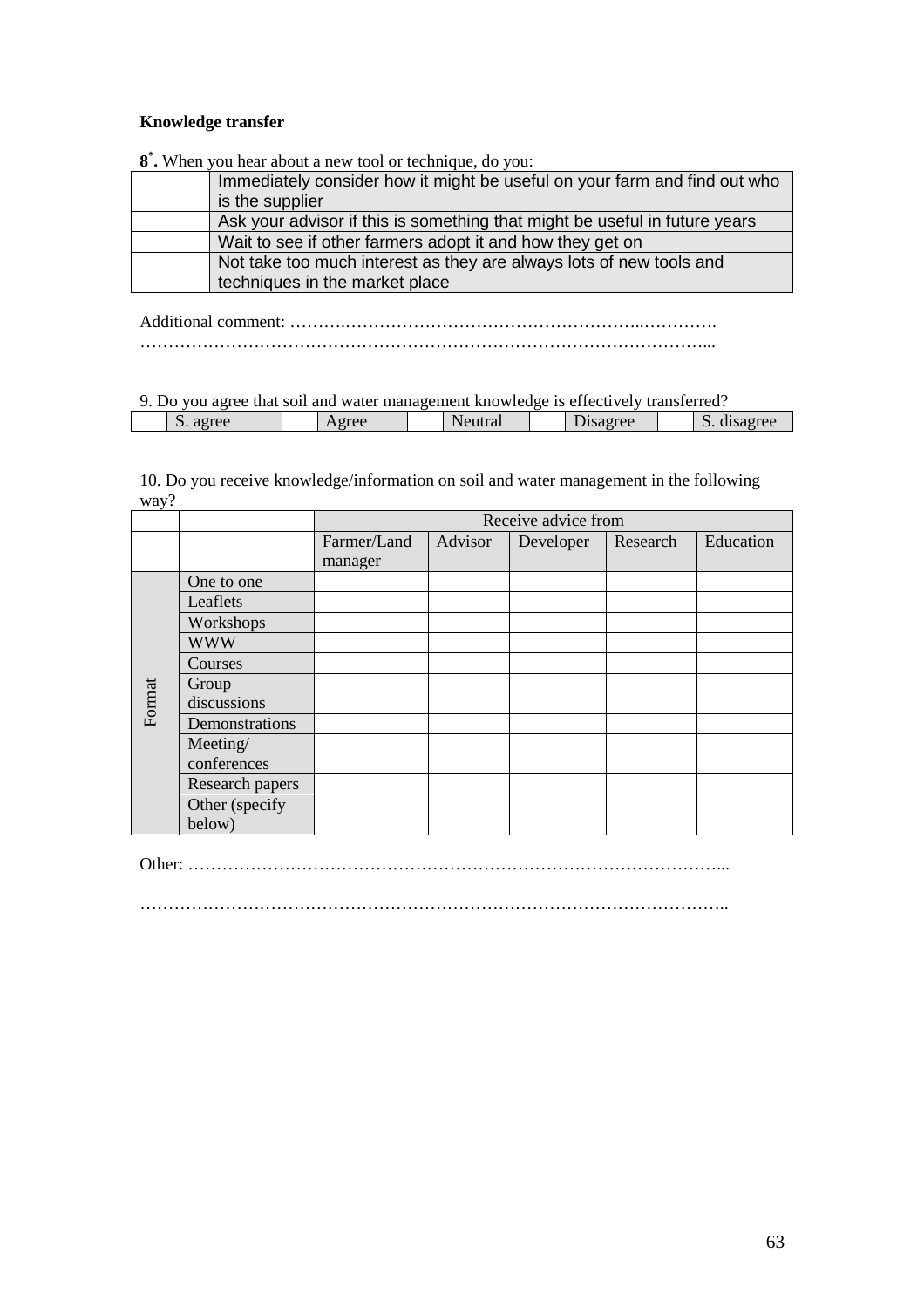11. Do you provide knowledge/information on soil and water management in the following way?

|        |                 | Provide advice to |         |           |          |           |  |  |  |  |  |
|--------|-----------------|-------------------|---------|-----------|----------|-----------|--|--|--|--|--|
|        |                 | Farmer/Land       | Advisor | Developer | Research | Education |  |  |  |  |  |
|        |                 | manager           |         |           |          |           |  |  |  |  |  |
|        | One to one      |                   |         |           |          |           |  |  |  |  |  |
|        | Leaflets        |                   |         |           |          |           |  |  |  |  |  |
|        | Workshops       |                   |         |           |          |           |  |  |  |  |  |
|        | <b>WWW</b>      |                   |         |           |          |           |  |  |  |  |  |
|        | Courses         |                   |         |           |          |           |  |  |  |  |  |
|        | Group           |                   |         |           |          |           |  |  |  |  |  |
| Format | discussions     |                   |         |           |          |           |  |  |  |  |  |
|        | Demonstrations  |                   |         |           |          |           |  |  |  |  |  |
|        | Meeting/        |                   |         |           |          |           |  |  |  |  |  |
|        | conferences     |                   |         |           |          |           |  |  |  |  |  |
|        | Research papers |                   |         |           |          |           |  |  |  |  |  |
|        | Other (specify  |                   |         |           |          |           |  |  |  |  |  |
|        | below)          |                   |         |           |          |           |  |  |  |  |  |

Other: …………………………………………………………………………………...

…………………………………………………………………………………………..

| 12. What is your preferred method(s) of knowledge transfer for soil and water management |
|------------------------------------------------------------------------------------------|
| and why?                                                                                 |
|                                                                                          |

| 13. Put in order of priority, where does your knowledge/information on soil and water |  |
|---------------------------------------------------------------------------------------|--|
| management come from?                                                                 |  |

| Farmer/Land | Advisor | Developer | Research | ducation_ |
|-------------|---------|-----------|----------|-----------|
| manager     |         |           |          |           |

Other: …………………………………………………………………………………...

### 14. What value do you believe others place on your knowledge/information?

|               | Farmer/Land | Advisor | Developer | Research | Education |
|---------------|-------------|---------|-----------|----------|-----------|
|               | manager     |         |           |          |           |
| Highly valued |             |         |           |          |           |
| valued        |             |         |           |          |           |
| Neutral       |             |         |           |          |           |
| Not valued    |             |         |           |          |           |
| Of no value   |             |         |           |          |           |

Notes: ………………………………………………………………………………….. ………………………………………………………………………………………….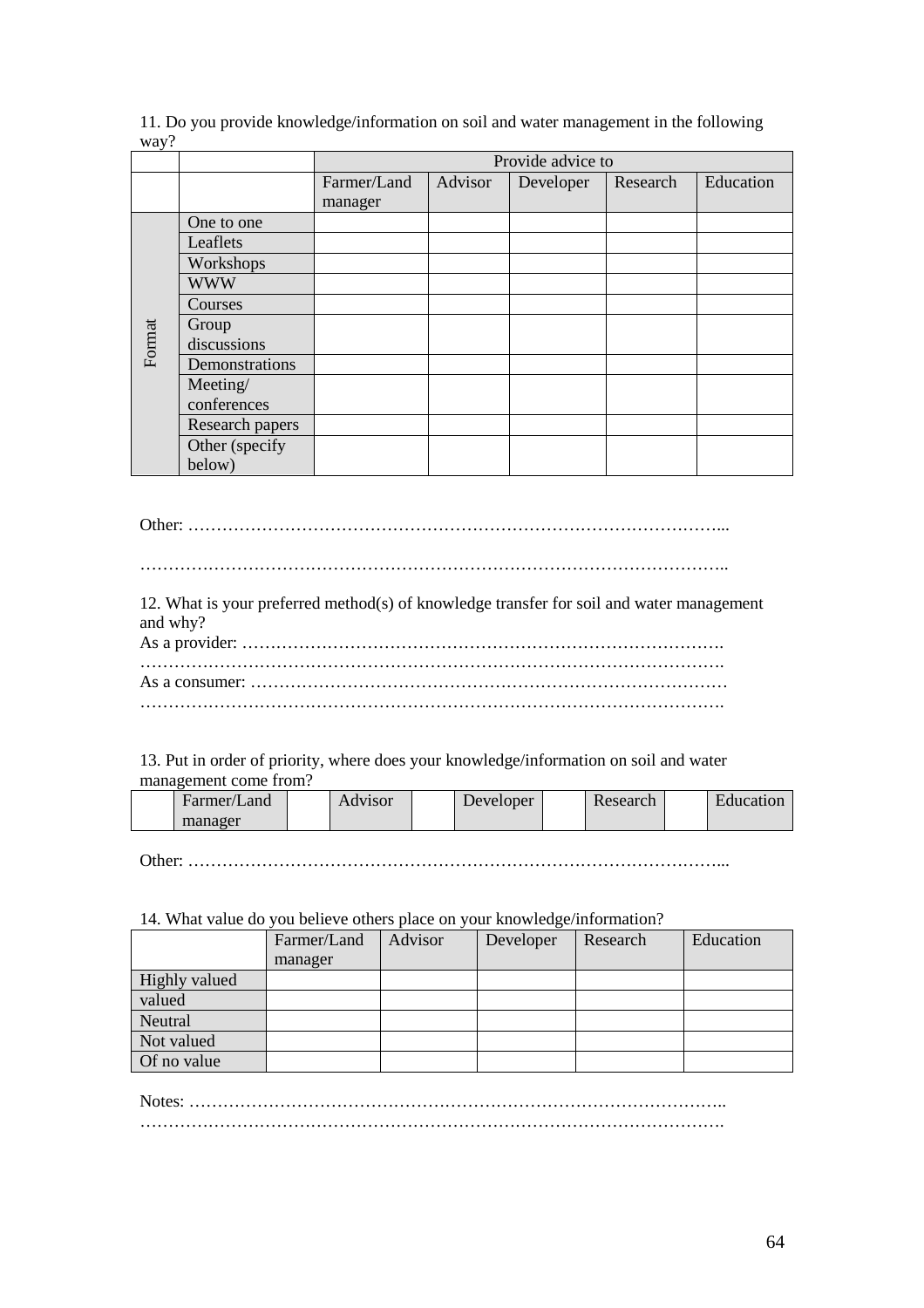15. How relevant is the available knowledge/information on soil and water management from other sectors to your sector?

|                | Farmer/Land | Advisor | Developer | Research | Education |
|----------------|-------------|---------|-----------|----------|-----------|
|                | manager     |         |           |          |           |
| Very specific  |             |         |           |          |           |
| Generic        |             |         |           |          |           |
| Not applicable |             |         |           |          |           |

Notes: …………………………………………………………………………………..

………………………………………………………………………………………….

16. How relevant are the following forms of knowledge to your role?

*Operational knowledge: putting knowledge to practical use; knowing what to do and when Strategic knowledge: long term planning; aggregation of information; setting priorities Fundamental knowledge: understanding of key processes; why and how things happen*

|                     | V. important | Important | Neutral | Not important | <b>Not</b> |
|---------------------|--------------|-----------|---------|---------------|------------|
|                     |              |           |         |               | needed     |
| <b>Operational</b>  |              |           |         |               |            |
| knowledge           |              |           |         |               |            |
| Strategic knowledge |              |           |         |               |            |
| Fundamental         |              |           |         |               |            |
| knowledge           |              |           |         |               |            |

17. What would encourage you to acquire and/or use new knowledge?

# **Knowledge gaps**

| 18. Are there gaps in the knowledge exchange network?                         |  |               |  |                 |  |                    |  |             |  |  |  |  |
|-------------------------------------------------------------------------------|--|---------------|--|-----------------|--|--------------------|--|-------------|--|--|--|--|
|                                                                               |  | Yes           |  | N <sub>o</sub>  |  |                    |  |             |  |  |  |  |
|                                                                               |  |               |  |                 |  |                    |  |             |  |  |  |  |
| 19. Do you agree that knowledge is easily available to you?                   |  |               |  |                 |  |                    |  |             |  |  |  |  |
| S. agree                                                                      |  | Agree         |  | Neutral         |  | Disagree           |  | S. disagree |  |  |  |  |
| 20. What barriers are there to you accessing knowledge (tick all that apply)? |  |               |  |                 |  |                    |  |             |  |  |  |  |
|                                                                               |  | No barriers   |  | Time            |  | Finance            |  |             |  |  |  |  |
|                                                                               |  | Understanding |  | <b>Mistrust</b> |  | Format<br>e.g. www |  |             |  |  |  |  |
|                                                                               |  |               |  |                 |  |                    |  |             |  |  |  |  |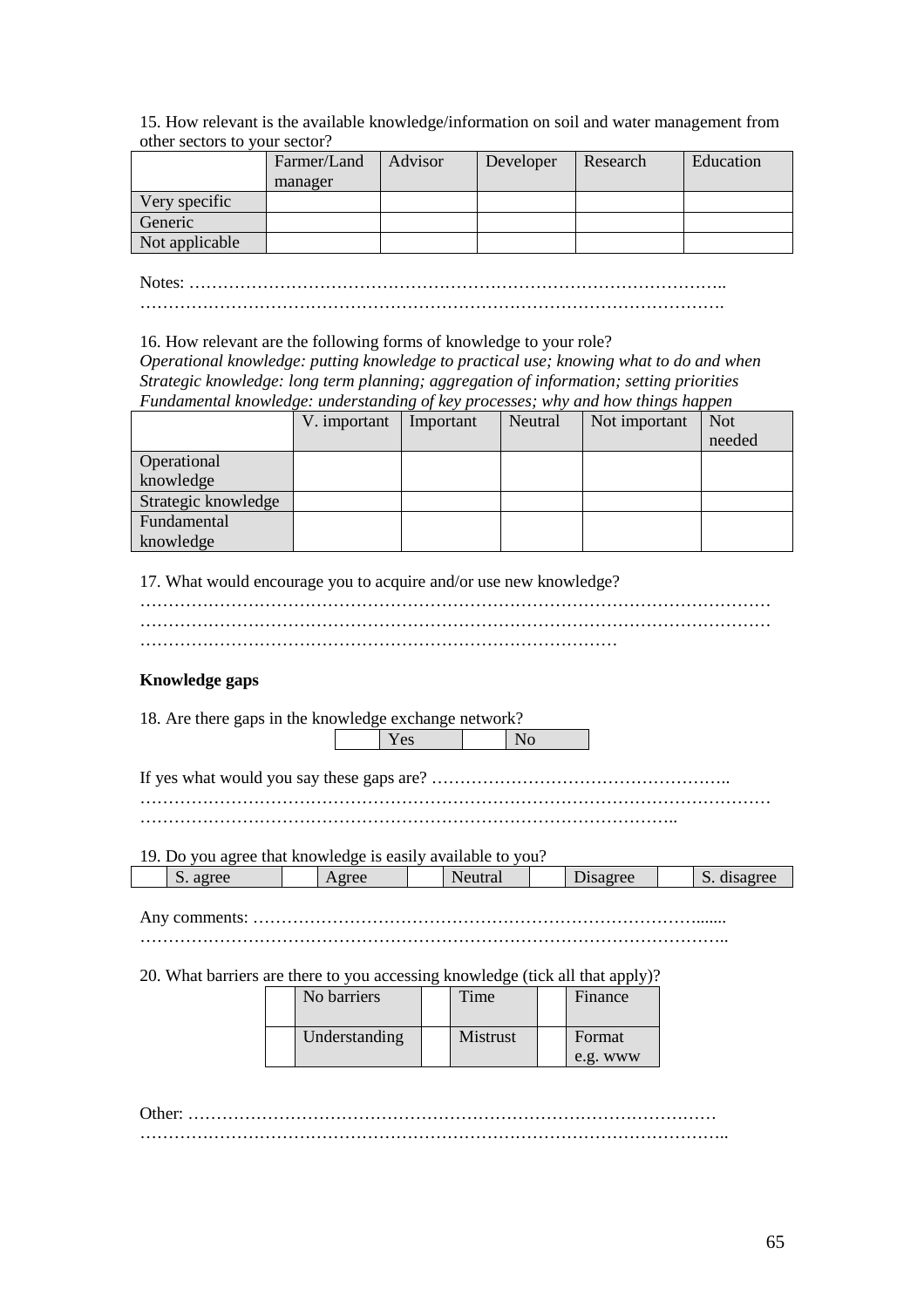21. What barriers are there to you providing information to others (tick all that apply)?

| No barriers   | Time     | Finance  |
|---------------|----------|----------|
| Understanding | Mistrust | Format   |
|               |          | e.g. www |

Other: ………………………………………………………………………………… …………………………………………………………………………………………..

22. What improvements would you make to the system to make knowledge transfer more efficient and effective?

………………………………………………………………………………………………… ………………………………………………………………………………………………… …………………………………………………………………………

#### **Technical priorities**

23. In order of priority, and in relation to your sector, which of the following topics do you consider to be most important for effective soil and water management?

| <b>Nutrients</b> | Erosion    | Organic  | Soil biology | Soil      |
|------------------|------------|----------|--------------|-----------|
|                  |            | matter / |              | pollution |
|                  |            | soil     |              |           |
|                  |            | carbon   |              |           |
| Drainage/soil    | Irrigation | Tillage  | Grazing      | Soil maps |
| structure        |            | and      | management   |           |
|                  |            | traction |              |           |
| Healthy soil     | Crop       |          |              |           |
|                  | protection |          |              |           |

Other: ………………………………………………………………………………… …………………………………………………………………………………………..

24. In relation to your sector, please identify which topic you think is covered best and which you think is least well covered by existing knowledge exchange? Best: …………………………………………………………………………………

Least: ………………………………………………………………………………..

25. Looking ahead, in your view, what is the greatest challenge for effective soil and water management over the next decade?

…………………………………………………………………………………………..

#### **Education**

26. Thinking about soil and water management, would you agree that there is a clearly defined educational pathway for someone to enter into, and progress through to, the position that you hold?

| . agree             | A oree |  | 1sagree |  |  |  |  |  |  |  |  |
|---------------------|--------|--|---------|--|--|--|--|--|--|--|--|
|                     |        |  |         |  |  |  |  |  |  |  |  |
| Additional comment: |        |  |         |  |  |  |  |  |  |  |  |
|                     |        |  |         |  |  |  |  |  |  |  |  |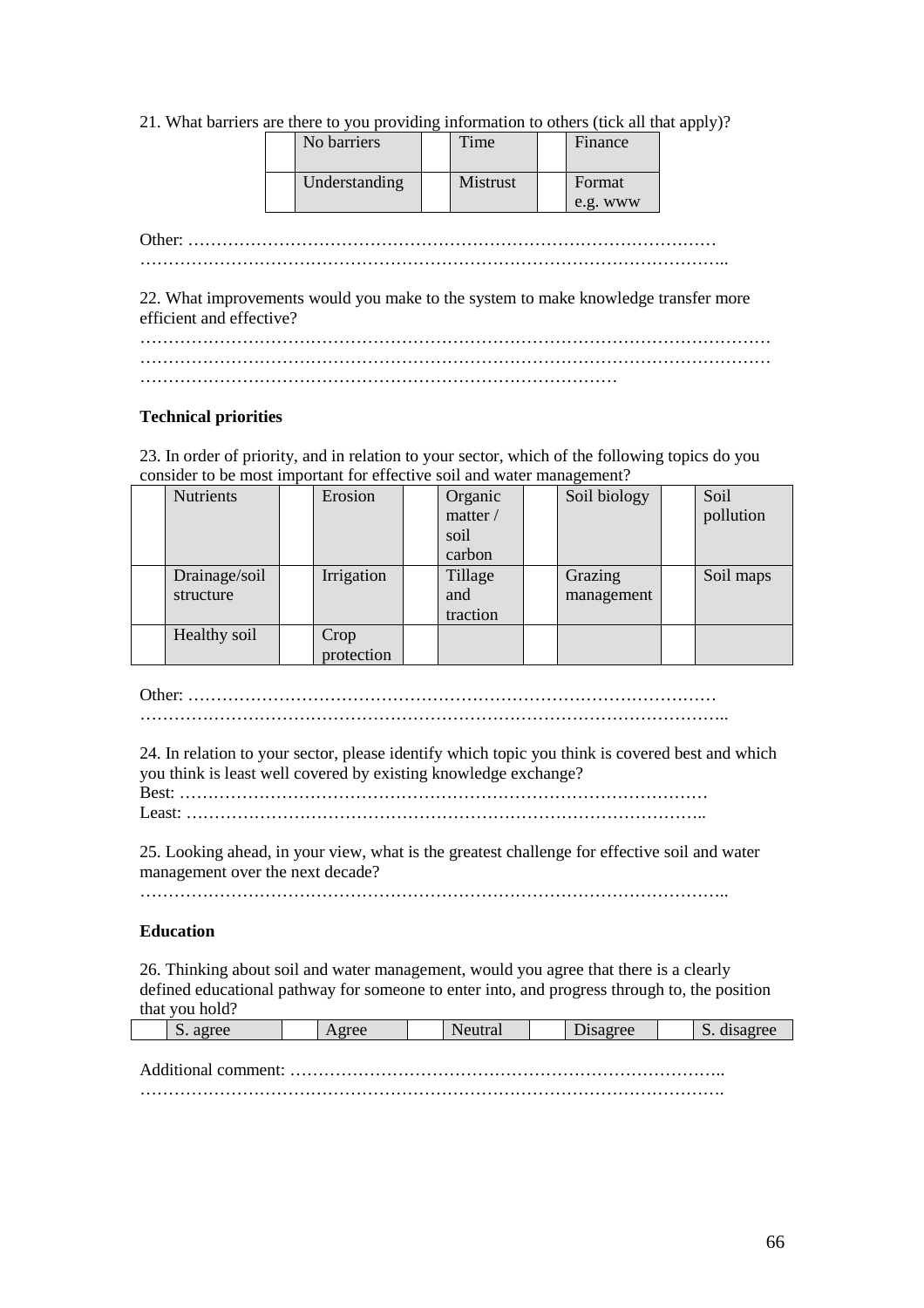# 27. Thinking about soil and water management, how important would you say a clearly defined educational pathway is for your sector?

| <b>TT</b><br>. important<br>v | lmportant | Neutral | Not                | Not needed |
|-------------------------------|-----------|---------|--------------------|------------|
|                               |           |         | <i>s</i> important |            |

#### Additional comment: …………………………………………………………………..

………………………………………………………………………………………….

28. What improvements would you suggest should be made to the formal education structure to improve soil and water management?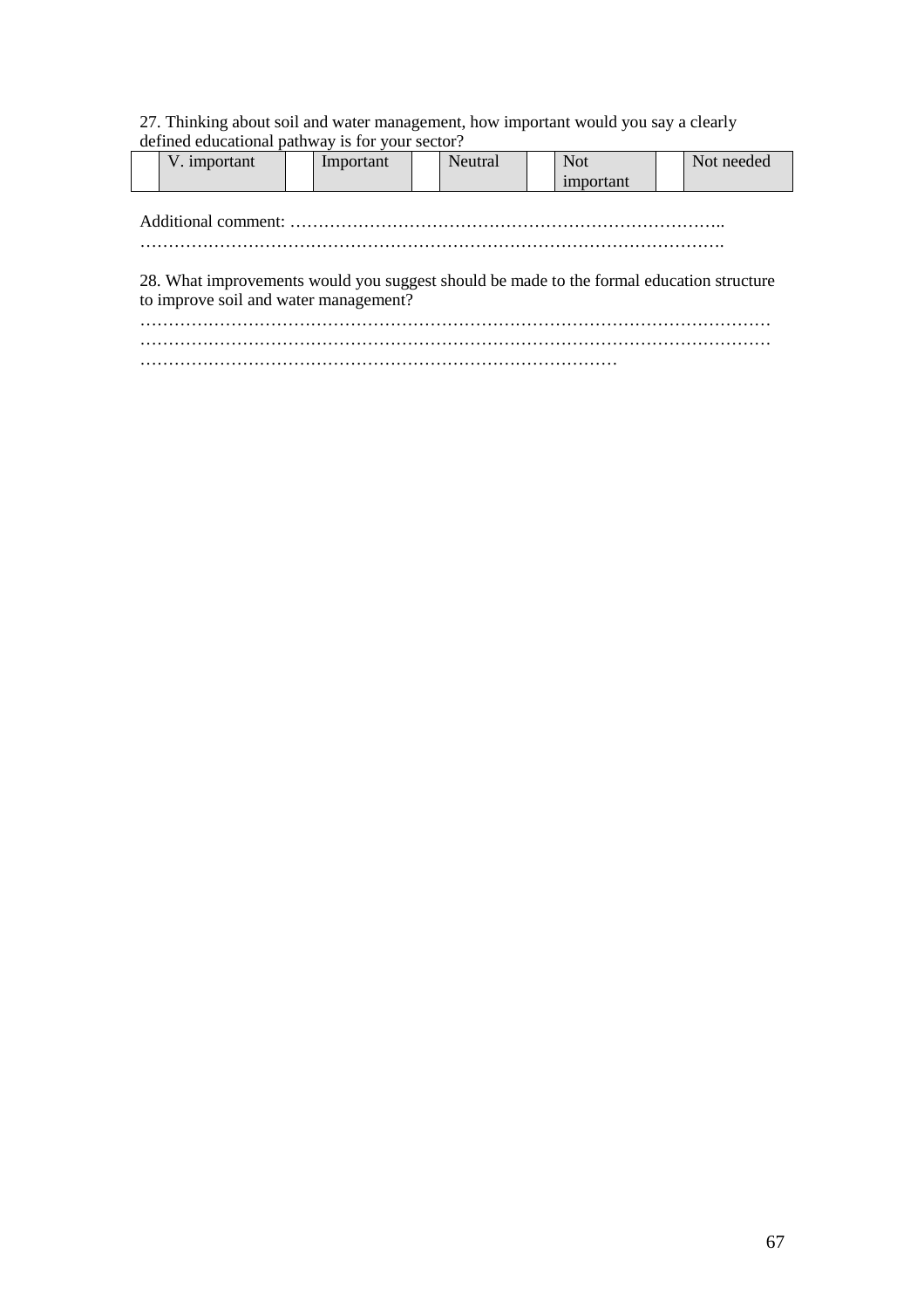# **APPENDIX C**

# **Questionnaire responses**

A formal questionnaire was designed and used for a semi-structured telephone interview with 24 of the Project Advisory Group (PAG) members, in March 2010. Representatives from the four critical groups recognised as providing knowledge transfer and the overarching educational group were included in the survey. Also, within the construct of this group each of the five agricultural sectors was represented. It should be noted that whilst individuals were selected to represent a specific sector within the knowledge transfer network the individual themselves may also play addition roles within the knowledge transfer network. For example, some developers and educationalist also saw themselves as advisors, while some farmers also acted as developers. For this report the responses have been grouped into the sector that the individuals were selected to represent unless specifically stated otherwise.

Membership of the PAG was based on recommendation from a range of organisations and individuals, including: the British Society of Soil Science, the Institution of Agricultural Engineers, the Institution of Professional Soil Scientists, the Chartered Institute of Water and Environmental Management, the Royal Agricultural Society of England, England Catchment Sensitive Farming Delivery Initiative and recommendations from people approached to be PAG members themselves.

## **Responses**

The distribution of respondents in their representative sectors is given in Table 1 and is compared to individual placement. A total of 20 of the respondents fell within the 40-60 years of age category, 2 respondents reported as being in the 20-40 years of age category and 4 of the respondents were over 60 (Table 2). The survey group were also predominantly male (Table 3), which may partly reflects the gender distribution within the sectors but the balance in this survey is not assumed to be representative of the sectors.

The remained of the tables in this section relate to responses from the questionnaire that could be tabulated. Open ended responses from the questionnaire are not included in here but are used within the main document of this report. The remaining tables show:

- Table 4: All agricultural sectors reported by individuals shown by sector. An individual could report belong to more than one agricultural sector although they were asked which was their primary sector.
- Table 5: sum of individual responses to continuing personal development, shown by sector.
- Table 6: Farmers responses and others sectors perception of farmers responses to uptake of new technology.
- Table 7: Individuals response to effective knowledge transfer in each sector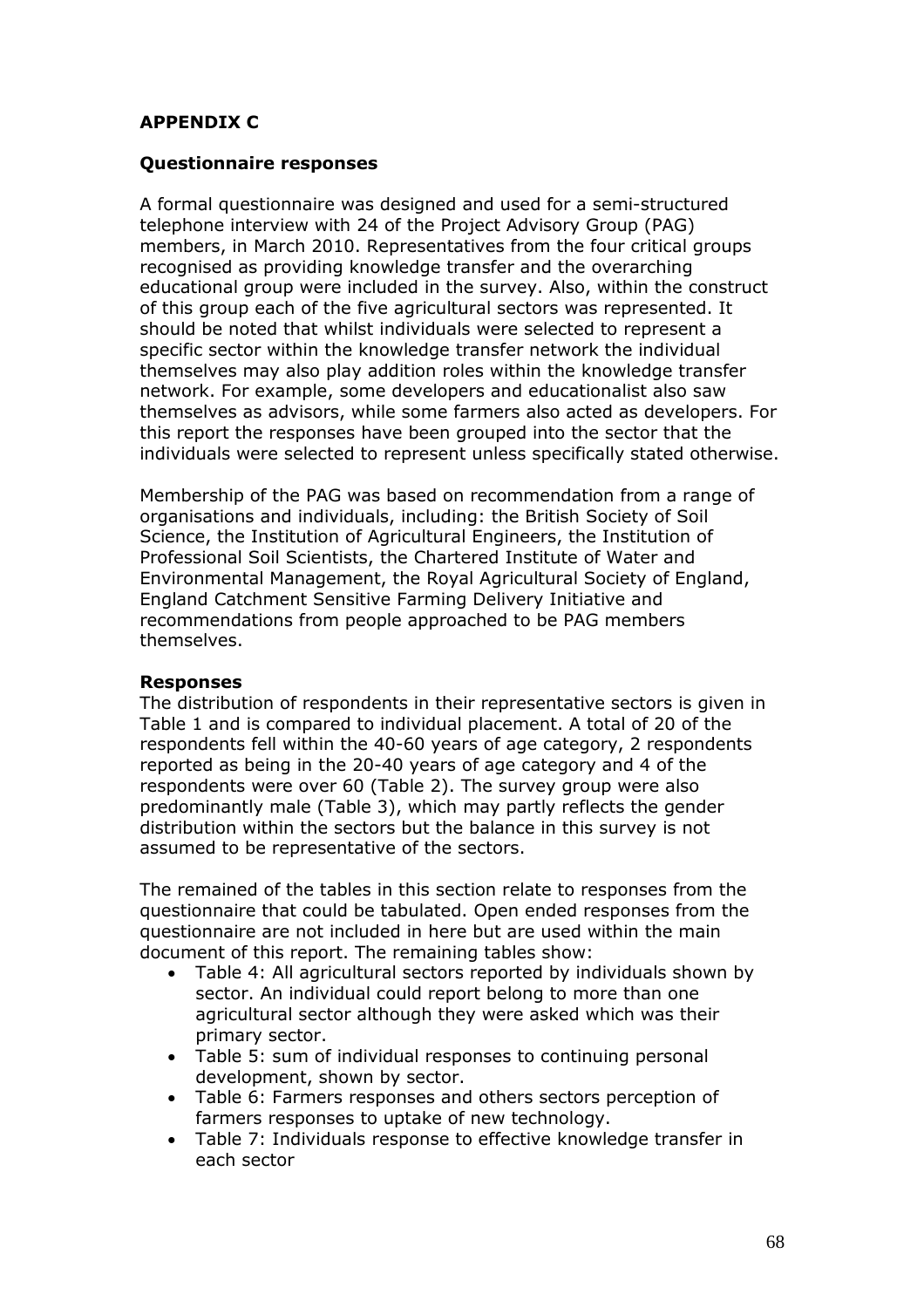- Table 8a-e: Format in which knowledge/information was received in each sector from other sectors. Individuals were asked to list all formats.
- Table 9a-e: Format in which knowledge/information was provided from each sector to other sectors. Individuals were asked to list all formats.
- Table 10: The sector that provides the primary source of information based on individual responses listed for each sector.
- Table 11a-e: Individuals response to the value each of the sectors places on their knowledge/information presented by section e.g. farming, advisor etc.
- Table 12a-e: Relevance of knowledge/information coming from other sectors to individuals in a sector.
- Table 13a-e: Relevance of the three identified forms of knowledge involved with effective soil and water management: operational, strategic and fundamental, to each sector. Individuals gave a single response for each type of knowledge.
- Table 14: Individuals response to whether there are gaps in the knowledge exchange network. Responses grouped into sectors.
- Table 15: Individuals responses as to how easy knowledge is available to them. Responses grouped into sectors.
- Table 16: Perceived barriers to accessing knowledge identified by sectors. Table lists all responses from each sector; individual could suggest more than one answer.
- Table 17: Perceived barriers to providing knowledge identified by sectors. Table lists all responses from each sector; individual could suggest more than one answer.
- Table 18: Responses grouped into sectors to the question of whether there was a clearly definable educational pathway to the position individuals presently hold.
- Table 19: Responses grouped into sectors to the question of whether there should be a clearly definable educational pathway to their sector.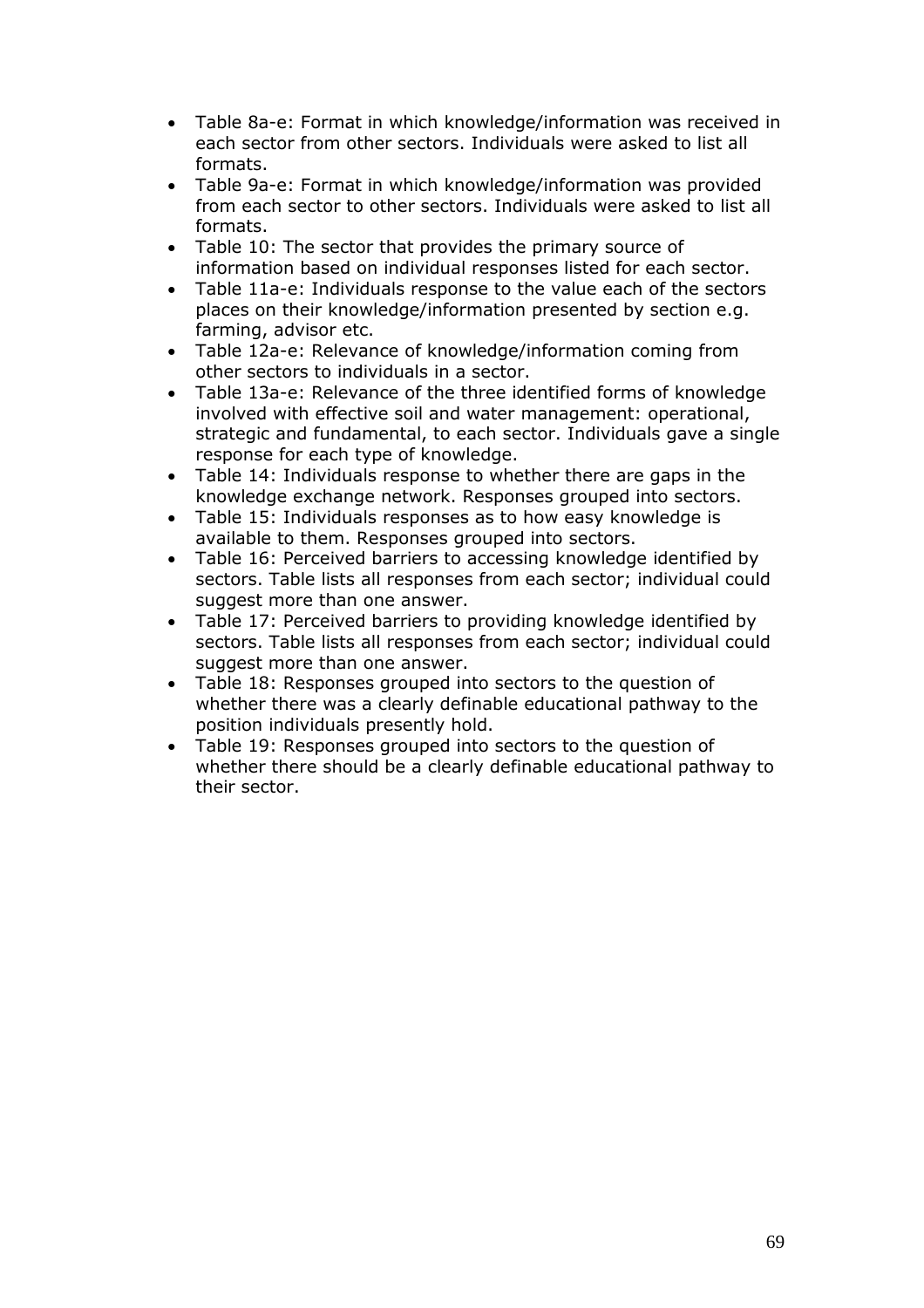## **Personal details**

| Table 1 (question 5): Distribution of questionnaire responses within key sector |  |
|---------------------------------------------------------------------------------|--|
| groupings.                                                                      |  |

|                         | Representative      | <b>Self</b>    |
|-------------------------|---------------------|----------------|
|                         | sector <sup>*</sup> | classification |
| Farming/Land management |                     |                |
| Advisor                 | 5                   |                |
| Developer               |                     | 3              |
| Research                |                     | 5              |
| Education               |                     |                |

\*Responses were grouped according to this designation in the report

|  |  | Table 2 (question 2): Age distribution of respondents |  |  |
|--|--|-------------------------------------------------------|--|--|
|--|--|-------------------------------------------------------|--|--|

|                         | $<$ 20 | $20 - 40$ | - 40-60 | >60 |
|-------------------------|--------|-----------|---------|-----|
| Farming/Land management |        |           |         |     |
| Advisor                 |        |           |         |     |
| Developer               |        |           | 3       |     |
| Research                |        |           |         |     |
| Education               |        |           |         |     |

# **Table 3 (question 3): Gender distribution of respondents.**

|                         | Female | <b>Male</b> |
|-------------------------|--------|-------------|
| Farming/Land management |        |             |
| Advisor                 |        |             |
| Developer               |        | 5           |
| Research                |        | 3           |
| Education               |        |             |

## **Table 4 (question 4b) : Agricultural sectors**

|                            | Arable         | Vegetables<br>and Potatoes | Livestock<br>including<br>dairy | Pig and<br>Poultry | Wildlife<br>management |
|----------------------------|----------------|----------------------------|---------------------------------|--------------------|------------------------|
| Farming/Land<br>management | $\overline{4}$ | 1                          |                                 | 1                  |                        |
| Advisor                    | 3              | $\overline{2}$             | 1                               |                    |                        |
| Developer                  | 3              | $\overline{2}$             | $\overline{2}$                  |                    |                        |
| Research                   | 3              | 1                          | 1                               |                    |                        |
| Education                  | $\overline{4}$ | $\mathcal{R}$              | 3                               | 3                  | 3                      |

Advisor 2 no responses; research 2 no responses; education 1 no response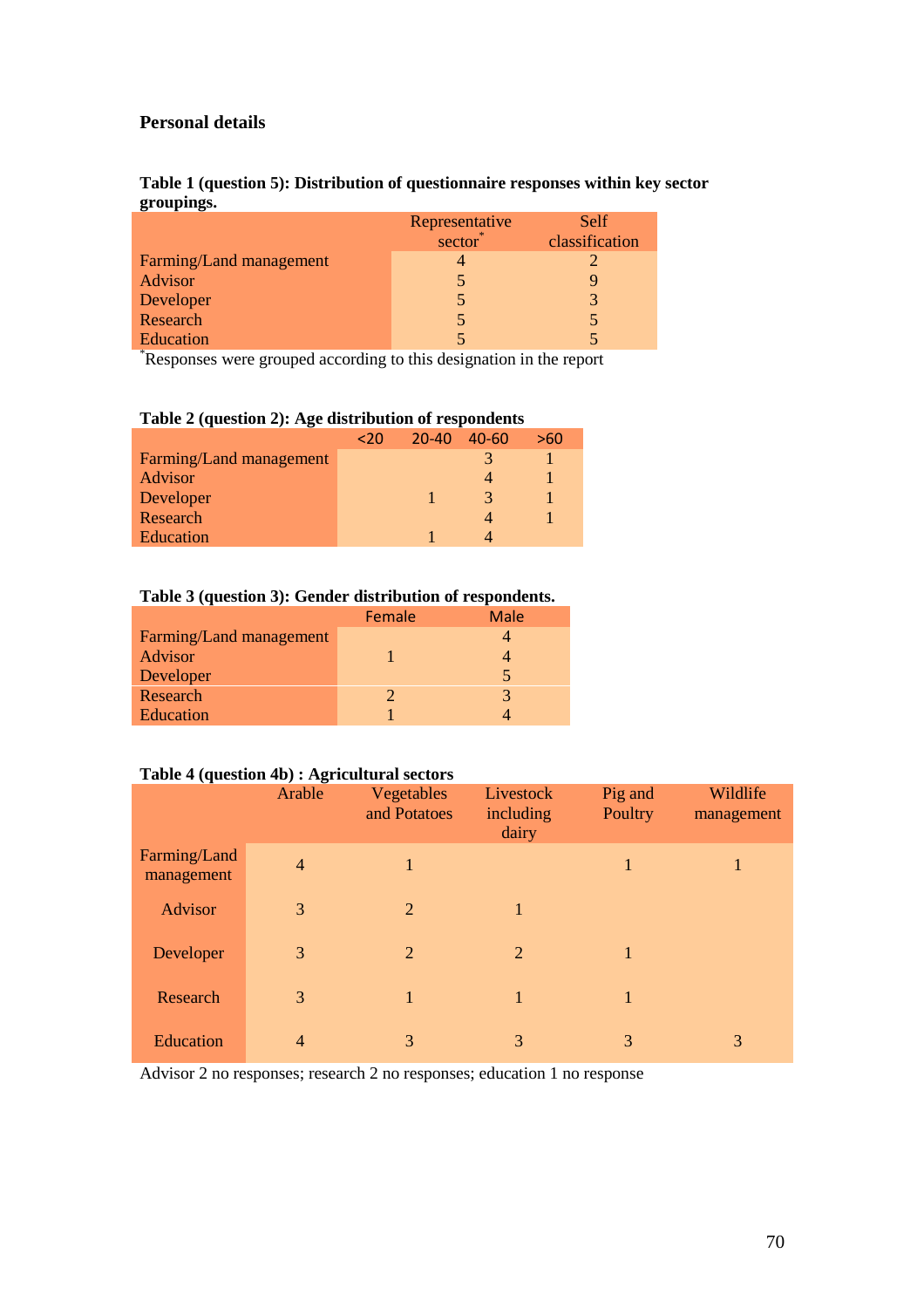**Table 5 (question 7): Response to question asking if respondent had participated in any continuing development on soil and water management in the last three years.**

|                         | Yes           | No |
|-------------------------|---------------|----|
| Farming/Land management | 3             |    |
| Advisor                 |               |    |
| Developer               |               |    |
| Research                | $\mathcal{D}$ | 3  |
| Education               |               |    |

**Table 6 (question 8): Response to new technology. Sectors that are not Farmers/Land managers giving impression of how they think farmers respond.**

|                         |                   | Early    | Late     |          |
|-------------------------|-------------------|----------|----------|----------|
|                         | <b>Innovators</b> | adopters | adopters | laggards |
| Farming/Land management | $\mathcal{D}$     |          |          |          |
| Advisor                 |                   |          |          |          |
| Developer               |                   |          |          |          |
| Research                |                   |          |          |          |
| Education               |                   | ↑        |          |          |

### **Table 7 (question 9): Is soil and water management knowledge effectively transferred?**

|                         | S. agree | Agree | <b>Neutral</b> | <b>Disagree</b> | S. disagree |
|-------------------------|----------|-------|----------------|-----------------|-------------|
| Farming/Land management |          |       |                |                 |             |
| Advisor                 |          |       |                |                 |             |
| Developer               |          |       |                |                 |             |
| Research                |          |       |                |                 |             |
| Education               |          |       |                |                 |             |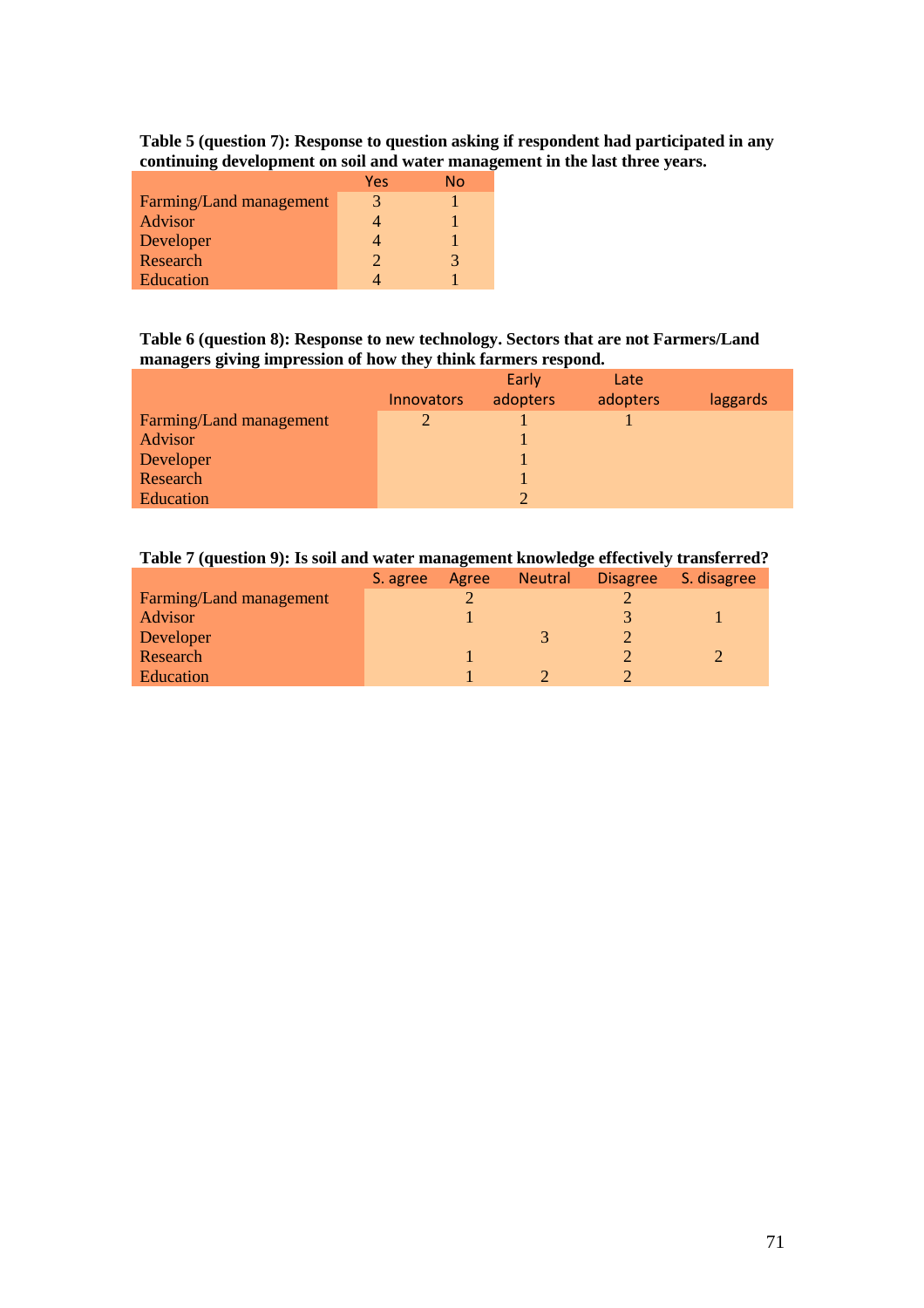## **Knowledge transfer**

|        | --                     | $\frac{1}{2}$                                     |                              |                       |  |   |  |  |
|--------|------------------------|---------------------------------------------------|------------------------------|-----------------------|--|---|--|--|
|        |                        |                                                   | Farmers receive advice from: |                       |  |   |  |  |
|        |                        | Farming/Land Advisor Developer Research Education |                              |                       |  |   |  |  |
|        |                        | management                                        |                              |                       |  |   |  |  |
|        | One to one             |                                                   |                              | $\mathcal{D}_{\cdot}$ |  |   |  |  |
|        | Leaflets               |                                                   |                              |                       |  |   |  |  |
|        | Workshops              |                                                   |                              | 4                     |  | 2 |  |  |
|        | <b>WWW</b>             |                                                   |                              |                       |  |   |  |  |
| Format | Courses                |                                                   |                              |                       |  |   |  |  |
|        | Group discussions      |                                                   |                              |                       |  |   |  |  |
|        | Demonstrations         | $\overline{2}$                                    |                              | 4                     |  |   |  |  |
|        | Meeting/conferences    |                                                   |                              |                       |  |   |  |  |
|        | <b>Research papers</b> |                                                   |                              |                       |  |   |  |  |
|        | Other                  |                                                   |                              |                       |  |   |  |  |

#### **Table 8a (question 10): Do farmers receive knowledge/information on soil and water management formatted in the following ways?**

#### **Table 8b (question 10): Do advisors receive knowledge/information on soil and water management formatted in the following ways?**

|        |                        |                                                   | Advisors receive advice from: |  |
|--------|------------------------|---------------------------------------------------|-------------------------------|--|
|        |                        | Farming/Land Advisor Developer Research Education |                               |  |
|        |                        | management                                        |                               |  |
|        | One to one             |                                                   |                               |  |
|        | Leaflets               |                                                   |                               |  |
|        | Workshops              | $\mathcal{D}$                                     |                               |  |
|        | <b>WWW</b>             |                                                   |                               |  |
|        | Courses                |                                                   |                               |  |
| Format | Group discussions      |                                                   |                               |  |
|        | Demonstrations         | 3                                                 |                               |  |
|        | Meeting/conferences    |                                                   |                               |  |
|        | <b>Research papers</b> |                                                   |                               |  |
|        | Other                  |                                                   |                               |  |

#### **Table 8c (question 10): Do developers receive knowledge/information on soil and water management formatted in the following ways?**

|        |                        | Developers receive advice from: |  |                                      |                |                       |
|--------|------------------------|---------------------------------|--|--------------------------------------|----------------|-----------------------|
|        |                        | Farming/Land                    |  | Advisor Developer Research Education |                |                       |
|        |                        | management                      |  |                                      |                |                       |
|        | One to one             |                                 |  | $\mathcal{D}_{\cdot}$                |                | $\mathcal{D}_{\cdot}$ |
|        | Leaflets               |                                 |  |                                      | $\mathfrak{D}$ |                       |
|        | Workshops              | 2                               |  |                                      |                |                       |
|        | <b>WWW</b>             |                                 |  |                                      | 3              |                       |
|        | Courses                |                                 |  |                                      |                |                       |
| Format | Group discussions      |                                 |  |                                      |                |                       |
|        | <b>Demonstrations</b>  |                                 |  | 2                                    |                |                       |
|        | Meeting/conferences    |                                 |  |                                      | 4              |                       |
|        | <b>Research papers</b> |                                 |  |                                      |                |                       |
|        | Other                  |                                 |  |                                      |                |                       |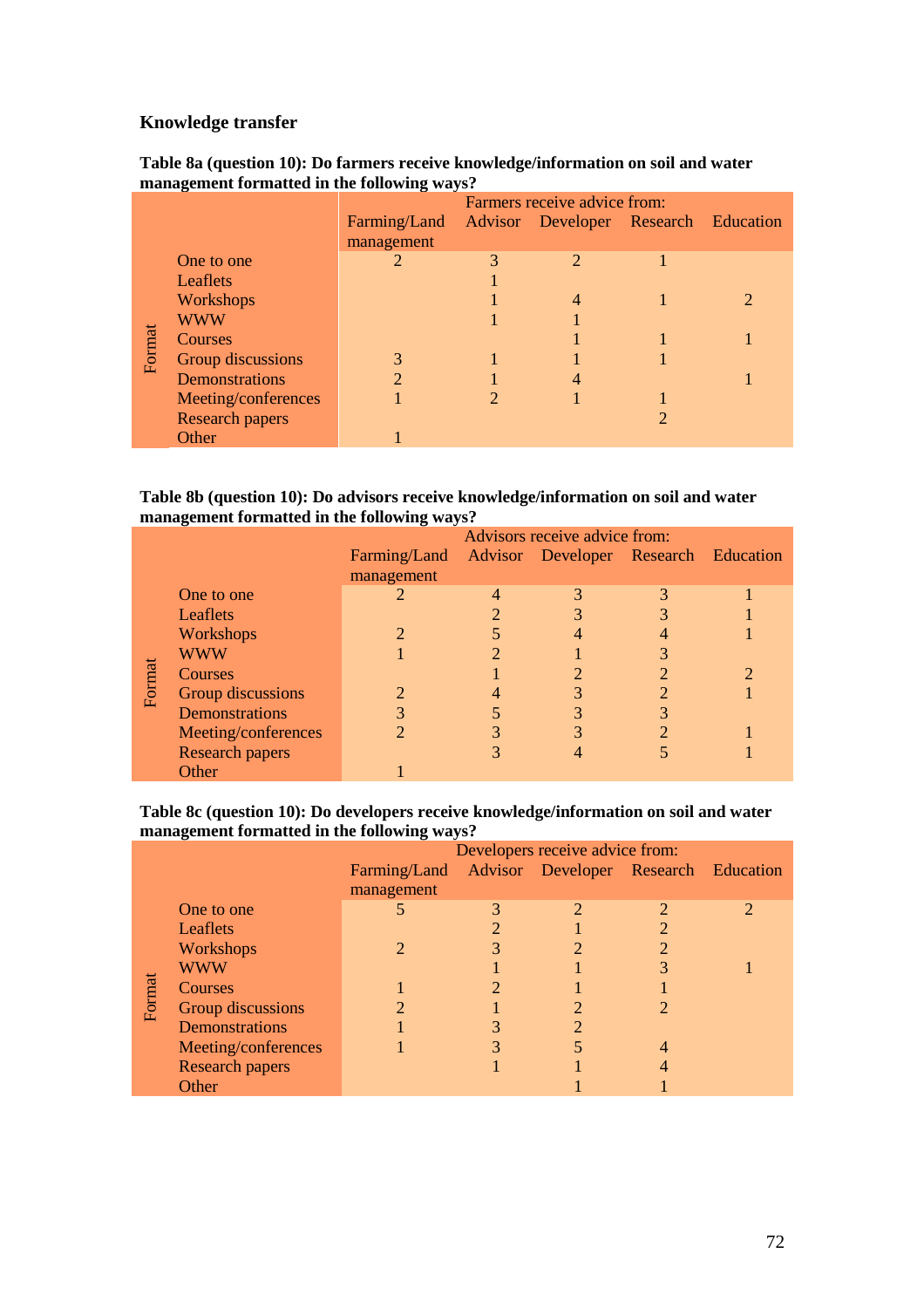|        | 。                      | Researchers receive advice from:                  |  |   |                |  |
|--------|------------------------|---------------------------------------------------|--|---|----------------|--|
|        |                        | Farming/Land Advisor Developer Research Education |  |   |                |  |
|        |                        | management                                        |  |   |                |  |
|        | One to one             |                                                   |  | 3 | $\overline{2}$ |  |
|        | Leaflets               |                                                   |  |   |                |  |
|        | Workshops              |                                                   |  |   |                |  |
|        | <b>WWW</b>             |                                                   |  |   |                |  |
|        | Courses                |                                                   |  |   |                |  |
| Format | Group discussions      |                                                   |  |   |                |  |
|        | Demonstrations         | $\mathcal{D}$                                     |  |   |                |  |
|        | Meeting/conferences    |                                                   |  |   |                |  |
|        | <b>Research papers</b> |                                                   |  |   |                |  |
|        | Other                  |                                                   |  |   |                |  |

#### **Table 8d (question 10): Do researchers receive knowledge/information on soil and water management formatted in the following ways?**

**Table 8e (question 10): Do educationalists receive knowledge/information on soil and water management formatted in the following ways?**

|        |                        |                                                   | <b>Educationalists Receive advice from:</b> |                |   |   |
|--------|------------------------|---------------------------------------------------|---------------------------------------------|----------------|---|---|
|        |                        | Farming/Land Advisor Developer Research Education |                                             |                |   |   |
|        |                        | management                                        |                                             |                |   |   |
|        | One to one             |                                                   |                                             | 3              | 3 | 5 |
|        | Leaflets               |                                                   |                                             | 3              |   |   |
|        | Workshops              | 2                                                 |                                             |                |   | 3 |
|        | <b>WWW</b>             |                                                   |                                             |                |   |   |
|        | Courses                |                                                   |                                             | $\overline{2}$ |   | 2 |
| Format | Group discussions      |                                                   |                                             | $\overline{2}$ |   | າ |
|        | <b>Demonstrations</b>  |                                                   |                                             | ာ              |   |   |
|        | Meeting/conferences    |                                                   |                                             |                |   | 3 |
|        | <b>Research papers</b> |                                                   |                                             |                |   |   |
|        | Other                  |                                                   |                                             |                |   |   |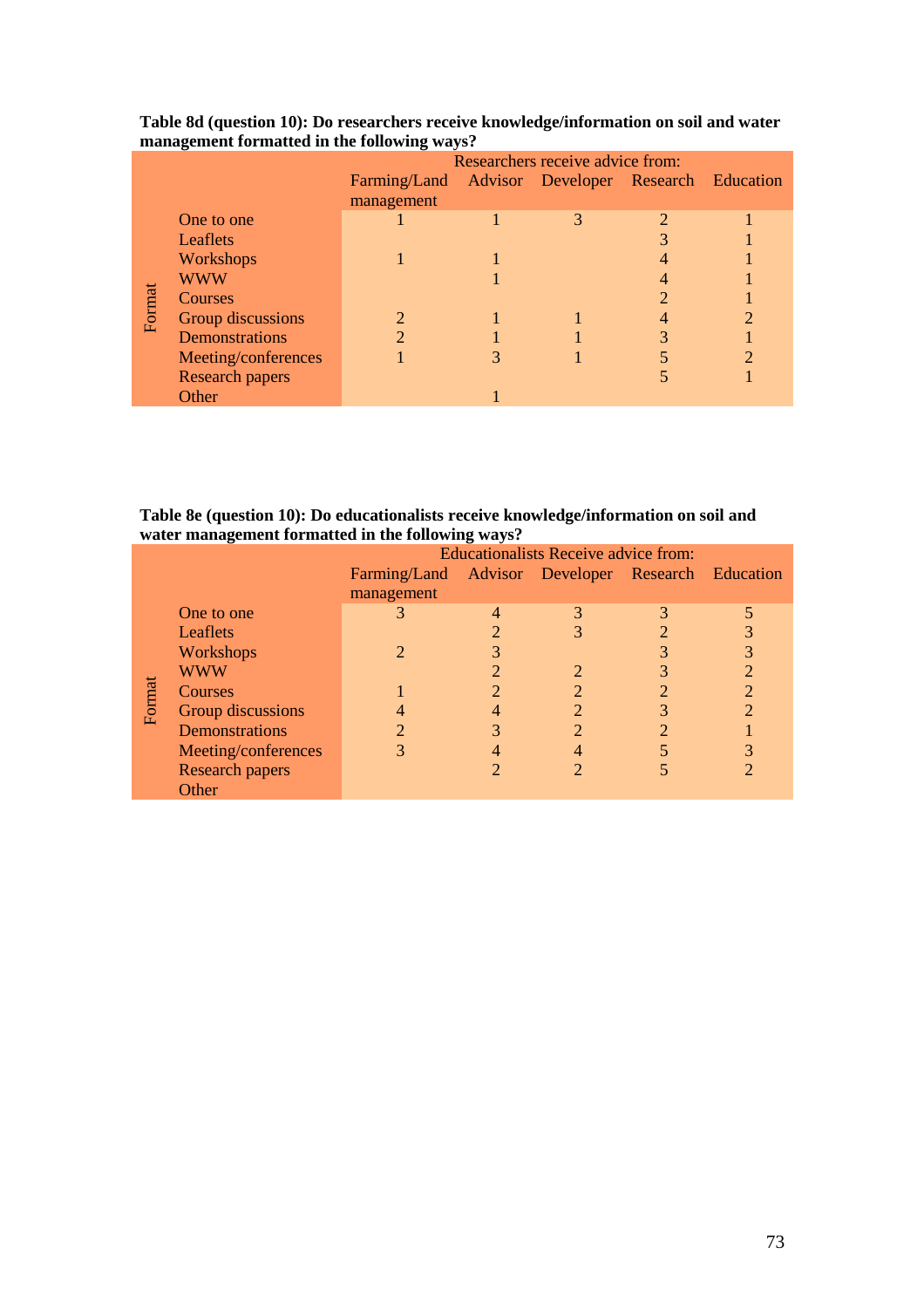|        | o                      | $\overline{\phantom{a}}$<br>Farmers provide advice to: |                |                                      |                |                |  |
|--------|------------------------|--------------------------------------------------------|----------------|--------------------------------------|----------------|----------------|--|
|        |                        | Farming/Land                                           |                | Advisor Developer Research Education |                |                |  |
|        |                        | management                                             |                |                                      |                |                |  |
|        | One to one             | 3                                                      | $\overline{4}$ | $\overline{2}$                       | $\overline{2}$ | $\overline{2}$ |  |
|        | Leaflets               |                                                        |                |                                      |                |                |  |
|        | Workshops              |                                                        |                |                                      |                |                |  |
|        | <b>WWW</b>             |                                                        |                |                                      |                |                |  |
|        | Courses                |                                                        |                |                                      |                |                |  |
| Format | Group discussions      | $\overline{2}$                                         |                |                                      |                |                |  |
|        | <b>Demonstrations</b>  |                                                        |                |                                      |                |                |  |
|        | Meeting/conferences    | 3                                                      |                |                                      |                |                |  |
|        | <b>Research papers</b> |                                                        |                |                                      |                |                |  |
|        | Other                  |                                                        |                |                                      |                |                |  |

### **Table 9a (question 11): Do farmers provide knowledge/information on soil and water management formatted in the following ways?**

#### **Table 9b (question 11): Do advisors provide knowledge/information on soil and water management formatted in the following ways?**

|        |                        | Advisors provide advice to: |  |                                      |  |  |
|--------|------------------------|-----------------------------|--|--------------------------------------|--|--|
|        |                        | Farming/Land                |  | Advisor Developer Research Education |  |  |
|        |                        | management                  |  |                                      |  |  |
|        | One to one             |                             |  | $\overline{2}$                       |  |  |
|        | Leaflets               |                             |  |                                      |  |  |
|        | Workshops              |                             |  |                                      |  |  |
|        | <b>WWW</b>             |                             |  |                                      |  |  |
| Format | Courses                |                             |  |                                      |  |  |
|        | Group discussions      |                             |  |                                      |  |  |
|        | <b>Demonstrations</b>  |                             |  | $\mathcal{D}$                        |  |  |
|        | Meeting/conferences    |                             |  |                                      |  |  |
|        | <b>Research papers</b> |                             |  |                                      |  |  |
|        | Other                  |                             |  |                                      |  |  |

### **Table 9c (question 11): Do developers provide knowledge/information on soil and water management formatted in the following ways?**

|        |                        | Developers provide advice to:                     |                |                       |                |  |  |
|--------|------------------------|---------------------------------------------------|----------------|-----------------------|----------------|--|--|
|        |                        | Farming/Land Advisor Developer Research Education |                |                       |                |  |  |
|        |                        | management                                        |                |                       |                |  |  |
|        | One to one             |                                                   | $\overline{4}$ | 3                     | $\overline{2}$ |  |  |
|        | Leaflets               | $\overline{2}$                                    |                |                       |                |  |  |
|        | Workshops              |                                                   |                |                       |                |  |  |
|        | <b>WWW</b>             | 3                                                 |                |                       |                |  |  |
|        | Courses                | $\overline{2}$                                    |                | 2                     |                |  |  |
| Format | Group discussions      | 2                                                 |                |                       |                |  |  |
|        | Demonstrations         | 3                                                 |                |                       |                |  |  |
|        | Meeting/conferences    | 3                                                 |                | $\mathcal{D}_{\cdot}$ |                |  |  |
|        | <b>Research papers</b> | $\mathfrak{D}$                                    |                |                       |                |  |  |
|        | Other                  | 2                                                 |                |                       |                |  |  |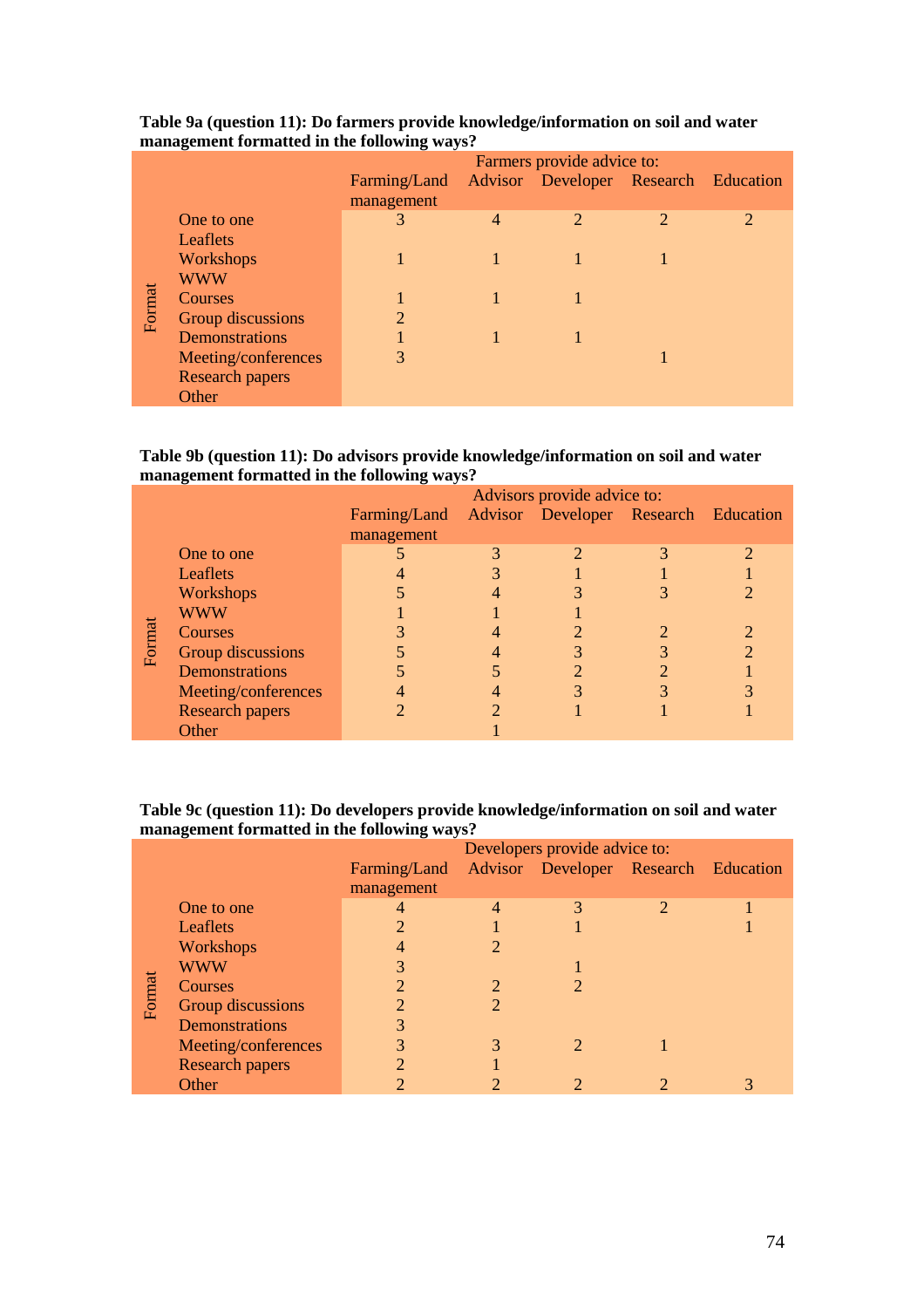|        | - - -                  | $\frac{1}{2}$<br>Researchers provide advice to:   |  |               |  |  |
|--------|------------------------|---------------------------------------------------|--|---------------|--|--|
|        |                        | Farming/Land Advisor Developer Research Education |  |               |  |  |
|        |                        | management                                        |  |               |  |  |
|        | One to one             |                                                   |  | 4             |  |  |
|        | Leaflets               |                                                   |  |               |  |  |
|        | Workshops              |                                                   |  |               |  |  |
|        | <b>WWW</b>             | 2                                                 |  |               |  |  |
|        | Courses                |                                                   |  |               |  |  |
| Format | Group discussions      |                                                   |  |               |  |  |
|        | Demonstrations         |                                                   |  | $\mathcal{P}$ |  |  |
|        | Meeting/conferences    |                                                   |  |               |  |  |
|        | <b>Research papers</b> |                                                   |  |               |  |  |
|        | Other                  |                                                   |  |               |  |  |

#### **Table 9d (question 11): Do researchers provide knowledge/information on soil and water management formatted in the following ways?**

### **Table 9e (question 10): Do educationalists provide knowledge/information on soil and water management formatted in the following ways?**

|        |                        |              | Educationalists provide advice to: |                                      |  |  |  |  |
|--------|------------------------|--------------|------------------------------------|--------------------------------------|--|--|--|--|
|        |                        | Farming/Land |                                    | Advisor Developer Research Education |  |  |  |  |
|        |                        | management   |                                    |                                      |  |  |  |  |
|        | One to one             |              |                                    | 3                                    |  |  |  |  |
|        | <b>Leaflets</b>        |              |                                    |                                      |  |  |  |  |
|        | Workshops              | 3            |                                    |                                      |  |  |  |  |
|        | <b>WWW</b>             |              |                                    |                                      |  |  |  |  |
| Format | <b>Courses</b>         |              |                                    |                                      |  |  |  |  |
|        | Group discussions      |              |                                    |                                      |  |  |  |  |
|        | <b>Demonstrations</b>  |              |                                    |                                      |  |  |  |  |
|        | Meeting/conferences    |              |                                    |                                      |  |  |  |  |
|        | <b>Research papers</b> |              |                                    |                                      |  |  |  |  |
|        | Other                  |              |                                    |                                      |  |  |  |  |

### **Table 10 (question 13): Where does your knowledge/information on soil and water management come from?**

|                     |                            | Farming/Land<br>management | Advisor | Sector<br>Developer | Research | Education      |
|---------------------|----------------------------|----------------------------|---------|---------------------|----------|----------------|
|                     | Farming/Land<br>management |                            |         | 1                   |          |                |
| Source of knowledge | Advisor                    | 1                          |         | 1                   |          |                |
|                     | Developer                  | $\mathbf{1}$               | 2       | 1                   |          | 1              |
|                     | Research                   | $\overline{2}$             | 3       | 2                   | 5        | $\overline{4}$ |
|                     | Education                  |                            |         |                     |          |                |

 $Columns = Sector; rows = where knowledge comes from$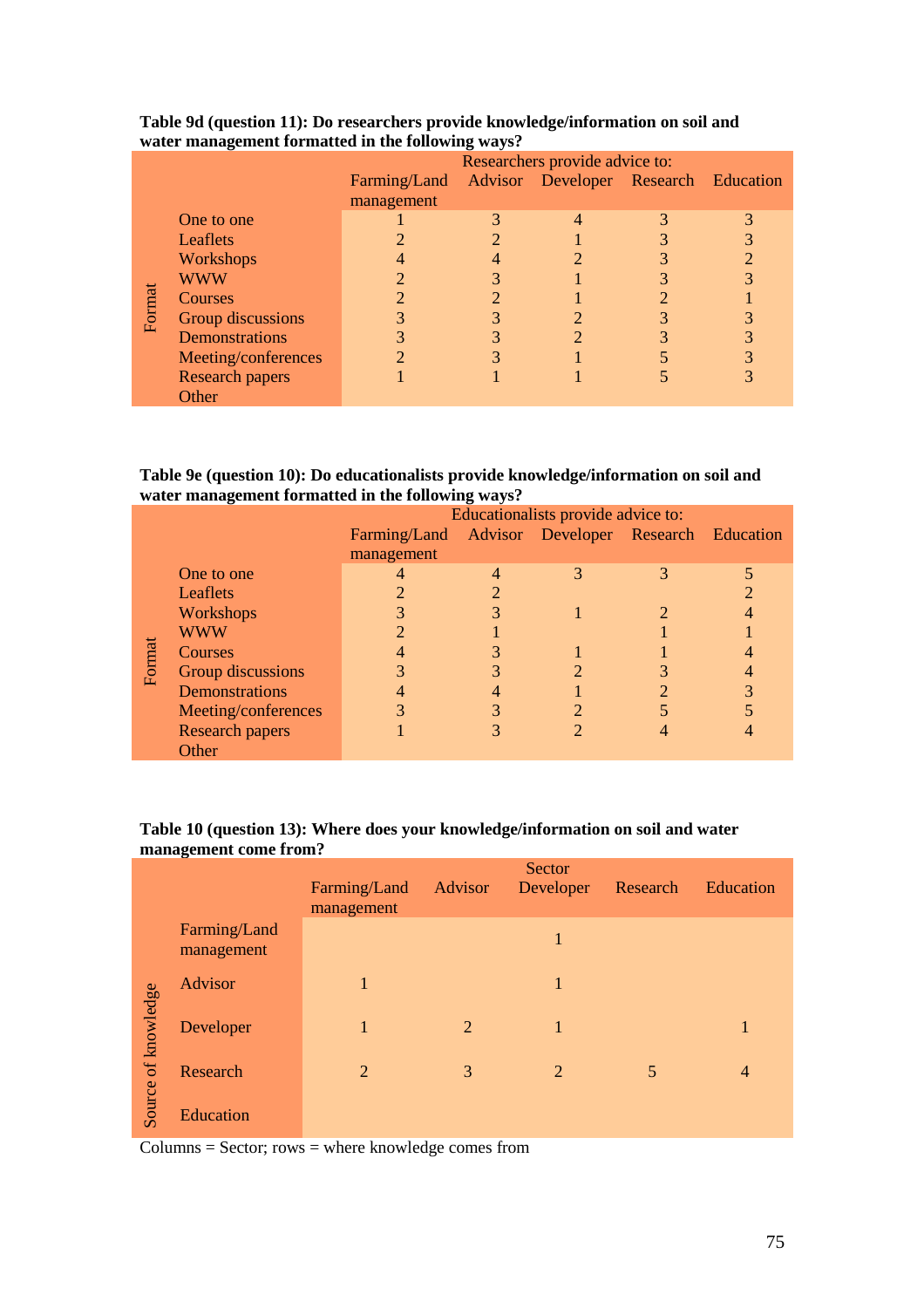|             | Farmer/Land<br>manager | Advisor | Developer | Research | Education |
|-------------|------------------------|---------|-----------|----------|-----------|
| Highly      |                        |         |           |          |           |
| valued      |                        |         |           |          |           |
| Valued      | 3                      | 3       | 3         |          | 3         |
| Neutral     |                        |         |           |          |           |
| Not valued  |                        |         |           |          |           |
| Of no value |                        |         |           |          |           |

#### **Table 11a (question 14): What value do other sectors place on farmers knowledge/information?**

#### **Table 11b (question 14): What value do other sectors place on advisors knowledge/information?**

| ີ           | Farmer/Land<br>manager | <b>Advisor</b> | Developer      | Research | Education |
|-------------|------------------------|----------------|----------------|----------|-----------|
| Highly      | 2                      |                |                |          |           |
| valued      |                        |                |                |          |           |
| Valued      | 3                      | $\overline{4}$ | $\overline{4}$ | 2        |           |
| Neutral     |                        |                |                |          |           |
| Not valued  |                        |                |                |          |           |
| Of no value |                        |                |                |          |           |

**Table 11c (question 14): What value do other sectors place on developers knowledge / information?**

|             | Farmer/Land<br>manager | <b>Advisor</b> | Developer | Research | Education      |
|-------------|------------------------|----------------|-----------|----------|----------------|
| Highly      |                        |                |           |          |                |
| valued      |                        |                |           |          |                |
| Valued      | $\overline{4}$         | 4              | 3         | 4        |                |
| Neutral     |                        |                | 2         |          | $\overline{4}$ |
| Not valued  |                        |                |           |          |                |
| Of no value |                        |                |           |          |                |

**Table 11d (question 14): What value do other sectors place on researchers knowledge / information?**

|             | Farmer/Land<br>manager | Advisor | Developer      | Research              | Education |
|-------------|------------------------|---------|----------------|-----------------------|-----------|
| Highly      |                        | 2       | $\overline{2}$ | $\mathcal{D}_{\cdot}$ |           |
| valued      |                        |         |                |                       |           |
| Valued      | 3                      |         | $\overline{2}$ | 3                     | 3         |
| Neutral     |                        |         |                |                       |           |
| Not valued  |                        |         |                |                       |           |
| Of no value |                        |         |                |                       |           |

### **Table 11e (question 14): What value do other sectors place on education knowledge/information?**

|                | Farmer/Land<br>manager | Advisor | Developer | Research | Education |
|----------------|------------------------|---------|-----------|----------|-----------|
| Highly         | 3                      | 3       |           |          | 2         |
| valued         |                        |         |           |          |           |
| Valued         |                        |         | 3         | 4        | 3         |
| <b>Neutral</b> |                        |         |           |          |           |
| Not valued     |                        |         |           |          |           |
| Of no value    |                        |         |           |          |           |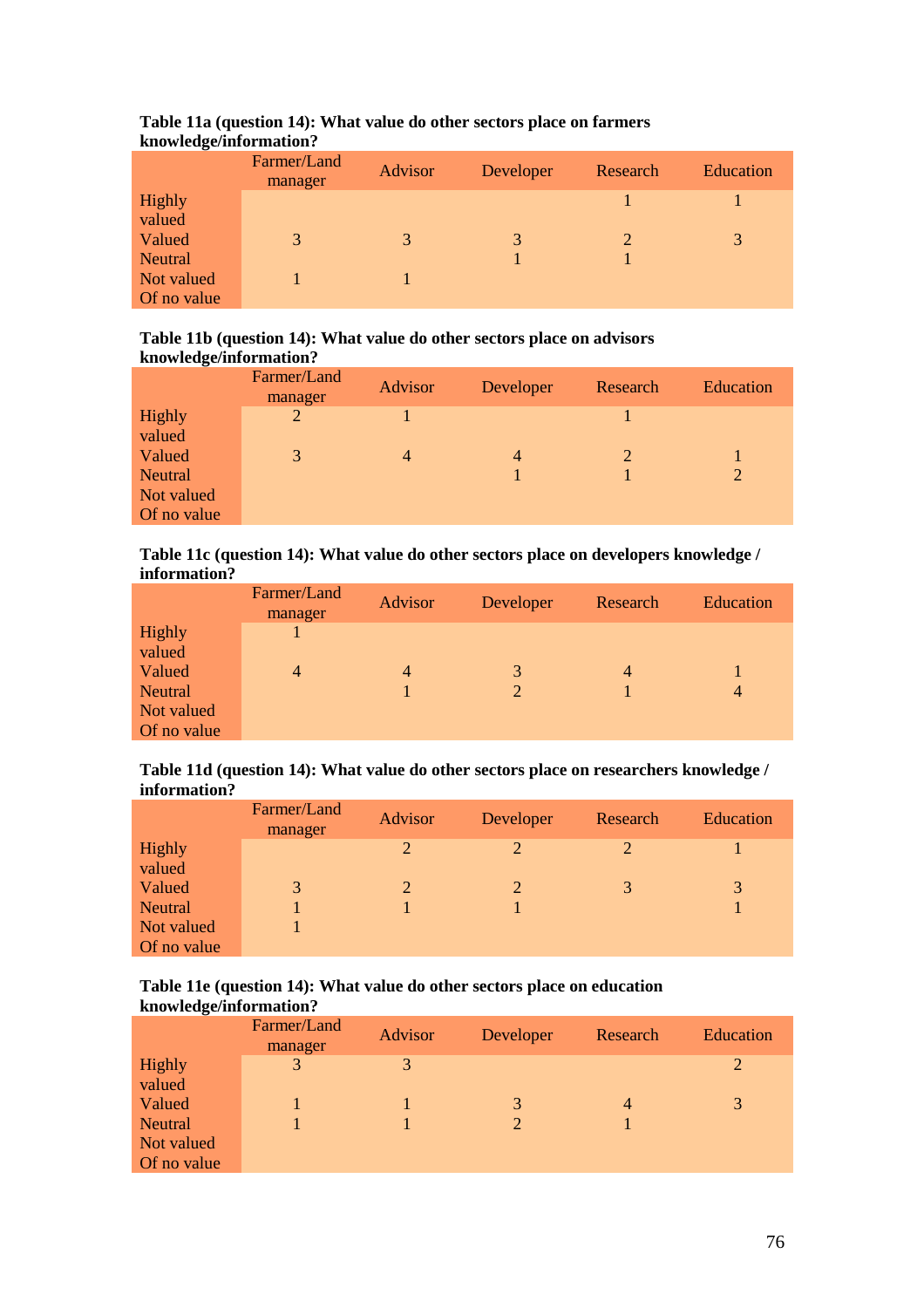|                | Farming/Land<br>management | Advisor | Developer | Research | Education |
|----------------|----------------------------|---------|-----------|----------|-----------|
| Very specific  |                            |         |           |          |           |
| Generic        |                            |         |           |          |           |
| Not applicable |                            |         |           |          |           |

#### **Table 12a (question 15): How relevant is the knowledge/information on soil and water management from other sectors to farmers?**

#### **Table 12b (question 15): How relevant is the knowledge/information on soil and water management from other sectors to advisors?**

|                | Farming/Land<br>management | Advisor | Developer | Research | Education |
|----------------|----------------------------|---------|-----------|----------|-----------|
| Very specific  |                            |         |           |          |           |
| Generic        |                            |         |           |          |           |
| Not applicable |                            |         |           |          |           |

#### **Table 12c (question 15): How relevant is the knowledge/information on soil and water management from other sectors to developers?**

| . .            |              |         |           |          |           |
|----------------|--------------|---------|-----------|----------|-----------|
|                | Farming/Land | Advisor | Developer | Research | Education |
|                | management   |         |           |          |           |
| Very specific  |              |         |           |          |           |
| Generic        |              |         |           |          |           |
| Not applicable |              |         |           |          |           |

### **Table 12d (question 15): How relevant is the knowledge/information on soil and water management from other sectors to researchers?**

|                | Farming/Land<br>management | <b>Advisor</b> | Developer | Research | Education |
|----------------|----------------------------|----------------|-----------|----------|-----------|
| Very specific  |                            |                |           |          |           |
| Generic        |                            |                |           |          | 3         |
| Not applicable |                            |                |           |          |           |

### **Table 12e (question 15): How relevant is the knowledge/information on soil and water management from other sectors to education?**

|                | Farming/Land<br>management | <b>Advisor</b> | Developer | Research | Education |
|----------------|----------------------------|----------------|-----------|----------|-----------|
| Very specific  |                            |                |           |          |           |
| Generic        |                            |                |           |          |           |
| Not applicable |                            |                |           |          |           |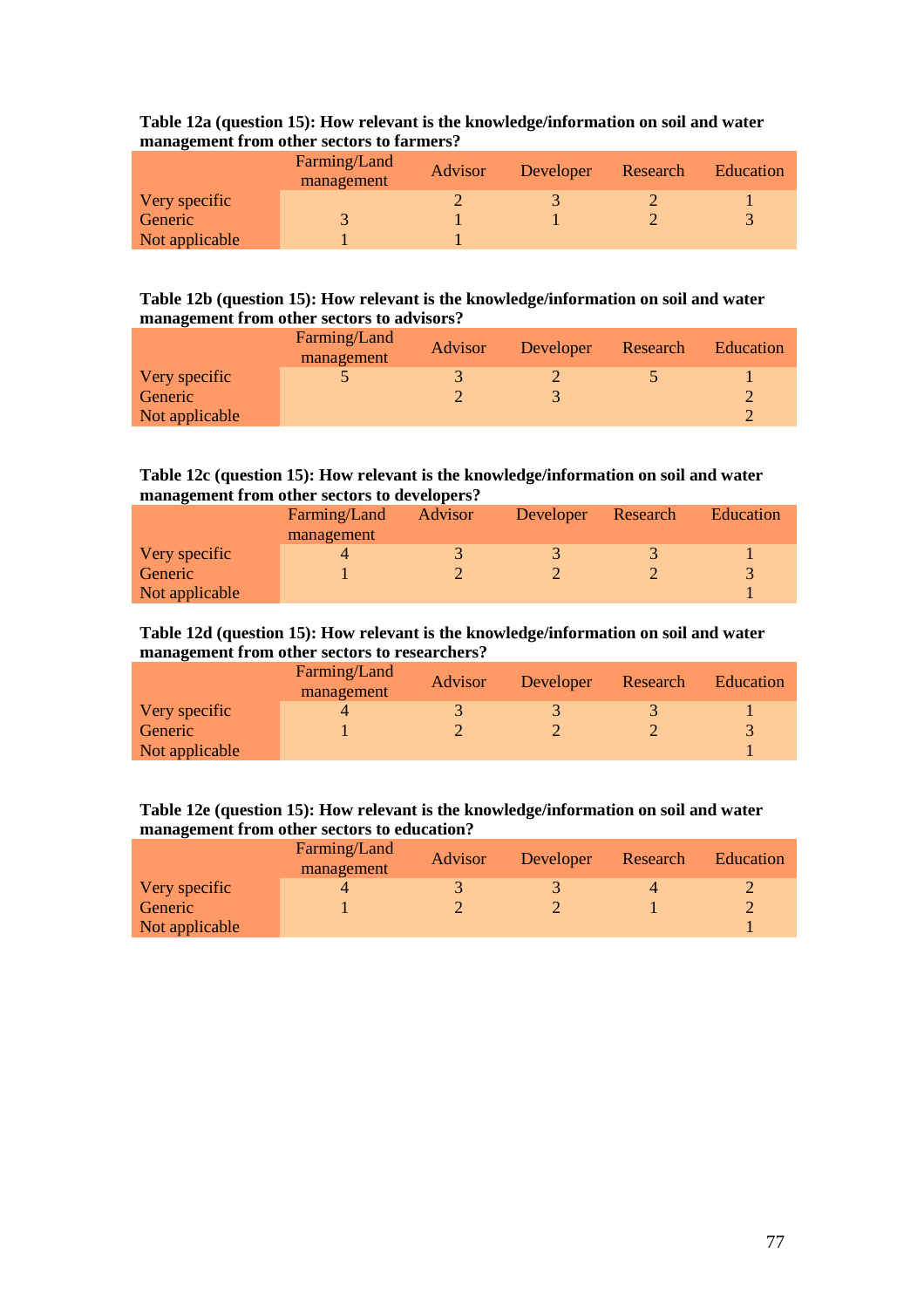|           |  |  |  | Table 13a (question 16): How relevant are the following forms of knowledge to farmers? |
|-----------|--|--|--|----------------------------------------------------------------------------------------|
| $(n = 4)$ |  |  |  |                                                                                        |

|             | V. important | Important | Neutral | <b>Not</b><br>important | Not needed |
|-------------|--------------|-----------|---------|-------------------------|------------|
| Operational |              |           |         |                         |            |
| Strategic   |              |           |         |                         |            |
| Fundamental |              |           |         |                         |            |

#### **Table 13b (question 16): How relevant are the following forms of knowledge to** advisors?  $(n = 5)$

|             | V. important | Important | Neutral | <b>Not</b><br>important | Not needed |
|-------------|--------------|-----------|---------|-------------------------|------------|
| Operational |              |           |         |                         |            |
| Strategic   |              |           |         |                         |            |
| Fundamental |              |           |         |                         |            |

### **Table 13c (question 16): How relevant are the following forms of knowledge to** developers?  $(n = 5)$

|             | V. important | Important | <b>Neutral</b> | <b>Not</b><br>important | Not needed |
|-------------|--------------|-----------|----------------|-------------------------|------------|
| Operational |              |           |                |                         |            |
| Strategic   |              |           |                |                         |            |
| Fundamental |              |           |                |                         |            |

#### **Table 13d (question 16): How relevant are the following forms of knowledge to** researchers?  $(n = 5)$

|             | V. important | Important | Neutral | <b>Not</b><br>important | Not needed |
|-------------|--------------|-----------|---------|-------------------------|------------|
| Operational |              |           |         |                         |            |
| Strategic   | 4            |           |         |                         |            |
| Fundamental | 4            |           |         |                         |            |

## **Table 13e (question 16): How relevant are the following forms of knowledge to** education?  $(n = 5)$

|             | V. important | Important | <b>Neutral</b> | <b>Not</b><br>important | Not needed |
|-------------|--------------|-----------|----------------|-------------------------|------------|
| Operational |              |           |                |                         |            |
| Strategic   |              |           |                |                         |            |
| Fundamental | 4            |           |                |                         |            |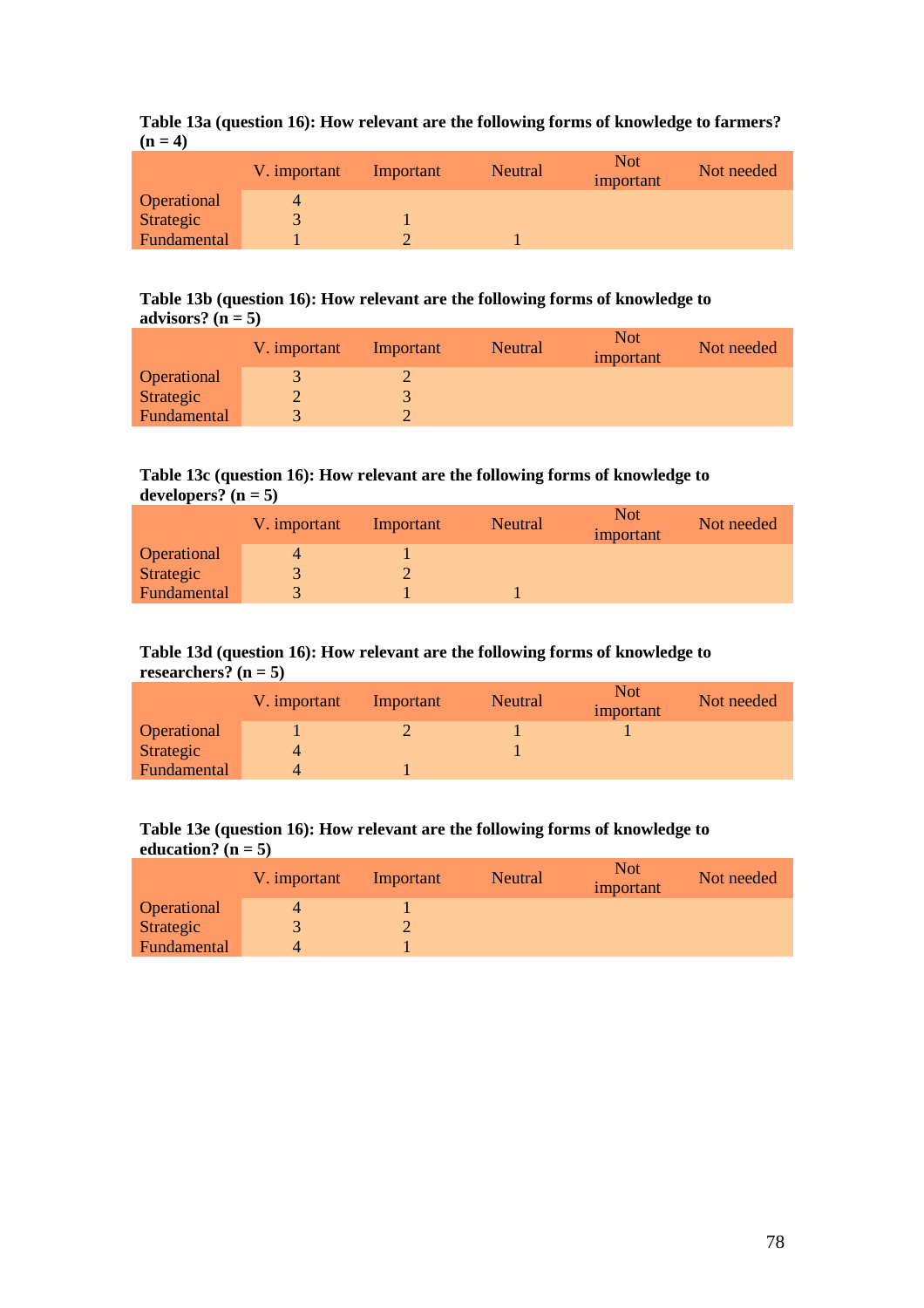# **Knowledge gaps**

# **Table 14 (question 18): are there gaps in the knowledge exchange network?**

|                         | Yes            | Nο |
|-------------------------|----------------|----|
| Farming/Land management |                |    |
| Advisor                 | $\overline{5}$ |    |
| Developer               | $\overline{5}$ |    |
| Research                | $\overline{5}$ |    |
| Education               | 5              |    |

# **Table 15 (question 19): Do you agree that knowledge is easily available to you?**

|                         |  |  | S. agree Agree Neutral Disagree S. disagree |
|-------------------------|--|--|---------------------------------------------|
| Farming/Land management |  |  |                                             |
| Advisor                 |  |  |                                             |
| Developer               |  |  |                                             |
| Research                |  |  |                                             |
| Education               |  |  |                                             |

## **Table 16 (question 20): Barriers to accessing knowledge**

|                            | N <sub>o</sub><br>barriers |                | Time Finance   | Understanding | <b>Mistrust</b> | Format                |
|----------------------------|----------------------------|----------------|----------------|---------------|-----------------|-----------------------|
| Farming/Land<br>management |                            | $\overline{4}$ | 1              | 2             |                 |                       |
| Advisor                    |                            | 5              | $\overline{2}$ | 1             |                 |                       |
| Developer                  |                            | 3              | 3              | 2             |                 | $\mathcal{D}_{\cdot}$ |
| Research                   | 1                          | $\overline{4}$ | 1              |               |                 |                       |
| Education                  |                            | 5              | 1              |               |                 | $\mathcal{D}_{\cdot}$ |

Table lists all responses from each sector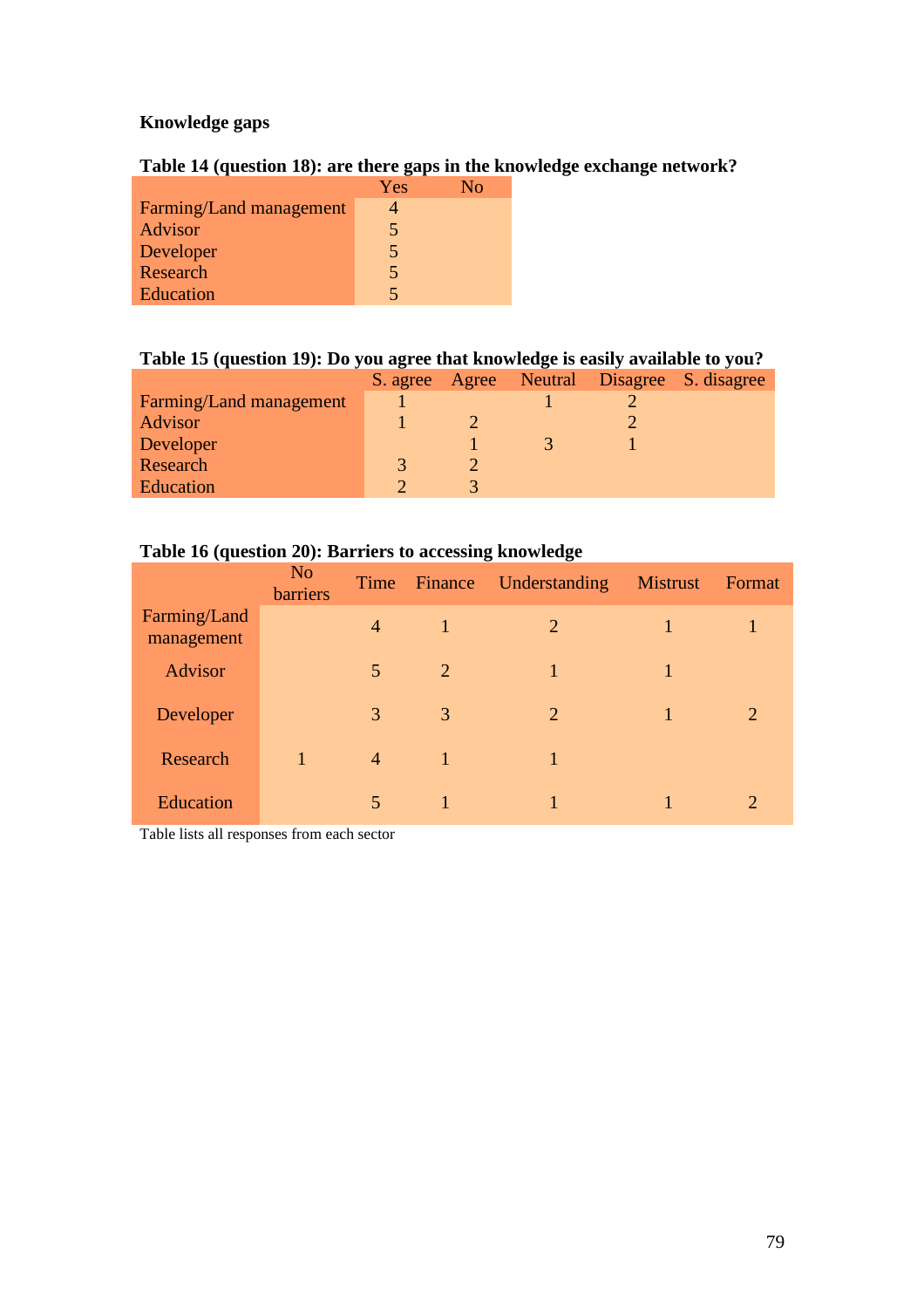| . .                        | N <sub>o</sub><br>barriers | Time           | Finance        | ັ<br>Understanding | <b>Mistrust</b> | Format                      |
|----------------------------|----------------------------|----------------|----------------|--------------------|-----------------|-----------------------------|
| Farming/Land<br>management | 1                          |                |                |                    | 1               |                             |
| Advisor                    |                            | 5              | $\overline{5}$ |                    | 3               | 1                           |
| Developer                  |                            | 3              | 3              | 3                  | 2               |                             |
| Research                   |                            | $\overline{4}$ | 3              | 3                  |                 |                             |
| <b>Education</b>           |                            | 5              | $\overline{4}$ | $\mathcal{D}$      |                 | $\mathcal{D}_{\mathcal{A}}$ |

# **Table 17 (question 21): Barriers to providing information to others**

Table lists all responses from each sector

# **Education**

| Table 18 (question 26): Is there a clearly defined educational pathway for  |  |
|-----------------------------------------------------------------------------|--|
| someone to enter into, and progress through to, the position that you hold? |  |

|                         | S. agree |  |              | Agree Neutral Disagree S. disagree |
|-------------------------|----------|--|--------------|------------------------------------|
| Farming/Land management |          |  |              |                                    |
| Advisor                 |          |  |              |                                    |
| Developer               |          |  |              |                                    |
| Research                |          |  | $\mathbf{R}$ |                                    |
| Education               |          |  |              |                                    |

# **Table 19 (question 27): How important is a clearly defined educational pathway to your sector?**

|                            | V.<br>important | Important | <b>Neutral</b> | <b>Not</b><br>important | Not needed |
|----------------------------|-----------------|-----------|----------------|-------------------------|------------|
| Farming/Land<br>management | 3               |           | 1              |                         |            |
| Advisor                    | 3               | 2         |                |                         |            |
| Developer                  | $\mathbf{1}$    | 3         |                | 1                       |            |
| Research                   | $\overline{4}$  |           |                |                         |            |
| Education                  | 2               | 3         |                |                         |            |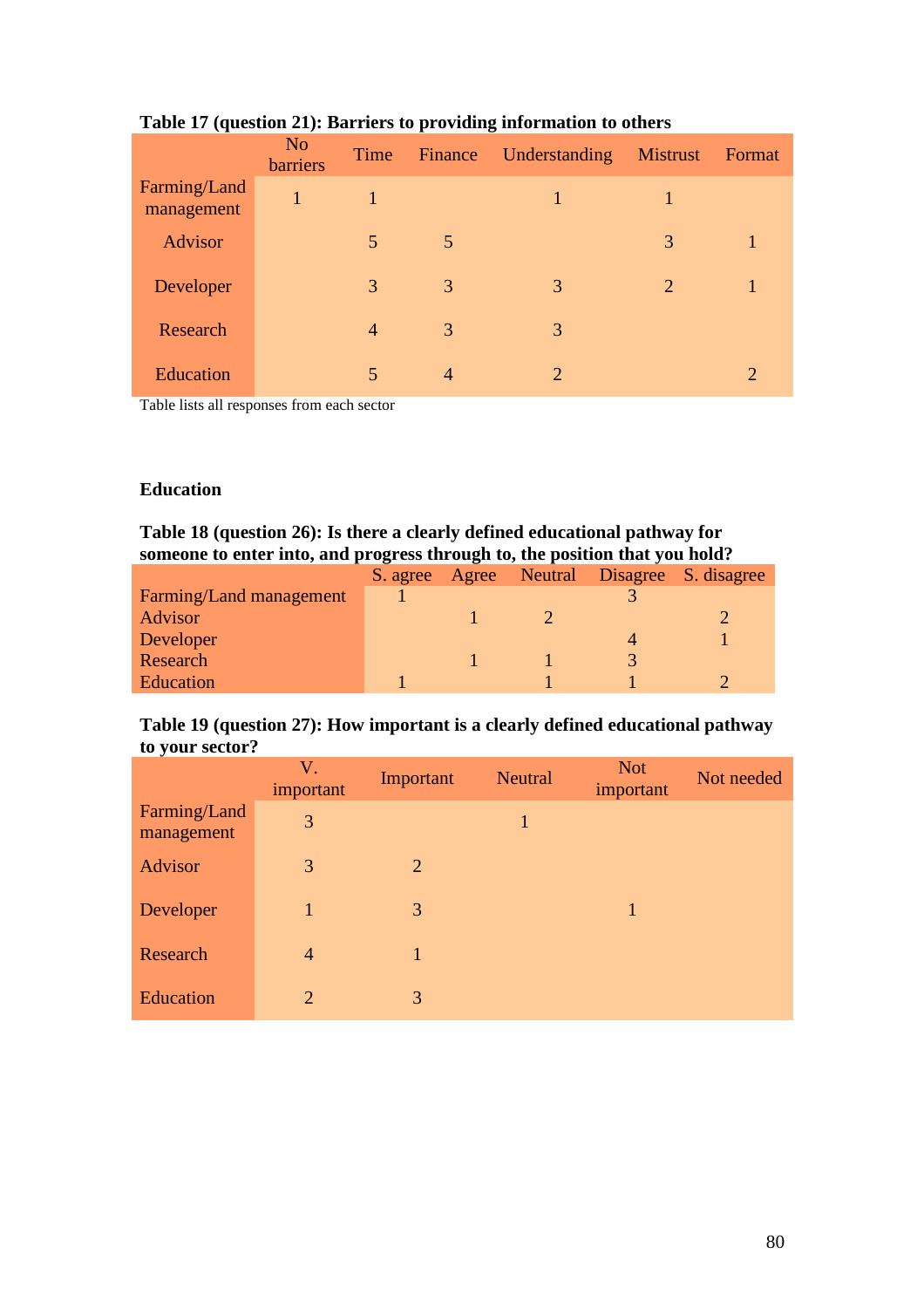# **APPENDIX D**

# **Soils and Water Management related courses in UK**

| <b>Initiative</b>             | <b>Web address</b>                                        | $Ed/Aw^*$ | <b>Content Description/Course Title</b>   | <b>Classification</b> |
|-------------------------------|-----------------------------------------------------------|-----------|-------------------------------------------|-----------------------|
| <b>ACS Distance Education</b> | http://www.acsedu.co.uk/Courses/General-                  | Ed        | Soil Management - horticulture.           | Commercial            |
|                               | Horticulture/SOIL-MANAGEMENT-                             |           | Correspondence course accredited by       |                       |
|                               | HORTICULTURE-BHT105-92.aspx                               |           | <b>IARC</b>                               |                       |
| <b>ACS Distance Education</b> | http://www.acsedu.co.uk/courses/product.aspx?id=236       | Ed        | Soil Management - Agriculture             | Commercial            |
| Bryan Madge                   | http://www.bryanmadge.co.uk/courses/course-               | Ed        | <b>Interpreting Soil Test Results for</b> | Commercial            |
| Associates, training          | details.php?id=288                                        |           | engineers and construction                |                       |
|                               |                                                           |           | professionals                             |                       |
| NFU for Farmers and           | http://www.nfu.org.uk                                     | Ed/Aw     | Environment Agency are running            | Commercial            |
| Growers in England and        |                                                           |           | courses on soil, nutrient and track       |                       |
| Wales                         |                                                           |           | management across England and             |                       |
|                               |                                                           |           | Wales for farmers.                        |                       |
| Thomas Telford Training       | http://www.tttrain.co.uk/courses/CourseDetails.aspx?Co    | Ed        | Two day course on Slope Stability         | Commercial            |
|                               | $urseID = 443-tt$                                         |           | Problems for civil and geotechnical       |                       |
|                               |                                                           |           | engineers.                                |                       |
|                               | http://www.tttrain.co.uk/courses/CourseDetails.aspx?Co    |           | Two day course on Earthworks -            |                       |
|                               | $urseID = 720-T$                                          |           | theory and practice                       |                       |
|                               | http://www.tttrain.co.uk/courses/CourseDetails.aspx?Co    |           | One day Introduction to Contaminated      |                       |
|                               | $urseID = 68 - tt$                                        |           | Land                                      |                       |
| Van Walt                      | http://www.vanwalt.com/training-auger-groundwater-        | Ed/Aw     | Three day course - Environmental          | Commercial            |
|                               | environmental.htm                                         |           | training: practical fieldwork theory and  |                       |
|                               |                                                           |           | techniques                                |                       |
| Askham Bryan College          | http://www.askham-bryan.ac.uk/index.asp                   | Ed        | ANC, BTEC, National                       | Education             |
|                               |                                                           |           | Diploma/Certificate, Foundation           |                       |
|                               |                                                           |           | Degrees, BSc. Variety of soil-related     |                       |
|                               |                                                           |           | courses inc. Land management,             |                       |
|                               |                                                           |           | landscape construction, horticulture,     |                       |
|                               |                                                           |           | sports surface and greenkeeping           |                       |
| <b>Bishop Burton College</b>  | http://www.bishopburton.ac.uk/sitefiles/agriculture/agric | Ed/Aw     | BTEC, Foundation Degrees, BSc, MA         | Education             |
|                               | ulture.html                                               |           | various soil-related subjects -           |                       |
|                               |                                                           |           | agriculture, horticulture, land-based     |                       |
|                               |                                                           |           | engineering                               |                       |
| <b>Cardiff University</b>     | http://www.earth.cardiff.ac.uk                            | Ed        | School of Earth and Ocean Sciences.       | Education             |
|                               |                                                           |           | BSc Environmental Geoscience, MSc         |                       |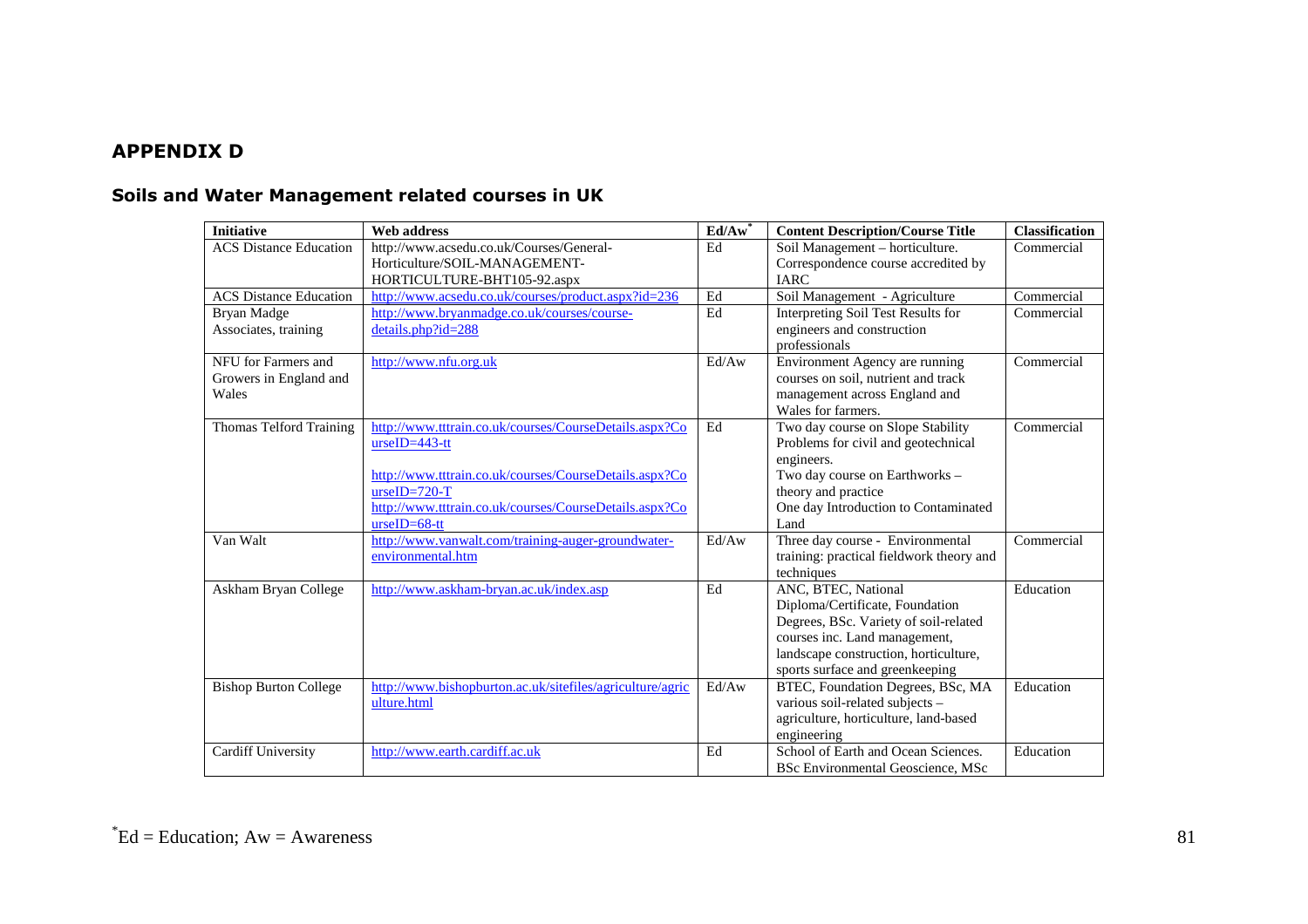| <b>Initiative</b>       | <b>Web address</b>                                  | $Ed/Aw^*$           | <b>Content Description/Course Title</b>    | <b>Classification</b> |
|-------------------------|-----------------------------------------------------|---------------------|--------------------------------------------|-----------------------|
|                         |                                                     |                     | and MESci Applied Environmental            |                       |
|                         |                                                     |                     | Geology                                    |                       |
| College of Agriculture, | http://www.greenmount.ac.uk/studying at greenmount/ | $\operatorname{Ed}$ | BSc, HNC, HND Agricultural                 | Education             |
| Food and Rural          | courses/                                            |                     | subjects. Agricultural Technology,         |                       |
| Enterprise              |                                                     |                     | Rural Skills etc.                          |                       |
|                         |                                                     |                     | 1/2 day introduction to Nutrient           |                       |
|                         |                                                     |                     | <b>Management Planning</b>                 |                       |
| Cranfield University    | http://www.cranfielda.c.uk                          | Ed                  | MSc/PG Dip Land Management,                | Education             |
|                         |                                                     |                     | MSC/PGD Dip Water Management,              |                       |
|                         |                                                     |                     | MRes Sport surface technology              |                       |
|                         |                                                     |                     | PhD Land and water management              |                       |
| Guildford College,      | http://www.guildford.ac.uk/College/MerristWood/Welc | Ed/Aw               | Land-based programmes including            | Education             |
| Merrist Wood Campus     | ome.aspx                                            |                     | horticulture, landscaping, garden          |                       |
|                         |                                                     |                     | design, countryside, sports turf, and      |                       |
|                         |                                                     |                     | arboriculture                              |                       |
| <b>Hadlow College</b>   | http://www.hadlow.ac.uk/                            | Ed                  | BScs and Diplomas in Agricultural and      | Education             |
|                         |                                                     |                     | Sustainability, Countryside                |                       |
|                         |                                                     |                     | Management, Horticulture, landscape        |                       |
|                         |                                                     |                     | and design.                                |                       |
| Harpur Adams            | http://www.harper-adams.ac.uk/                      | Ed/Aw               | <b>BASIS</b> Certificate in Soil and Water | Education             |
|                         |                                                     |                     | Management, for agricultural               |                       |
|                         |                                                     |                     | professionals.                             |                       |
|                         |                                                     |                     | <b>BSc</b> Agriculture                     |                       |
|                         |                                                     |                     | BSc countryside & environment              |                       |
| <b>Hartpury College</b> | http://www.hartpury.ac.uk/                          | Ed                  | First Diploma, National Award,             | Education             |
|                         |                                                     |                     | National Certificate. Variety of land-     |                       |
|                         |                                                     |                     | based courses - Agriculture,               |                       |
|                         |                                                     |                     | Countryside Management, Farm               |                       |
|                         |                                                     |                     | Mechanisation etc.                         |                       |
| Heriot-Watt University  | http://www.hw.ac.uk                                 | Ed                  | <b>MSc PG Dip Water Resources</b>          | Education             |
|                         |                                                     |                     | <b>Catchment Management</b>                |                       |
| Imperial College,       | http://www3.imperial.ac.uk/geotechnics/courses      | Ed                  | MSC Soil mechanics. Short courses          | Education             |
| London, Dept of Civil   |                                                     |                     | including: Earthworks and                  |                       |
| and Environmental       |                                                     |                     | Embankments, The Importance of Soil        |                       |
| Engineering             |                                                     |                     | Suction, Advanced Soil                     |                       |
|                         |                                                     |                     | Characterisation                           |                       |
| Myerscough College      | http://www.myerscough.ac.uk/Pages/Higher_Education/ | $\operatorname{Ed}$ | BSC Agriculture. First Diploma,            | Education             |
|                         | <b>Higher-Education-Subjects</b>                    |                     | National Diploma, NVQ, National            |                       |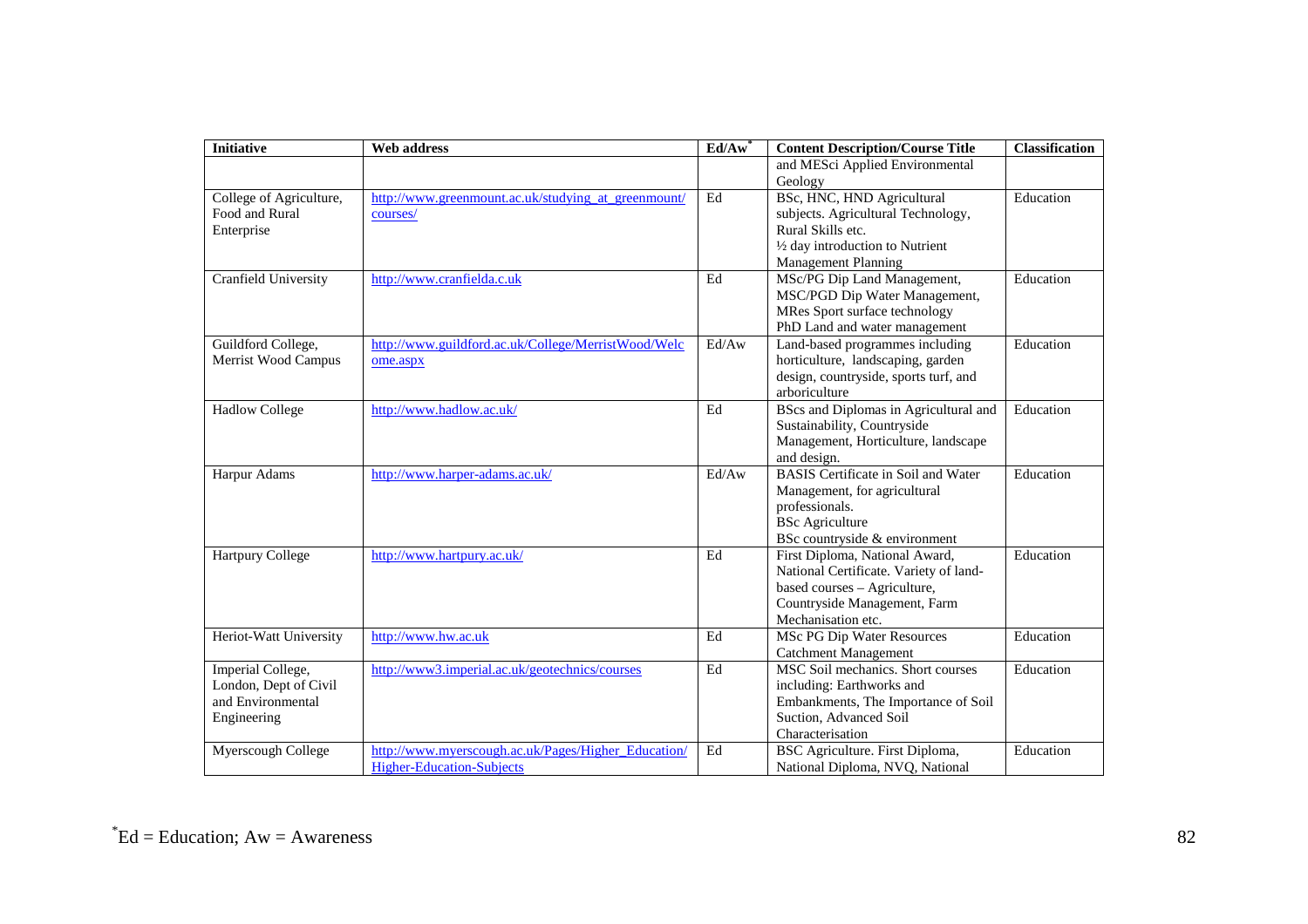| <b>Initiative</b>        | Web address                                            | $Ed/Aw^*$ | <b>Content Description/Course Title</b>  | <b>Classification</b> |
|--------------------------|--------------------------------------------------------|-----------|------------------------------------------|-----------------------|
|                          |                                                        |           | Award in subjects including              |                       |
|                          |                                                        |           | Agriculture, Woodland Management,        |                       |
|                          |                                                        |           | Countryside, Sportsturf                  |                       |
| Oatridge College         | http://www.oatridge.ac.uk/                             | Ed        | Higher National Diploma (HND),           | Education             |
|                          |                                                        |           | Higher National Certificate (HNC),       |                       |
|                          |                                                        |           | Certificate Courses, Scottish            |                       |
|                          |                                                        |           | Vocational Qualification,                |                       |
|                          |                                                        |           | Certificates of Competence in subjects   |                       |
|                          |                                                        |           | including Agriculture, Countryside       |                       |
|                          |                                                        |           | Management, Greenkeeping,                |                       |
|                          |                                                        |           | Horticulture and Landscaping.            |                       |
| Queens University        | http://www.qub.ac.uk/                                  | Ed        | Institute of Agri-Food and Landuse.      | Education             |
|                          |                                                        |           | BSc Landuse and environmental            |                       |
|                          |                                                        |           | management, BSc Agricultural             |                       |
|                          |                                                        |           | technology, Foundation Degrees in        |                       |
|                          |                                                        |           | <b>Rural Sustainability and in Land</b>  |                       |
|                          |                                                        |           | <b>Environmental Sustainability.</b>     |                       |
|                          |                                                        |           | MSc/PG Dip Water Resources               |                       |
|                          |                                                        |           | Management                               |                       |
| Reaseheath College       | http://www.reaseheath.ac.uk/dotnetnuke/Home/AllCour    | Ed        | Foundation/HND/HNC Agriculture,          | Education             |
|                          | ses/tabid/56/Default.aspx                              |           | Countryside and Horticulture related     |                       |
|                          |                                                        |           | courses                                  |                       |
| Royal Agricultural       | http://www.royagcol.ac.uk/                             | Ed        | BSc Agriculture, Foundation degrees,     | Education             |
| College, Cirencester, UK |                                                        |           | MSc and PhD study available -            |                       |
|                          |                                                        |           | pathways for postgraduate study          |                       |
|                          |                                                        |           | include Natural Resource Management      |                       |
| Scottish Agricultural    | http://www.sac.ac.uk/learning/coursefinder/undergradua | Ed        | BSc Agriculture, HND/HNC/Diploma         | Education             |
| College (SAC)            | te/agric/hndagric                                      |           | Agriculture, MSc/PG Dip Organic          |                       |
|                          |                                                        |           | Farming, Environmental Protection        |                       |
|                          |                                                        |           | and Management, Countryside              |                       |
|                          |                                                        |           | Management                               |                       |
| Sparsholt College        | http://www.sparsholt.ac.uk/                            | Ed/Aw     | Full and part-time courses in            | Education             |
|                          |                                                        |           | Agriculture and rural land               |                       |
|                          |                                                        |           | management, Woodland management,         |                       |
|                          |                                                        |           | Countryside management, Horticulture     |                       |
| The University of        | http://www.gre.ac.uk/courses/ug/agr                    | Ed        | <b>BSc Hons/HND International</b>        | Education             |
| Greenwich                |                                                        |           | <b>Agriculture, BSc Sustainable Land</b> |                       |
|                          |                                                        |           | Management, BSc Environmental            |                       |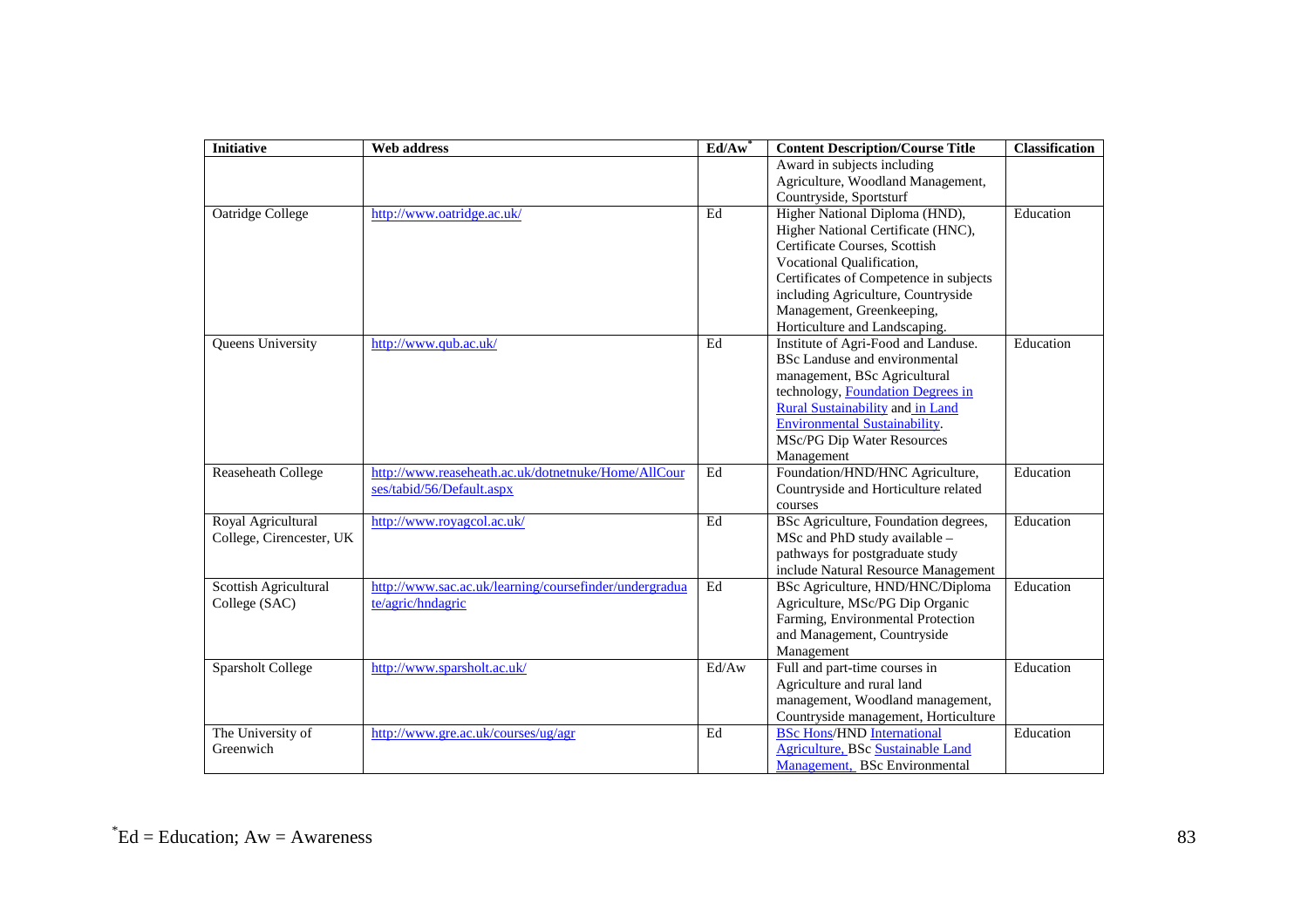| <b>Initiative</b>         | <b>Web address</b>                                     | $Ed/Aw^*$           | <b>Content Description/Course Title</b>  | <b>Classification</b> |
|---------------------------|--------------------------------------------------------|---------------------|------------------------------------------|-----------------------|
|                           |                                                        |                     | Science, BSc Horticulture,               |                       |
|                           |                                                        |                     | PGDip/MSc/MSc by Research Natural        |                       |
|                           |                                                        |                     | Resources,                               |                       |
| The University of         | http://www.nottingham.ac.uk/ugstudy/course.php?code=   | Ed                  | <b>BSc</b> Agriculture                   | Education             |
| Nottingham                | 000218                                                 |                     |                                          |                       |
| <b>University College</b> | http://www.civeng.ucl.ac.uk/teaching/index.asp         | Ed                  | Soil Mechanics-related courses. Civil    | Education             |
| London                    |                                                        |                     | and Environmental Engineering            |                       |
| University of Aberdeen,   | http://www.abdn.ac.uk/                                 | Ed                  | Soil Science courses at degree level 2.  | Education             |
| Soil Science              |                                                        |                     | MSc/PG Dip Soil Science.                 |                       |
|                           |                                                        |                     | PhD/MPhil/MRes Soil Microbes and         |                       |
|                           |                                                        |                     | the Environment                          |                       |
| University of Bradford    | http://www.bradford.ac.uk/archenvi/courses/ugges.php   | Ed                  | <b>BSc Environmental Science, BSc</b>    | Education             |
|                           |                                                        |                     | Geography & Environmental                |                       |
|                           |                                                        |                     | Management                               |                       |
| University of Bristol     | http://www.bristol.ac.uk                               | Ed                  | PhD/MRes Civil engineering - soil        | Education             |
|                           |                                                        |                     | mechanics, water management              |                       |
| University of Central     | http://www.uclan.ac.uk/information/courses/index.php?  | $\operatorname{Ed}$ | PhD/MSc/MPhil/BSc Environmental          | Education             |
| Lancashire                | discipline=Geography&level=All&study_mode=All          |                     | Management                               |                       |
| University of Durham      | http://www.dur.ac.uk/earth.sciences/undergrad/         | $\operatorname{Ed}$ | <b>BSc</b> Earth Sciences                | Education             |
| University of Edinburgh   | http://www.ed.ac.uk/studying/undergraduate/finder/subj | Ed                  | <b>BSc Earth Sciences</b>                | Education             |
|                           | $ect.php?id=0,7$                                       |                     | MSc Integrated Resource Management       |                       |
|                           |                                                        |                     | <b>MRes Environmental Sustainability</b> |                       |
| University of Exeter,     | http://www.exeter.ac.uk/undergraduate/degrees/environ  | Ed                  | BSc Environment and sustainability.      | Education             |
| Dept of Biological        | ment/                                                  |                     | MSc/PG Dip Applied Geotechnics,          |                       |
| Sciences                  |                                                        |                     | MSc/PG Dip Surveying & Land,             |                       |
|                           |                                                        |                     | <b>Environmental Management</b>          |                       |
| University of Glasgow     | http://www.gla.ac.uk/                                  | Ed                  | <b>BSc Earth Science</b>                 | Education             |
|                           |                                                        |                     | <b>BSc Environmental Stewardship</b>     |                       |
|                           |                                                        |                     | <b>MSc Environmental Science</b>         |                       |
|                           |                                                        |                     | Soil Mechanics 10 credit course. MSc     |                       |
|                           |                                                        |                     | Geotechnical Engineering.                |                       |
|                           |                                                        |                     | MSc Global Water Sustainability,         |                       |
|                           |                                                        |                     | PhD/Mres Civil engineering               |                       |
| University of             | http://www.herts.ac.uk                                 | Ed                  | MSc/PG DipWater and Environmental        | Education             |
| Hertfordshire             |                                                        |                     | Management                               |                       |
| University of Newcastle   | http://www.ncl.ac.uk/                                  | Ed                  | Various soil and water related PhDs,     | Education             |
| upon Tyne                 |                                                        |                     | Mphil, MSc, Mres, BSc in school of       |                       |
|                           |                                                        |                     | Agriculture, Food and Rural              |                       |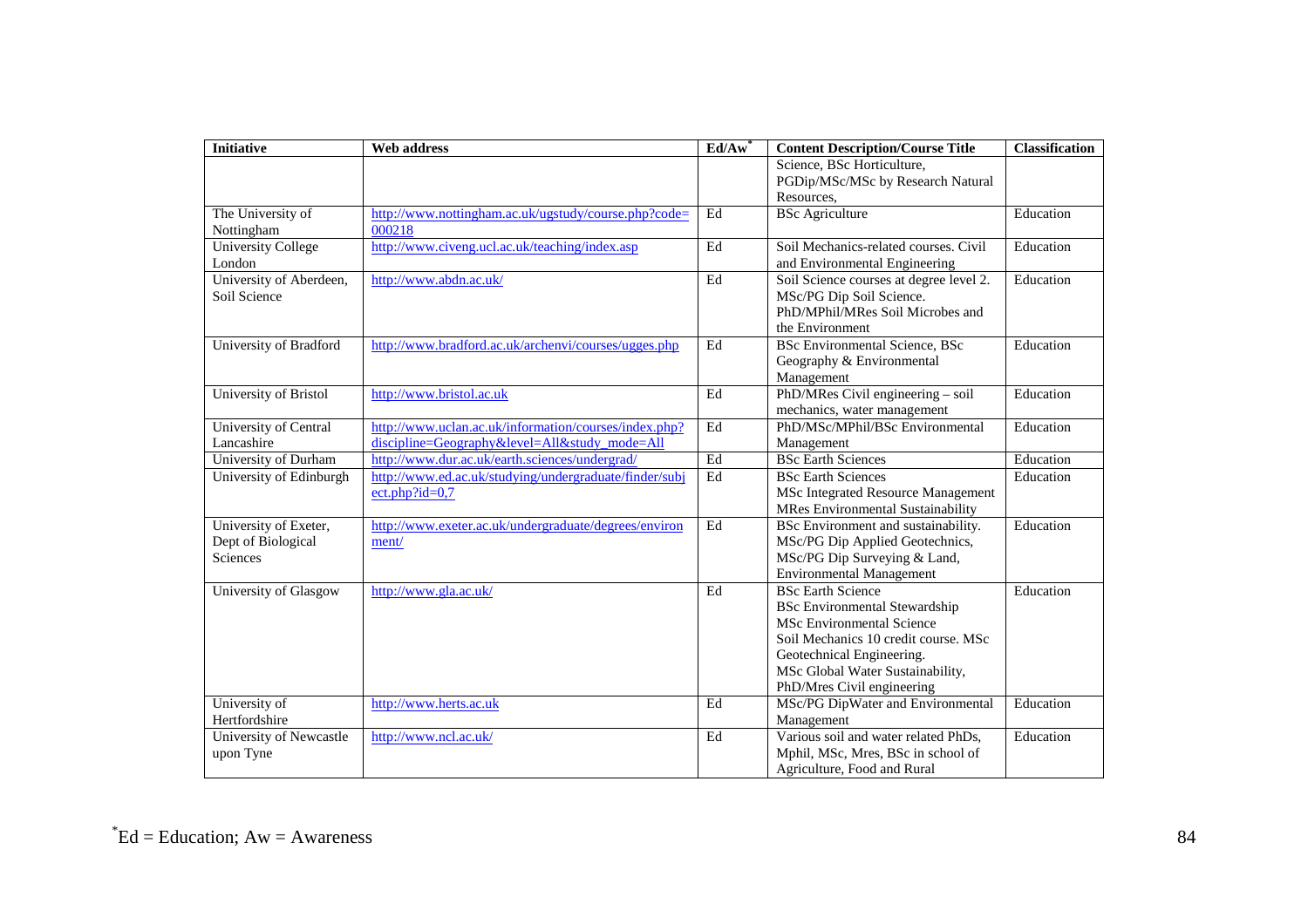| <b>Initiative</b>      | Web address                           | $Ed/Aw^*$ | <b>Content Description/Course Title</b>                                   | <b>Classification</b> |
|------------------------|---------------------------------------|-----------|---------------------------------------------------------------------------|-----------------------|
|                        |                                       |           | Development e.g. MSc Agriculture and<br><b>Environmental Science, MSc</b> |                       |
|                        |                                       |           | Environmental Resource Assessment,                                        |                       |
|                        |                                       |           | BSc Agriculture, BSc Environmental                                        |                       |
|                        |                                       |           | <b>Studies</b>                                                            |                       |
| University of Plymouth | http://www.plymouth.ac.uk/            | Ed        | BSc Agriculture, BSc Horticulture,                                        | Education             |
|                        |                                       |           | <b>BSc</b> Environmental Science,                                         |                       |
|                        |                                       |           | <b>MSc/MRes Earth Science</b>                                             |                       |
| University of Reading  | http://www.reading.ac.uk/soilscience/ | Ed        | Department of Soil Science. PhDs,                                         | Education             |
|                        |                                       |           | MSc Soils and Environmental                                               |                       |
|                        |                                       |           | Pollution, MSc Environmental<br>management, BSc Environmental             |                       |
|                        |                                       |           | Science.                                                                  |                       |
| University of          | http://www.soton.ac.uk                | Ed        | MSc Water resources management                                            | Education             |
| Southampton            |                                       |           |                                                                           |                       |
| University of Stirling | http://www.sbes.stir.ac.uk/           | Ed        | School of Biological and                                                  | Education             |
|                        |                                       |           | <b>Environmental Sciences</b>                                             |                       |
|                        |                                       |           | BSc Environmenal Geography,                                               |                       |
|                        |                                       |           | Environmental Science.                                                    |                       |
|                        |                                       |           | MSc/Diploma/Certificate in River                                          |                       |
|                        |                                       |           | Basin Management. PhDs also<br>available                                  |                       |
| University of the      | http://www.uhi.ac.uk/                 | Ed        | Environmental and rural industries -                                      | Education             |
| Highlands and Islands  |                                       |           | various HND/HNC                                                           |                       |
| (UHI)                  |                                       |           |                                                                           |                       |
| Aberystwyth University | http://www.aber.ac.uk/en/ibers/       | Ed        | Institute of Biology, Environment and                                     | Education             |
|                        |                                       |           | Rural Sciences: BSc/HND Agriculture,                                      |                       |
|                        |                                       |           | <b>BSc</b> Environmental Science,                                         |                       |
|                        |                                       |           | <b>BSc/HND Countryside Management</b>                                     |                       |
|                        |                                       |           | MSc/PG Dip River basin dynamics                                           |                       |
| University of Wales,   | http://www.bangor.ac.uk               | Ed        | BSc Agriculture, Conservation and<br>Environment, BSc Environmental       | Education             |
| <b>Bangor</b>          |                                       |           | conservation, BSc Environmental                                           |                       |
|                        |                                       |           | Management, BSc Environmental                                             |                       |
|                        |                                       |           | Science, MSc Conservation and land                                        |                       |
|                        |                                       |           | management, PhD/MPhil                                                     |                       |
|                        |                                       |           | Environmental and soil science                                            |                       |
| University of Warwick  | http://www.warwick.ac.uk              | Ed        | MSc Sustainable crop protection, MSc                                      | Education             |